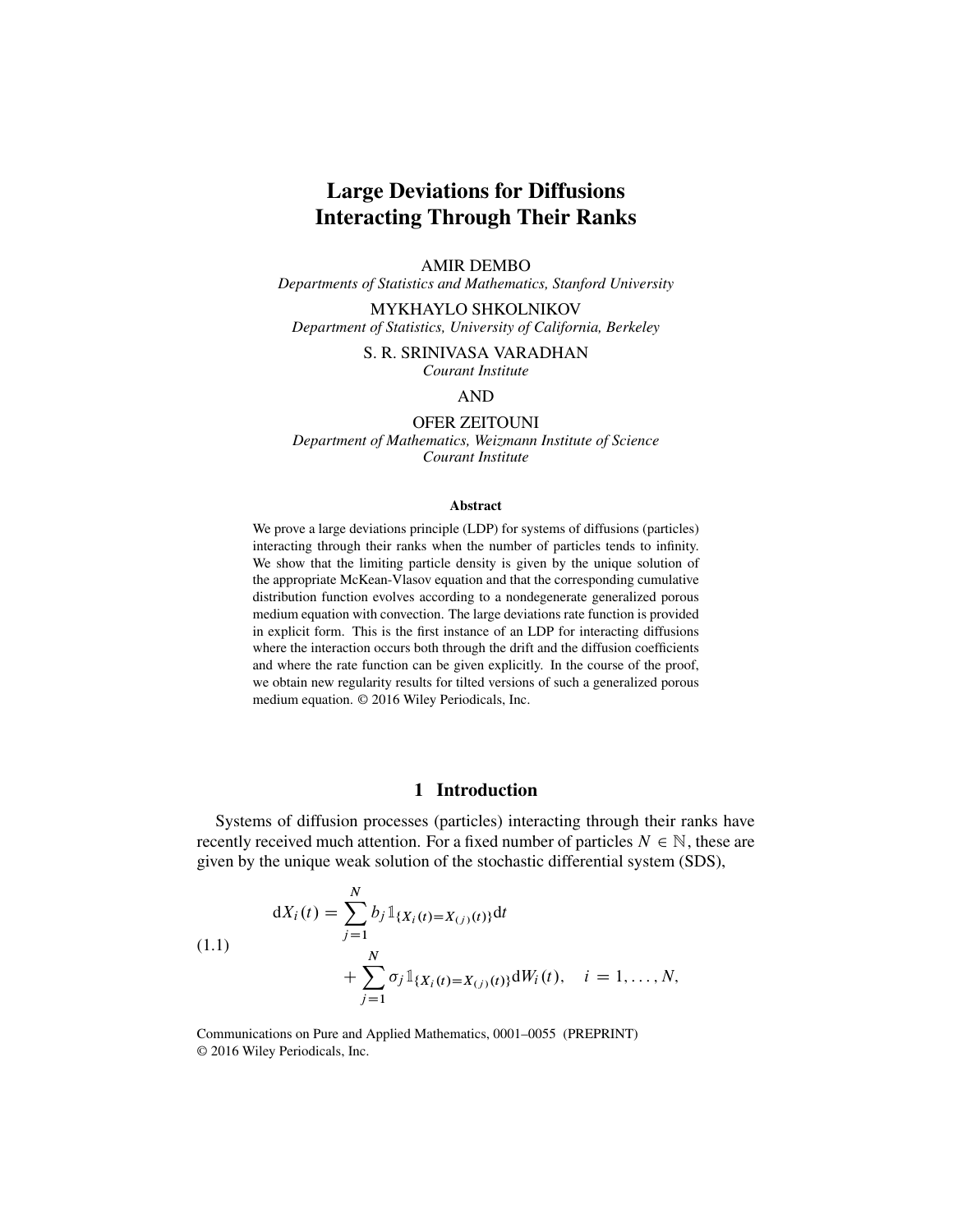### 2 A. DEMBO ET AL.

where  $b_1, b_2, \ldots, b_N$  are arbitrary real constants,  $\sigma_1, \sigma_2, \ldots, \sigma_N$  are arbitrary positive constants,  $W_1, W_2, \ldots, W_N$  are independent standard Brownian motions, and  $X_{(1)}(t) \leq X_{(2)}(t) \leq \cdots \leq X_{(N)}(t)$  are the ordered particles at time t. In this paper we study the behavior of the solution to  $(1.1)$  as N becomes large in the regime when  $|b_{j+1} - b_j| + |\sigma_{j+1}^2 - \sigma_j^2| = O(N^{-1})$  for all j (see Assumption [1.2](#page-2-0) below for the details). In other words, the drift and the diffusion coefficients of a particle change slowly as it changes its rank in the particle system.

The existence and uniqueness of the weak solution to [\(1.1\)](#page-0-0) were shown in the work [\[3\]](#page-52-0), which was motivated by questions in filtering theory. The system [\(1.1\)](#page-0-0) has also reappeared in the context of stochastic portfolio theory under the name *first-order market model* (see the book [\[14\]](#page-52-1) and the survey article [\[23\]](#page-53-0)). In the latter context, our choice of the regime  $|b_{j+1} - b_j| + |\sigma_{j+1}^2 - \sigma_j^2| = O(N^{-1})$ agrees with the economic intuition that a small change of a company's rank cannot lead to a large jump in the growth rate and the volatility coefficient of its market capitalization. Due to its central role in the analysis of capital distributions in financial markets and long-term portfolio performance therein, as well as its intriguing mathematical features, the ergodicity and sample path properties of this model have undergone a detailed analysis in the case where the number of particles is fixed (see [\[6,](#page-52-2) [7,](#page-52-3) [18–](#page-52-4)[20\]](#page-52-5)). Moreover, concentration properties of the solution to  $(1.1)$  for large values of N have been studied in [\[34\]](#page-53-1), and an analogous infinite particle system has been constructed and analyzed in [\[33\]](#page-53-2).

In [\[36\]](#page-53-3) it was observed that the SDS [\(1.1\)](#page-0-0) can be rewritten as

<span id="page-1-0"></span>(1.2) 
$$
dX_i(t) = b(F_{\rho^N(t)}(X_i(t)))dt + \sigma(F_{\rho^N(t)}(X_i(t)))dW_i(t), \quad i = 1, 2, ..., N,
$$

where  $\rho^{N}(t) = \frac{1}{N} \sum_{i=1}^{N} \delta_{X_i(t)}$  is the  $F_{\rho^{N}(t)}$  is the corresponding cumulative distribution function (CDF), and  $b : [0,1] \rightarrow \mathbb{R}, \sigma : [0,1] \rightarrow (0,\infty)$  are functions satisfying  $b(j/N) = b_j$ ,  $\sigma(j/N) = \sigma_j$  for all  $j = 1, 2, ..., N$ . The representation gives rise to questions on the large- $N$  behavior of the empirical measure in [\(1.2\)](#page-1-0), where the mathematical challenge is due to the discontinuity of the diffusion coefficients in [\(1.2\)](#page-1-0). A law of large numbers (LLN) for  $\rho^{N}(t)$  is obtained in [\[36\]](#page-53-3) for nondecreasing  $i \mapsto X_i(0)$ , with  $\{X_i(0) - X_1(0)\}\)$  chosen according to the stationary distribution of the process of spacings between consecutively ordered particles in [\(1.2\)](#page-1-0) (in particular, assuming that b and  $\sigma$  are such that a stationary distribution exists). In this case, it was shown that the limiting particle measure path  $t \mapsto \gamma(t)$ . satisfies the *McKean-Vlasov equation* 

$$
(1.3) \int_{\mathbb{R}} f d\gamma(t) - \int_{\mathbb{R}} f d\gamma(0) =
$$

$$
\int_{0}^{t} ds \int_{\mathbb{R}} \left[ b(F_{\gamma(s)}(\cdot)) f' + \frac{1}{2} \sigma(F_{\gamma(s)}(\cdot))^{2} f'' \right] d\gamma(s)
$$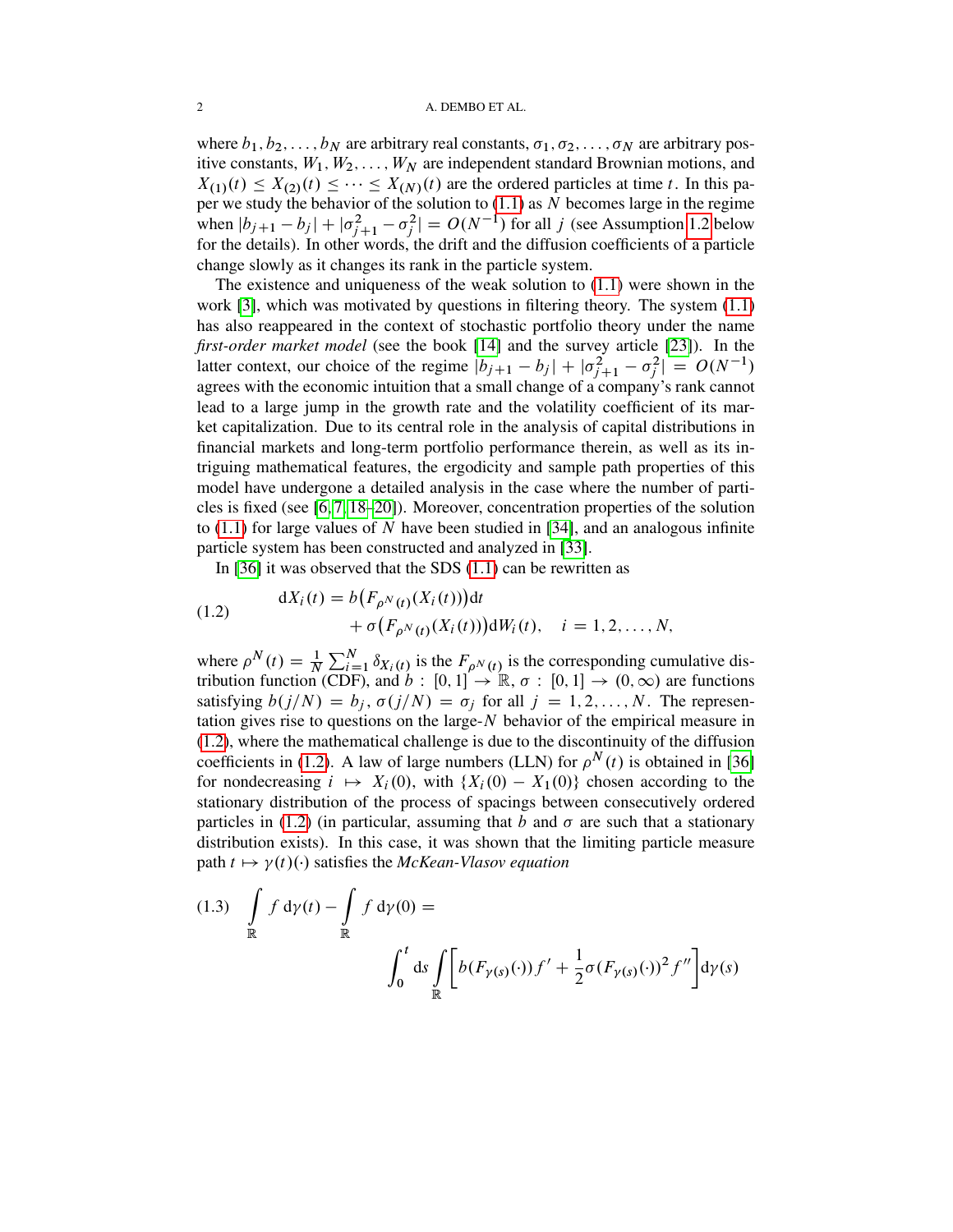for all Schwartz functions  $x \mapsto f(x)$  and any  $t \ge 0$  (hereafter  $d\gamma(s)$  is shorthand for integration with respect to the probability measure  $\gamma(s)(\cdot)$  on R at the fixed time s). Further, the corresponding CDF-path  $R^{(\gamma)}(t, x) := F_{\gamma(t)}(x)$  evolves according to the *nondegenerate generalized porous medium equation with convection* (see [\[37\]](#page-53-4) and the references therein for a thorough treatment),

(1.4) 
$$
R_t = (\Sigma(R))_{xx} - (\Gamma(R))_{x},
$$

where  $\Sigma(r) = \int_0^r$ 1  $\frac{1}{2}\sigma^2(u)du$  and  $\Gamma(r) = \int_0^r b(u)du$ .

In this paper, we establish a large deviations principle  $(LDP)$  for the sequence  $\{\rho^N : N \in \mathbb{N}\}\$  of paths  $\{\rho^N(t) : t \in [0, T]\}\$  of empirical measures, where  $T > 0$ is arbitrary but fixed throughout. Among other things, this LDP implies the LLN for  $\{ \rho^N : N \in \mathbb{N} \}$ . Such LLN and the LDP upper bound are shown under the mild regularity Assumption [1.2](#page-2-0) on the functions  $\overrightarrow{b}$ ,  $\overrightarrow{\sigma}$  and the initial empirical measures  $\{\rho^{N}(0): N \in \mathbb{N}\}\$  (dispensing of the stationarity assumption on the process of spacings, which plays a crucial role in [\[36\]](#page-53-3)). Our next definition is useful for stating Assumption [1.2.](#page-2-0)

DEFINITION 1.1. Let  $M_1(\mathbb{R})$  denote the space of Borel probability measures on  $\mathbb{R}$ , endowed with the Lévy distance metric

$$
d_L(\alpha_1, \alpha_2) := \inf \{ \epsilon > 0 \mid \alpha_1(O) \le \alpha_2(O_{\epsilon}) + \epsilon,
$$
  

$$
\alpha_2(O) \le \alpha_1(O_{\epsilon}) + \epsilon \quad \forall \text{ open } O \subset \mathbb{R} \}
$$

(where  $O_{\epsilon}$  stands for the  $\epsilon$ -neighborhood of O in R). Then, for  $\iota \in [0, 1]$  let  $M_1^{(t)}$  $I_1^{(t)}(\mathbb{R})$  denote the subset of all  $\mu \in M_1(\mathbb{R})$  such that  $\int_{\mathbb{R}} |x|^{1+t} d\mu < \infty$  and  $d\mu$  $\frac{d\mu}{dx} \in L^{q_0}(\mathbb{R})$  for some  $q_0 > 1$ .

<span id="page-2-0"></span>*Assumption* 1.2*.*  $\sigma_i = \sigma(j/N)$  and  $b_i = b(j/N)$ , where:

- (a) The function  $A := \frac{1}{2}\sigma^2$  is uniformly bounded below by some  $\underline{a} > 0$ , and  $A'$ is bounded on  $[0, 1]$ .
- (b) The function  $b(\cdot)$  is Lipschitz-continuous on [0, 1].
- (c) As  $N \to \infty$  the deterministic initial empirical measures  $\{\rho^N(0)\}$  converge weakly to some  $\rho_0 \in M_1^{(\ell_{\star})}$  $\mathcal{L}_1^{(\iota_\star)}(\mathbb{R}), \iota_\star \in (0,1],$  and

$$
\sup_{N \in \mathbb{N}} \int_{\mathbb{R}} |x|^{1+t_{\star}} d\rho^N(0) < \infty.
$$

(d) The function  $A'$  is Lipschitz-continuous on [0, 1].

Throughout the paper we let  $\mathscr{C} = C([0, T], M_1(\mathbb{R}))$  stand for the space of continuous functions from [0, T] to  $M_1(\mathbb{R})$  endowed with the metric

<span id="page-2-1"></span>(1.5) 
$$
d(\gamma_1(\cdot), \gamma_2(\cdot)) = \sup_{t \in [0, T]} d_L(\gamma_1(t), \gamma_2(t)).
$$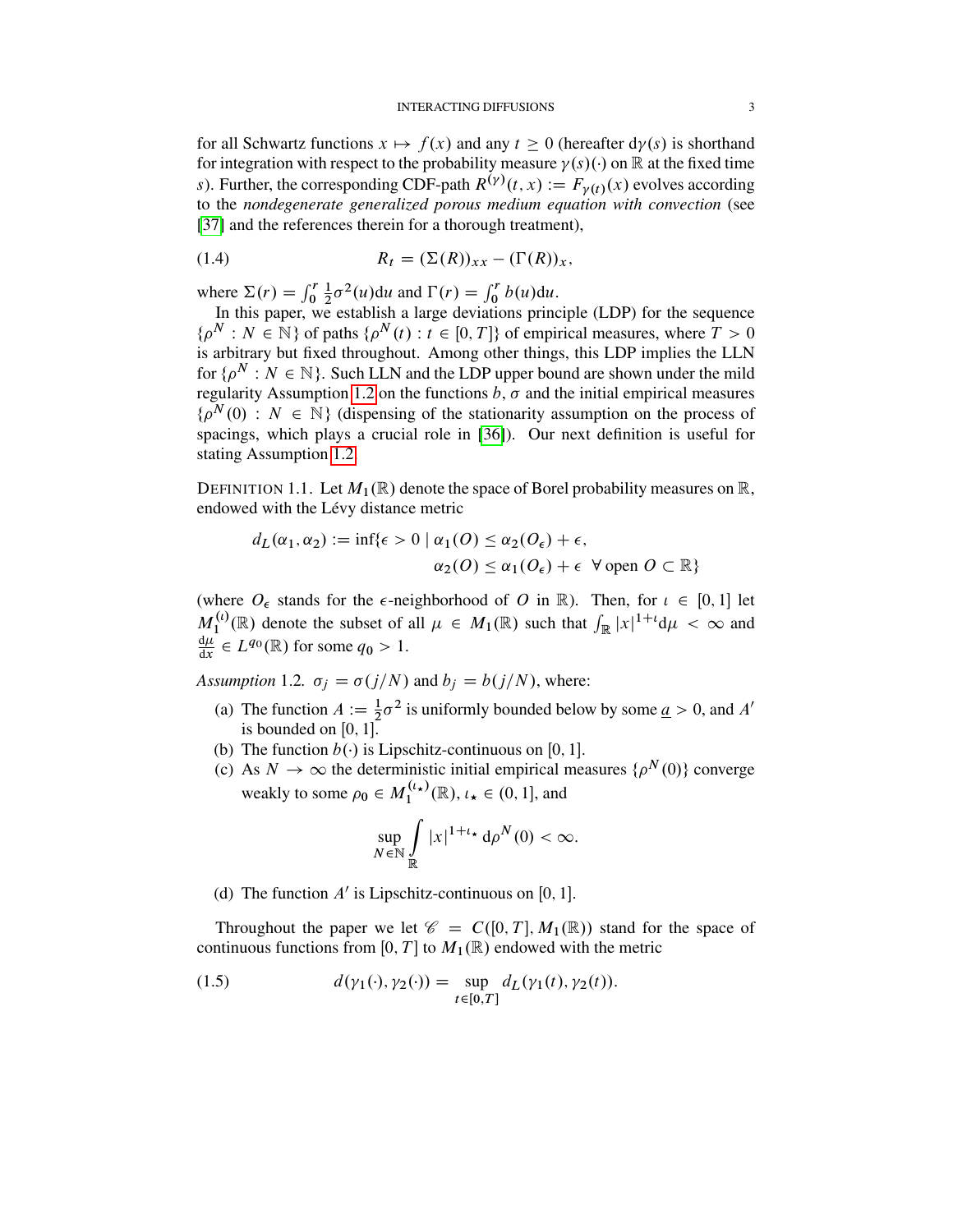Further, throughout we adopt the convention that  $\frac{0}{0} = 0$ , and identify each  $\gamma \in \mathscr{C}$ with the corresponding CDF-path  $R^{(\gamma)}(t, x) := \tilde{F}_{\gamma(t)}(x)$ . The following spaces of functions then play a major role in our LDP on  $\mathscr C$ .

<span id="page-3-1"></span>DEFINITION 1.3. Let  $\widetilde{\mathscr{S}}$  denote the space of functions g on  $\mathbb{R}_T := [0, T] \times \mathbb{R}$  that are infinitely differentiable and such that, for all  $t \in [0, T]$ ,  $g(t, \cdot)$  is a Schwartz function on R. Next, let

$$
\widetilde{\mathscr{A}} := \{ \gamma \in \mathscr{C} : R^{(\gamma)} \in C_b(\mathbb{R}_T), \ \gamma(0) \in M_1^{(0)}(\mathbb{R}), \n t \mapsto \int_{\mathbb{R}} g(t, \cdot) d\gamma(t) \text{ abs. cont. on } [0, T] \ \forall g \in \widetilde{\mathscr{S}} \},
$$

and for each  $\iota \in (0, 1]$ ,  $\mu \in M_1^{(0)}$  $1^{(0)}(\mathbb{R})$ , define its subset

<span id="page-3-6"></span>(1.6) 
$$
\mathscr{A}_{t,\mu} := \{ \gamma \in \tilde{\mathscr{A}} : \gamma(0) = \mu, \int_{\mathbb{R}_T} |x|^{1+t} \, \mathrm{d}\gamma(t) \mathrm{d}t < \infty \}.
$$

Further, we use

<span id="page-3-7"></span>(1.7) 
$$
\mathscr{F}_q := \left\{ R = R^{(\gamma)} : \gamma \in \mathscr{C}, R_t, R_{xx} \in L^q(\mathbb{R}_T), R_x \in L^3(\mathbb{R}_T), \right\}
$$

$$
\frac{R_t^2}{R_x}, \frac{R_{xx}^2}{R_x} \in L^1(\mathbb{R}_T) \right\}
$$

with  $\mathscr{F} := \mathscr{F}_{3/2}$  and

<span id="page-3-0"></span>
$$
(1.8) \quad \tilde{J}(\gamma) := \begin{cases} \frac{1}{4} \left\| \frac{R_t - (A(R)R_x)_x + b(R)R_x}{(A(R)R_x)^{1/2}} \right\|_{L^2(\mathbb{R}_T)}^2 & \text{if } \gamma \in \tilde{\mathscr{A}}, \ R = R^{(\gamma)} \in \mathscr{F}, \\ \infty & \text{otherwise}, \end{cases}
$$

with  $J_{\iota,\mu}(\gamma)$  defined as in [\(1.8\)](#page-3-0) except for replacing there  $\widetilde{\mathscr{A}}$  by the smaller  $\mathscr{A}_{\iota,\mu}$ .

Our main result then reads as follows:

<span id="page-3-2"></span>THEOREM 1.4. *Under Assumption* [1.2](#page-2-0) *with*  $\iota_{\star} = 1$ , *the sequence*  $\{ \rho^N : N \in \mathbb{R} \}$  $\mathbb{N}$ *} satisfies the LDP on*  $\mathscr C$  *with scale*  $N$  *and the good rate function*  $J_{1,\rho_0}(\cdot)$  *of Definition* [1.3](#page-3-1)*.*

<span id="page-3-3"></span>*Remark* 1.5*.* As shown in Proposition [2.6](#page-8-0) (and Corollary [2.3\)](#page-6-0), the exponential tightness of  $\{\rho^N\}$  and the LDP upper bound of Theorem [1.4](#page-3-2) with rate  $J_{\iota_{\star},\rho_0}(\cdot)$ apply for any value of  $t_{\star} > 0$  in Assumption [1.2\(](#page-2-0)c) and do not require part (d) of Assumption [1.2.](#page-2-0)

In view of the preceding remark we have the following LLN.

<span id="page-3-5"></span>COROLLARY 1.6. *Under Assumption* [1.2\(](#page-2-0)a)–(c) *for some*  $\iota_{\star} \in (0, 1]$ *, the sequence*  $\{\rho^N: N \in \mathbb{N}\}\$ converges almost surely to the unique path  $\gamma_\star \in \mathscr{A}_{\iota_\star, \rho_0}$  for which  $R^{(\gamma_{\star})} \in \mathcal{F}$  is a generalized solution of the Cauchy problem

<span id="page-3-4"></span>(1.9) 
$$
R_t = (A(R)R_x)_x - b(R)R_x, R(0, \cdot) = F_{\rho_0}(\cdot).
$$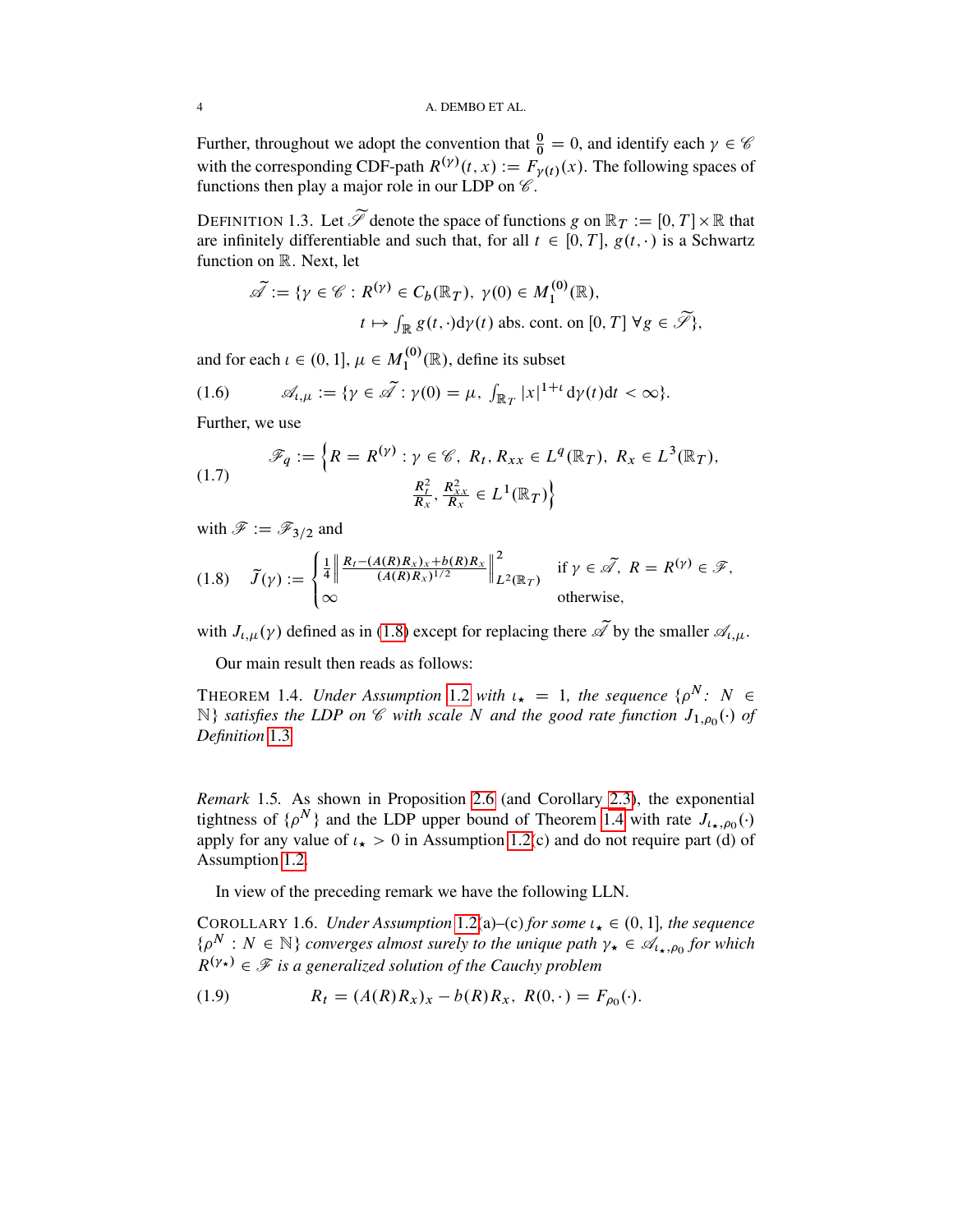PROOF. Setting  $J := J_{l_{\star},\rho_0}$ , recall Remark [1.5](#page-3-3) that the exponentially tight  $\{\rho^N\}$  satisfy the LDP upper bound in the metric space  $(\mathscr{C}, d)$  with some rate function  $I_{l_{\star},\rho_0}(\cdot) \geq J(\cdot)$ . Necessarily,  $I_{l_{\star},\rho_0}$  has compact, nonempty, level sets and in particular  $J^{-1}(0) = \{ \gamma \in \mathcal{C} : J(\gamma) = 0 \}$  is nonempty (and precompact). Considering the LDP upper bound for the complement of any finite  $\delta$ -cover of  $J^{-1}(0)$ , we further deduce by the first Borel-Cantelli lemma that a.s.  $d(\rho^N, J^{-1}(0)) \to 0$ . From the explicit formula [\(1.8\)](#page-3-0) we know that  $J^{-1}(0) \subseteq \mathcal{A}_{l_{\star},\rho_{0}}$ , and furthermore, to each  $\gamma \in J^{-1}(0)$  corresponds  $R^{(\gamma)} \in \mathscr{F}$ , which is a nonnegative continuous bounded generalized solution of the problem [\(1.9\)](#page-3-4) in the sense of [\[17,](#page-52-6) def. 4]. Recall [\[17,](#page-52-6) theorem 4] that such a generalized solution is unique. Consequently,  $J^{-1}(0) = {\gamma_{\star}}$  is a single point to which  $\rho^N$  converges a.s. when  $N \to \infty$ .

In [\[8\]](#page-52-7), the authors prove an LDP for systems of diffusions with the same constant diffusion coefficient, where each drift coefficient is a continuous function of the value of the diffusion and the empirical measure of the whole system. In this context the (local) LDP is established by a clever application of Girsanov's theorem, which allows one to move from the system of interacting diffusions to the corresponding system of independent diffusions (in the event that the path of empirical measures is near a deterministic path of probability measures). Such an approach is not viable in our case because of the interaction through the diffusion coefficients in [\(1.2\)](#page-1-0). Moreover, the discontinuity of the drift and the diffusion coefficients presents an additional challenge. Even on the level of the LLN as in Corollary [1.6,](#page-3-5) previous works had to assume that there is no interaction through the diffusions coefficients (see  $[4, 5, 21]$  $[4, 5, 21]$  $[4, 5, 21]$  and the references therein), or be restricted to special initial conditions (see [\[36\]](#page-53-3)). We overcome these challenges but remark that our analysis relies on the particular form of the drift and the diffusion coefficients in [\(1.2\)](#page-1-0).

A crucial part of the proof of Theorem [1.4](#page-3-2) is devoted to the study of generalized solutions to porous medium equations with tilt

<span id="page-4-0"></span>(1.10) 
$$
R_t = (A(R)R_x)_x + h A(R)R_x.
$$

The following regularity result, which we need in the proof of Theorem [1.4,](#page-3-2) is also of independent interest.

<span id="page-4-1"></span>THEOREM 1.7. Let  $R \in C_b(\mathbb{R}_T)$  be such that, for every  $t \in [0, T]$ , the function  $R(t, \cdot)$  is the CDF of a probability measure  $\gamma(t)$ . Suppose that R is a general*ized solution to* [\(1.10\)](#page-4-0) *with initial condition*  $R(0, \cdot) = F_\mu(\cdot)$ *, where*  $A(\cdot)$  *satisfies Assumption* [1.2\(](#page-2-0)a),  $\mu \in M_1^{(0)}$  $\mathbb{R}_1^{(0)}(\mathbb{R})$ , and h is a function on  $\mathbb{R}_T$  such that

<span id="page-4-2"></span>(1.11) 
$$
\int_{\mathbb{R}_T} h^2(t,x) \mathrm{d}\gamma(t) \mathrm{d}t < \infty.
$$

*If, in addition,*  $\gamma(\cdot)$  satisfies the moment condition ([1.6](#page-3-6)) for some  $\iota > 0$ , then  $\gamma \in$  $\mathscr{A}_{\iota,\mu}$  and  $R \in \mathscr{F}_q$  of [\(1.7\)](#page-3-7) for all  $\frac{6}{5} \leq q \leq \frac{3}{2}$  $\frac{3}{2}$ .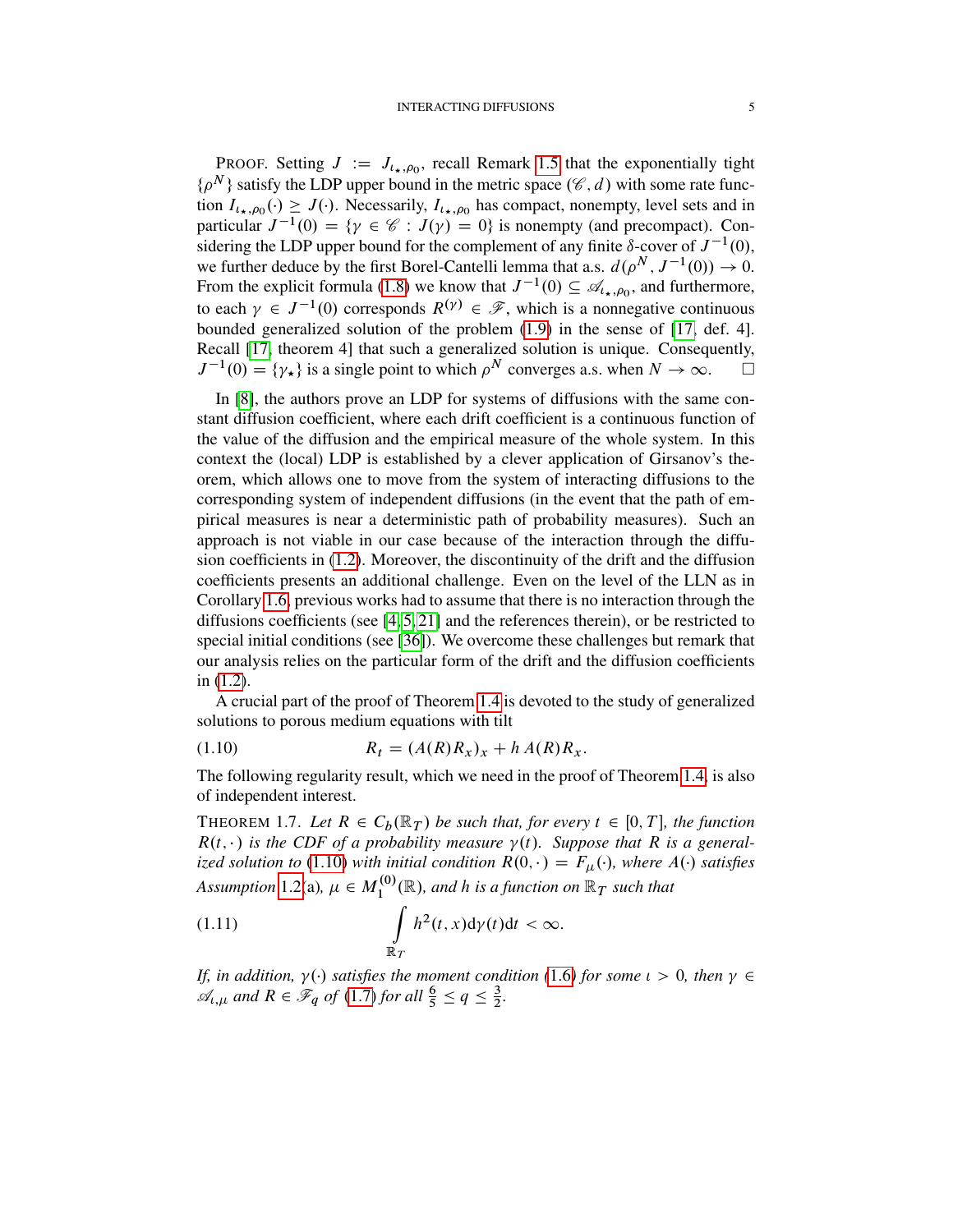### 6 A. DEMBO ET AL.

## 2 Outline: Proofs of Theorems [1.4](#page-3-2) and [1.7](#page-4-1)

In this section we establish Theorems [1.4](#page-3-2) and [1.7](#page-4-1) as consequences of Propositions [2.2](#page-5-0) and [2.5–](#page-7-0)[2.7.](#page-8-1) The latter are in turn proved in the following five sections, in the order in which they are stated here. We note in passing that the proofs of Propositions [2.2](#page-5-0) and [2.5](#page-7-0) are of analytic nature (relying for proving Proposition [2.2](#page-5-0) on results from [\[25,](#page-53-5) [26,](#page-53-6) [29\]](#page-53-7) about parabolic equations with non-smooth coefficients), whereas those of Propositions [2.6](#page-8-0) and [2.7](#page-8-1) are mostly probabilistic, involving tools from large deviations theory and stochastic analysis. More precisely, the local large deviations upper bound of Proposition [2.6](#page-8-0) is established by integrating suitable test functions against  $\rho^N$ , proving a Freidlin-Wentzell-type local large deviations upper bound for the resulting processes and optimizing over such test functions; the local large deviations lower bound of Proposition [2.7](#page-8-1) is shown via a tilting argument that relies on an appropriate Girsanov change of measure.

We proceed with a few notations and definitions that are used throughout this paper. First, we write *m* for the Lebesgue measure on  $\mathbb{R}_T = [0, T] \times \mathbb{R}$ ,  $(\alpha, f)$ for  $\int_{\mathbb{R}} f \, d\alpha$ , any f in the space of continuous bounded functions  $C_b(\mathbb{R})$  and any  $\alpha \in M_1(\mathbb{R})$ , with  $(\alpha, f)(s) = \int_{\mathbb{R}} f(s, \cdot) d\alpha(s, \cdot)$ , in case of  $s \mapsto f(s, \cdot) \in C_b(\mathbb{R})$ and  $s \mapsto \alpha(s, \cdot) \in M_1(\mathbb{R})$  (or more generally, whenever  $f(s, \cdot)$  is integrable with respect to  $\alpha(s, \cdot)$ ). We further let  $\widetilde{\mathscr{S}_x} = \{g_x : g \in \widetilde{\mathscr{S}}\}$  denote the space of spatial derivatives of test functions from  $\widetilde{\mathscr{S}}$ .

DEFINITION 2.1. Setting

<span id="page-5-3"></span>
$$
(2.1) \t\t \mathscr{R}^{\gamma} g = g_t + b(R^{(\gamma)})g_x + A(R^{(\gamma)})g_{xx},
$$

with the functional

<span id="page-5-1"></span>(2.2) 
$$
\Phi_{\gamma}(t,g) = (\gamma, g)(t) - (\gamma, g)(0) - \int_0^t (\gamma, \mathcal{R}^{\gamma} g)(s) ds
$$

on  $\widetilde{\mathscr{S}}, \Phi_{\nu}(g) := \Phi_{\nu}(T, g)$ , and inner product

<span id="page-5-2"></span>(2.3) 
$$
(f,g)_{\gamma} = \int\limits_{\mathbb{R}_T} f_x g_x A(R^{(\gamma)}) d\gamma(t) dt
$$

on  $\widetilde{\mathscr{S}}$ , we consider the (rate) functions on  $\mathscr{C}$  given by

<span id="page-5-4"></span>(2.4) 
$$
I_{t,\mu}(\gamma) = \begin{cases} \sup_{g \in \widetilde{\mathscr{S}}} [\Phi_{\gamma}(g) - (g,g)_{\gamma}], & \gamma \in \mathscr{A}_{t,\mu}, \\ \infty & \text{otherwise.} \end{cases}
$$

Theorem [1.7](#page-4-1) is a direct consequence of the following proposition (which is also key in proving Theorem [1.4\)](#page-3-2).

<span id="page-5-0"></span>PROPOSITION 2.2. Suppose Assumption [1.2\(](#page-2-0)a) holds and the function  $b(\cdot)$  is uni*formly bounded.* If  $I_{t,\mu}(\gamma) < \infty$  for some  $t > 0$  and  $\mu \in M_1^{(0)}$  $\mathcal{L}_1^{(0)}(\mathbb{R})$ , then  $R^{(\gamma)} \in \mathscr{F}_q$  for all  $\frac{6}{5} \leq q \leq \frac{3}{2}$  $\frac{3}{2}$ *. Namely,*  $R^{(\gamma)} = R$  *such that*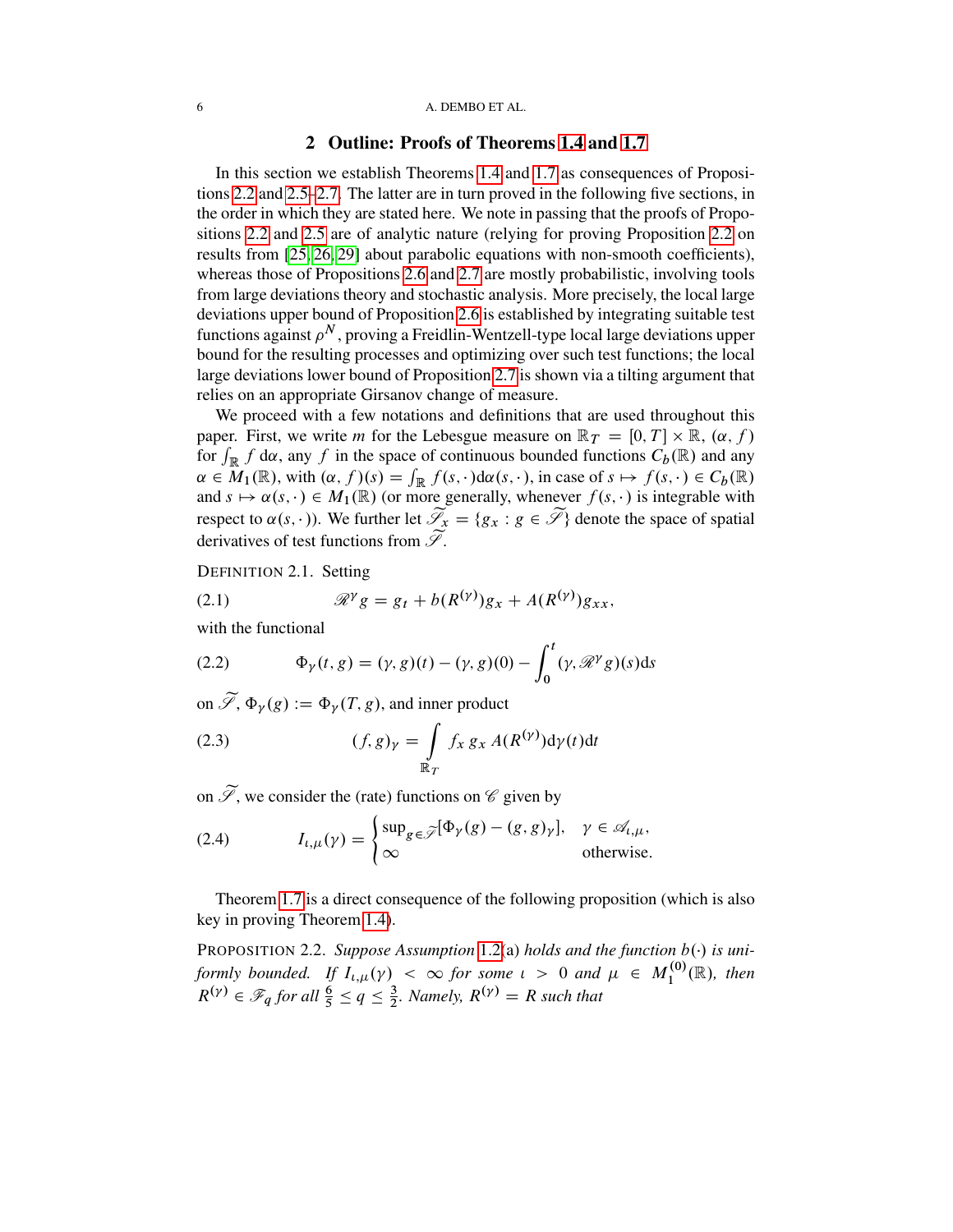(A)  $R_x \in L^3(\mathbb{R}_T)$ , (B)  $R_t$ ,  $R_{xx} \in L^q(\mathbb{R}_T)$  for all  $\frac{6}{5} \le q \le \frac{3}{2}$  $\frac{3}{2}$ , (C)  $\int_{\mathbb{R}_T}$  $\frac{R_{xx}^2}{R_x}$  dm <  $\infty$ ,  $\int_{\mathbb{R}_T}$  $\frac{R_t^2}{R_x}$  dm <  $\infty$ .

PROOF OF THEOREM [1.7.](#page-4-1) After integration by parts in space, we see that having  $R = R^{(\gamma)}$  as a generalized solution of [\(1.10\)](#page-4-0) is equivalent to

<span id="page-6-1"></span>(2.5) 
$$
\Phi_{\gamma}(t,g) = -\int_0^t (\gamma, b(R)g_x + hA(R)g_x)(s)ds
$$

for any  $g \in \widetilde{\mathscr{S}}$  and  $t \in [0, T]$ . In particular, upon comparing [\(2.2\)](#page-5-1) and [\(2.5\)](#page-6-1), we deduce that  $t \mapsto (\gamma, g)(t)$  is absolutely continuous for any  $g \in \widetilde{\mathscr{S}}$ , and thus  $\gamma \in \mathscr{A}_{\iota,\mu}$  (for  $R \in C_b(\mathbb{R}_T)$ , and the moment and initial conditions have all been assumed in Theorem [1.7\)](#page-4-1). Further, taking here  $b \equiv 0$  without loss of generality, we see that for  $\gamma$  as in Theorem [1.7,](#page-4-1)

$$
I_{t,\mu}(\gamma) = \sup_{f \in \widetilde{\mathscr{S}}_x} \left[ \int_{\mathbb{R}_T} (-hA(R)f - A(R)f^2) d\gamma(t) dt \right]
$$
  

$$
\leq \sup_{f \in L^2(\mathbb{R}_T, d\gamma(t)dt)} \left[ \int_{\mathbb{R}_T} (-hA(R)f - A(R)f^2) d\gamma(t) dt \right].
$$

The latter supremum is attained for  $f = -\frac{1}{2}$  $\frac{1}{2}h$  and its value is finite due to our assumption [\(1.11\)](#page-4-2). Consequently, in this case  $I_{t,\mu}(\gamma) < \infty$  and by Proposition [2.2](#page-5-0) such  $R = R^{(\gamma)}$  satisfies the regularity properties [\(1.7\)](#page-3-7) for all  $\frac{6}{5} \le q \le \frac{3}{2}$  $\frac{3}{2}$ , as claimed.  $\Box$ 

We start the proof of Theorem [1.4](#page-3-2) by establishing the following corollary of Proposition [2.2.](#page-5-0)

<span id="page-6-0"></span>COROLLARY 2.3. Suppose  $A(\cdot)$  satisfies Assumption [1.2\(](#page-2-0)a),  $\mu \in M_1^{(0)}$  $I_1^{(0)}(\mathbb{R})$ , and  $b(\cdot)$  is uniformly bounded. If  $I_{t,\mu}(\gamma) < \infty$ , then  $J_{t,\mu}(\gamma) = I_{t,\mu}(\gamma)$ . In particular,  $J_{\iota,\mu}(\gamma) \leq I_{\iota,\mu}(\gamma)$  for all  $\gamma \in \mathscr{C}$ .

PROOF. Fixing  $\gamma \in \mathcal{A}_{\iota,\mu}$  with

$$
I_{\iota,\mu}(\gamma) = \sup_{g \in \widetilde{\mathscr{I}}} [\Phi_{\gamma}(g) - (g,g)_{\gamma}] < \infty,
$$

consider the Hilbert space  $\mathbb H$  given by identifying and completing  $\widetilde{\mathscr S}$  under the seminorm corresponding to the inner product  $(\cdot, \cdot)_{\nu}$  of [\(2.3\)](#page-5-2). By scaling, the linear functional  $\Phi_y(\cdot)$  is bounded on  $\widetilde{\mathscr{S}}$  by  $2\sqrt{I_{t,\mu}(\gamma)}$  times this seminorm, and with  $A(\cdot)$  uniformly bounded below, if  $(g, g)_{\gamma} = 0$  then by [\(2.1\)](#page-5-3)–[\(2.3\)](#page-5-2) also  $\Phi_{\gamma}(g) = 0$ . Hence, there exists a unique bounded linear functional  $\overline{\Phi}_{\gamma}$  on H which coincides with  $\Phi_{\gamma}$  on  $\widetilde{\mathscr{S}}$ . Now, by the Riesz representation theorem, there is a unique element  $\tilde{h} \in \mathbb{H}$ , which satisfies  $\overline{\Phi}_{\gamma}(g) = (\tilde{h}, g)_{\gamma}$  for all  $g \in \mathbb{H}$ . Combining this with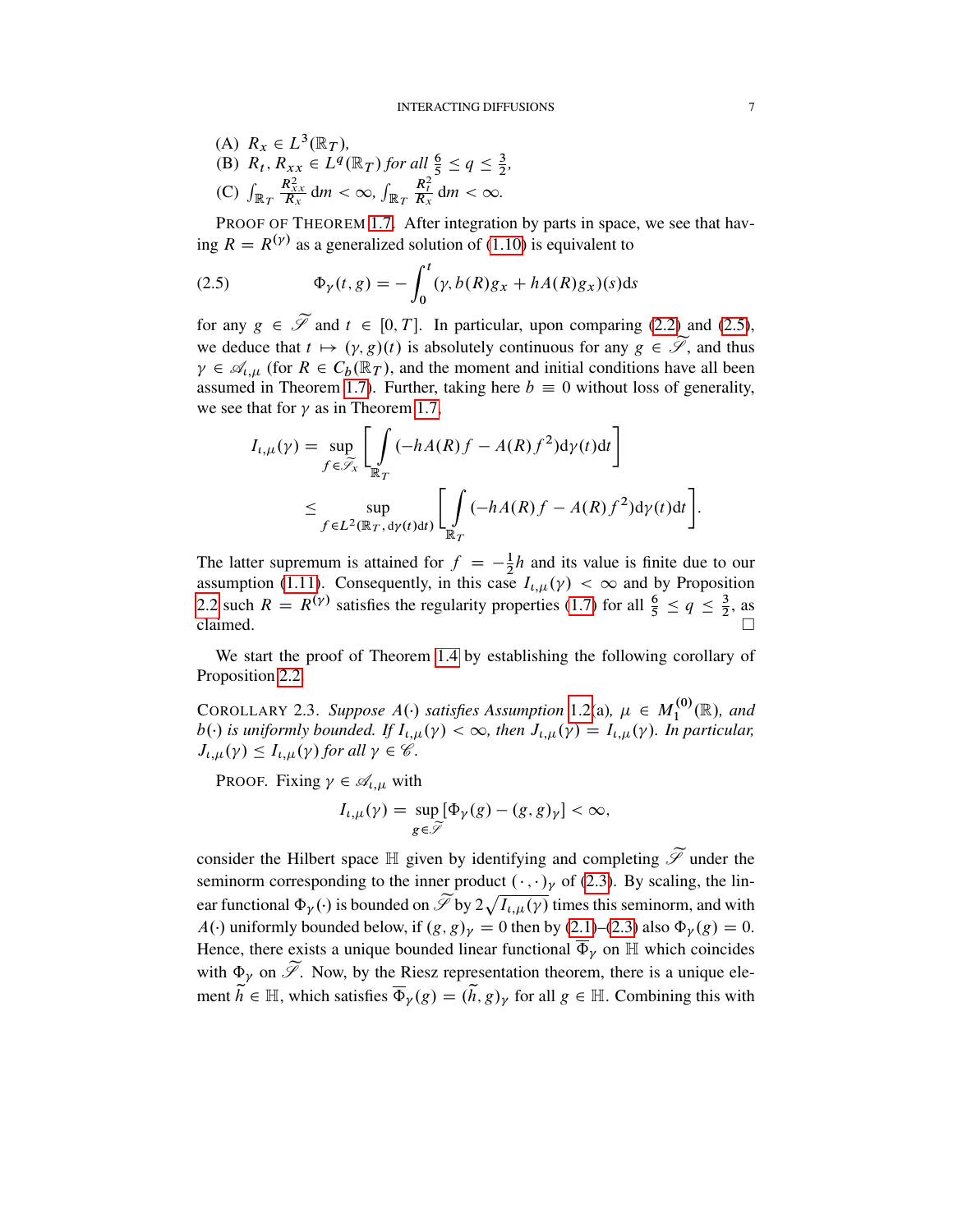the fact that  $\widetilde{\mathscr{S}}$  is by definition dense in  $\mathbb{H}$ , we obtain that

<span id="page-7-4"></span>
$$
(2.6)\ \ I_{\iota,\mu}(\gamma) = \sup_{g \in \mathbb{H}} \left[ \overline{\Phi}_{\gamma}(g) - (g,g)_{\gamma} \right] = \sup_{g \in \mathbb{H}} \left[ (\widetilde{h},g)_{\gamma} - (g,g)_{\gamma} \right] = \frac{1}{4} (\widetilde{h}, \widetilde{h})_{\gamma}.
$$

Furthermore, by the definition of  $\tilde{h}$  and  $\Phi_{\gamma}$ , we have that  $\tilde{h}_x \in L^2(\mathbb{R}_T, d\gamma(t)dt)$ satisfies

<span id="page-7-1"></span>(2.7) 
$$
\Phi_{\gamma}(t,g) = \int_0^t (\gamma, A(R^{(\gamma)}) \tilde{h}_x g_x)(s) ds
$$

for  $t = T$  and any  $g \in \widetilde{\mathscr{S}}$ . In particular, considering Schwartz functions g supported on  $\mathbb{R}_t$  we have that [\(2.7\)](#page-7-1) also applies for any  $t \in [0, T]$ . Comparing this with [\(2.5\)](#page-6-1) we deduce that  $R = R^{(\gamma)}$  is a generalized solution of the PDE [\(1.10\)](#page-4-0) for

<span id="page-7-3"></span>
$$
(2.8) \t\t\t h = -\widetilde{h}_x - \frac{b(R)}{A(R)}.
$$

By the assumed boundedness of  $\frac{b(\cdot)}{A(\cdot)}$ , clearly  $h \in L^2(\mathbb{R}_T, d\gamma(t)dt)$ . By Theorem [1.7,](#page-4-1) this implies in turn that  $R_t$ ,  $R_{xx}$ , and the  $L^1(\mathbb{R}_T)$  density  $R_x$  are elements of  $L^{3/2}(\mathbb{R}_T)$  and, moreover, the functions  $R_t R_x^{-1/2}$ ,  $R_x^{3/2}$ , and  $R_{xx} R_x^{-1/2}$  are elements of  $L^2(\mathbb{R}_T)$ . Thus, the identity

(2.9) 
$$
h(A(R)R_x)^{1/2} = \frac{R_t - (A(R)R_x)_x}{(A(R)R_x)^{1/2}}
$$

holds in  $L^2(\mathbb{R}_T)$ . Finally, putting [\(2.9\)](#page-7-2), [\(2.8\)](#page-7-3), and [\(2.6\)](#page-7-4) together, we end up with

<span id="page-7-2"></span>
$$
I_{t,\mu}(\gamma) = \frac{1}{4} \|\widetilde{h}_x(A(R^{(\gamma)})R^{(\gamma)}_x)^{1/2}\|_{L^2(\mathbb{R}_T)} = J_{t,\mu}(\gamma)
$$

of [\(1.8\)](#page-3-0), as claimed.

Corollary [2.3](#page-6-0) allows us to replace the function  $I_{1,\rho_0}(\cdot)$  of the large deviations upper bound for Theorem [1.4](#page-3-2) (see [\(2.13\)](#page-8-2)), by  $J_{1,\rho_0}(\cdot)$  of the corresponding lower bound (see Proposition [2.7\)](#page-8-1). The task of proving such a lower bound is further simplified thanks to the next proposition, for which we first introduce some relevant notations.

<span id="page-7-5"></span>DEFINITION 2.4. Let  $\mathscr G$  denote the subset of  $\{\gamma \in \mathscr C : \tilde{J}(\gamma) < \infty\}$  for which  $R := R^{(\gamma)} \in C_b^{\infty}(\mathbb{R}_T)$ ,  $R_x$  is strictly positive, and [\(1.10\)](#page-4-0) holds pointwise for some  $h \in C_b(\mathbb{R}_T)$  with  $x \mapsto h(t, x)$  uniformly Lipschitz-continuous on  $\mathbb{R}_T$ .

<span id="page-7-0"></span>PROPOSITION 2.5. *Suppose that Assumption* [1.2\(](#page-2-0)a)*,* (b)*, and* (d) *hold, and that*  $J_{1,\mu}(\gamma) < \infty$  for some  $\mu \in M_1^{(1)}$  $I_1^{(1)}(\mathbb{R})$ . Then there exist  $\gamma^{\ell, \epsilon} = (1 - \ell^{-1})\gamma^{\epsilon} +$  $\ell^{-1}\widehat{\mu}^{\epsilon} \in \mathscr{G}$  for some  $\widehat{\mu}^{\epsilon} \in M_1^{(0)}$  $\gamma_1^{(0)}(\mathbb{R})$  and  $\gamma^{\epsilon} \in \mathscr{C}$  such that

<span id="page-7-6"></span>(2.10) 
$$
\sup_{\epsilon} \int_{\mathbb{R}} |x|^2 d\gamma^{\epsilon}(0) < \infty,
$$

$$
\qquad \qquad \Box
$$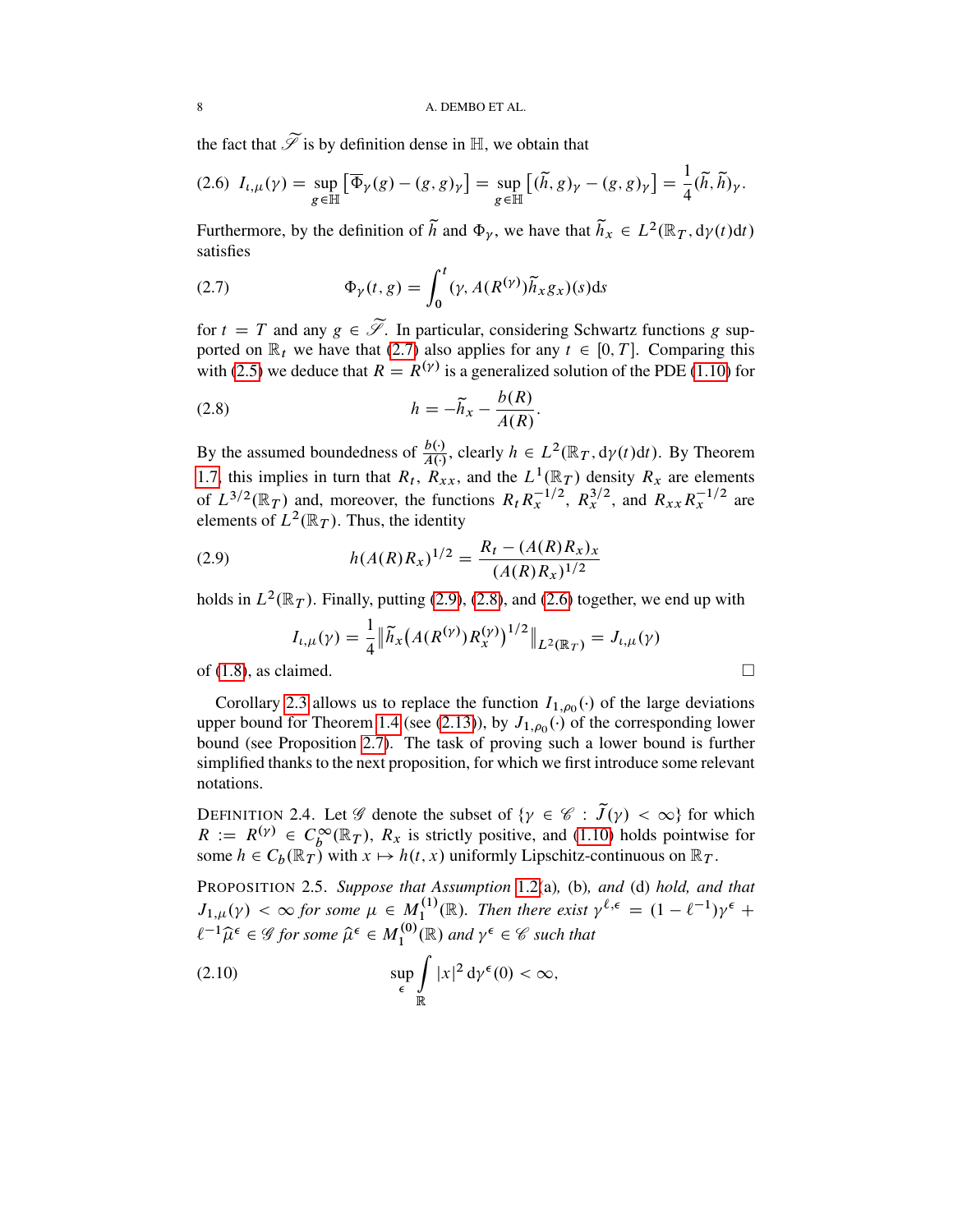INTERACTING DIFFUSIONS 9

<span id="page-8-6"></span>(2.11) 
$$
\lim_{\epsilon \to 0} \limsup_{\ell \to \infty} d(\gamma^{\ell,\epsilon}, \gamma) = 0,
$$

<span id="page-8-7"></span>(2.12) 
$$
\limsup_{\epsilon \to 0} \limsup_{\ell \to \infty} \widetilde{J}(\gamma^{\ell,\epsilon}) = J_{1,\mu}(\gamma) < \infty.
$$

We proceed to state our basic local large deviations bounds.

<span id="page-8-0"></span>PROPOSITION 2.6. With  $B(\gamma, \delta)$  denoting the open ball of radius  $\delta > 0$  centered at arbitrary  $\gamma \in \mathcal{C}$ , under Assumption [1.2\(](#page-2-0)a)–(c) we have the local large deviations *upper bound*

<span id="page-8-2"></span>(2.13) 
$$
\lim_{\delta \downarrow 0} \lim_{N \to \infty} \frac{1}{N} \log \mathbb{P}(\rho^N \in B(\gamma, \delta)) \leq -I_{\iota_{\star}, \rho_0}(\gamma).
$$

Moreover, the sequence  $\{ \rho^N : N \in \mathbb{N} \}$  is exponentially tight in the sense that for *any*  $M < \infty$  *there exists a compact set*  $K_M \subset \mathscr{C}$  *for which* 

<span id="page-8-3"></span>(2.14) 
$$
\limsup_{N \to \infty} \frac{1}{N} \log \mathbb{P}(\rho^N \notin K_M) \leq -M.
$$

<span id="page-8-1"></span>PROPOSITION 2.7. *Under Assumption* [1.2\(](#page-2-0)a)–(c) *with*  $\iota_{\star} = 1$  *and*  $\{\gamma^{\ell, \epsilon}\} \subset \mathscr{G}$  *of Proposition* [2.5](#page-7-0)*:*

(a) Assumption [1.2\(](#page-2-0)c) holds for  $\rho_0^{\ell, \epsilon} = \gamma^{\ell, \epsilon}(0)$ ,  $\iota_{\star} = 0$ , and deterministic initial empirical measures  $\{ \rho^{N,\ell,\epsilon}(0) : N \in \mathbb{N} \}$  such that

(2.15) 
$$
\limsup_{\epsilon \to 0} \limsup_{\ell \to \infty} \limsup_{N \to \infty} d(\rho^N, \rho^{N,\ell,\epsilon}) = 0.
$$

<span id="page-8-8"></span>(b) *The corresponding local large deviations lower bound*

(2.16) 
$$
\liminf_{N \to \infty} \frac{1}{N} \log \mathbb{P}(\rho^{N,\ell,\epsilon} \in B(\gamma^{\ell,\epsilon}, \delta)) \geq -\tilde{J}(\gamma^{\ell,\epsilon})
$$

<span id="page-8-9"></span>*holds for any*  $\ell, \epsilon, \delta > 0$ .

PROOF OF THEOREM [1.4.](#page-3-2) From [\[10,](#page-52-11) theorem 4.1.11] and [\[10,](#page-52-11) lemma 1.2.18] we conclude that Theorem [1.4](#page-3-2) follows once we show that for  $J = J_{1, \rho_0}$  and any  $\gamma \in \mathscr{C},$ 

<span id="page-8-4"></span>(2.17) 
$$
\lim_{\delta \downarrow 0} \limsup_{N \to \infty} \frac{1}{N} \log \mathbb{P}(\rho^N \in B(\gamma, \delta)) \leq -J(\gamma),
$$

<span id="page-8-5"></span>(2.18) 
$$
\lim_{\delta \downarrow 0} \liminf_{N \to \infty} \frac{1}{N} \log \mathbb{P}(\rho^N \in B(\gamma, \delta)) \geq -J(\gamma),
$$

and that the sequence  $\{p^N : N \in \mathbb{N}\}\$ is exponentially tight in the sense of [\(2.14\)](#page-8-3). To this end, note that  $\{\rho^N, N \in \mathbb{N}\}\$ is exponentially tight (by Proposition [2.6\)](#page-8-0), and the upper bound [\(2.17\)](#page-8-4) is a consequence of Proposition [2.6](#page-8-0) and Corollary [2.3.](#page-6-0) Next, it clearly suffices to establish the lower bound [\(2.18\)](#page-8-5) when  $J(\gamma) < \infty$ . To this end, fixing such  $\gamma$  and  $\gamma^{\ell, \epsilon} \in \mathscr{G}$  as in Proposition [2.5](#page-7-0) (where  $\mu = \rho_0$ ), we know from part (a) of Proposition [2.7](#page-8-1) and [\(2.11\)](#page-8-6) that, for any  $\delta > 0, \epsilon \leq \epsilon_0(\delta)$ ,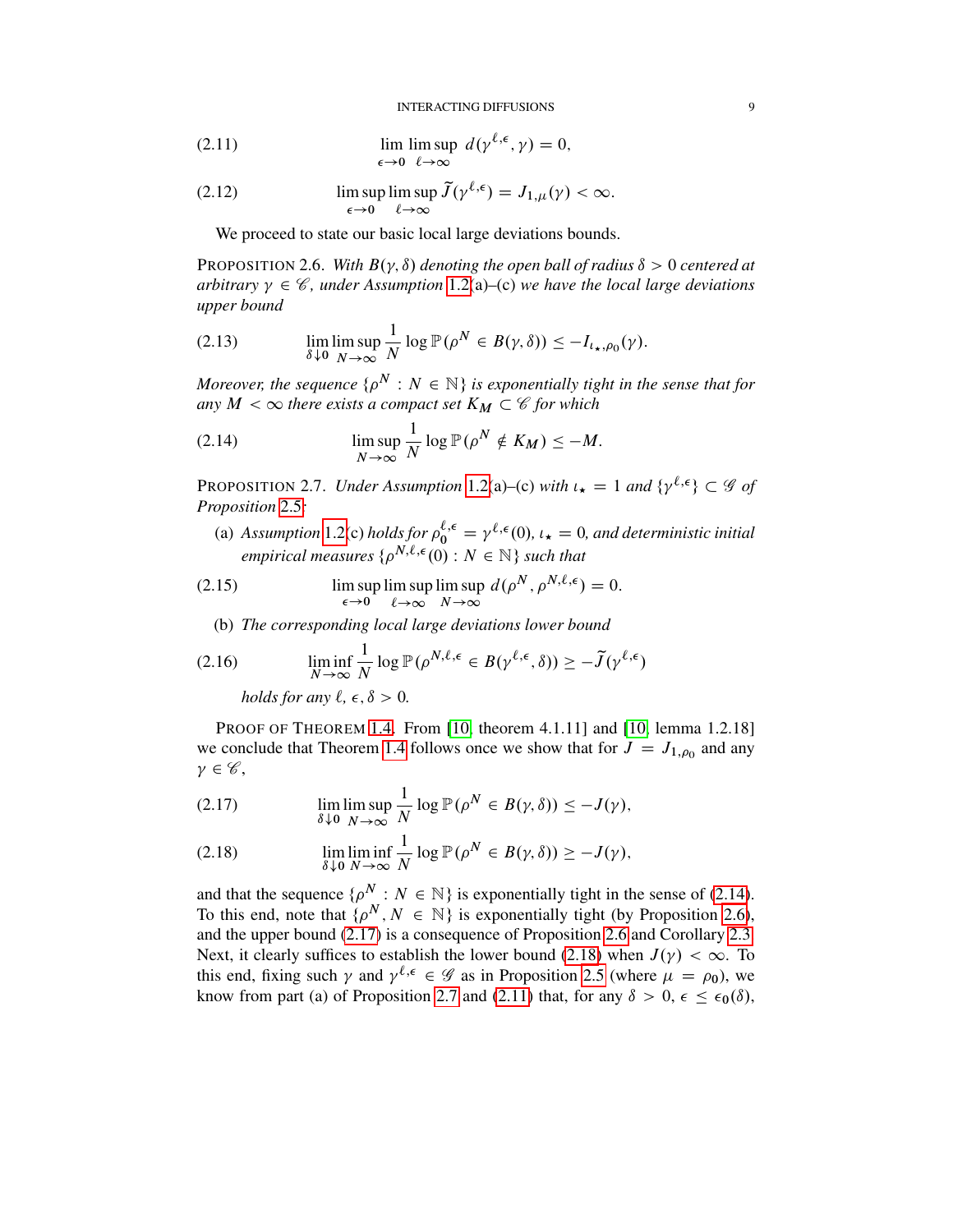$\ell \geq \ell_0(\epsilon, \delta)$ , if  $\rho^{N,\ell,\epsilon} \in B(\gamma^{\ell,\epsilon}, \delta)$ , then  $\rho^N \in B(\gamma, 3\delta)$  for all N large enough. From part (b) of Proposition [2.7](#page-8-1) we deduce that then

$$
\liminf_{N \to \infty} \frac{1}{N} \log \mathbb{P}(\rho^N \in B(\gamma, 3\delta)) \geq -\tilde{J}(\gamma^{\ell, \epsilon}).
$$

So using [\(2.12\)](#page-8-7) we get [\(2.18\)](#page-8-5) by taking  $\ell \to \infty$ , then  $\epsilon \downarrow 0$ , and finally  $\delta \downarrow 0$ .  $\Box$ 

# 3 Proof of Proposition [2.2\(](#page-5-0)A) and (B)

Throughout this section,  $A(\cdot)$  satisfies Assumption [1.2\(](#page-2-0)a), and the function  $b(\cdot)$ is uniformly bounded. Then, fixing  $\iota > 0$ ,  $\mu \in M_1(\mathbb{R})$ , and  $R = R^{(\gamma)}$  for  $\gamma \in \mathscr{C}$  with  $I_{\iota,\mu}(\gamma) < \infty$ , we prove Proposition [2.2\(](#page-5-0)A) in a series of three lemmas, starting with Lemma [3.1](#page-9-0) by showing that  $R_x \in L^{3/2}(\mathbb{R}_T)$ , which we improve in Lemma [3.2](#page-12-0) to  $L^p$  estimates on  $R_x$  for all  $\frac{3}{2} \leq p < 3$ . Finally, Lemma [3.3](#page-13-0) establishes the uniform boundedness of the corresponding norms when  $\mu \in M_1^{(0)}$  $I_1^{(0)}(\mathbb{R}),$ resulting with  $R_x \in L^3(\mathbb{R}_T)$ .

<span id="page-9-0"></span>LEMMA 3.1. If  $R = R^{(\gamma)}$  and  $I_{i,\mu}(\gamma) = I < \infty$  for some  $\mu \in M_1(\mathbb{R})$ , then:

- (a) *The function*  $a := A(R)$  *is uniformly continuous on*  $\mathbb{R}_T$ *.*
- (b) The measure  $d\gamma(t)dt$  on  $\mathbb{R}_T$  has a density with respect to the Lebesgue *measure on*  $\mathbb{R}_T$ , whose  $L^2$  *norm restricted to any strip*  $S_{n,r} := [0, T] \times$  $\left[ n - \frac{r}{4} \right]$  $\frac{r}{4}$ ,  $n + \frac{r}{4}$  is bounded by a constant  $C(T, I, r) < \infty$  (independent of  $n \in \mathbb{Z}$ ). In particular, this density is locally square integrable, so that the weak derivative  $R_x$  exists as a function in  $L^2_{loc}(\R_T)$ .
- (c) The weak derivative  $R_x$  is an element of  $L^{3/2}(\mathbb{R}_T)$ .

PROOF.

(a) Recall that  $A(\cdot)$  is assumed to be Lipschitz, so it suffices to show uniform continuity of  $R = R^{(\gamma)}$  on  $\mathbb{R}_T$ . We further assumed that  $\gamma \in \mathcal{A}_{\iota,\mu}$ , hence  $R \in$  $C_b(\mathbb{R}_T)$  is uniformly continuous on compact sets. In addition, the continuity of  $t \mapsto \gamma(t)$  with respect to the topology of weak convergence in  $M_1(\mathbb{R})$  implies that the image  $\{\gamma(t)\}_{t \in [0,T]}$  of the compact  $[0,T]$  is compact in  $M_1(\mathbb{R})$ , hence by Prokhorov's theorem, uniformly tight. Consequently, for every  $\alpha > 0$ , there exists finite  $M = M_{\alpha}$  such that

<span id="page-9-2"></span>(3.1) 
$$
\sup_{\substack{t\in[0,T],\\x\geq M}} \max(R(t,-x),1-R(t,x)) < \alpha,
$$

extending the uniform continuity of R to all of  $\mathbb{R}_T$ .

<span id="page-9-1"></span>(b) Setting hereafter  $S_n = S_{n,2}$ , it suffices to show that the inequality

(3.2) 
$$
\int_{S_n} \psi(t, x) d\gamma(t) dt \leq C(T, I) \|\psi\|_2
$$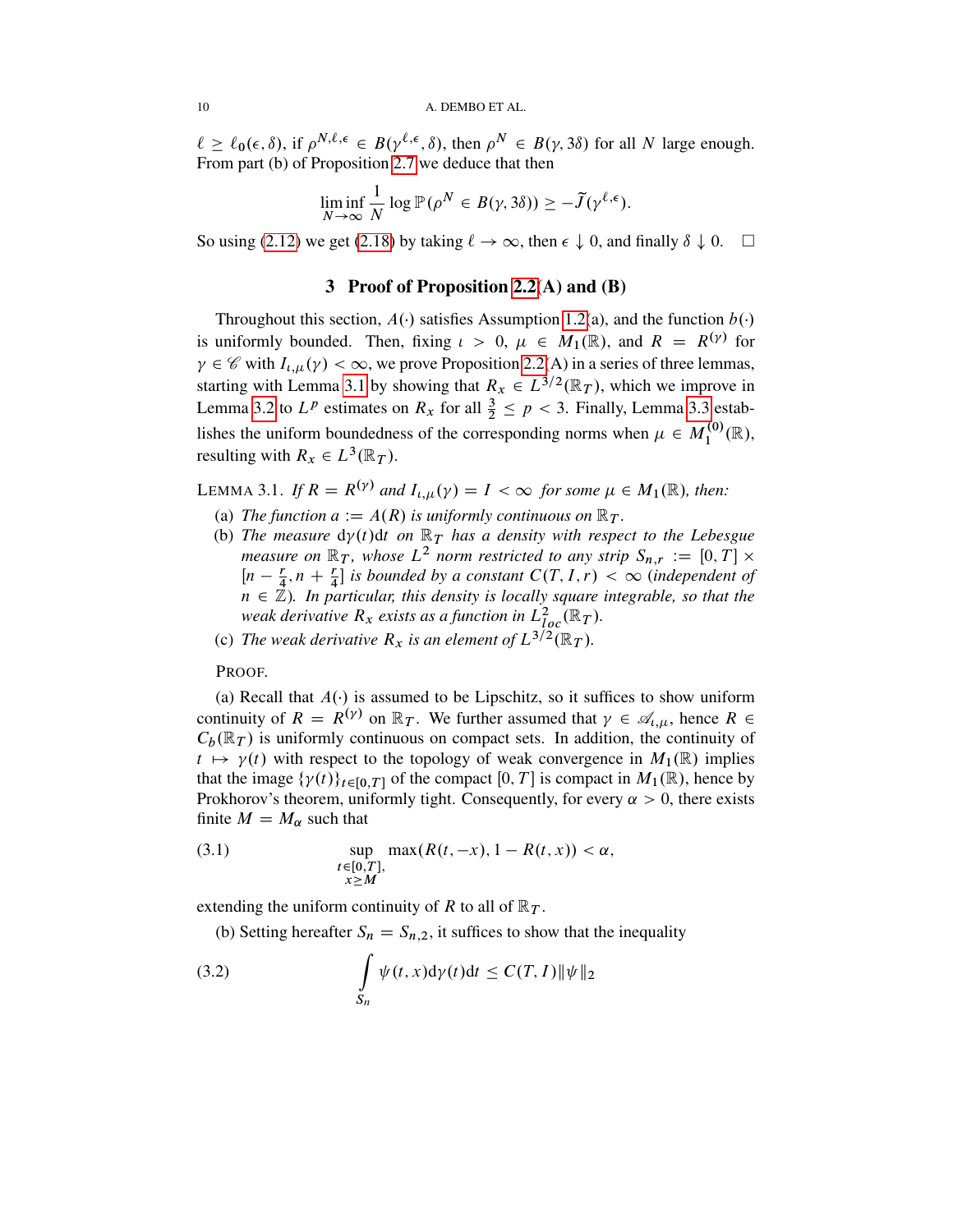#### INTERACTING DIFFUSIONS 11

holds for some constant  $C(T, I) < \infty$ , all  $n \in \mathbb{Z}$ , and any continuous  $\psi : S_n \to$  $\mathbb{R}_+$ . Indeed, this implies the existence of the Radon-Nikodym derivative  $R_x$  =  $d\gamma(t)dt/dm$  on  $\mathbb{R}_T$ , whose  $L^2(S_n)$  norm is bounded by  $C(T, I)$  (by the same argument we used en route to  $(2.6)$ ). Turning to proving  $(3.2)$ , by definition of  $I_{\ell,\mu}(\gamma)$  and the identity  $\inf_{\lambda>0} {\lambda y^2 + \lambda^{-1} z^2} = 2|yz|$ , we have that for  $C_1 =$  $2(TI || A ||_{\infty})^{1/2}$  finite,  $a(t, x) := A(R(t, x))$ , and any  $g \in \widetilde{\mathscr{S}},$ 

<span id="page-10-1"></span>
$$
(3.3) \tC_1 \|g_x\|_{\infty} \ge 2 I^{1/2} \biggl( \int_{\mathbb{R}_T} (g_x)^2 a(t,x) d\gamma(t) dt \biggr)^{1/2} \ge \Phi_{\gamma}(g).
$$

Considering first  $n = 0$ , we use [\[25,](#page-53-5) theorem 2] (taking there  $d = 1$  and  $f(t, x) :=$  $\psi(T - t, x)$ . It provides a universal finite constant  $C_2$  and space-time kernels  $k^{\epsilon}(t, x) = \epsilon^{-2} \xi(t/\epsilon) \xi(x/\epsilon)$ ,  $\epsilon > 0$ , for some infinitely differentiable probability density  $\xi(\cdot)$  of compact support, with the following property:

For any continuous  $\psi : S_0 \mapsto \mathbb{R}_+$  there exists bounded measurable  $z : \mathbb{R}_T \mapsto (-\infty, 0]$  (depending on  $\psi$ ), nondecreasing in t, and supported on a larger strip  $S_{0,4}$  *within which* it is convex in x such that for any  $\epsilon > 0$  small enough, the smooth functions  $\psi^{\epsilon} = \psi * k^{\epsilon}$  and  $z^{\epsilon} = z * k^{\epsilon}$  satisfy on the intermediate strip  $S_{0,3}$  the inequalities

<span id="page-10-2"></span>(3.4) 
$$
\forall c \geq 0 : c^{1/2} \psi^{\epsilon} \leq C_2 (z_t^{\epsilon} + c z_{xx}^{\epsilon}),
$$

<span id="page-10-0"></span>(3.5) 
$$
\frac{1}{2}|z_x^{\epsilon}| \leq -z^{\epsilon} \leq C_2 \|\psi\|_2.
$$

In the preceding, the compact support of  $\zeta$  is specified in the proof of [\[25,](#page-53-5) theorem 2] after [\[25,](#page-53-5) display (29)].

Picking a [0, 1]-valued truncation function  $\phi \in \widetilde{\mathscr{S}}$ , supported on  $S_{0,3}$  with  $\phi \equiv 1$  on  $S_{0,2}$ , we note that for each  $\epsilon > 0$  as above, the nonnegative function  $g = -z^{\epsilon}\phi$  is in  $\widetilde{\mathscr{S}}$ , supported on  $S_{0,3}$  such that by [\(3.5\)](#page-10-0) both  $||g||_{\infty}$  and  $||g_x||_{\infty}$ are bounded by  $C_3 \|\psi\|_2$  (for the universal constant  $C_3 = (2 + \|\phi_x\|_{\infty})C_2$ ). Consequently, applying the bound  $(3.3)$  for such choice of g, we deduce that

$$
C_1 C_3 \|\psi\|_2 \ge \Phi_{\gamma}(g) \ge -\int_{S_{0,3}} (g_t + ag_{xx}) d\gamma(t) dt
$$
  

$$
-T \|b(R)\|_{\infty} \|g_x\|_{\infty} - \|g(0, \cdot)\|_{\infty}.
$$

Next, with  $\phi_t$ ,  $\phi_x$ , and  $\phi_{xx}$  uniformly bounded by some universal constant  $C_4$ , it follows from Leibniz's rule and [\(3.5\)](#page-10-0) that

$$
|(g_t + ag_{xx}) + (z_t^{\epsilon} + az_{xx}^{\epsilon})\phi| = |z^{\epsilon}(\phi_t + a\phi_{xx}) + 2a\phi_x z_x^{\epsilon}|
$$
  
\n
$$
\leq C_2 C_4 (1 + 5||a||_{\infty}) ||\psi||_2,
$$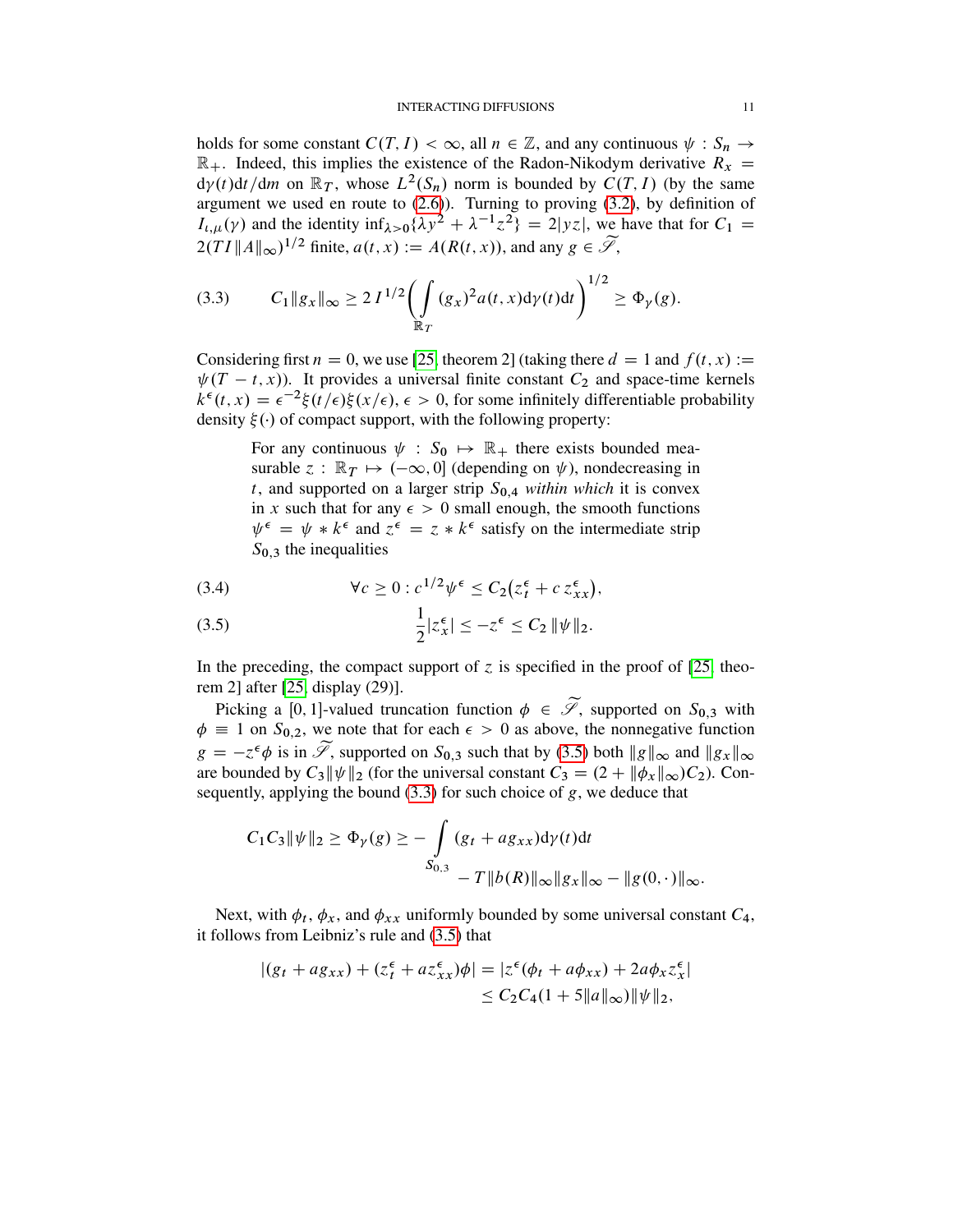out of which we deduce by simple algebra that

<span id="page-11-0"></span>(3.6) 
$$
C_5 \|\psi\|_2 \ge \int\limits_{S_{0,3}} (z_t^{\epsilon} + az_{xx}^{\epsilon}) \phi \, d\gamma(t) dt
$$

for finite C<sub>5</sub> depending only on T,  $||b||_{\infty}$ ,  $||A||_{\infty}$ , and the constants C<sub>i</sub>, i = 1,..., 4. With z nondecreasing in t, so are  $z^{\epsilon} = z * k^{\epsilon}$ . Furthermore, as  $\xi(\cdot)$ has compact support, the convexity of z in x within  $S_{0,4}$  implies that  $z^{\epsilon}$  is convex in x on  $S_{0,3}$  provided that  $\epsilon > 0$  is small enough. Thus, both  $z_t^{\epsilon}$  and  $z_{xx}^{\epsilon}$  are non-negative, so considering [\(3.4\)](#page-10-2) for the strictly positive  $c = a$  of Assumption [1.2\(](#page-2-0)a) and recalling that  $\phi \equiv 1$  on  $S_0 = S_{0,2}$  (with  $\phi \ge 0$  elsewhere), we have from [\(3.6\)](#page-11-0) that

$$
C_2 C_5 \|\psi\|_2 \ge C_2 \int_{S_0} (z_t^{\epsilon} + az_{xx}^{\epsilon}) \phi \, d\gamma(t) dt \ge \int_{S_0} C_2 (z_t^{\epsilon} + cz_{xx}^{\epsilon}) d\gamma(t) dt
$$

$$
\ge c^{1/2} \int_{S_0} \psi^{\epsilon} \, d\gamma(t) dt.
$$

With  $\psi \in C_b(S_0)$ , clearly  $\psi^{\epsilon} \to \psi$  uniformly on  $S_0$  when  $\epsilon \downarrow 0$ , leading to [\(3.2\)](#page-9-1) for  $n = 0$  and the universal finite constant  $C(T, I) = C_2 C_5 c^{-1/2}$ , which depends only on T, I, and the functions  $b(\cdot)$  and  $A(\cdot)$  on [0, 1].

To extend [\(3.2\)](#page-9-1) to other values of  $n \in \mathbb{Z}$ , let  $\mu_n(\cdot) := \mu(\cdot + n)$  and note that the path  $\gamma_n(\cdot, \cdot) = \gamma(\cdot, \cdot + n) \in \mathcal{A}_{\iota, \mu_n}$  if and only if  $\gamma \in \mathcal{A}_{\iota, \mu}$ . Setting next  $g_n(\cdot, \cdot) = g(\cdot, \cdot + n)$ , we clearly have that  $(\gamma_n, \mathcal{R}^{\gamma_n}, g_n)(s)$  is independent of *n* for each  $s \in [0, T]$ . Hence,  $I_{\iota, \mu_n}(\gamma_n) = I$  and, since to any nonnegative  $\psi \in C_b(S_n)$  corresponds nonnegative  $\psi_n(\cdot, \cdot) = \psi(\cdot, \cdot + n) \in C_b(S_0)$ , by the preceding proof:

$$
\int_{S_n} \psi(t, x) d\gamma(t) dt = \int_{S_0} \psi_n(t, x) d\gamma_n(t) dt \leq C(T, I) \|\psi_n\|_2 = C(T, I) \|\psi\|_2
$$

(as  $C$  is independent of the initial measure). This completes the proof of part (b).

(c) Fixing  $n \in \mathbb{Z}$  we already know that  $R_x \in L^p(S_n)$  for  $p = 1, 2$ . Further, upon applying the Cauchy-Schwarz inequality with respect to Lebesgue measure on  $S_n$ , we have that

$$
\int_{S_n} R_x^{3/2} \, dm \le \biggl( \int_{S_n} R_x \, dm \biggr)^{1/2} \biggl( \int_{S_n} R_x^2 \, dm \biggr)^{1/2}.
$$

We have shown in part (b) that the rightmost term is bounded uniformly in  $n$ , so our claim that the left side is summable over  $n \in \mathbb{Z}$  follows from the finiteness of  $\sum_{|n| \geq 1} \kappa_n$ , with  $\kappa_n := (\int_{S_n} R_x \, dm)^{1/2}$ . Next, taking  $\iota > 0$  as in the given moment condition [\(1.6\)](#page-3-6), we get by Cauchy-Schwarz that for  $c_1 := \sum_{|n| \ge 1} |n|^{-(1+t)}$  and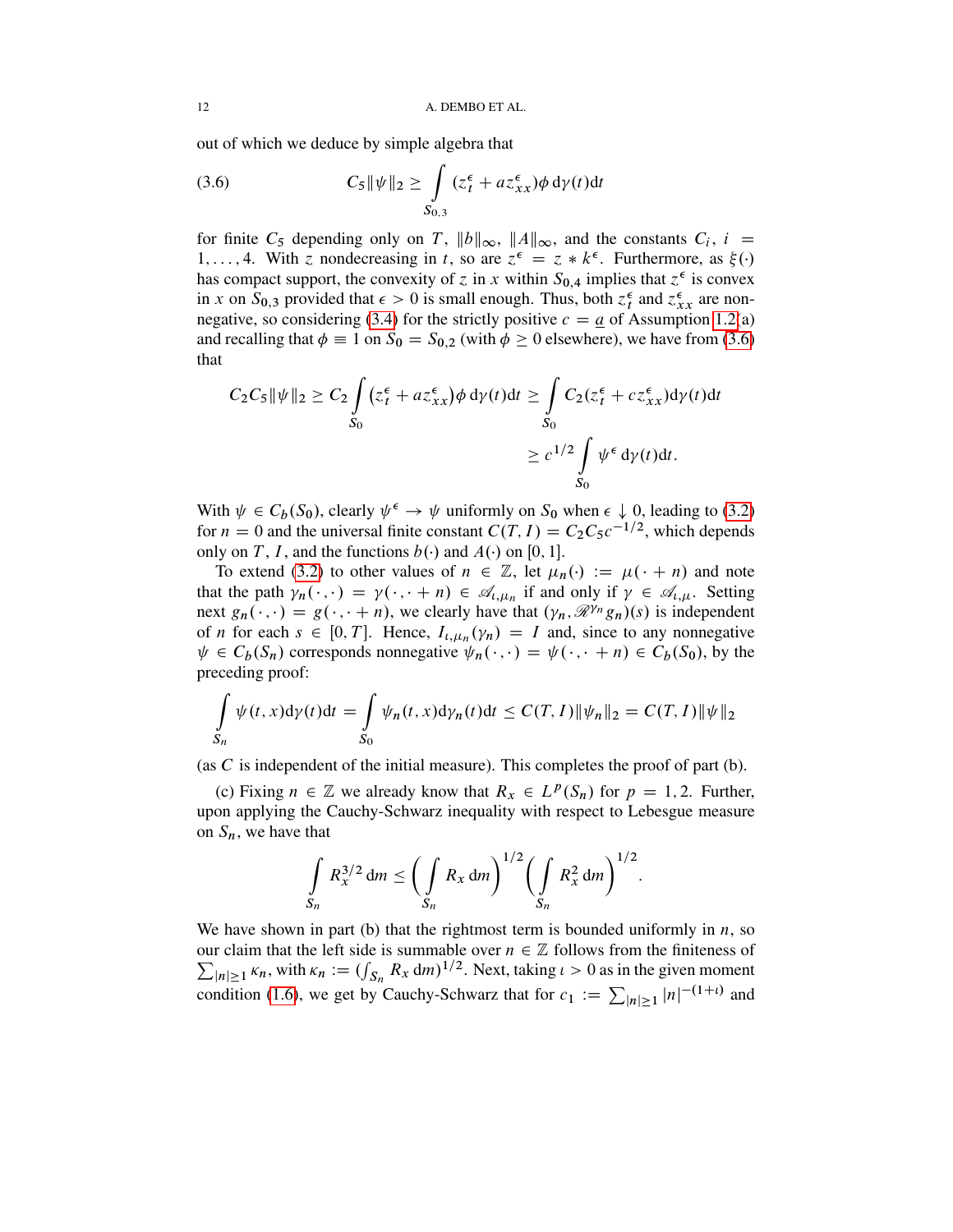$c_2 := \sup\{|n/y|^{1+t} : y \in S_n, |n| \ge 1\}$  finite,

$$
\left(\sum_{|n|\geq 1} \kappa_n\right)^2 \leq c_1 \sum_{|n|\geq 1} |n|^{1+t} \kappa_n^2 \leq c_1 c_2 \sum_{|n|\geq 1} \int_{S_n} |y|^{1+t} R_x(t, y) dm(t, y)
$$

$$
\leq c_1 c_2 \int_{\mathbb{R}_T} |y|^{1+t} \, \mathrm{d}y(t) \mathrm{d}t < \infty
$$

(see [\(1.6\)](#page-3-6) for the rightmost inequality).

<span id="page-12-0"></span>LEMMA 3.2. If  $R = R^{(\gamma)}$  and  $I_{\iota,\mu}(\gamma) < \infty$ , then  $R_x$  exists as an element of  $L^p(\mathbb{R}_T)$  for all  $\frac{3}{2} \leq p < 3$ .

PROOF. We fix  $\frac{3}{2} \le p < 3$  and set  $\frac{3}{2} < q \le 3$  such that  $\frac{1}{p} + \frac{1}{q} = 1$ . For any given nonnegative  $f \in \widetilde{\mathscr{S}}$ , we consider the backward Cauchy problem

<span id="page-12-1"></span>(3.7) 
$$
u_t + a(t, x)u_{xx} + f(t, x)u = 0, \quad u(T, \cdot) = 1
$$

with  $a(t, x) := A(R(t, x))$ . While  $a(t, x) \in C_b(\mathbb{R}_T)$  is not differentiable in x, recall from part (a) of Lemma [3.1](#page-9-0) that it is uniformly continuous and bounded away from 0. Considering [\[26,](#page-53-6) theorem 2.1] for  $w := u - 1$ , such  $a(\cdot, \cdot)$  and any  $f \in L^r(\mathbb{R}_T)$ , we see that [\(3.7\)](#page-12-1) has a weak solution, for which  $w = u - 1$  is an element of  $W_r^{1,2}(\mathbb{R}_T)$ . Further, here  $f \in L^q(\mathbb{R}_T) \cap L^2(\mathbb{R}_T) \cap L^3(\mathbb{R}_T)$ , from which it follows that the norm bounds of [\[26,](#page-53-6) theorem 4.1] can be refined to an estimate on the norms in  $L^q(\mathbb{R}_T) \cap L^2(\mathbb{R}_T) \cap L^3(\mathbb{R}_T)$ . From the latter estimate, we conclude upon applying the method of continuity (see, e.g., [\[30,](#page-53-8) sec. III.2]), that for  $f \in \widetilde{\mathcal{I}}$  the problem [\(3.7\)](#page-12-1) has a weak solution, for which  $u - 1$  is an element of  $W_q^{1,2}(\mathbb{R}_T) \cap W_2^{1,2}$  $\chi_2^{1,2}(\mathbb{R}_T) \cap W_3^{1,2}$  $J_3^{1,2}(\mathbb{R}_T).$ 

Next, let  $Y(\cdot)$  denote the canonical process having the law P of a diffusion with generator  $a(t, x) \frac{d^2}{dx^2}$  $\frac{d^2}{dx^2}$  (which exists thanks to uniform continuity and the boundedness of a from above and below). Applying Itô's formula in the form of the last identity in [\[27,](#page-53-9) chap. 10, theorem 1] (again using the boundedness of  $\alpha$  from above and below), we obtain the stochastic representation of such a weak solution of [\(3.7\)](#page-12-1),

(3.8) 
$$
u(t,x) = \mathbb{E}^{P} \bigg[ exp \bigg( \int_{t}^{T} f(s,Y(s)) ds \bigg) \bigg| Y(t) = x \bigg].
$$

The latter representation implies that  $u > 1$ , and by Portenko's lemma (see [\[35,](#page-53-10) inequality (6)], note that it only relies on the standard heat kernel estimate for the diffusion with law P and that  $q > \frac{3}{2}$  throughout this proof), there is a nondecreasing function  $G_q : [0, \infty) \to [1, \infty)$  depending only on  $\frac{3}{2} < q \leq 3$  (and *not on f*) such that

<span id="page-12-2"></span>
$$
1 \le u(t,x) \le G_q(\|f\|_{L^q(\mathbb{R}_T)}), \quad (t,x) \in \mathbb{R}_T.
$$

Next, observe that the nonnegative  $v := \log u$  inherits the bound

(3.9) 
$$
0 \le v(t, x) \le G_q(\|f\|_{L^q(\mathbb{R}_T)}), \quad (t, x) \in \mathbb{R}_T.
$$

$$
\Box
$$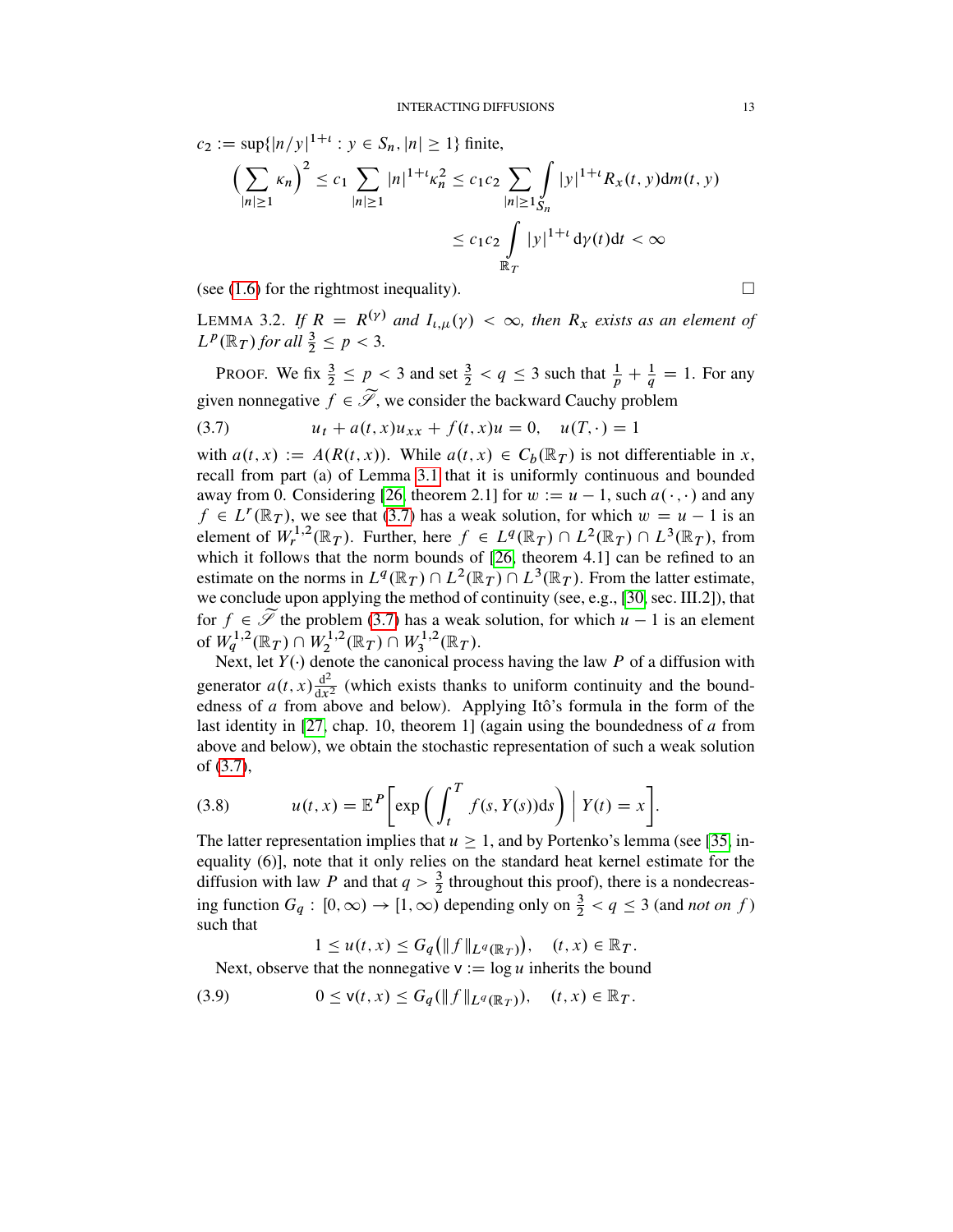#### 14 A. DEMBO ET AL.

Recall that  $u_t, u_{xx} \in L^3(\mathbb{R}_T)$ , and with  $u \in W_2^{1,2}$  $L_2^{1,2}(\mathbb{R}_T)$  further  $u_x \in L^6(\mathbb{R}_T)$ (by the parabolic Sobolev inequality in the form of [\[29,](#page-53-7) chap. II, lemma 3.3]), which for positive u bounded away from 0, imply also that  $v_t$ ,  $v_{xx} \in L^3(\mathbb{R}_T)$  and  $v_x \in L^6(\mathbb{R}_T)$  (with  $v_{xx} + v_x^2 = u_{xx}/u$ ). From this it follows in turn that *m*-a.e. on  $\mathbb{R}_T$  such v and its generalized derivatives satisfy the backward equation

<span id="page-13-2"></span>(3.10) 
$$
\mathsf{v}_t + a(t,x)\mathsf{v}_{xx} + a(t,x)\mathsf{v}_x^2 + f(t,x) = 0, \quad \mathsf{v}(T, \cdot) = 0.
$$

Recall that while proving Corollary [2.3](#page-6-0) we found in  $(2.8)$  a function h whose  $L^2(\mathbb{R}_T, aR_x \, dm)$  norm is bounded by  $C_6 := 2I^{1/2} + ||b||_{\infty} (T/\underline{a})^{1/2}$  (due to [\(2.6\)](#page-7-4) and the assumed bounds on  $b(\cdot)$  and  $A(\cdot) \ge a$ ), so that, for any  $g \in \widetilde{\mathscr{S}}$ ,

<span id="page-13-1"></span>(3.11) 
$$
(\gamma, g)(T) - (\gamma, g)(0) = \int_{\mathbb{R}_T} (g_t + ag_{xx} - ag_x h) R_x dm
$$

(consider [\(2.7\)](#page-7-1)). With  $R_x \in L^{3/2}(\mathbb{R}_T)$  (by part (c) of Lemma [3.1\)](#page-9-0) and Hölder's inequality

$$
\int\limits_{\mathbb{R}_T} |\varphi| R_x dm \leq \bigg( \int R_x^{3/2} dm \bigg)^{2/3} \bigg( \int |\varphi|^3 dm \bigg)^{1/3},
$$

we deduce that  $v_t$ ,  $av_{xx}$ , and  $av_x^2$  are integrable with respect to  $R_x$  dm (as is  $ah^2$ ). Thus, with v bounded, we get from  $(3.11)$  upon approximating v in a suitable (mixed) norm by functions  $g_k \in \widetilde{\mathscr{S}}$  that

$$
(\gamma, \mathsf{v})(T) - (\gamma, \mathsf{v})(0) = \int_{\mathbb{R}_T} (\mathsf{v}_t + a \mathsf{v}_{xx} - a \mathsf{v}_x h) R_x \, \mathrm{d}m.
$$

The latter identity, in combination with [\(3.10\)](#page-13-2), results in

$$
\int_{\mathbb{R}_T} f R_x \, dm = -\int_{\mathbb{R}_T} (v_x h + v_x^2) a R_x \, dm + (\gamma, v)(0)
$$
\n
$$
\leq \frac{1}{4} \int_{\mathbb{R}_T} h^2 a R_x \, dm + \sup_{(t,x) \in \mathbb{R}_T} v(t,x) \leq \frac{1}{4} C_6^2 + G_q(\|f\|_{L^q(\mathbb{R}_T)}),
$$

where the first inequality is merely the nonnegativity of the  $L^2(\mathbb{R}_T, aR_x \mathrm{d}m)$  norm of  $v_x + h/2$ , and the second follows from [\(3.9\)](#page-12-2). With  $C_6$  independent of f, we have that the linear functional  $f \mapsto \int_{\mathbb{R}^T} fR_x \, dm$  is bounded on  $\widetilde{\mathscr{S}}$  with respect to the  $L^q(\mathbb{R}_T)$  norm, hence  $R_x \in L^p(\mathbb{R}_T)$  for  $1/p = 1 - 1/q$ , as claimed.  $\square$ 

<span id="page-13-0"></span>LEMMA 3.3. Suppose  $R = R^{(\gamma)}$  and  $I_{\iota,\mu}(\gamma) = I < \infty$  for some  $\mu \in M_1^{(0)}$  $I_1^{(0)}(\mathbb{R}).$ *Then*  $R_x \in L^3(\mathbb{R}_T)$ *.* 

PROOF. Recall from Lemma [3.2](#page-12-0) that  $R_x \in L^p(\mathbb{R}_T)$  for any  $p \in [\frac{3}{2}]$  $\frac{3}{2}$ , 3). Hence,  $R_x \in L^3(\mathbb{R}_T)$ , provided  $p \mapsto ||R_x||_{L^p(\mathbb{R}_T)}$  is uniformly bounded over such p, as we prove here.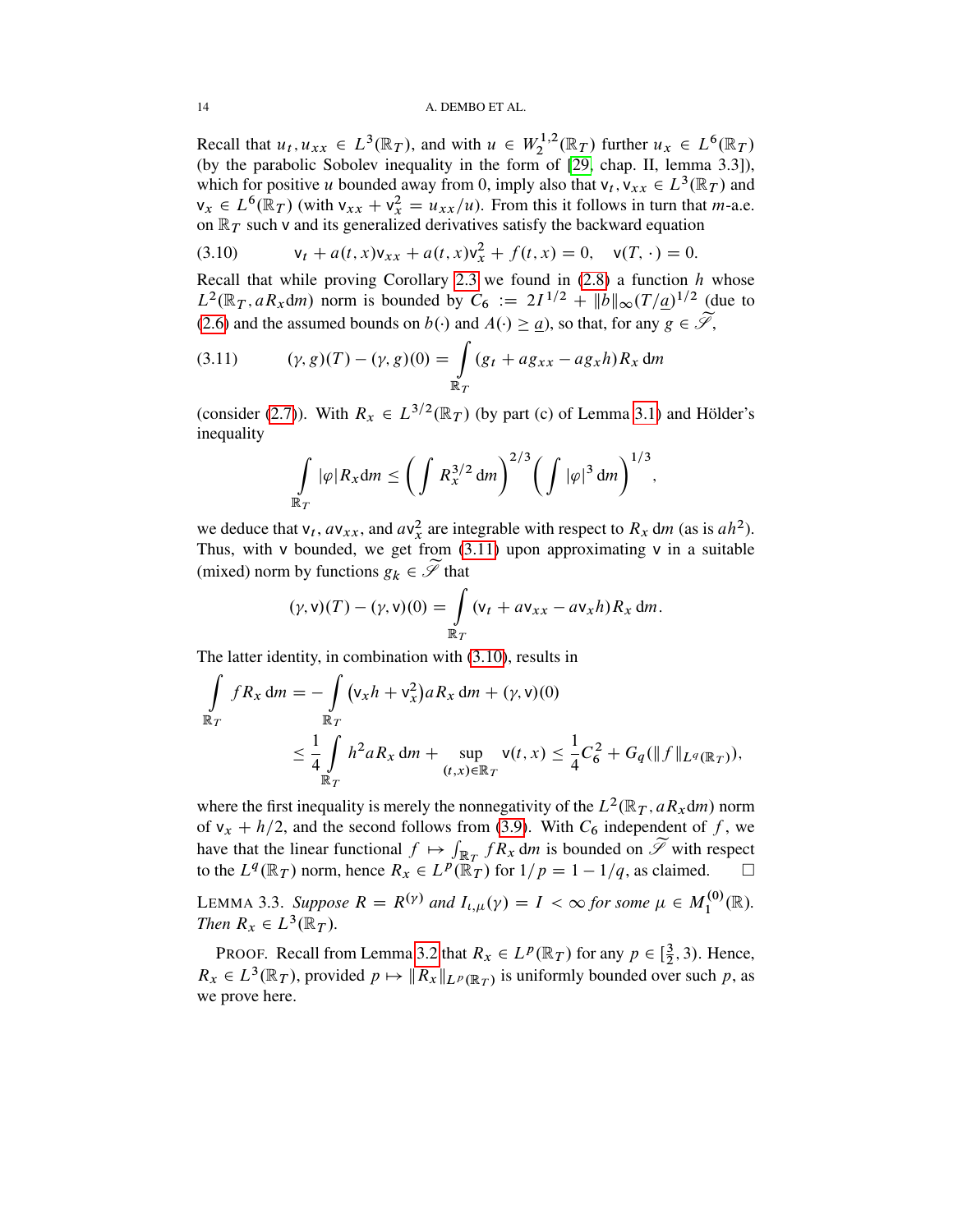#### INTERACTING DIFFUSIONS 15

Step 1. Recall that  $a(t, x) = A(R)$  and  $\int_{\mathbb{R}_T} (g_t R_x + g_{xt} R) dm = 0$  (integration by parts in x). When substituted in [\(3.11\)](#page-13-1), these yield that the path of CDFs  $R =$  $R^{(\gamma)}$  is a generalized solution of the Cauchy problem

<span id="page-14-0"></span>(3.12) 
$$
R_t - (A(R)R_x)_x = hA(R)R_x, \quad R(0, \cdot) = F_\mu,
$$

with respect to the collection  $\mathcal{T}_x := \{g_x : g \in \mathcal{F}\}\$  of test functions, for some function h whose  $L^2(\mathbb{R}_T, aR_x \, dm)$  norm is bounded by finite  $C_6 = C_6(T, I)$ . That is,

<span id="page-14-2"></span>
$$
(3.13) \quad \int\limits_{\mathbb{R}} (g_x R)(T, x) dx - \int\limits_{\mathbb{R}} (g_x R)(0, x) dx =
$$
\n
$$
\int\limits_{\mathbb{R}_T} (g_{xt} R - g_{xx} aR_x + g_x h aR_x) dm
$$

for any  $g \in \widetilde{\mathscr{S}}$ .

<span id="page-14-4"></span>Next, applying for  $f = A(R)R_x$  Hölder's inequality in the form of

(3.14) 
$$
\int_{\mathbb{R}_T} |h|^q f^q dm \le \left( \int_{\mathbb{R}_T} |h|^2 f dm \right)^{q/2} \left( \int_{\mathbb{R}_T} f^p dm \right)^{q/(2p)}
$$

with  $\frac{3}{2} \leq p < 3$  and  $\frac{q}{2} + \frac{q}{2p} = 1$ , namely  $q := \frac{2p}{p+1} \in [\frac{6}{5}]$  $\frac{6}{5}, \frac{3}{2}$  $\frac{3}{2}$ ), we deduce that  $hA(R)R_x \in L^q(\mathbb{R}_T)$ . Thus, by the regularity theory for the heat equation (see inequalities (3.1) and (3.2) in [\[29,](#page-53-7) chap. IV] or [\[26,](#page-53-6) theorem 2.1]), we have that the function

$$
V(t,x) := \int_0^t \int_{\mathbb{R}} (hA(R)R_x)(s, y)\varphi(t-s, x-y) \, \mathrm{d}y \, \mathrm{d}s,
$$

obtained by convolving with the heat kernel  $\varphi(t, x) = (4\pi t)^{-1/2} \exp(-x^2/4t)$ , is a generalized solution of the auxiliary Cauchy problem

(3.15) 
$$
V_t - V_{xx} = hA(R)R_x, \quad V(0, \cdot) = 0
$$

(with respect to the collection  $\widetilde{\mathscr{S}}_x$ ). In addition,

<span id="page-14-1"></span>
$$
||V||_{W_q^{1,2}(\mathbb{R}_T)} \leq C_7 ||hA(R)R_x||_{L^q(\mathbb{R}_T)},
$$

where  $C_7 < \infty$  is a uniform constant (which in particular does not depend on q as long as q belongs to a compact interval). Thus,  $V \in W_q^{1,2}(\mathbb{R}_T)$  and, due to the parabolic Sobolev inequality (in the form of [\[29,](#page-53-7) chap. II, lemma 3.3]), also  $V, V_x \in L^r(\mathbb{R}_T)$  for any  $q \le r \le p'$  where  $p' := \left(\frac{1}{q} - \frac{1}{3}\right)$  $\left(\frac{1}{3}\right)^{-1} = \frac{6p}{3+p}$ . Further, the constants in this parabolic Sobolev inequality can be chosen uniformly over  $p$  in any given compact interval; hence for some uniform  $C_8 < \infty$  and *all*  $p \in \left[\frac{3}{2}\right]$  $(\frac{3}{2}, 3),$ 

<span id="page-14-3"></span>(3.16) <sup>k</sup>VxkLp<sup>0</sup> .R<sup>T</sup> / <sup>C</sup>8kh A.R/RxkLq.R<sup>T</sup> /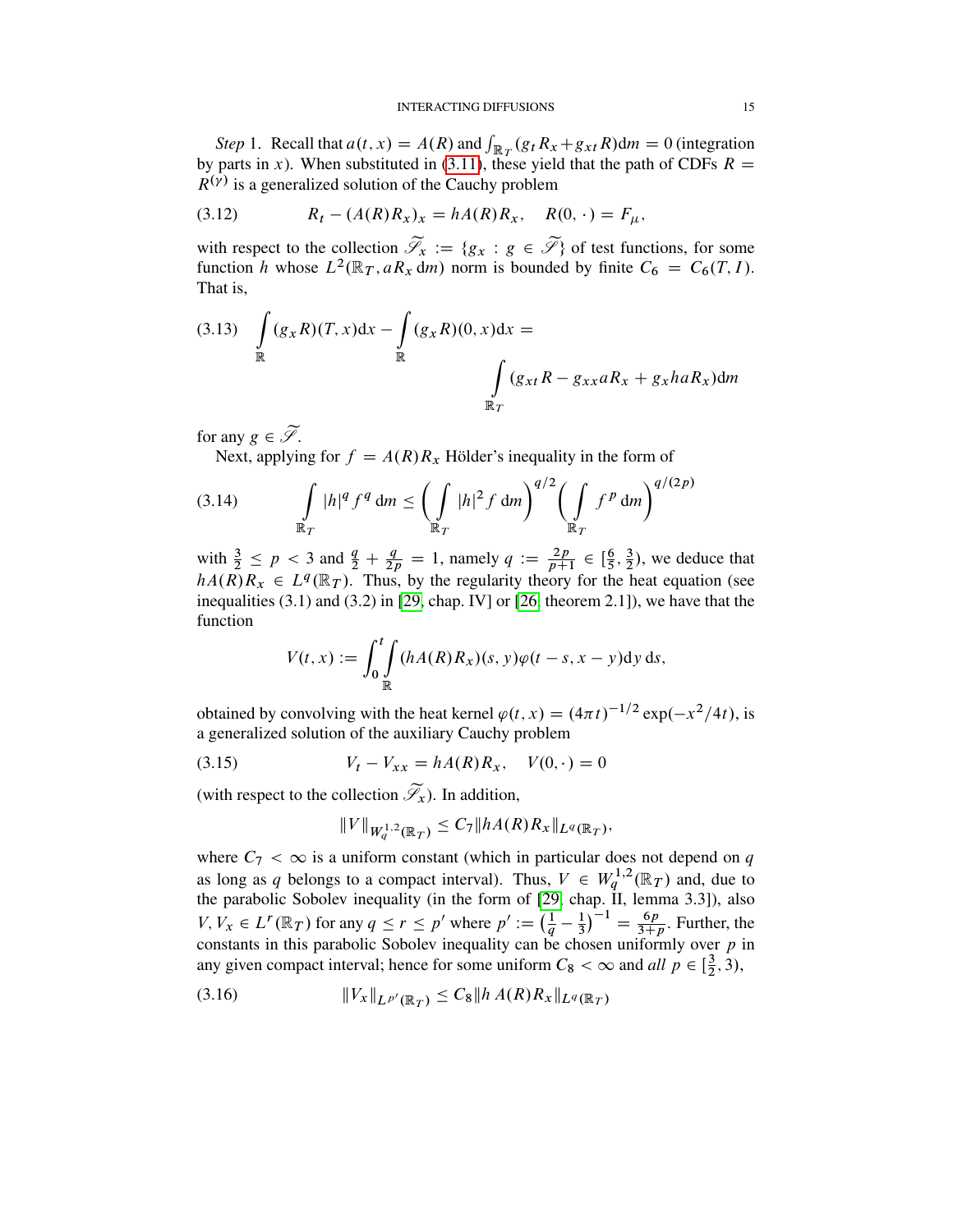where  $q = \frac{2p}{p+1}$  and  $p' = \frac{6p}{3+p}$ . Similarly, the function

<span id="page-15-0"></span>
$$
Z(t,x) := \int_{\mathbb{R}} F_{\mu}(y)\varphi(t,x-y)dy,
$$

is a classical solution of the initial value problem

(3.17) 
$$
Z_t - Z_{xx} = 0, \quad Z(0, \cdot) = F_{\mu}.
$$

Since  $F_{\mu}(y) = \int_{-\infty}^{y} \theta(z) dz$  for  $\theta := \frac{d\mu}{dx}$ , clearly  $Z_x$  is given by the convolution (in space) of  $\theta$  and the heat kernel  $\varphi(t, \cdot)$ . Consequently, by Fubini's theorem and Young's inequality, for any  $p, q \ge 1$  such that  $1/p + 1/q = 1/r + 1$ ,

$$
\|Z_x\|_{L^r(\mathbb{R}_T)}^r = \int_0^T \|Z_x(t,\cdot)\|_{L^r(\mathbb{R})}^r dt \leq \|\theta\|_{L^q(\mathbb{R})}^r \int_0^T \|\varphi(t,\cdot)\|_{L^p(\mathbb{R})}^r dt.
$$

By assumption  $\mu \in M_1^{(0)}$  $\mathcal{L}_1^{(0)}(\mathbb{R})$ , so  $\theta \in L^1(\mathbb{R}) \cap L^{q_0}(\mathbb{R})$  for some  $q_0 > 1$ , and hence the norms  $\|\theta\|_{L^q(\mathbb{R})}$ ,  $1 \le q \le q_0$ , are uniformly bounded. Further,  $\|\varphi(t,\cdot)\|_{L^p(\mathbb{R})} \leq t^{-(p-1)/(2p)}$  for all  $t > 0$  and  $p \geq 1$ . Considering  $q = q_0 \wedge r$ , with  $p \ge 1$  such that for  $1 \le r \le 3$  the value of  $r(p-1)/(2p)$  is bounded away from 1, we conclude that  $||Z_x||_{L^r(\mathbb{R}_T)}$ ,  $1 \leq r \leq 3$ , are uniformly (in r) bounded by some finite  $C_9 = C_9(T, ||\theta||_{q_0}).$ 

From [\(3.12\)](#page-14-0), [\(3.15\)](#page-14-1), and [\(3.17\)](#page-15-0) it follows by a direct computation that  $U :=$  $R - V - Z$  is a generalized solution of the Cauchy problem

<span id="page-15-1"></span>
$$
(3.18) \quad U_t - (A(R)U_x)_x = [(A(R) - 1)V_x + (A(R) - 1)Z_x]_x, \quad U(0, \cdot) = 0,
$$

with respect to test functions in  $\widetilde{\mathscr{S}}_x$  (interpreted via integration by parts in t and x, similarly to what we have done in  $(3.13)$ ).

*Step* 2. We proceed to obtain the uniform-in-p bounds on  $L^p$  norms of  $U_x$  (and thereby those of  $R_x$ ) out of the bounds we already have for  $V_x$  and  $Z_x$ . To this end, recalling part (a) of Lemma [3.1,](#page-9-0) refining the norm estimates in [\[26,](#page-53-6) theorem 6.2] to estimates in  $L^p(\mathbb{R}_T) \cap L^{p'}(\mathbb{R}_T)$  with  $p' = \frac{6p}{3+p}$ , and applying the method of continuity (see, e.g., [\[30,](#page-53-8) sec. III.2]), we deduce the existence of a solution  $\hat{U}$ of the problem [\(3.18\)](#page-15-1) in the space  $\mathcal{H}_p(T) \cap \mathcal{H}_{p'}(T)$  defined in [\[26\]](#page-53-6). In particular,  $\widehat{U} \in L^{p'}(\mathbb{R}_T), \widehat{U}_x \in L^{p'}(\mathbb{R}_T)$ , and

<span id="page-15-2"></span>
$$
(3.19) \qquad \|\widehat{U}\|_{L^{p'}(\mathbb{R}_T)} + \|\widehat{U}_x\|_{L^{p'}(\mathbb{R}_T)} \leq C_{10}(\|V_x\|_{L^{p'}(\mathbb{R}_T)} + \|Z_x\|_{L^{p'}(\mathbb{R}_T)})
$$

with  $p' = \frac{6p}{3+p}$  and where the finite constant  $C_{10} = C_{10}(T, ||A||_{\infty}, \underline{a})$  can be chosen uniformly for all  $2 \le p' < 3$ .

We show in Step 3 below that  $U = \widehat{U}$  Lebesgue a.e. on  $\mathbb{R}_T$ . Thus,  $U_x \in$  $L^{p'}(\mathbb{R}_T)$  and consequently also  $R_x = U_x + V_x + Z_x \in L^{p'}(\mathbb{R}_T)$ . Hence, combining the norm bounds [\(3.16\)](#page-14-3) and [\(3.19\)](#page-15-2) with Hölder's inequality [\(3.14\)](#page-14-4) yields the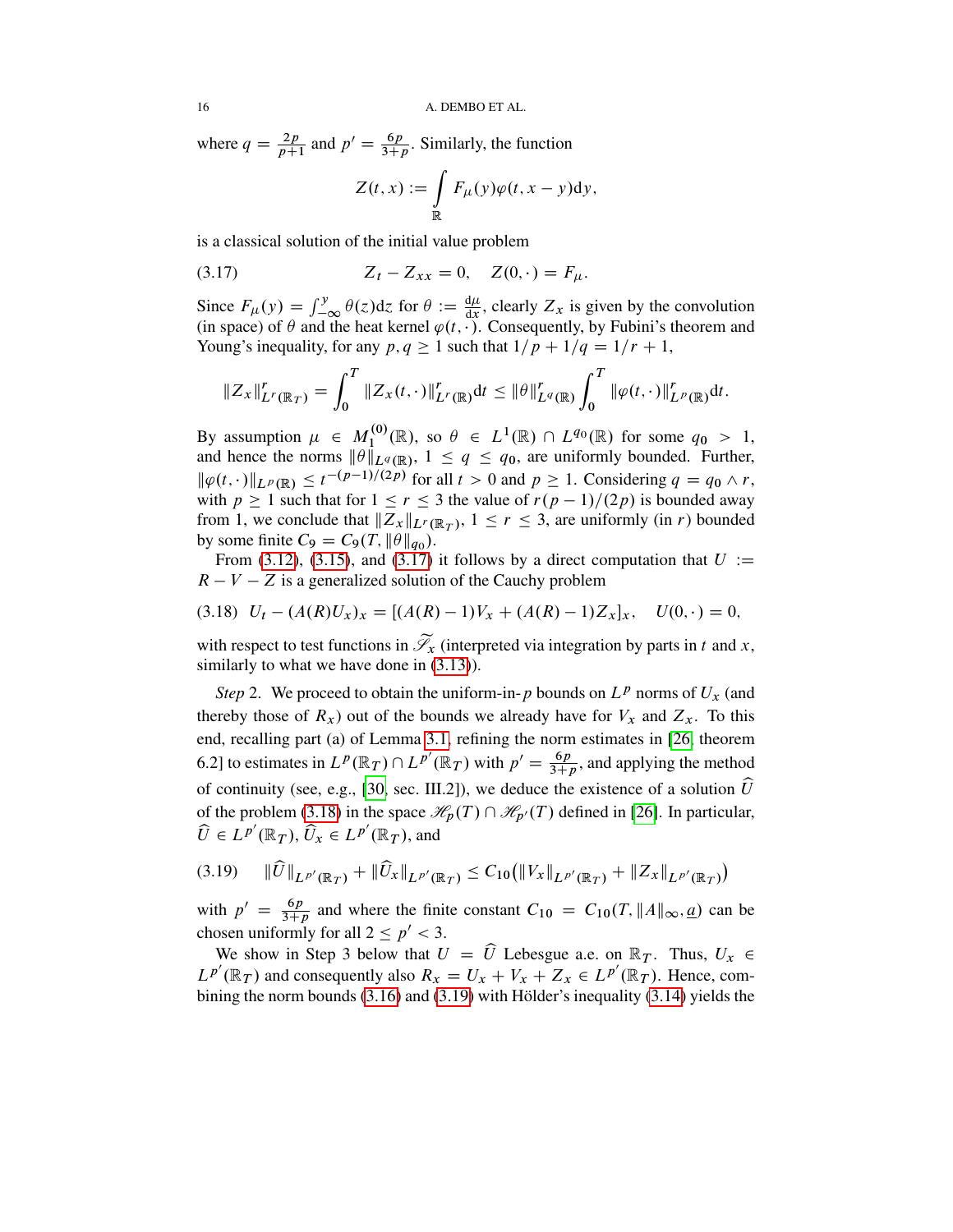estimate

<span id="page-16-0"></span>
$$
(3.20) \t\t\t ||R_x||_{L^{p'}(\mathbb{R}_T)} \leq C_{11} ||R_x||_{L^p(\mathbb{R}_T)}^{1/2} + C_{12}
$$

for the finite constants  $C_{11} = (1 + C_{10})C_8(C_6||A||_{\infty})^{1/2}$  and  $C_{12} = (1 + C_{10})C_9$ (both independent of  $\frac{3}{2} \leq p < 3$ ). Since  $p' \geq p > 1$ , by Jensen's inequality (for the convex function  $x^{(p'-1)/(p-1)}$  and the probability measure  $T^{-1}R_x$  dm on  $\mathbb{R}_T$ ), we deduce that for any  $p \in [\frac{3}{2}]$  $(\frac{3}{2}, 3)$ 

$$
||R_x||_{L^p(\mathbb{R}_T)}^{r(p)} \leq C_{13}||R_x||_{L^{p'}(\mathbb{R}_T)},
$$

where  $r(p) = \frac{p(p'-1)}{p'(p-1)} \ge 1$  and  $C_{13} = \max(1, T^{1/2})$  is finite. Combining this with  $(3.20)$  we conclude that

$$
||R_x||_{L^p(\mathbb{R}_T)} \leq \max\Big\{1, C_{13}\Big(C_{11} ||R_x||_{L^p(\mathbb{R}_T)}^{1/2} + C_{12}\Big)\Big\}.
$$

As explained before, having  $||R_x||_{L^p(\mathbb{R}_T)}$  bounded, uniformly over  $\frac{3}{2} \leq p < 3$ , yields that  $R_x \in L^3(\mathbb{R}_T)$  (whose  $L^3$ -norm is bounded by some  $C(T, I)$  finite).

*Step* 3. Turning to show that Lebesgue a.e.  $U = \hat{U}$  on  $\mathbb{R}_T$ , we start by verifying that  $R - Z \in L^p(\mathbb{R}_T)$ . Indeed, as  $|R - Z| \leq 1$ , it suffices to check this for  $p = 1$ , in which case by the triangle inequality

<span id="page-16-1"></span>
$$
\int_{\mathbb{R}_T} |R - Z| dm \le \int_{\mathbb{R}_T^+} (1 - R) dm + \int_{\mathbb{R}_T^+} (1 - Z) dm + \int_{\mathbb{R}_T^-} R dm + \int_{\mathbb{R}_T^-} Z dm
$$
\n(3.21)\n
$$
= \int_{\mathbb{R}_T} |x| R_x dm + \int_{\mathbb{R}_T} |x| Z_x dm,
$$

where  $\mathbb{R}_T^+ = [0, T] \times \mathbb{R}_+$ ,  $\mathbb{R}_T^- = [0, T] \times \mathbb{R}_-$ , and the last equality applies since  $R(t, \cdot)$  and  $Z(t, \cdot)$  are CDFs having densities  $R_x$  and  $Z_x$  with respect to Lebesgue measure on  $\mathbb{R}_T$ . Since  $\gamma \in \mathcal{A}_{t,\mu}$ , the first term on the right side of [\(3.21\)](#page-16-1) is finite (see [\(1.6\)](#page-3-6)), whereas the second term amounts to  $\int_0^T \mathbf{E}[|Y + W(2t)|]dt$  for Y of law  $\mu$ , independently of the standard Brownian motion  $\{W\}$ . By the triangle inequality, the latter term is at most  $\frac{1}{3}(2T)^{3/2} + T \int_{\mathbb{R}} |x| d\mu$ , hence finite (since  $\mu\in M_1^{(0)}$  $I_1^{(0)}(\mathbb{R})$ ).

Now, with  $R - Z \in L^p(\mathbb{R}_T)$ , and having seen already in Step 1 that  $V \in$  $L^p(\mathbb{R}_T)$  (by the parabolic Sobolev inequality for  $V \in W_q^{1,2}(\mathbb{R}_T)$ ), we conclude that  $U = R - Z - V \in L^p(\mathbb{R}_T)$ . Similarly,  $U_x \in L^p(\mathbb{R}_T)$ , since  $R_x \in L^p(\mathbb{R}_T)$ (from Lemma [3.2\)](#page-12-0), and we have already established in Step 1 that  $Z_x \in L^p(\mathbb{R}_T)$ and  $V_x \in L^p(\mathbb{R}_T)$ .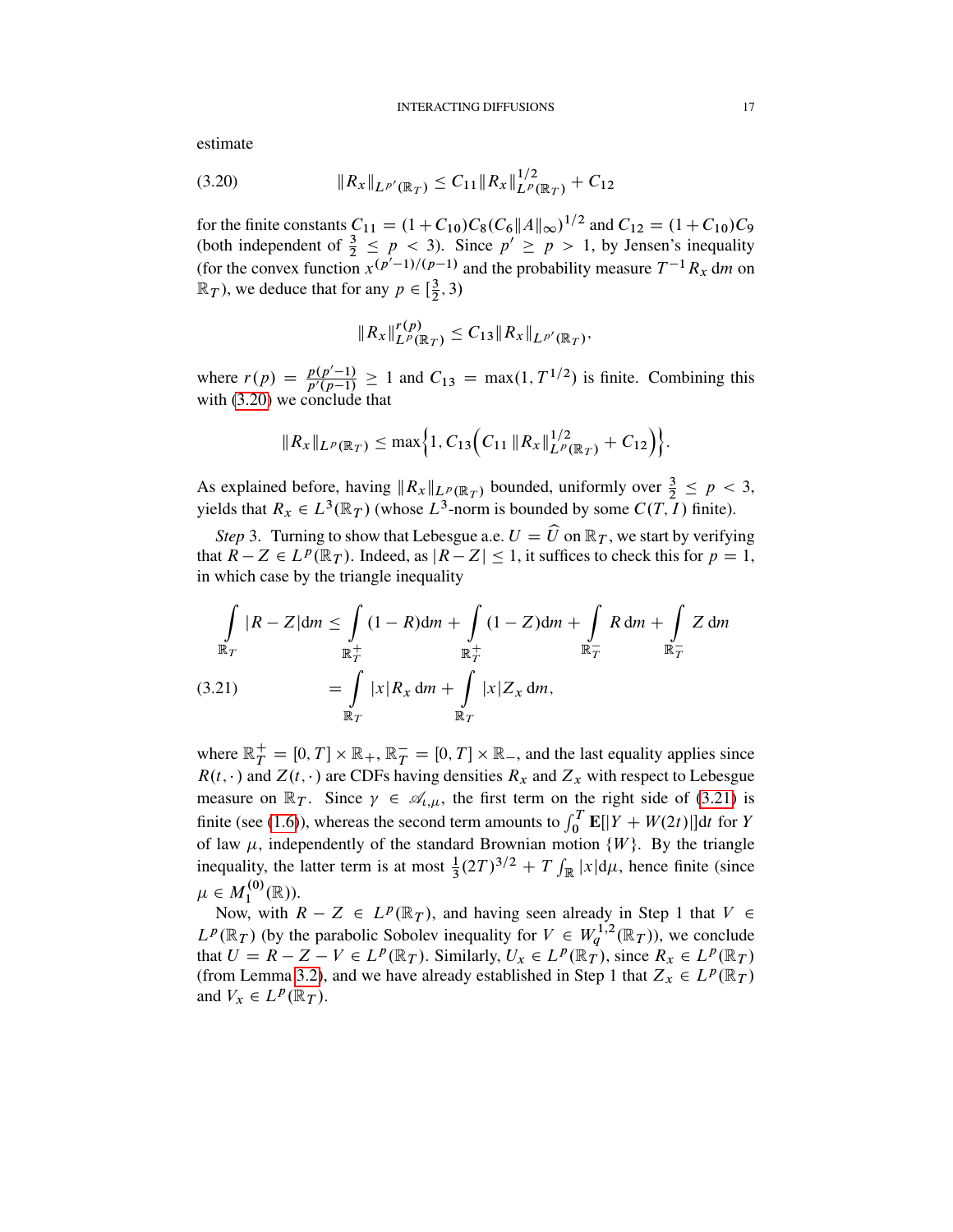Recall that  $h \in L^1(R_x \, dm)$ , so  $V \in L^1(\mathbb{R}_T)$ , and hence  $U \in L^1(\mathbb{R}_T)$  as well. Now, fixing  $g \in \widetilde{\mathscr{S}}$  we let

<span id="page-17-1"></span>(3.22) 
$$
f(t,x) = -\int_x^{\infty} g(t,y) dy, \quad (t,x) \in \mathbb{R}_T,
$$

and claim that, for Lebesgue almost every  $0 \le t_1 < t_2 \le T$ ,

<span id="page-17-0"></span>
$$
(3.23) \int_{\mathbb{R}} f(t_2, x)U(t_2, x)dx - \int_{\mathbb{R}} f(t_1, x)U(t_1, x)dx - \int_{t_1}^{t_2} \int_{\mathbb{R}} Uf_t dm = -\int_{t_1}^{t_2} \int_{\mathbb{R}} [A(R)U_x + (A(R) - 1)(V_x + Z_x)]f_x dm.
$$

Indeed, from the weak formulation of the PDE in  $(3.18)$  we have  $(3.23)$  when  $f \in \mathscr{S}_x$ . This in turn extends to all f as in [\(3.22\)](#page-17-1), by the uniform joint approximation on compacts of the continuously differentiable and bounded  $(f, f_t, f_x)$  by  $(\tilde{g}, \tilde{g}_t, \tilde{g}_x)$  for some  $\tilde{g} \in \tilde{\mathscr{S}}_x$  (taking such a compact large enough that the contribution to [\(3.23\)](#page-17-0) from its complement is as small as desired, which we can do since  $A(R)U_x + (A(R) - 1)(V_x + Z_x) \in L^p(\mathbb{R}_T)$  and  $U \in L^1(\mathbb{R}_T)$ ). Next, integrating by parts in space on the left side of [\(3.23\)](#page-17-0), we conclude that the function  $W(t, x) = \int_{-\infty}^{x} U(t, y) dy$  is a generalized solution of the Cauchy problem

(3.24) 
$$
W_t = A(R)W_{xx} + (A(R) - 1)(V_x + Z_x), \quad W(0, \cdot) = 0,
$$

on  $\mathbb{R}_T$  (with respect to test functions from  $\widetilde{\mathscr{S}}$ ). This,  $W_{xx} = U_x \in L^p(\mathbb{R}_T)$ ,  $V_x \in L^p(\mathbb{R}_T)$ , and  $Z_x \in L^p(\mathbb{R}_T)$  imply  $W_t \in L^p(\mathbb{R}_T)$ . Thus, in view of [\[26,](#page-53-6) norm estimate (6.1)], we have that  $U \in \mathcal{H}_{n}(\mathbb{R}_{T})$ , so that  $U = \widehat{U}$  Lebesgue almost everywhere by [\[26,](#page-53-6) theorem 2.4].

PROOF OF PROPOSITION [2.2\(](#page-5-0)B). From the proof of Lemma [3.3](#page-13-0) we recall that  $R-Z, Z_x, R_x \in L^r(\mathbb{R}_T)$  for all  $r \in [1,3]$  and  $V \in W_q^{1,2}(\mathbb{R}_T)$  for all  $q \in [\frac{6}{5}]$  $\frac{6}{5}, \frac{3}{2}$  $rac{3}{2}$ ] (where, since  $R_x \in L^3(\mathbb{R}_T)$ , the argument leading to [\(3.16\)](#page-14-3) now applies also for  $p = 3$  and  $q = \frac{3}{2}$ . Consequently,  $V_t$ ,  $V_{xx} \in L^q(\mathbb{R}_T)$  for any  $q \in [\frac{6}{5}]$  $\frac{6}{5}, \frac{3}{2}$  $\frac{3}{2}$  and, by the parabolic Sobolev inequality (in the form of [\[29,](#page-53-7) chap. II, lemma 3.3]), also  $V, V_x \in L^{p'}(\mathbb{R}_T)$  for any  $p' = (\frac{1}{q} - \frac{1}{3})$  $(\frac{1}{3})^{-1} \in [\frac{3}{2}]$  $\frac{3}{2}$ , 3]. Since  $U = R - Z - V$ , this in turn implies that  $U, U_x \in L^p(\mathbb{R}_T)$  for all  $p \in [\frac{3}{2}]$  $(\frac{3}{2}, 3]$ . Further,  $Z_t = Z_{xx} \in$  $L^q(\mathbb{R}_T)$  for all  $q \in \left[\frac{6}{5}\right]$  $\frac{6}{5}, \frac{3}{2}$  $\frac{3}{2}$ ; hence it suffices to show that  $U \in W_q^{1,2}(\mathbb{R}_T)$ , as then  $U_t, U_{xx} \in L^q(\mathbb{R}_T)$ , implying the same for  $R_t$  and  $R_{xx}$ . To this end, rewriting  $(3.18)$  we have that U solves

<span id="page-17-2"></span>
$$
(3.25) \quad U_t - A(R)U_{xx} = A'(R)R_x U_x + [(A(R) - 1)U_x + (A(R) - 1)Z_x]_x
$$

with respect to test functions in  $\widetilde{\mathscr{S}}_x$ , starting at  $U(0, \cdot) = 0$ . For any  $q \in \left[\frac{6}{5}\right]$  $\frac{6}{5}, \frac{3}{2}$  $rac{3}{2}$ ] there exist  $r, p \in \left[\frac{3}{2}\right]$  $\frac{3}{2}$ , 3] such that  $\frac{1}{p} + \frac{1}{r} = \frac{1}{q}$ , so with  $A(\cdot)$  and  $A'(\cdot)$  bounded, by Hölder's inequality and the preceding integrability properties, the right side in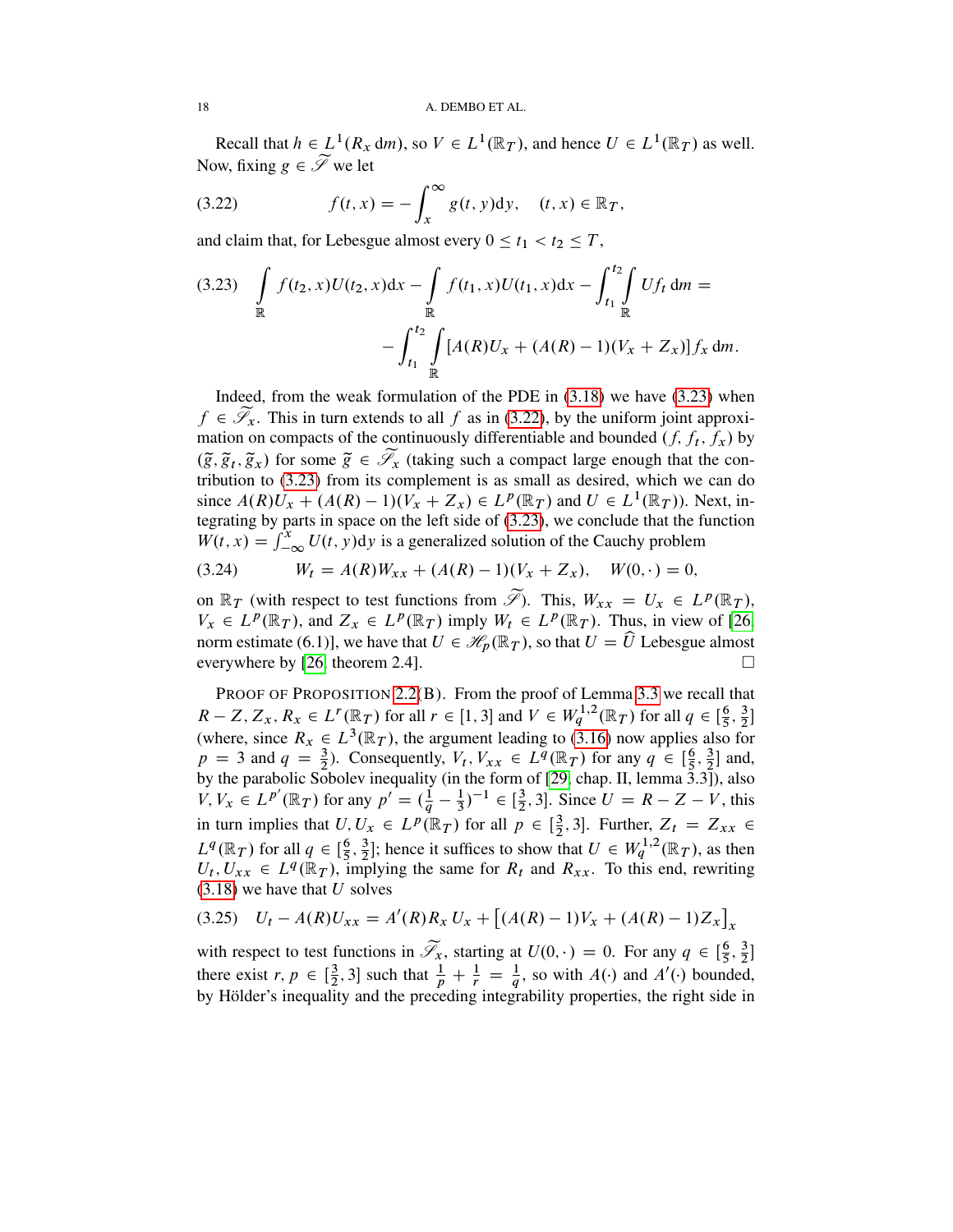[\(3.25\)](#page-17-2) belongs to  $L^q(\mathbb{R}_T)$  for all  $q \in [\frac{6}{5}]$  $\frac{6}{5}$ ,  $\frac{3}{2}$  $\frac{3}{2}$ ]. Thus, fixing  $q \in \left[\frac{6}{5}\right]$  $\frac{6}{5}$ ,  $\frac{3}{2}$  $\frac{3}{2}$  we may apply [\[26,](#page-53-6) theorem 2.1] to deduce that there is a function  $\tilde{U} \in W_q^{1,2}(\mathbb{R}_T) \cap W_{3/2}^{1,2}(\mathbb{R}_T)$ that satisfies

$$
\widetilde{U}_t - A(R)\widetilde{U}_{xx} = A'(R)R_x U_x + [(A(R) - 1)V_x + (A(R) - 1)Z_x]_x
$$

and  $\tilde{U}(0, \cdot) = 0$ . In particular,  $\tilde{U}, \tilde{U}_x \in L^3(\mathbb{R}_T)$ . Now, we let  $\phi_k, k \in \mathbb{N}$ , be a truncation sequence such that  $\phi_k \in C^\infty(\mathbb{R})$ ,  $0 \le \phi_k \le 1$ ,  $\phi_k \equiv 1$  on  $[-k, k]$ ,  $\phi_k \equiv 0$  on  $(-\infty, -k-1] \cup [k+1, \infty)$  and max $(\phi'_k)$  $\int_k'$ ,  $\phi_k''$  $\binom{n}{k} \leq 2$ . Next, fixing  $k \in \mathbb{N}$ , we set  $\tilde{\Delta} = \phi_k(U - \tilde{U})$ . Then,  $\tilde{\Delta}$  is a generalized solution of the problem

(3.26) 
$$
\tilde{\Delta}_t - (A(R)\tilde{\Delta}_x)_x + A'(R)R_x\tilde{\Delta}_x = \tilde{\psi}_k, \quad \Delta(0,\cdot) = 0,
$$

with respect to test functions in  $\widetilde{\mathscr{S}}_x$ , where

<span id="page-18-1"></span><span id="page-18-0"></span>
$$
\widetilde{\psi}_k = -A(R)\phi_k''(U - \widetilde{U}) - 2A(R)\phi_k'(U - \widetilde{U})_x
$$

is in  $L^3(\mathbb{R}_T)$ . Further,  $\widetilde{\psi}_k(t,x) = 0$  for all  $x \in (-k, k)$ , so by our choice of  $\phi_k$ ,

$$
\lim_{k \to \infty} \|\widetilde{\psi}_k\|_{L^3(\mathbb{R}_T)} = 0.
$$

Now, a careful reading of the proof of [\[29,](#page-53-7) chap. III, theorem 3.3] shows that the solution of the problem [\(3.26\)](#page-18-0) in the space  $W_2^{0,1}$  $\mathbb{R}^{0,1}(\mathbb{R}_T)$  is unique and satisfies

<span id="page-18-2"></span>
$$
(3.28) \t\t ||\widetilde{\Delta}||_{W_2^{0,1}(\mathbb{R}_T)} \leq C_9 \bigg( \int_0^T \bigg( \int_{\mathbb{R}} |\widetilde{\psi}_k|^{q_1} dx \bigg)^{q_2/q_1} dt \bigg)^{1/q_2}
$$

for all  $q_1 \in [2, \infty]$  and  $q_2 \in [2, 4]$  with  $\frac{1}{q_1} + \frac{2}{q_2} = 1$  provided that

$$
\int_0^T \biggl(\int\limits_{\mathbb R} |A'(R)R_x|^{q_1} \,\mathrm{d} x\biggr)^{q_2/q_1} \,\mathrm{d} t < \infty.
$$

We choose  $q_1 = q_2 = 3$ , so that the latter condition is satisfied. In addition, by [\(3.27\)](#page-18-1) and [\(3.28\)](#page-18-2), the norm  $\|\tilde{\Delta}\|_{W_2^{0,1}(\mathbb{R}_T)}$  tends to 0 in the limit  $k \to \infty$ , and we conclude that  $U = \tilde{U} \in W_q^{1,2}(\mathbb{R}_T)$ , as claimed.

# 4 Proof of Proposition [2.2\(](#page-5-0)C)

The proof of Proposition [2.2\(](#page-5-0)C) consists of four steps. In Step 1 we convert the variational formula  $I_{\iota,\mu}(\gamma) < \infty$  into the formula [\(4.6\)](#page-20-0), which corresponds to a suitable one-dimensional reversible diffusion. Step 2 then deduces the existence of a sufficiently regular solution to the corresponding backward Cauchy problem [\(4.7\)](#page-20-1), which enables us to employ Dirichlet form calculus for establishing in Step 3 the integrability of  $R_{xx}^2/R_x$  for  $R = R^{(\gamma)}$ . From the latter we deduce in Step 4 that  $R_t^2/R_x$  is integrable.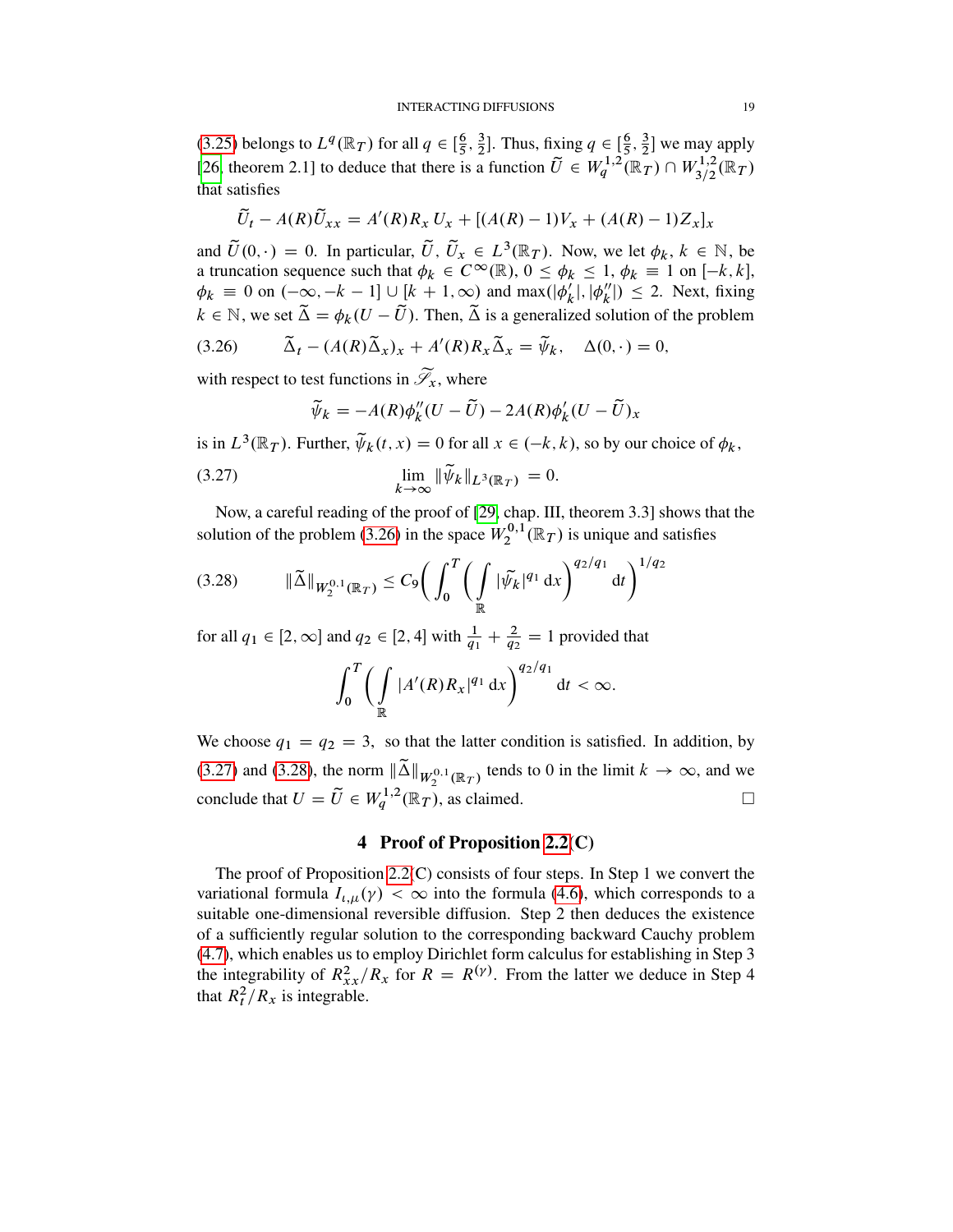#### 20 A. DEMBO ET AL.

*Step* 1. The functions  $a(t, x) = A(R)$  and  $b(R)$  are uniformly bounded and our assumption that  $I_{\iota,\mu}(\gamma) < \infty$  implies that  $d\gamma dt$  has density  $R_x \in L^3(\mathbb{R}^2)$ with respect to Lebesgue measure  $dm$  (by Proposition [2.2\(](#page-5-0)A)). These facts imply by multiple applications of Hölder's inequality that the functional  $g \mapsto \Phi_{\gamma}(g)$  –  $(g, g)$ <sub>y</sub> in [\(2.4\)](#page-5-4) is continuous with respect to the norm

$$
\|g\|_{\infty} + \|g_t\|_{L^{3/2}(\mathbb{R}_T)} + \|g_x\|_{L^{3/2}(\mathbb{R}_T)} + \|g_x\|_{L^3(\mathbb{R}_T)} + \|g_{xx}\|_{L^{3/2}(\mathbb{R}_T)}.
$$

Therefore, denoting by  $\widetilde{W}^{1,2}_{3/2}(\mathbb{R}_T)$  the subspace of all  $g \in C_b(\mathbb{R}_T)$  for which  $g_t, g_{xx} \in L^{3/2}(\mathbb{R}_T)$  and  $g_x \in L^{3/2}(\mathbb{R}_T) \cap L^3(\mathbb{R}_T)$ , the assumption  $I_{t,\mu}(\gamma) < \infty$ amounts to

<span id="page-19-0"></span>
$$
(4.1) \qquad \sup_{g\in \widetilde{W}_{3/2}^{1,2}(\mathbb{R}_T)} \left[ (\gamma, g)(T) - (\gamma, g)(0) - \int_0^T (\gamma, \mathcal{R}^\gamma g + a g_x^2)(t) \mathrm{d}t \right] < \infty
$$

for  $\mathcal{R}^{\gamma}$  of [\(2.1\)](#page-5-3). Now, fixing  $\psi \in C^{\infty}(\mathbb{R})$  such that  $\lim_{|x| \to \infty} \psi(x)/|x| = 1$ ,  $\|\psi'\|_{\infty} < \infty$ , and  $\alpha_0 := e^{-\psi(x)}dx$  is a probability measure, we introduce the parabolic operator

<span id="page-19-3"></span>
$$
(4.2) \ \mathscr{R}^{\gamma,\psi} = \frac{\partial}{\partial t} + e^{\psi(x)} \frac{\partial}{\partial x} a(t,x) e^{-\psi(x)} \frac{\partial}{\partial x} = \mathscr{R}^{\gamma} + (a_x - a\psi' - b(R)) \frac{\partial}{\partial x}
$$

and show next that [\(4.1\)](#page-19-0) implies that

<span id="page-19-1"></span>(4.3)  

$$
\sup_{g \in \widetilde{W}_{3/2}^{1,2}(\mathbb{R}_T)} \left[ (\gamma, g)(T) - \log \left( \int_{\mathbb{R}} e^{g(0,x)} d\alpha_0 \right) - \int_0^T (\gamma, \mathcal{R}^{\gamma, \psi} g + a g_x^2)(t) dt \right] < \infty.
$$

Indeed, by Cauchy-Schwarz we have the bound

$$
\kappa_3 := \int\limits_{\mathbb{R}_T} (b(R) - a_x + a\psi') g_x R_x \, \mathrm{d}m \le C_2 \sqrt{(g, g)_\gamma}
$$

for the finite, positive

$$
C_2 := \underline{a}^{-1/2} \big( \|b\|_{\infty} T^{1/2} + \|A'\|_{\infty} \|R_x\|_{L^3(\mathbb{R}_T)}^{3/2} \big) + \|\sqrt{a} \psi'\|_{\infty} T^{1/2}.
$$

Further, the implication

<span id="page-19-2"></span>(4.4)  
\n
$$
\forall \lambda > 0: \ \lambda \kappa_1 \leq C_1 + \lambda^2 \kappa_2, \quad \kappa_3 \leq C_2 \sqrt{\kappa_2},
$$
\n
$$
\implies \forall \tilde{\lambda} > 0: \ \tilde{\lambda} \kappa_1 + \tilde{\lambda} \kappa_3 \leq 2C_1 + \frac{1}{2} C_2^2 + \tilde{\lambda}^2 \kappa_2,
$$

holds for all  $\kappa_1, \kappa_3 \in \mathbb{R}$  and  $\kappa_2, C_1, C_2$  positive. Therefore, scaling the test func-tions g in [\(4.1\)](#page-19-0) and [\(4.3\)](#page-19-1) by  $\lambda > 0$  and  $\tilde{\lambda} = 2\lambda$ , respectively, then considering [\(4.4\)](#page-19-2) for  $C_1 = I_{\iota,\mu}(\gamma)$ ,  $\kappa_1 = \Phi_{\gamma}(g)$ , and  $\kappa_2 = (g, g)_{\gamma}$  proves that the change from  $\mathcal{R}^{\gamma}$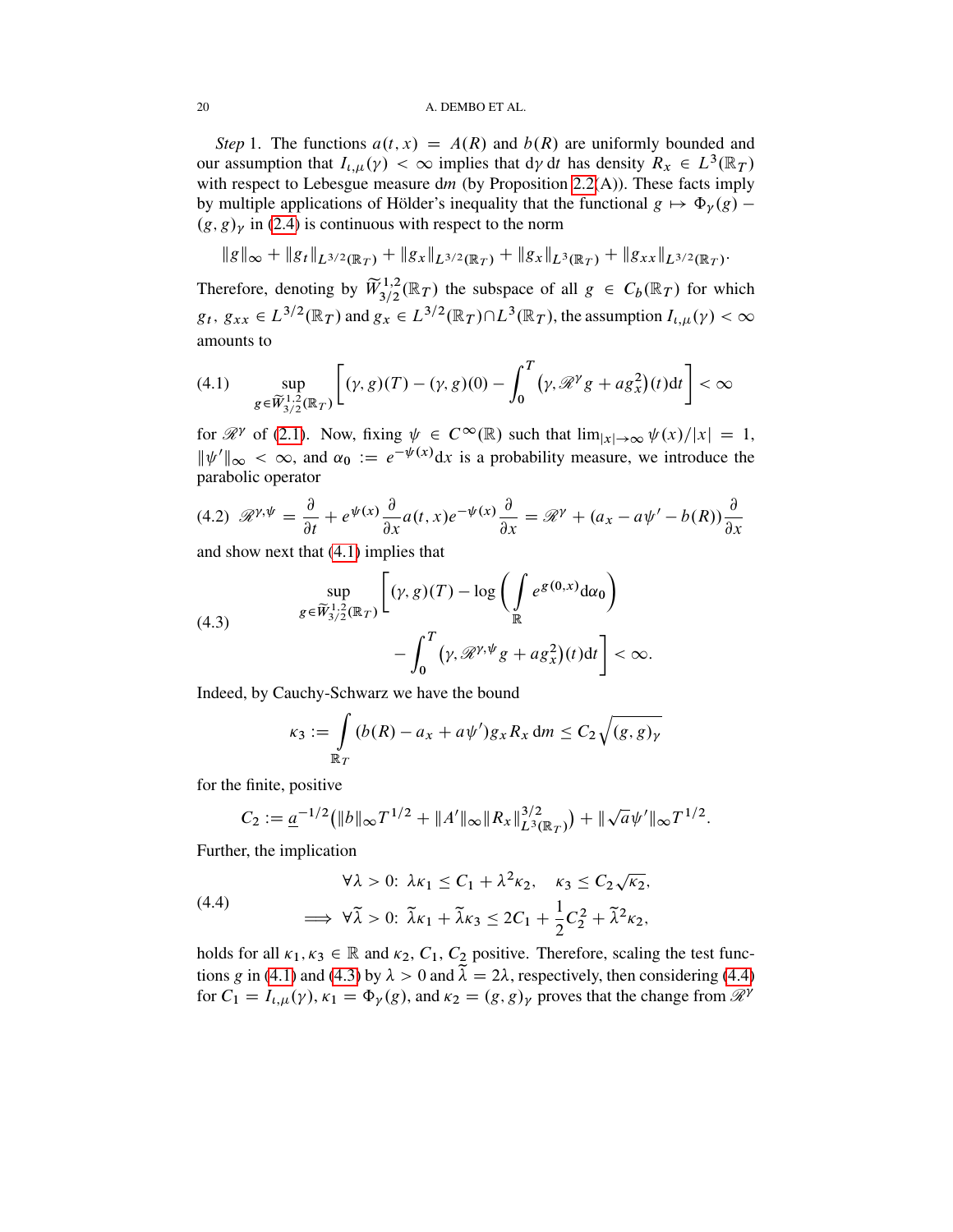to  $\mathcal{R}^{\gamma,\psi}$  in [\(4.1\)](#page-19-0) does not make the supremum infinite. Moreover, the change in value due to the terms corresponding to the initial condition is bounded by

$$
\sup_{g \in \widetilde{W}_{3/2}^{1,2}(\mathbb{R}_T)} \left[ \int_{\mathbb{R}} g(0, x) d\mu - \log \int_{\mathbb{R}} e^{g(0, x)} d\alpha_0 \right] \le H(\mu|\alpha_0)
$$

(see, for example, [\[10,](#page-52-11) lemma 6.2.13]). The latter relative entropy is finite since

$$
(4.5) \quad H(\mu|\alpha_0) = \int_{\mathbb{R}} \log \frac{d\mu}{d\alpha_0} d\mu = \int_{\mathbb{R}} \log \frac{\theta}{e^{-\psi}} d\mu \leq \int_{\mathbb{R}} |\psi| d\mu + \int_{\mathbb{R}} \log \theta d\mu,
$$

while  $\int_{\mathbb{R}} |x| d\mu < \infty$  and  $\theta \in L^{q_0}(\mathbb{R})$  for some  $q_0 > 1$  (by definition, for  $\mu \in$  $M_1^{(0)}$  $I_1^{(0)}(\mathbb{R})$ ).

Next, let  $\mathscr{E}\widetilde{W}_{3/2}^{1,2}(\mathbb{R}_T)$  denote the collection of  $u : \mathbb{R}_T \mapsto (0,\infty)$  such that  $\log u = g \in \widetilde{W}_{3/2}^{1,2}(\mathbb{R}_T)$ . It is easy to verify that  $\mathscr{E} \widetilde{W}_{3/2}^{1,2}(\mathbb{R}_T)$  consists of all positive  $u \in \widetilde{W}_{3/2}^{1,2}(\mathbb{R}_T)$  that are bounded away from 0, in terms of which [\(4.3\)](#page-19-1) becomes

<span id="page-20-0"></span>(4.6)  

$$
\sup_{u \in \mathcal{E} \widetilde{W}_{3/2}^{1,2}(\mathbb{R}_T)} \left[ (\gamma, \log u)(T) - \log \int_{\mathbb{R}} u(0, x) d\alpha_0 \right. \\ - \int_0^T \left( \gamma, \frac{\mathcal{R}^{\gamma, \psi} u}{u} \right) (t) dt \right] < \infty.
$$

*Step* 2. We claim that to every  $f \in \mathcal{S}$  there corresponds a u such that

(4.7) 
$$
\mathscr{R}^{\gamma,\psi}u - fu = 0, \quad u(T,\cdot) = 1,
$$

where all terms of [\(4.7\)](#page-20-1) are then in  $L^{3/2}(\mathbb{R}_T)$  (by definition  $u_x, R_x \in L^r(\mathbb{R}_T)$  for all  $r \in \left[\frac{3}{2}\right]$  $(\frac{3}{2}, 3]$ ; hence  $(a_x - a\psi')u_x \in L^{3/2}(\mathbb{R}_T)$  by the Cauchy-Schwarz inequality and the boundedness of A', A, and  $\psi'$ ). Clearly, having such a solution for [\(4.7\)](#page-20-1) amounts to finding a solution  $w$  of

<span id="page-20-2"></span><span id="page-20-1"></span>
$$
\mathscr{R}^{\gamma,\psi}w - fw = f, \quad w(T,\cdot) = 0,
$$

or, equivalently (see [\(4.2\)](#page-19-3)), a solution of

(4.8) 
$$
w_t + (aw_x)_x - \psi' a w_x - f w = f, \quad w(T, \cdot) = 0,
$$

such that  $u = (w + 1) \in \mathscr{E} \widetilde{W}^{1,2}_{3/2}(\mathbb{R}_T)$ .

To this end, we employ [\[26,](#page-53-6) theorem 6.2] together with the method of continuity to first get a generalized solution w of [\(4.8\)](#page-20-2) in the space  $W_6^{0,1}$  $W_6^{0,1}(\mathbb{R}_T) \cap W_2^{0,1}$  $L_2^{0,1}(\mathbb{R}_T).$ Indeed, the norm bound in [\[26,](#page-53-6) inequality  $(6.3)$ ] extends to a norm bound for functions in  $\mathcal{H}_6^1 \cap \mathcal{H}_2^1$  with respect to the norms  $\|\cdot\|_{\mathbb{H}_6^{-1}} + \|\cdot\|_{\mathbb{H}_2^{-1}}$  and  $\|\cdot\|_{\mathbb{H}_6^1} + \|\cdot\|_{\mathbb{H}_2^1}$ <br>defined in [\[26\]](#page-53-6) (one only needs to add the norm bounds [\[26,](#page-53-6) inequality (6.3)] for  $p = 6$  and  $p = 2$ ). Applying the method of continuity (see [\[30,](#page-53-8) sec. III.2]) and relying on such a refined norm estimate to interpolate between the PDE [\(4.8\)](#page-20-2) and the corresponding PDE with a smooth coefficient  $a$ , we find a solution of  $(4.8)$  in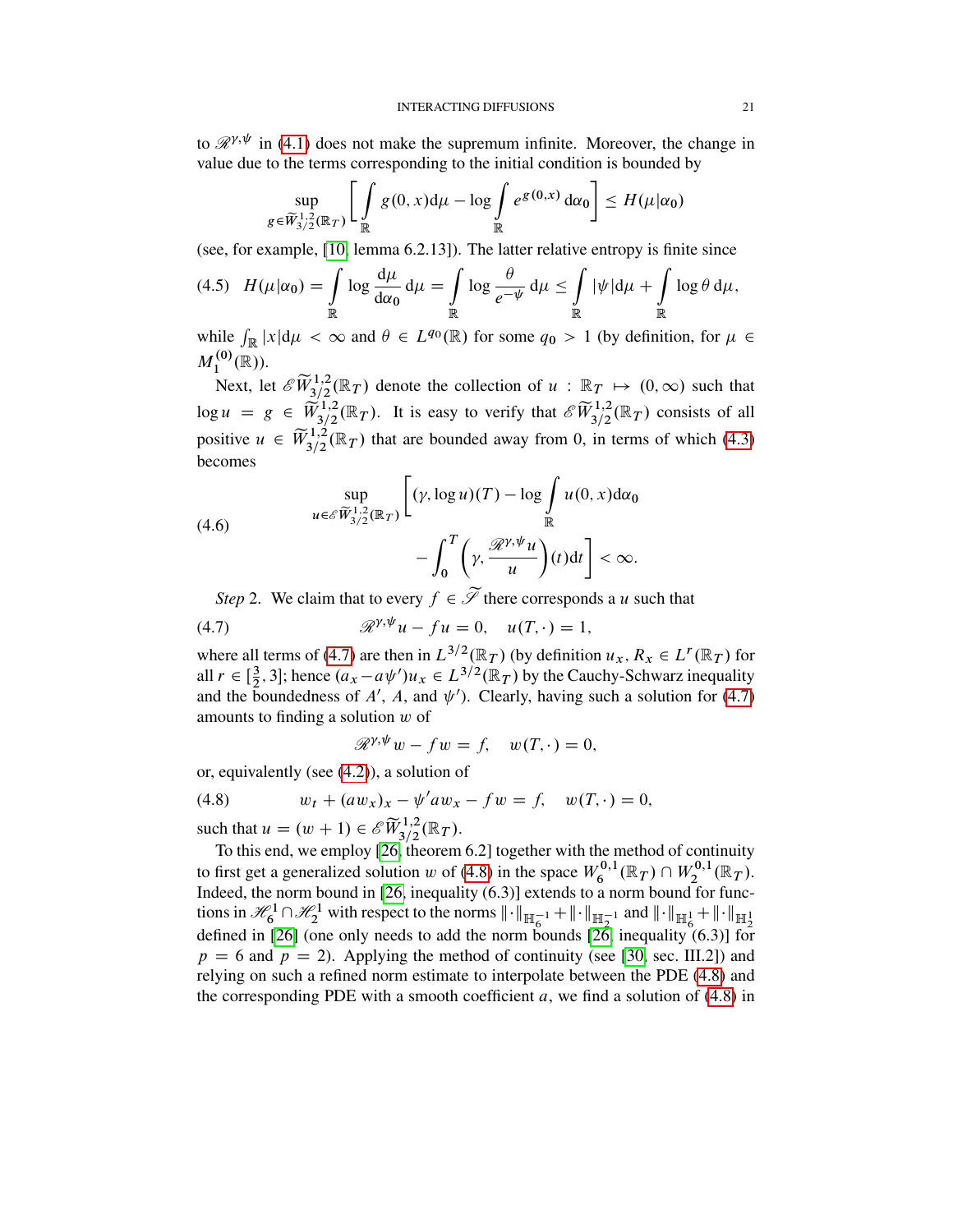$\mathcal{H}_6^1 \cap \mathcal{H}_2^1$ , which in particular belongs to  $W_6^{0,1}$  $W^{0,1}_{6}(\mathbb R_{T}) \cap W^{0,1}_{2}$  $\chi_2^{0,1}(\mathbb{R}_T)$ . Moreover, by Hölder's inequality  $a_x w_x \in L^2(\mathbb{R}_T) \cap L^{3/2}(\mathbb{R}_T)$  (since  $a_x = A'(R)R_x \in$  $L^3(\mathbb{R}_T)$  and  $w_x \in L^r(\mathbb{R}_T)$  for all  $r \in [2, 6]$ ). Hence, refining the norm bounds in [\[26,](#page-53-6) theorem 4.1] to an estimate on the norms in  $L^2(\mathbb{R}_T) \cap L^{3/2}(\mathbb{R}_T)$  and applying the method of continuity in a similar fashion, we also have a generalized solution  $\hat{w} \in W_2^{1,2}$  $W_2^{1,2}(\mathbb{R}_T) \cap W_{3/2}^{1,2}(\mathbb{R}_T)$  of the equation

(4.9) 
$$
\hat{w}_t + a \hat{w}_{xx} - a \psi' \hat{w}_x - f \hat{w} = -a_x w_x + f, \hat{w}(T, \cdot) = 0.
$$

Proceeding to show that  $w = \hat{w}$ , we let  $\{\phi_k, k \in \mathbb{N}\}\$  be the same truncation sequence as in the proof of Proposition [2.2\(](#page-5-0)B), fix  $k \in \mathbb{N}$  and set  $\Delta := \phi_k(\hat{w} - w)$ . Then,  $\Delta \in W_2^{0,1}$  $\mathcal{L}_2^{0,1}(\mathbb{R}_T)$  is a generalized solution of

$$
\Delta_t + (a\Delta_x)_x - (a_x + \psi' a)\Delta_x - f \Delta = \psi_k, \quad \Delta(T, \cdot) = 0,
$$

where

<span id="page-21-0"></span>
$$
\psi_k = \phi_k'' a(\hat{w} - w) + 2 \phi_k' a(\hat{w} - w)_x - \phi_k' \psi' a(\hat{w} - w).
$$

As in the derivation of [\(3.27\)](#page-18-1), since max( $|\phi'_k\rangle$  $\mathcal{U}'_k$ ,  $|\phi''_k|$  $\binom{n}{k} \leq 2 \cdot \mathbb{1}_{|x| \in [k,k+1]},$  having  $a, \psi'$ uniformly bounded and  $(\hat{w} - w)$ ,  $(\hat{w} - w)_x \in L^2(\mathbb{R}_T)$  implies that

(4.10) 
$$
\lim_{k \to \infty} \|\psi_k\|_{L^2(\mathbb{R}_T)} = 0.
$$

Hence, writing  $\Delta = \phi_k \hat{w} - \phi_k w$ , following the paragraph after the statement of [\[29,](#page-53-7) chap. III, theorem 3.3] and applying the energy inequality of [\[29,](#page-53-7) chap. III, theorem 2.1], with  $r = q = 2$  and  $n = 1$  (so that  $\frac{2}{r} + \frac{n}{q} \le \frac{n+4}{2}$  $\frac{+4}{2}$ ), we conclude that

<span id="page-21-1"></span>
$$
(4.11) \t\t\t ||\Delta||_{L^{2}(\mathbb{R}_{T})} \leq C_{3} \bigg( \int_{0}^{T} \bigg( \int_{\mathbb{R}} |\psi_{k}|^{q} dx \bigg)^{r/q} dt \bigg)^{1/r} \to 0
$$

as  $k \to \infty$  . Therefore, *m*-a.e.  $w = \hat{w}$  on  $\mathbb{R}_T$ . All in all, we have found a solution u to [\(4.7\)](#page-20-1) such that  $w = u - 1$  is an element of  $W_2^{1,2}$  $W_2^{1,2}(\mathbb{R}_T) \cap W_{3/2}^{1,2}(\mathbb{R}_T)$ , and hence also  $u_x = w_x \in L^6(\mathbb{R}_T)$  (by the parabolic Sobolev inequality in the form of [\[29,](#page-53-7) chap. II, lemma 3.3] for  $p = 6$  and  $q = 2$ ).

It thus remains only to show that  $u \in C_b(\mathbb{R}_T)$  and that u is bounded away from 0 on  $\mathbb{R}_T$ . To establish this we first apply [\[29,](#page-53-7) chap. III, theorem 5.2] to find a generalized solution  $\tilde{w}$  of [\(4.8\)](#page-20-2) in the subspace of  $W_2^{0,1}$  $\chi_2^{0,1}(\mathbb{R}_T)$  whose elements satisfy

(4.12) 
$$
\underset{t\in[0,T]}{\text{ess sup}}\int\limits_{\mathbb{R}}\widetilde{w}(t,x)^2\,\mathrm{d}x+\int\limits_{\mathbb{R}_T}\widetilde{w}_x^2\,\mathrm{d}m<\infty.
$$

Next, we apply [\[1,](#page-51-0) theorem 10(vi)], with the constant  $\gamma > 0$  there being arbitrarily small, to conclude that  $\tilde{u} := \tilde{w} + 1$  has to be the unique generalized solution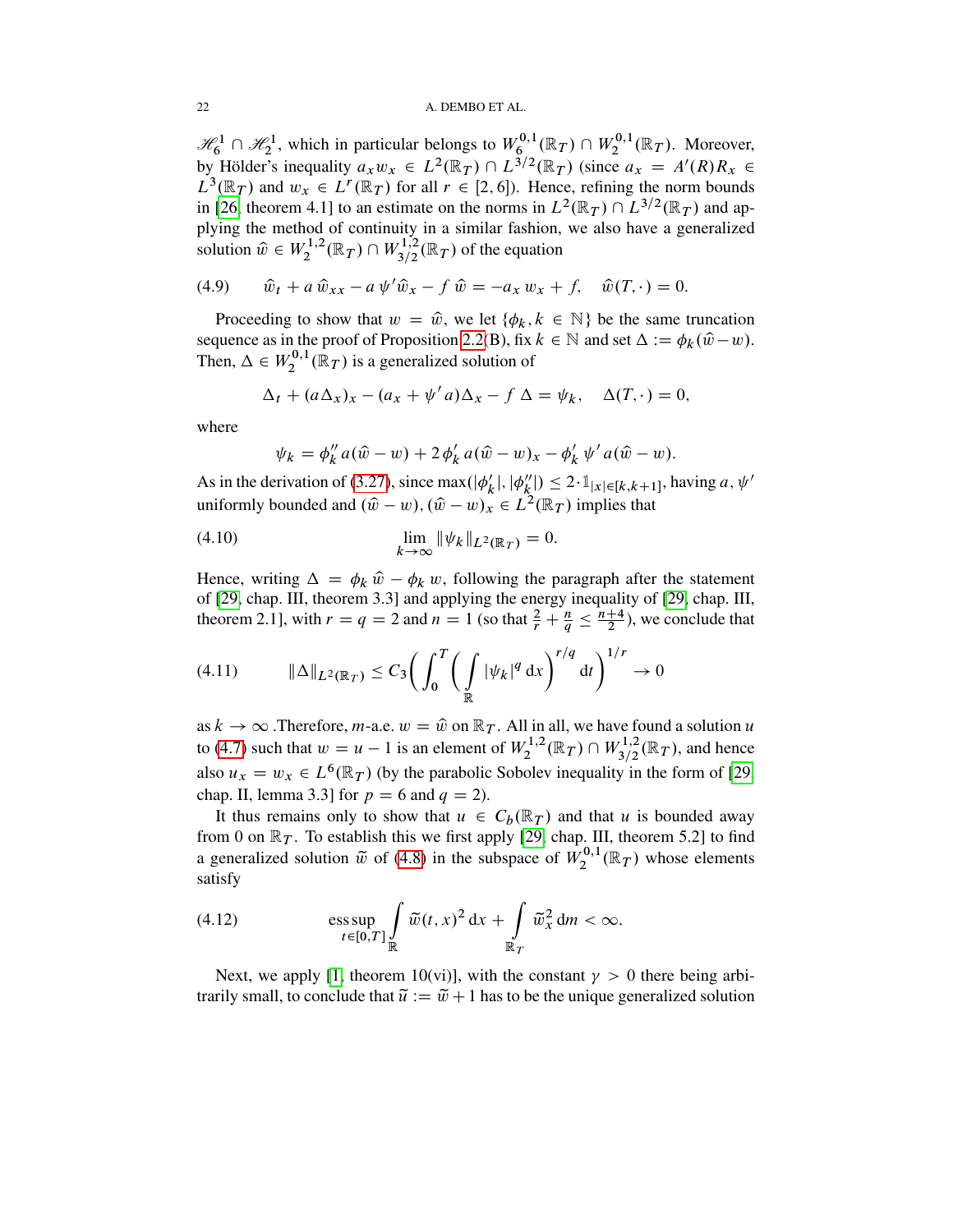of  $(4.7)$  in the sense of  $[1]$ . It is thus given by

(4.13) 
$$
\widetilde{u}(t,x) = \int_{\mathbb{R}} \Gamma(t,x;T,y) dy
$$

with  $\Gamma$  denoting the weak fundamental solution of [\(4.7\)](#page-20-1), defined as in [\[1,](#page-51-0) sec. 6]. Now, [\[1,](#page-51-0) theorem C] implies that  $\tilde{u}$  is locally Hölder continuous in  $(t, x)$ , and hence continuous in  $(t, x)$  on  $[0, T) \times \mathbb{R}$ . Putting this together with [\[1,](#page-51-0) theorem 10(vi)], we conclude that  $\tilde{u}$  is continuous on the whole of  $\mathbb{R}_T$ .

Finally, we use the heat kernel estimates on  $\Gamma$  from [\[1,](#page-51-0) theorem 7] to conclude that  $\tilde{u}$  has to be bounded between two positive constants. Therefore, all we need to show now is that  $\tilde{u} = u$  or, equivalently,  $\tilde{w} = w$ . To this end, reusing the truncation sequence  $\{\phi_k\}$ , we fix  $k \in \mathbb{N}$  and set  $\tilde{\Delta} := \phi_k(\tilde{w} - w)$ . Then  $\tilde{\Delta} \in W_2^{0,1}$  $L_2^{0,1}(\mathbb{R}_T)$  is a generalized solution of

$$
\widetilde{\Delta}_t + (a \widetilde{\Delta}_x)_x - \psi' a \widetilde{\Delta}_x - f \widetilde{\Delta} = \widetilde{\psi}_k, \quad \widetilde{\Delta}(T, \cdot) = 0,
$$

where

$$
\widetilde{\psi}_k = \phi_k'' a(\widetilde{w} - w) + 2\phi_k' a(\widetilde{w} - w)_x + \phi_k' a_x(\widetilde{w} - w) - \phi_k' \psi' a(\widetilde{w} - w).
$$

The  $L^2(\mathbb{R}_T)$ -norm of  $\phi'_k$  $k'_{k}a_{x}(\tilde{w}-w)$  decays as  $k \to \infty$  (because  $a_{x} \in L^{3}(\mathbb{R}_{T})$  and  $\|\tilde{w} - w\|_{L^6(S_{k,4}\cap S_{-k,4})}$  is uniformly bounded in k). Thus, with  $w, \tilde{w}, w_x, \tilde{w}_x \in$  $L^2(\mathbb{R}_T)$  we deduce as in the derivation of [\(4.10\)](#page-21-0) that

$$
\lim_{k \to \infty} \|\widetilde{\psi}_k\|_{L^2(\mathbb{R}_T)} = 0.
$$

This implies, as in the derivation of [\(4.11\)](#page-21-1), that  $\|\tilde{\Delta}\|_{L^2(\mathbb{R}_T)} \to 0$  as  $k \to \infty$ , and consequently that *m*-a.e.  $w = \tilde{w}$  on  $\mathbb{R}_T$ .

*Step* 3. In view of [\(4.7\)](#page-20-1), we get from [\(4.6\)](#page-20-0) that

$$
\infty > \sup_{f \in \widetilde{\mathscr{S}}} \Biggl[ -\log \int_{\mathbb{R}} u^{(f)}(0, x) d\alpha_0 - \int_0^T (\gamma, f)(t) dt \Biggr],
$$

where  $u^{(f)} \in \mathscr{E}(\widetilde{W}^{1,2}_{3/2}(\mathbb{R}_T))$  satisfies [\(4.7\)](#page-20-1). We then deduce that, for some  $C \in$  $(0,\infty),$ 

<span id="page-22-0"></span>
$$
(4.14) \quad \infty > \sup_{g \in \widetilde{\mathcal{S}}} \left[ -\int_0^T (\gamma, g_x + C g^2)(t) \, \mathrm{d}t \right] = \sup_{g \in \widetilde{\mathcal{S}}_{\mathbb{R}_T}} \int \left( g \, R_{xx} - C g^2 R_x \right) \, \mathrm{d}m
$$

by showing that the  $L^2(\alpha_0)$ -norm of  $u^{(f)}(0, \cdot)$  (and so also log  $\int_{\mathbb{R}} u^{(f)}(0, x) d\alpha_0$ ) is uniformly bounded over all  $f = g_x + C g^2$  with  $g \in \widetilde{\mathcal{S}}$ . To this end, recall from [\(4.2\)](#page-19-3) that  $\mathcal{R}^{\gamma,\psi}v = v_t + \mathcal{L}v$  for  $v \in \widetilde{W}_{3/2}^{1,2}(\mathbb{R}_T)$  and the bounded linear operator

$$
\mathscr{L}v = e^{\psi}(ae^{-\psi}v_x)_x : \widetilde{W}^{1,2}_{3/2}(\mathbb{R}_T) \mapsto L^{3/2}(\mathbb{R}_T).
$$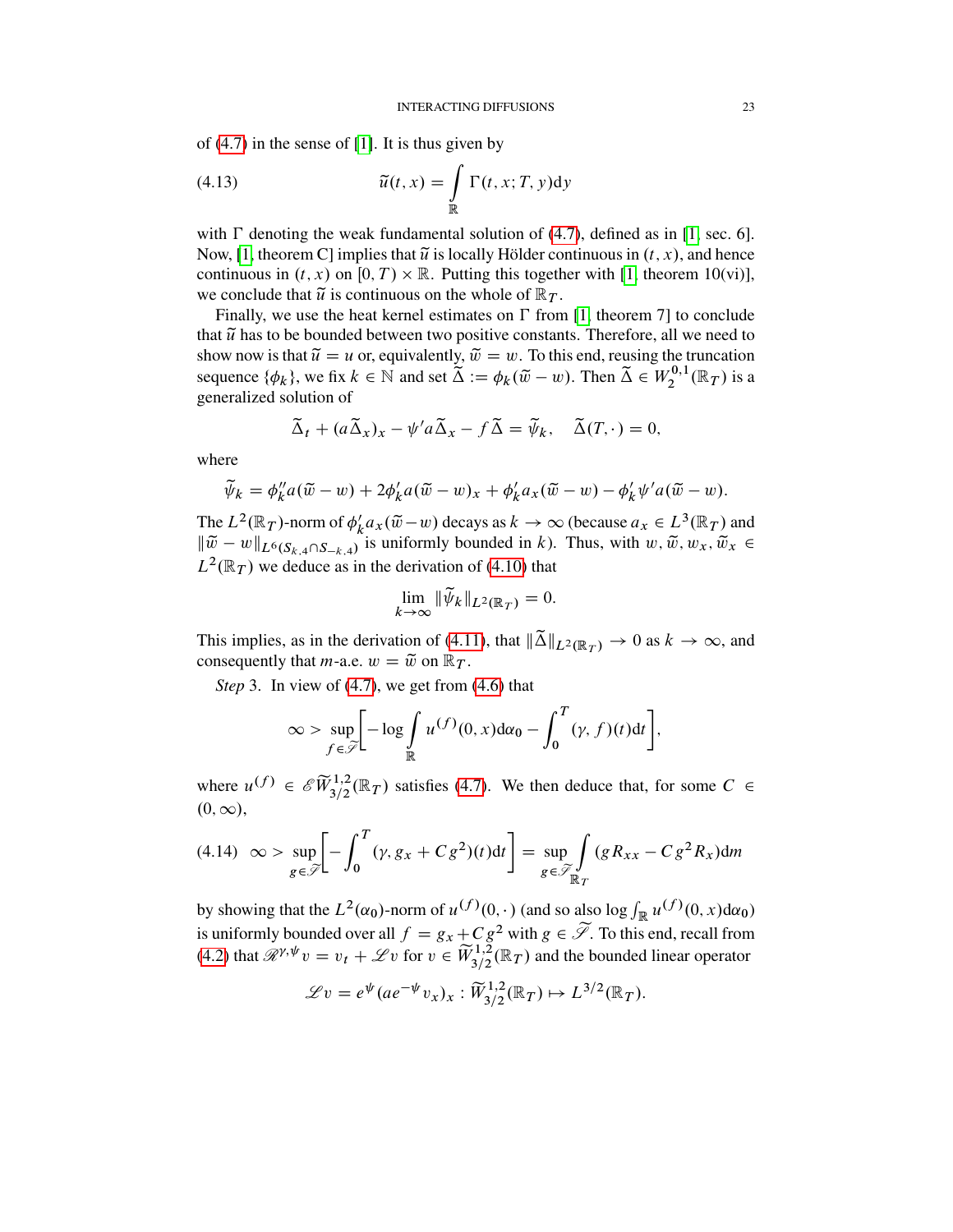We further set  $\mathscr{L}_t \phi = e^{\psi} (a(t, x)e^{-\psi} \phi')_x$  for  $\phi \in C_c^{\infty}(\mathbb{R})$ . Then, considering positive  $\phi_k \in \widetilde{\mathscr{I}}$  that converge to  $u^{(f)}$  in  $\widetilde{W}^{1,2}_{3/2}(\mathbb{R}_T)$ , we deduce from [\(4.7\)](#page-20-1) that, for any  $s \in [0, T]$ ,

$$
1 - \|u^{(f)}(s, \cdot)\|_{L^2(\alpha_0)}^2 = 2 \int_s^T dt \int_{\mathbb{R}} u^{(f)} u_t^{(f)} d\alpha_0
$$
  

$$
= -2 \int_s^T dt \int_{\mathbb{R}} u^{(f)} (\mathcal{L}u^{(f)} - fu^{(f)}) d\alpha_0
$$
  

$$
\geq -2 \int_s^T \lambda_f(t) \|u^{(f)}(t, \cdot)\|_{L^2(\alpha_0)}^2 dt
$$

<span id="page-23-1"></span>where

$$
\lambda_f(t) = \sup_{\substack{\phi \in C_c^{\infty}(\mathbb{R}): \phi \ge 0, \\ \|\phi\|_{L^2(\alpha_0)} = 1}} \int_{\mathbb{R}} \phi(\mathcal{L}_t \phi - f(t, \cdot) \phi) d\alpha_0.
$$

Recall that  $d\alpha_0 = e^{-\psi} dx$ , so integrating by parts and then taking  $\phi \mapsto \sqrt{\frac{d\psi}{d\eta}}$  $\overline{\phi}$ yields

$$
\lambda_f(t) = \sup_{\substack{\phi \in C_c^\infty(\mathbb{R}): \phi \ge 0, \\ \|\phi\|_{L^2(\alpha_0)} = 1}} \left[ -\int_{\mathbb{R}} a(t, \cdot) (\phi')^2 d\alpha_0 - \int_{\mathbb{R}} f(t, \cdot) \phi^2 d\alpha_0 \right]
$$

$$
= \sup_{\substack{\phi \in C_c^\infty(\mathbb{R}): \phi \ge 0, \\ \|\phi\|_{L^1(\alpha_0)} = 1}} \left[ -\frac{1}{4} \int_{\mathbb{R}} \frac{(\phi')^2}{\phi} a(t, \cdot) d\alpha_0 - \int_{\mathbb{R}} f(t, \cdot) \phi d\alpha_0 \right].
$$

Further, for any  $g \in \widetilde{\mathscr{S}}$  and smooth  $\phi$  such that  $\phi \alpha_0 \in M_1(\mathbb{R})$ , we get by integration by parts and the Cauchy-Schwarz inequality that

$$
(4.16)\left|\int\limits_{\mathbb{R}} g_x(t,\cdot)\phi\,d\alpha_0\right| = \left|\int\limits_{\mathbb{R}} g(t,\cdot)(\phi'-\phi\psi')d\alpha_0\right| \leq \sqrt{\nu_1\nu_2} + \|\psi'\|_{\infty}\sqrt{\nu_2},
$$

with  $v_1 = \int_{\mathbb{R}} (\phi')^2 / \phi \, d\alpha_0$  and  $v_2 = v_2(t) = \int_{\mathbb{R}} g^2(t, \cdot) \phi \, d\alpha_0$ . Hence, for  $f =$  $g_x + C g^2$  with  $g \in \widetilde{\mathscr{S}}$ , we end up with

<span id="page-23-0"></span>
$$
(4.17) \quad \sup_{t\in[0,T]} \{\lambda_f(t)\} \leq \sup_{\nu_1,\nu_2\geq 0} \bigg[ -\frac{1}{4} \underline{a} \nu_1 + \sqrt{\nu_1 \nu_2} + \|\psi'\|_{\infty} \sqrt{\nu_2} - C \nu_2 \bigg].
$$

For  $C > 0$  large enough, the right side of [\(4.17\)](#page-23-0) is finite; hence we deduce from [\(4.15\)](#page-23-1) by applying Grönwall's lemma for  $s \mapsto ||u^{(f)}(T-s,\cdot)||_{L^2(\alpha_0)}^2$  that  $||u^{(f)}(0, \cdot)||_{L^2(\alpha_0)}$  is bounded uniformly (over such f), as claimed.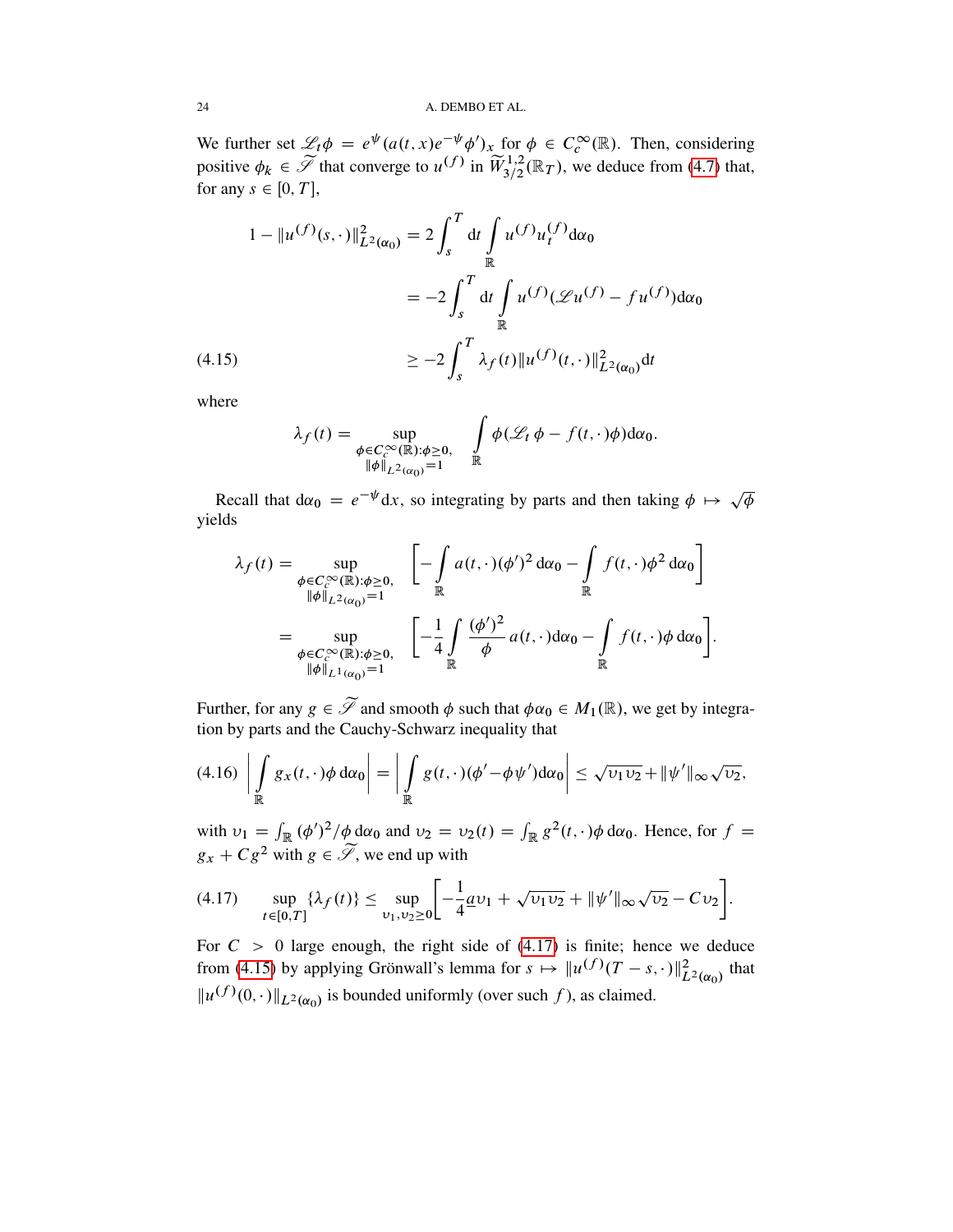Next, let  $\widehat{\mathbb{H}}$  denote the closure of  $\widetilde{\mathscr{I}}$  with respect to the  $L^2(R_x \text{d}m)$ -norm. From [\(4.14\)](#page-22-0) we know that, for some finite  $C_1$ , C and all  $g \in \widetilde{\mathscr{S}}$ ,

$$
\left|\int\limits_{\mathbb{R}_T} gR_{xx} \, \mathrm{d}m\right| \leq C_1 + C \, \|g\|_{\widehat{\mathbb{H}}}^2.
$$

Hence,  $g \mapsto \int_{\mathbb{R}_T} gR_{xx} dm$  extends to a bounded linear functional on  $\widehat{\mathbb{H}}$ , which by the Riesz representation theorem is of the form  $g \mapsto (g, \hat{h})_{\widehat{\mathbb{H}}}$  for some  $\hat{h} \in \widehat{\mathbb{H}}$ . The identity  $\int_{\mathbb{R}_T} gR_{xx} dm = \int_{\mathbb{R}_T} g\hat{h}R_x dm$  for all  $g \in \widetilde{\mathcal{I}}$  implies that *m*-a.e. if  $R_x = 0$ , then  $R_{xx} = 0$ , with  $\hat{h} = \frac{R_{xx}}{R_x}$  $\frac{R_{XX}}{R_X}$  (subject to our running convention that  $\frac{0}{0} = 0$ ). Consequently,

(4.18) 
$$
\int_{\mathbb{R}_T} \frac{R_{xx}^2}{R_x} dm = \int_{\mathbb{R}_T} \hat{h}^2 R_x dm = \|\hat{h}\|_{\widehat{H}}^2 < \infty.
$$

<span id="page-24-1"></span><span id="page-24-0"></span>*Step* 4. Following the derivation of [\(4.18\)](#page-24-0) out of [\(4.14\)](#page-22-0), if

(4.19) 
$$
\sup_{g \in \widetilde{\mathscr{S}}_{\mathbb{R}_T}} \int (2gR_t - g^2 R_x) dm < \infty,
$$

then  $\int_{\mathbb{R}_T}$  $\frac{R_t^2}{R_x}$  dm <  $\infty$ . Furthermore, plugging into [\(4.19\)](#page-24-1) the value of  $R_t$  from the PDE [\(3.12\)](#page-14-0), all the terms of which are in  $L^{3/2}(\mathbb{R}_T)$ , we find that [\(4.19\)](#page-24-1) amounts to

<span id="page-24-2"></span>
$$
(4.20) \qquad \sup_{g \in \widetilde{\mathcal{S}}_{\mathbb{R}T}} \int_{\mathbb{R}^T} \left( 2g[A'(R)R_x + \widehat{h}A(R) + hA(R)] - g^2 \right) R_x \, \mathrm{d}m < \infty
$$

for  $\hat{h} \in \hat{\mathbb{H}}$  of [\(4.18\)](#page-24-0) and  $h \in L^2(R_x \, dm)$  of [\(2.8\)](#page-7-3). Pointwise optimizing in [\(4.20\)](#page-24-2) over the value of  $g(t, x)$  at each point of  $\mathbb{R}_T$  bounds the supremum by the finite  $||A'(R)R_x + \hat{h}A(R) + hA(R)||_{L^2(R_x \text{d}m)}^2$ , thereby completing the proof.

*Remark* 4.1*.* A crucial step in the proof of Proposition [2.2\(](#page-5-0)C) consists of showing that the continuous  $u = w + 1$  solving [\(4.7\)](#page-20-1), with  $w \in W_2^{1,2}$  $W_2^{1,2}(\mathbb{R}_T) \cap W_{3/2}^{1,2}(\mathbb{R}_T),$ is further bounded and bounded away from 0. In doing so we relied on the results of [\[1\]](#page-51-0), but we note in passing that with some additional work such positivity can be obtained from [\[28,](#page-53-11) cor. 4.6], bypassing the need for [\[1\]](#page-51-0).

# 5 Proof of Proposition [2.5](#page-7-0)

Fixing throughout  $\iota \in (0, 1]$  and  $\mu \in M_1^{(\iota)}$  $\mathcal{L}_1^{(l)}(\mathbb{R})$ , we start with the *convexity* of the functionals from which  $J_{i,\mu}(\cdot)$  is composed, followed by its use in establishing convergence results for  $\tilde{J}(\cdot)$ .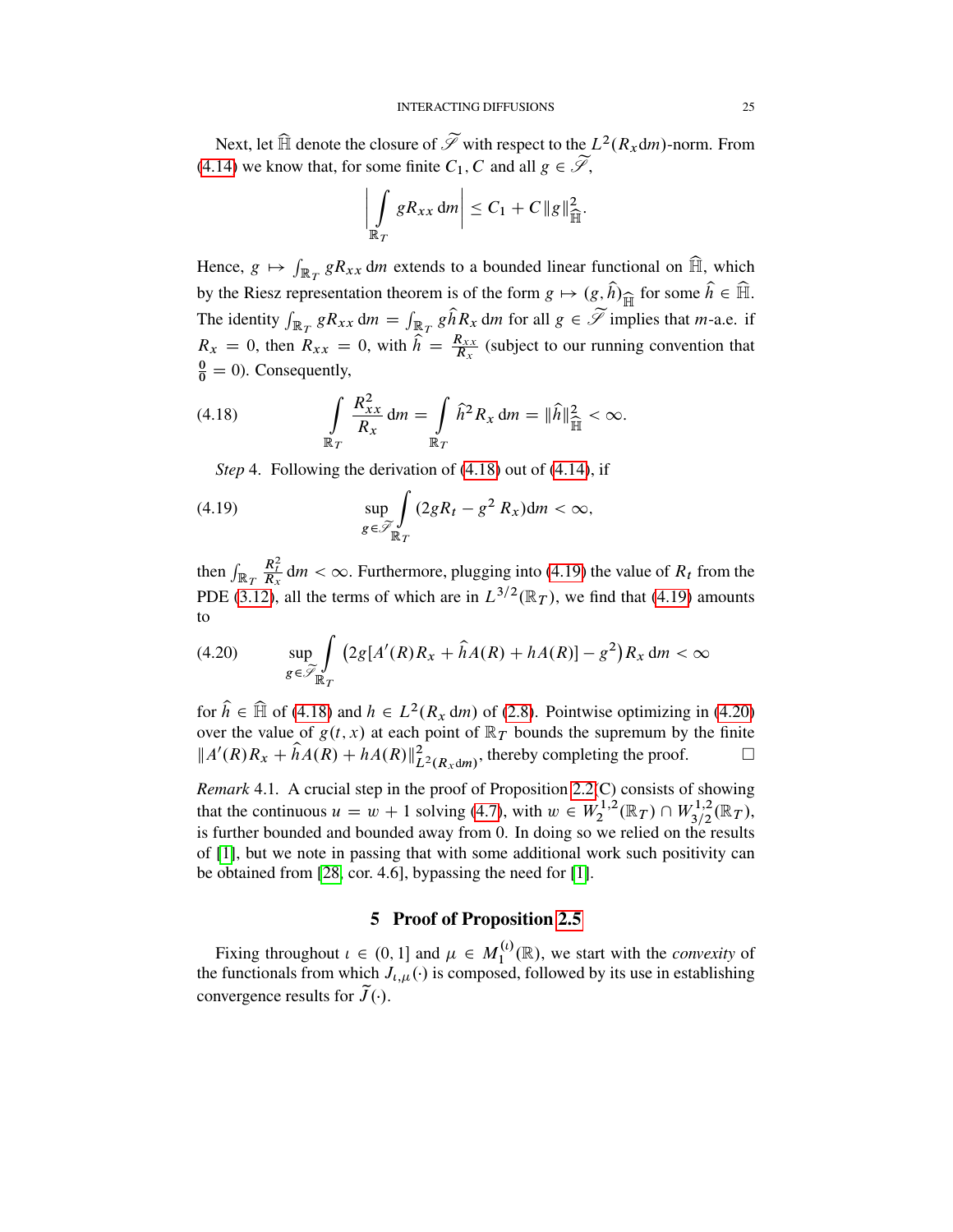<span id="page-25-6"></span>LEMMA 5.1. *The functionals*

$$
(5.1) \quad J^{(1)}(R) = \int\limits_{\mathbb{R}_T} \frac{R_t^2}{R_x} \, \mathrm{d}m, \quad J^{(2)}(R) = \int\limits_{\mathbb{R}_T} \frac{R_{xx}^2}{R_x} \, \mathrm{d}m, \quad J^{(3)}(R) = \int\limits_{\mathbb{R}_T} R_x^3 \, \mathrm{d}m,
$$

*are convex on the set*  $\mathcal{F} = \mathcal{F}_{3/2}$  *of* [\(1.7\)](#page-3-7)*.* 

PROOF. The convexity of  $J^{(3)}(\cdot)$  is an immediate consequence of the convexity of  $x \mapsto x^3$  on  $[0, \infty)$ . Further, recall from Steps 3 and 4 in the proof of Proposition [2.2\(](#page-5-0)C), that on  $\mathscr{F}$ 

$$
J^{(1)}(R) = \sup_{g \in \widetilde{\mathscr{S}}_{\mathbb{R}_T}} \int (2gR_t - g^2 R_x) dm,
$$
  

$$
J^{(2)}(R) = \sup_{g \in \widetilde{\mathscr{S}}_{\mathbb{R}_T}} \int (2gR_{xx} - g^2 R_x) dm,
$$

so each of these functionals, being a supremum of linear functionals, must therefore be convex.  $\Box$ 

<span id="page-25-5"></span>LEMMA 5.2. *Suppose*  $A(\cdot) \geq a > 0$  *with*  $b(\cdot)$  *and*  $A'(\cdot)$  *continuous and bounded.* Let  $R = R^{(\gamma)}$  for  $\gamma \in \mathcal{C}$  such that  $J_{\iota,\mu}(\gamma) < \infty$  and suppose the strictly positive probability densities  $R_x^{\epsilon} \in C^{1,1}(\mathbb{R}_T)$  are such that

<span id="page-25-0"></span>(5.2) 
$$
\limsup_{\epsilon \downarrow 0} J^{(\ell)}(R^{\epsilon}) \leq J^{(\ell)}(R), \quad \ell = 1, 2, 3,
$$

 $R^{\epsilon} \to R$  uniformly on compacts,  $R^{\epsilon}_x \to R_x$  in  $L^p(\mathbb{R}_T)$ ,  $p \in [2,3]$  and m-a.e.  $R_t^{\epsilon} \to R_t$ ,  $R_{xx}^{\epsilon} \to R_{xx}$ . If  $\gamma^{\epsilon} = R_x^{\epsilon}$  dx are such that  $\gamma^{\epsilon}(0) \in M_1^{(0)}$  $\mathcal{L}_1^{(0)}(\mathbb{R})$ , then

(5.3) 
$$
\lim_{\epsilon \downarrow 0} \widetilde{J}(\gamma^{\epsilon}) = J_{\iota,\mu}(\gamma).
$$

<span id="page-25-4"></span>PROOF.

*Step* 1. We first show that as  $\epsilon \downarrow 0$ :

<span id="page-25-2"></span>(5.4) 
$$
\int_{\mathbb{R}_T} \left| \frac{R_t^{\epsilon}}{(R_x^{\epsilon})^{1/2}} - \frac{R_t}{(R_x)^{1/2}} \right|^2 dm \to 0,
$$

<span id="page-25-3"></span>(5.5) 
$$
\int_{\mathbb{R}_T} \left| \frac{R_{xx}^{\epsilon}}{(R_x^{\epsilon})^{1/2}} - \frac{R_{xx}}{(R_x)^{1/2}} \right|^2 dm \to 0,
$$

<span id="page-25-1"></span>(5.6) 
$$
\int_{\mathbb{R}_T} |(R_x^{\epsilon})^{3/2} - (R_x)^{3/2}|^2 dm \to 0.
$$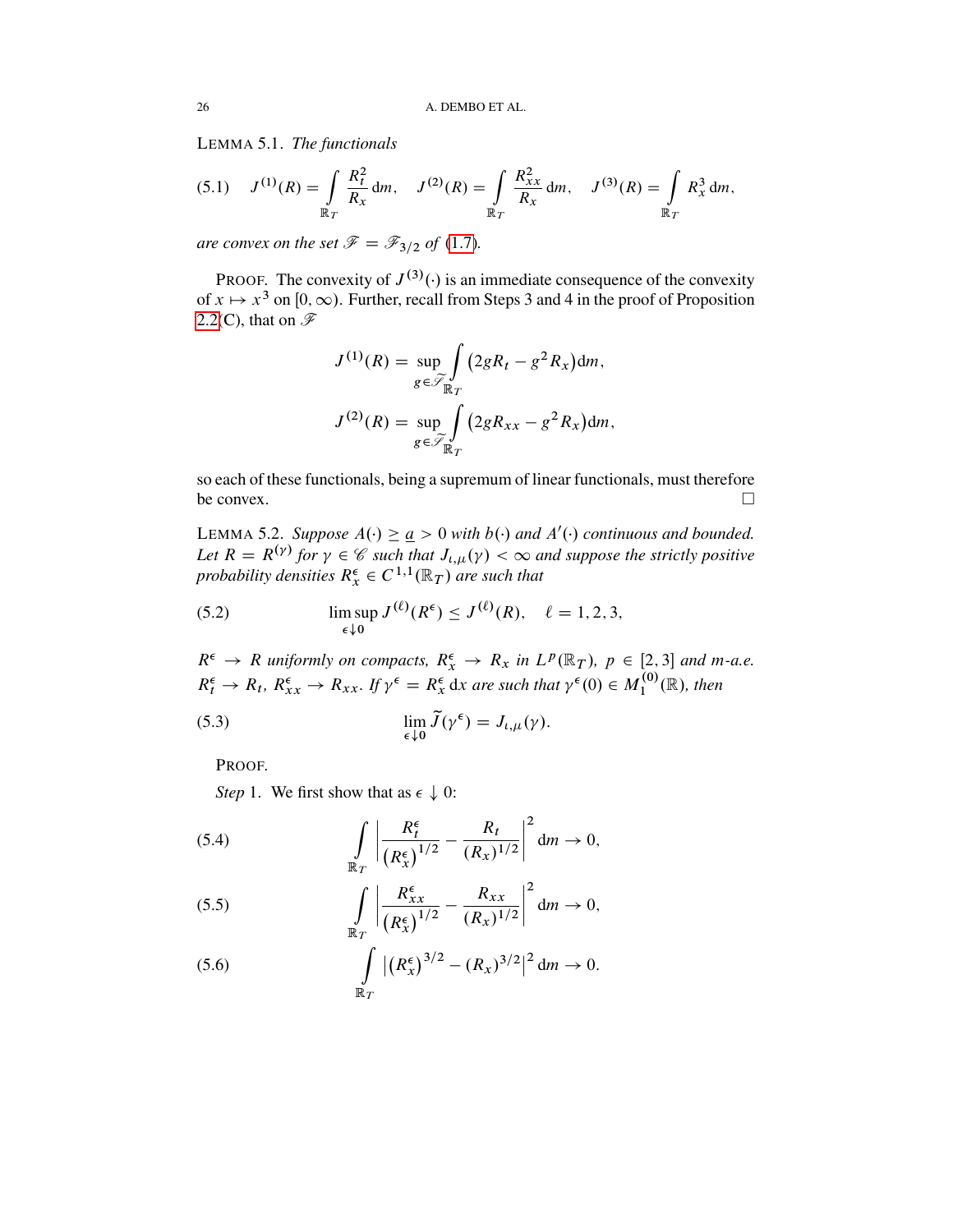To this end, with  $|x_1 - x_2|^2 \le |x_1^2 - x_2^2|$  whenever  $x_1, x_2 \in \mathbb{R}_+$  and  $R_x^{\epsilon} \to R_x$  in  $L^2(\mathbb{R}_T)$ , it follows that, for  $\epsilon \downarrow 0$ ,

(5.7) 
$$
\int_{\mathbb{R}_T} |(R_x^{\epsilon})^{1/2} - (R_x)^{1/2}|^2 dm \to 0.
$$

Similarly, combining the inequality  $|x_1^3 - x_2^3| \le \frac{3}{2}|x_1^2 - x_2^2| \max(x_1, x_2)$  (which holds for all  $x_1, x_2 \in \mathbb{R}_+$ ) with Hölder's inequality, we find that

<span id="page-26-0"></span>
$$
\int_{\mathbb{R}_T} |(R_x^{\epsilon})^{3/2} - (R_x)^{3/2}|^2 dm
$$
\n
$$
\leq \frac{9}{4} \int_{\mathbb{R}_T} |R_x^{\epsilon} - R_x|^2 \max(R_x^{\epsilon}, R_x) dm
$$
\n
$$
\leq \frac{9}{4} \left( \int_{\mathbb{R}_T} |R_x^{\epsilon} - R_x|^3 dm \right)^{2/3} \left( \int_{\mathbb{R}_T} \max(R_x^{\epsilon}, R_x)^3 dm \right)^{1/3}.
$$

By assumption  $R_x^{\epsilon} \to R_x$  in  $L^3(\mathbb{R}_T)$  and, due to [\(5.2\)](#page-25-0) for  $\ell = 3$ , the norms  $||R_{x}^{\epsilon}||_{L^{3}(\mathbb{R}_{T})}$  are uniformly bounded, thereby yielding [\(5.6\)](#page-25-1).

Turning to prove [\(5.4\)](#page-25-2), we let  $c^{\epsilon} = R_t^{\epsilon} (R_x^{\epsilon})^{-1/2}$ , which by [\(5.2\)](#page-25-0) with  $\ell = 1$  is  $L^2(\mathbb{R}_T)$ -bounded. Hence, for any sequence  $\epsilon_k \downarrow 0$  we have that  $c^{\epsilon} \rightarrow c^*$  weakly in  $L^2(\mathbb{R}_T)$  along some subsequence (by the Banach-Alaoglu theorem, where  $c^* \in$  $L^2(\mathbb{R}_T)$  may depend on the chosen subsequence). From the triangle inequality, we thus get from [\(5.7\)](#page-26-0) that along this subsequence, for any fixed  $\psi \in C_c(\mathbb{R}_T)$ ,

<span id="page-26-1"></span>(5.8) 
$$
\int_{\mathbb{R}_T} (R_x^{\epsilon})^{1/2} c^{\epsilon} \psi \, dm \to \int_{\mathbb{R}_T} (R_x)^{1/2} c^* \psi \, dm.
$$

Since  $R \in \mathcal{F}$ , we have that  $R_t \in L^{3/2}(\mathbb{R}_T)$  and, by the assumption of the lemma,  $(R_x^{\epsilon})^{1/2}c^{\epsilon} = R_t^{\epsilon} \to R_t$  *m*-a.e. Thus, for any fixed  $\psi \in C_c(\mathbb{R}_T)$ , the left-hand side of [\(5.8\)](#page-26-1) converges to  $\int_{\mathbb{R}_T} R_t \psi$  dm as  $\epsilon \downarrow 0$ , resulting in

<span id="page-26-2"></span>(5.9) 
$$
\int_{\mathbb{R}_T} (R_x)^{1/2} c^* \psi \, dm = \int_{\mathbb{R}_T} R_t \psi \, dm.
$$

Furthermore, with  $(R_x)^{1/2} \in L^6(\mathbb{R}_T)$  and  $c^* \in L^2(\mathbb{R}_T)$ , by Hölder's inequality  $(R_x)^{1/2}c^* \in L^{3/2}(\mathbb{R}_T)$ , so from [\(5.9\)](#page-26-2) we conclude that *m*-a.e.  $c^* = R_t(R_x)^{-1/2}$ , independently of the sequence  $\epsilon_k$ . That is,  $R_t^{\epsilon} (R_x^{\epsilon})^{-1/2} \to R_t (R_x)^{-1/2}$  weakly in  $L^2(\mathbb{R}_T)$  when  $\epsilon \downarrow 0$ . Together with the  $L^2(\mathbb{R}_T)$ -norm bound of [\(5.2\)](#page-25-0) for  $\ell = 1$ , this yields the (strong) convergence of [\(5.4\)](#page-25-2).

Finally, the same argument, just with  $R_t^{\epsilon}$  replaced by  $R_{xx}^{\epsilon}$ , yields [\(5.5\)](#page-25-3).

*Step* 2. To deduce [\(5.3\)](#page-25-4) from [\(5.4\)](#page-25-2)–[\(5.7\)](#page-26-0), recall that  $J_{i,\mu}(\gamma) < \infty$  requires  $\gamma \in$  $\mathscr{A}_{L,\mu}$  and, in particular, that  $R = R^{(\gamma)} \in C_b(\mathbb{R}_T)$  satisfies [\(3.1\)](#page-9-2) for some  $M = M_\alpha$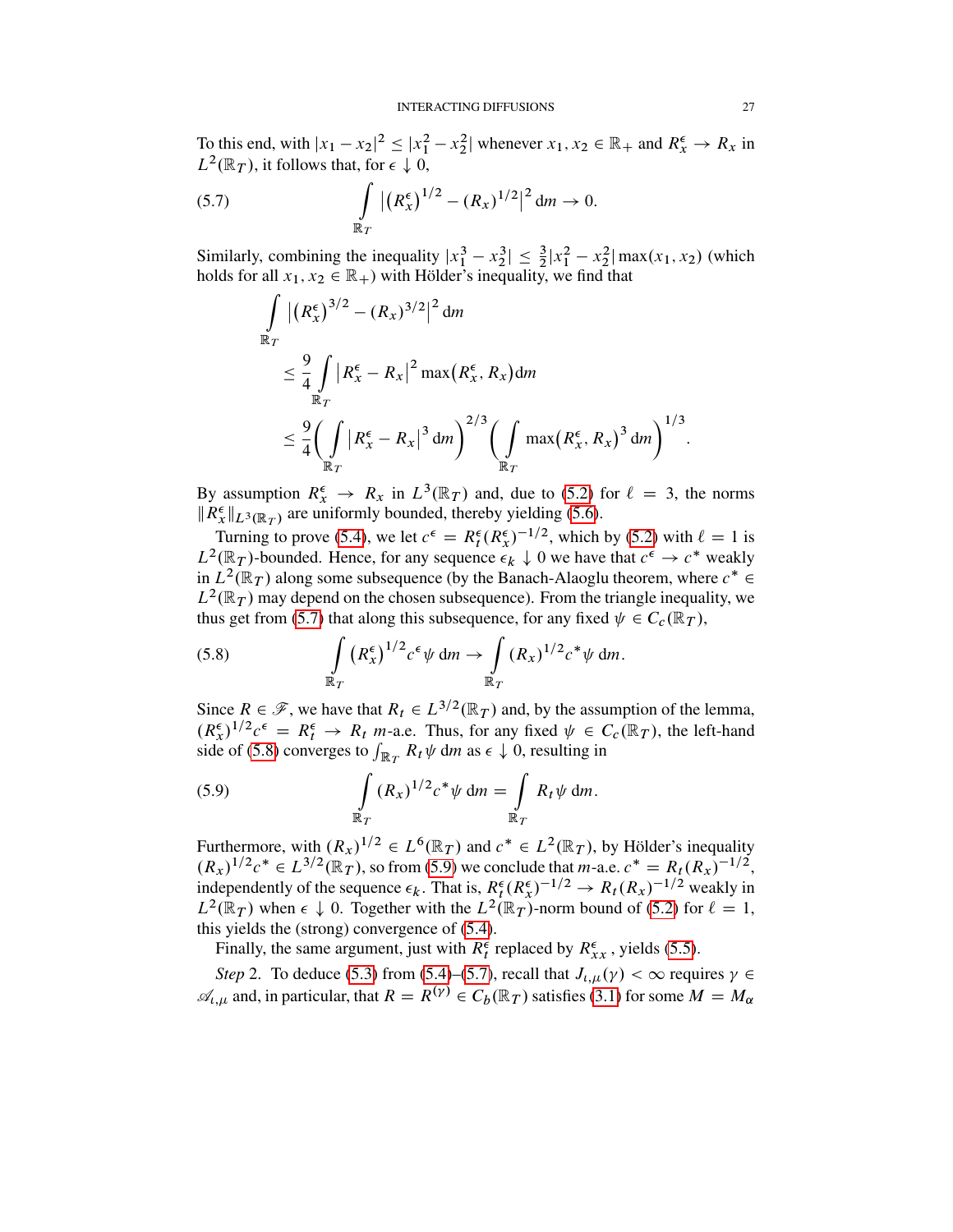finite (and all  $\alpha > 0$ ). Thus, our assumption that  $R^{\epsilon} \to R$  uniformly on compact sets, combined with the monotonicity of the distribution functions  $x \mapsto R^{\epsilon}(t, x)$ ,  $x \mapsto R(t, x)$ , and [\(3.1\)](#page-9-2), yields that  $R^{\epsilon} \to R$  uniformly on  $\mathbb{R}_T$  when  $\epsilon \downarrow 0$ . This, and the assumed continuity of A' and b on [0, 1], show that as  $\epsilon \downarrow 0$ ,

<span id="page-27-0"></span>(5.10) 
$$
\sigma(R^{\epsilon}) \to \sigma(R)
$$
,  $A'(R^{\epsilon}) \to A'(R)$ ,  $b(R^{\epsilon}) \to b(R)$  uniformly on  $\mathbb{R}_T$ .

Moreover, all functions appearing in [\(5.10\)](#page-27-0) are uniformly bounded on  $\mathbb{R}_T$ . Putting this together with the uniform positivity of  $\sigma$  and [\(5.4\)](#page-25-2)–[\(5.7\)](#page-26-0), we have the following convergences in  $L^2(\mathbb{R}_T)$  when  $\epsilon \downarrow 0$ :

(5.11) 
$$
\frac{1}{\sigma(R^{\epsilon})} \frac{R_t^{\epsilon}}{(R_x^{\epsilon})^{1/2}} \to \frac{1}{\sigma(R)} \frac{R_t}{(R_x)^{1/2}},
$$

(5.12) 
$$
\sigma(R^{\epsilon}) \frac{R_{xx}^{\epsilon}}{(R_x^{\epsilon})^{1/2}} \rightarrow \sigma(R) \frac{R_{xx}}{(R_x)^{1/2}},
$$

(5.13) 
$$
\frac{A'(R^{\epsilon})}{\sigma(R^{\epsilon})} (R_x^{\epsilon})^{3/2} \rightarrow \frac{A'(R)}{\sigma(R)} (R_x)^{3/2},
$$

(5.14) 
$$
\frac{b(R^{\epsilon})}{\sigma(R^{\epsilon})}(R_x^{\epsilon})^{1/2} \rightarrow \frac{b(R)}{\sigma(R)}(R_x)^{1/2}.
$$

By Hölder's inequality the finiteness of  $J^{(\ell)}(R^{\epsilon})$ ,  $\ell = 1, 2, 3$ , implies that  $R^{\epsilon} =$  $R^{(\gamma^{\epsilon})} \in \mathscr{F}$ , and by our assumptions, also  $\gamma^{\epsilon} \in \mathscr{A}$ . Thus, as  $\epsilon \downarrow 0$  we have that

$$
\tilde{J}(\gamma^{\epsilon}) = \frac{1}{2} \left\| \frac{R_{t}^{\epsilon} - (A(R^{\epsilon})R_{x}^{\epsilon})_{x}}{\sigma(R^{\epsilon})(R_{x}^{\epsilon})^{1/2}} + \frac{b(R^{\epsilon})}{\sigma(R^{\epsilon})}(R_{x}^{\epsilon})^{1/2} \right\|_{L^{2}(\mathbb{R}_{T})}^{2}
$$
\n
$$
\longrightarrow \frac{1}{2} \left\| \frac{R_{t} - (A(R)R_{x})_{x}}{\sigma(R)(R_{x})^{1/2}} + \frac{b(R)}{\sigma(R)}(R_{x})^{1/2} \right\|_{L^{2}(\mathbb{R}_{T})}^{2} = J_{t,\mu}(\gamma).
$$

This completes the proof of Lemma [5.2.](#page-25-5)

Under Assumption [1.2\(](#page-2-0)a), (b), and (d), our key result provides the conclusions of Proposition [2.5](#page-7-0) for  $J_{\iota,\mu}(\gamma) < \infty$  and some  $\gamma^{\epsilon}$  in the collection  $\mathscr{G}_{\iota}^{\star}$  that we define next (cf. Definition [2.4](#page-7-5) of  $\mathscr G$ ).

DEFINITION 5.3. Let  $\mathscr{G}_t^*$  be the subset of  $\{\gamma \in \mathscr{C} : J_{t,\mu}(\gamma) < \infty$ , some  $\mu \in$  $M_1^{(t)}$  $L_1^{(l)}(\mathbb{R})$ , such that  $R = R^{(\gamma)} \in C_b^{\infty}(\mathbb{R}_T)$  with  $R_x$  strictly positive and

<span id="page-27-1"></span>(5.15) 
$$
\left|\partial_t^j \partial_x^k R(t,x)\right| \leq c_{j,k} R_\star(x) \quad \forall (t,x) \in \mathbb{R}_T
$$

for some  $\{c_{i,k}, \text{ finite } j, k \in \mathbb{N}\}\$ and

<span id="page-27-2"></span>
$$
(5.16) \quad R_{\star}(x) := \sup_{t \in [0,T]} \{ \widetilde{R}(t,x) \}, \quad \widetilde{R}(t,x) := 1 - R(t,|x|) + R(t,-|x|).
$$

<span id="page-27-3"></span>**PROPOSITION 5.4.** *Suppose*  $A(\cdot) \geq a > 0$  *with*  $b(\cdot)$  *and*  $A'(\cdot)$  *continuous and* bounded. If  $J_{t,\mu}(\gamma) < \infty$  for some  $\mu \in M_1^{(t)}$  $\mathcal{L}_1^{(t)}(\mathbb{R})$ , then there exist  $\{\gamma^{\epsilon}\}\subset \mathscr{G}_t^{\star}$  such *that*  $\gamma^{\epsilon} \to \gamma$  *in*  $\mathscr{C}$  *as*  $\epsilon \downarrow 0$ *,* sup<sub> $\epsilon$ </sub>  $\int |x|^{1+t} \, dy^{\epsilon}(0)$  *is finite, and* [\(5.3\)](#page-25-4) *holds.* 

$$
\qquad \qquad \Box
$$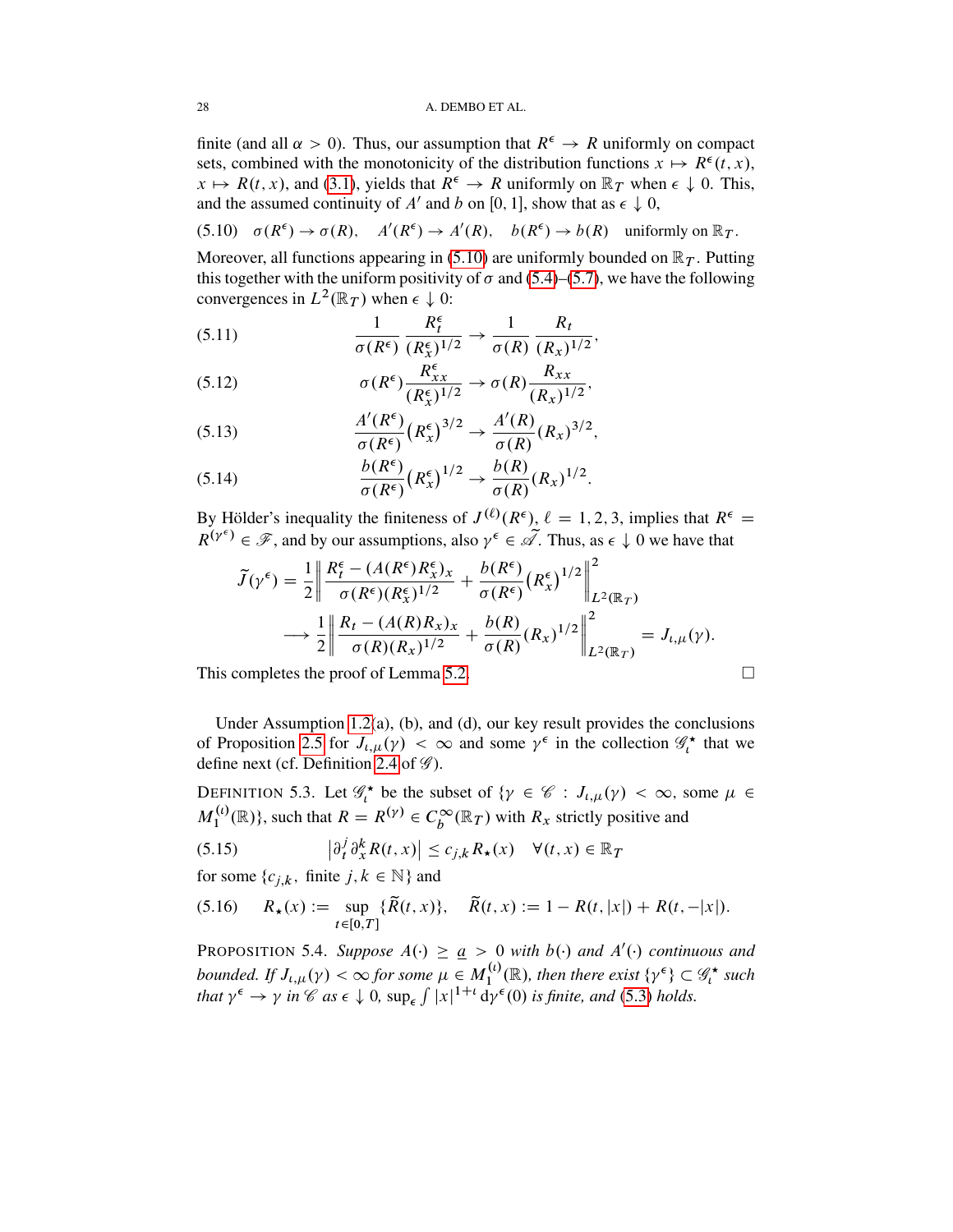PROOF. The proof consists of three steps. In Step 1 we construct  $\gamma^{\delta,\epsilon} \in \mathscr{C}$ whose smooth CDF paths  $R^{\delta,\epsilon} = R^{(\gamma^{\delta,\epsilon})} \in C_b^{\infty}(\mathbb{R}_T)$  satisfy [\(5.15\)](#page-27-1) and have strictly positive PDFs  $R_x^{\delta,\epsilon}$ . Step 2 confirms that  $\gamma^{\delta,\epsilon} \to \gamma$  in  $\mathscr{C}$  when  $(\delta,\epsilon) \to$  $(0, 0)$  and that  $\gamma^{\delta, \epsilon} \in \mathcal{A}_{t, \mu}$  for  $\mu = \gamma^{\delta, \epsilon}(0)$  whose  $(1 + \iota)^{\text{th}}$  moments are bounded, uniformly over  $(\delta, \epsilon)$ . Then, relying on Lemma [5.2,](#page-25-5) we verify in Step 3 that [\(5.3\)](#page-25-4) holds for  $\delta = \delta(\epsilon)$  small enough (so, in particular, such  $\gamma^{\delta,\epsilon} \in \mathscr{G}_t^{\star}$ ).

*Step* 1. Let  $\phi \in C^{\infty}(\mathbb{R})$  be a strictly positive probability density with

<span id="page-28-3"></span>
$$
\int |x|^k \phi(x) dx < \infty \quad \text{and} \quad |\phi^{(k)}(x)| \leq c_k \phi(x)
$$

for some finite  $c_k, k \ge 1$ , and all  $x \in \mathbb{R}$  (for example, the smoothing near  $x = 0$ of  $e^{-2|x|}$  provides such  $\phi$ ). With  $\phi_{\epsilon}(y) = \epsilon^{-1}\phi(y/\epsilon)$ , for each  $\delta, \epsilon \in (0, 1)$  we consider the function

(5.17) 
$$
S^{\delta,\epsilon}(t,x) = \int_{\mathbb{R}} R((t-3\delta)_{+}, y)\phi_{\epsilon}(x-y)dy
$$

<span id="page-28-4"></span>on  $\mathbb{R}_{T+3\delta}$ . Then, fixing a probability density  $\psi \in C_c^{\infty}(\mathbb{R})$  supported on [0, 3] with (5.18)  $c_{\psi} = \inf_{s \in [1,2]} {\psi(s)} > 0,$ 

we set  $\psi_{\delta}(s) = \delta^{-1} \psi(s/\delta)$  and consider

<span id="page-28-1"></span>
$$
(5.19) \ \ R^{\delta,\epsilon}(t,x)=\int_0^{T+3\delta} S^{\delta,\epsilon}(s,x)\psi_{\delta}(s-t)ds, \quad \delta,\epsilon\in(0,1), \ (t,x)\in\mathbb{R}_T.
$$

With  $\psi(t)\phi(x)$  a probability density on  $\mathbb{R}_T$ , since each  $R(t, \cdot)$  is a CDF, so are  $S^{\delta,\epsilon}(t,\cdot)$  and  $R^{\delta,\epsilon}(t,\cdot)$ . By the strict positivity of  $\phi$  we have the same for  $S^{\delta,\epsilon}_x$ , and thereby also for  $R_x^{\delta,\epsilon}$ . Next, with  $\phi(\cdot)$  smooth,  $S^{\delta,\epsilon}(t,\cdot) \in C_b^{\infty}(\mathbb{R})$  for each t,  $\epsilon$ , and  $\delta$ , hence  $R^{\delta,\epsilon} \in C_b^{\infty}(\mathbb{R}_T)$  by the smoothness of  $\psi$ . Moreover, as  $\phi(\cdot)$ pointwise controls its derivatives, it follows that, for each  $k \ge 1$  and all  $(t, x) \in$  $\mathbb{R}_T$ ,

$$
\left|\partial_x^k S^{\delta,\epsilon}(t,x)\right| \leq c_k \epsilon^{-k} S^{\delta,\epsilon}(t,x).
$$

Furthermore, with  $\int \phi_{\epsilon}(x-y) dy = 1$ , the same bound holds for  $1-S^{\delta,\epsilon}$ , resulting with

<span id="page-28-0"></span>
$$
(5.20) \quad \left| \partial_x^k S^{\delta,\epsilon}(t,x) \right| \le c_k \epsilon^{-k} [(1 - S^{\delta,\epsilon}(t,x)) \wedge S^{\delta,\epsilon}(t,x)] \le c_k \epsilon^{-k} \widetilde{S}^{\delta,\epsilon}(t,x)
$$

(where  $\tilde{S}^{\delta,\epsilon}$  is related to  $S^{\delta,\epsilon}$  analogously to [\(5.16\)](#page-27-2)). Thus, having  $\psi(\cdot)$  smooth yields, by  $(5.20)$  and  $(5.19)$ , that

(5.21) 
$$
\left|\partial_t^j \partial_x^k R^{\delta,\epsilon}(t,x)\right| \leq \left\|\psi_{\delta}^{(j)}\right\|_{\infty} c_k \epsilon^{-k} V^{\delta,\epsilon}(t,x)
$$

for all  $j, k \in \mathbb{N}$  where

<span id="page-28-2"></span>
$$
V^{\delta,\epsilon}(t,x) = \int_0^{3\delta} \tilde{S}^{\delta,\epsilon}(t+u,x) \, \mathrm{d}u.
$$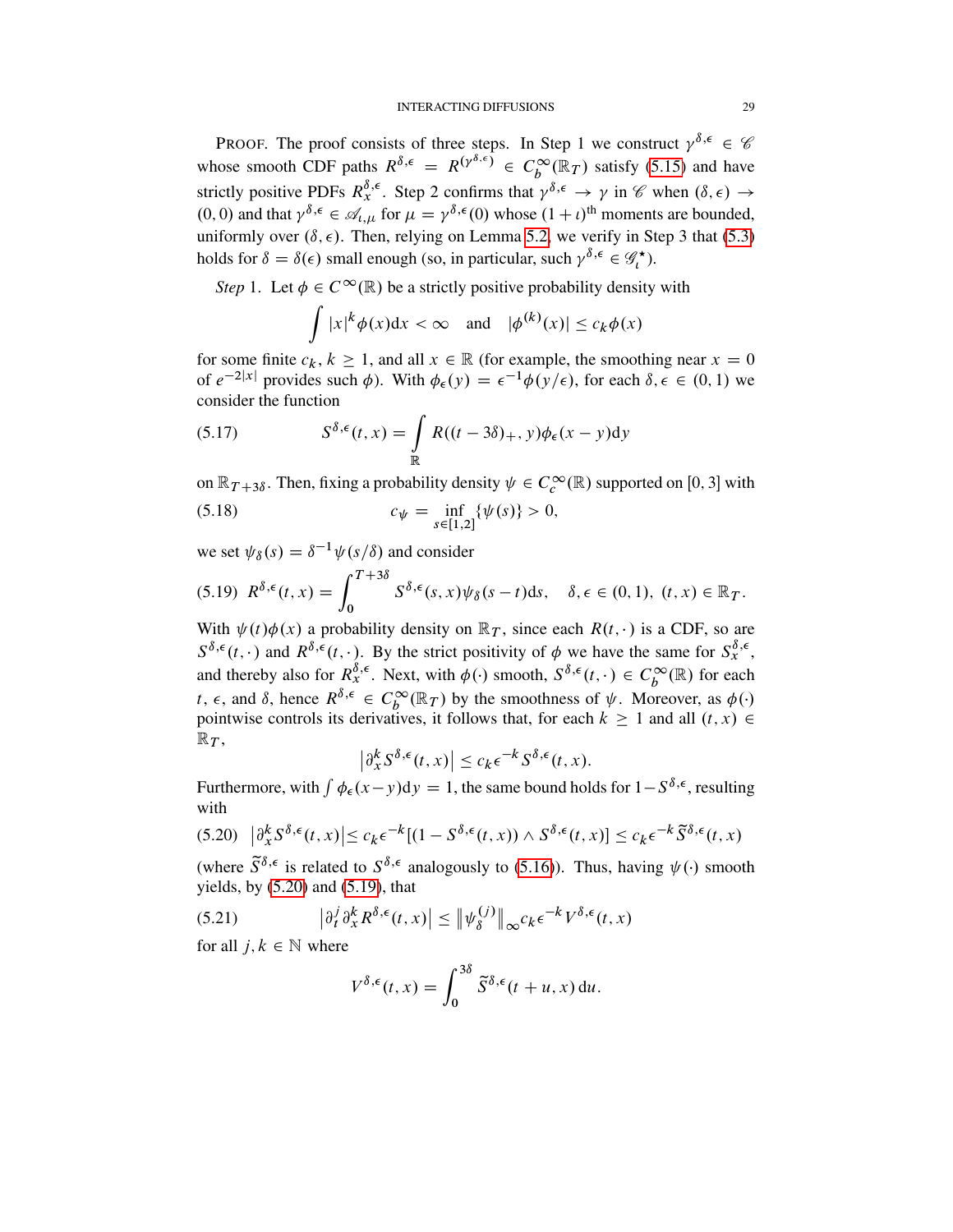Clearly, for any  $\delta > 0$  and  $(t, x) \in \mathbb{R}_T$ ,

$$
V^{\delta,\epsilon}(t,x) \leq \frac{3\delta}{c_{\psi}} \sup_{t \in [0,T]} \left\{ \int_0^{3\delta} \widetilde{S}^{\delta,\epsilon}(t+u,x) \psi_{\delta}(u) \mathrm{d}u \right\} = \frac{3\delta}{c_{\psi}} R_{\star}^{\delta,\epsilon}(x)
$$

for  $R_{\star}(\cdot)$  of [\(5.16\)](#page-27-2), which together with [\(5.21\)](#page-28-2) implies that  $R^{\delta,\epsilon}$  satisfies [\(5.15\)](#page-27-1).

*Step* 2. Since  $S^{\delta,\epsilon}(t, x) = S^{\delta,\epsilon}(0, x)$  when  $t \in [0, 3\delta]$ , upon specializing [\(5.19\)](#page-28-1) to  $t = 0$ , we get the smooth CDFs

(5.22) 
$$
R^{\delta,\epsilon}(0,x) = \mathbb{E}[R(0,x-Y_{\epsilon})] =: \Theta_{\epsilon}(x)
$$

for  $Y_{\epsilon}$  of density  $\phi_{\epsilon}$ . Our assumption that  $\gamma(0) = \mu \in M_1^{(l)}$  $I_1^{(l)}(\mathbb{R})$  translates to  $\gamma^{\delta,\epsilon}(0) \in M_1^{(\iota)}$  $1^{(\iota)}_{1}(\mathbb{R})$  with uniformly bounded  $(1 + \iota)$ -moments (since  $Y_{\epsilon}$  has this property and  $\hat{f} \mapsto (\int f(x)^{q_0} dx, \int |x|^{1+t} f(x) dx)$  is convex over probability densities). Similarly, from [\(5.17\)](#page-28-3) and [\(5.19\)](#page-28-1)

$$
\int_{\mathbb{R}_T} |x|^{1+t} \, \mathrm{d} \gamma^{\delta,\epsilon}(t) \mathrm{d} t \leq \int_{\mathbb{R}_T} \mathbb{E}[|x - Y_{\epsilon}|^{1+t}] \mathrm{d} \gamma(t) \mathrm{d} t \n+ 3\delta \int_{\mathbb{R}} \mathbb{E}[|x - Y_{\epsilon}|^{1+t}] \mathrm{d} \gamma(0),
$$

with the right-hand side finite, since  $\gamma$  satisfies [\(1.6\)](#page-3-6),  $\gamma(0) \in M_1^{(i)}$  $I_1^{(\iota)}(\mathbb{R})$ , and  $Y_{\epsilon}$  has finite moments of all orders. That is,  $\gamma^{\delta,\epsilon}$  satisfy the moment condition [\(1.6\)](#page-3-6) and are thus in  $\mathscr{A}_{\mu\nu\delta,\epsilon(0)}$ . In addition, by dominated convergence,  $R^{\delta,\epsilon} \to R$  uniformly on compacts, so in particular  $\gamma^{\delta,\epsilon} \to \gamma$  in  $\mathscr{C}$ .

*Step* 3. By construction, *m*-a.e.  $R_x^{\delta,\epsilon} \to R_x$ ,  $R_t^{\delta,\epsilon} \to R_t$ , and  $R_{xx}^{\delta,\epsilon} \to R_{xx}$ whenever  $(\delta, \epsilon) \rightarrow (0, 0)$ . Thus, from Lemma [5.2](#page-25-5) we get [\(5.3\)](#page-25-4) for  $\delta = \delta(\epsilon)$  small, once we show that

<span id="page-29-0"></span>(5.23) 
$$
\limsup_{\epsilon \downarrow 0} \limsup_{\delta \downarrow 0} J^{(\ell)}(R^{\delta,\epsilon}) \leq J^{(\ell)}(R), \quad \ell = 1, 2, 3
$$

(indeed, by Egorov's theorem, [\(5.23\)](#page-29-0) for  $\ell = 3$  implies that  $R_x^{\delta, \epsilon} \to R_x$  in  $L^p(\mathbb{R}_T)$ ,  $p \in [2, 3]$ . Turning to prove [\(5.23\)](#page-29-0), we recall from its definition that  $J_{\iota,\mu}(\gamma) < \infty$  implies  $R = R^{(\gamma)} \in \mathcal{F}$  and

$$
J^{(\ell)}(R) = \int_0^{3\delta} \psi_\delta(s) \mathrm{d}s \int\limits_{\mathbb{R}} J^{(\ell)}(R(\cdot, y + \cdot))\phi_\epsilon(y) \mathrm{d}y < \infty, \quad \ell = 1, 2, 3.
$$

Hence, starting with the functional  $J^{(1)}(\cdot)$ , we get from the definition of  $R^{\delta,\epsilon}$ , upon applying Lemma [5.1](#page-25-6) twice, that

$$
J^{(1)}(R^{\delta,\epsilon}) \leq \int_0^{3\delta} J^{(1)}(S^{\delta,\epsilon}(s+\cdot,\cdot))\psi_{\delta}(s)ds \leq J^{(1)}(R)
$$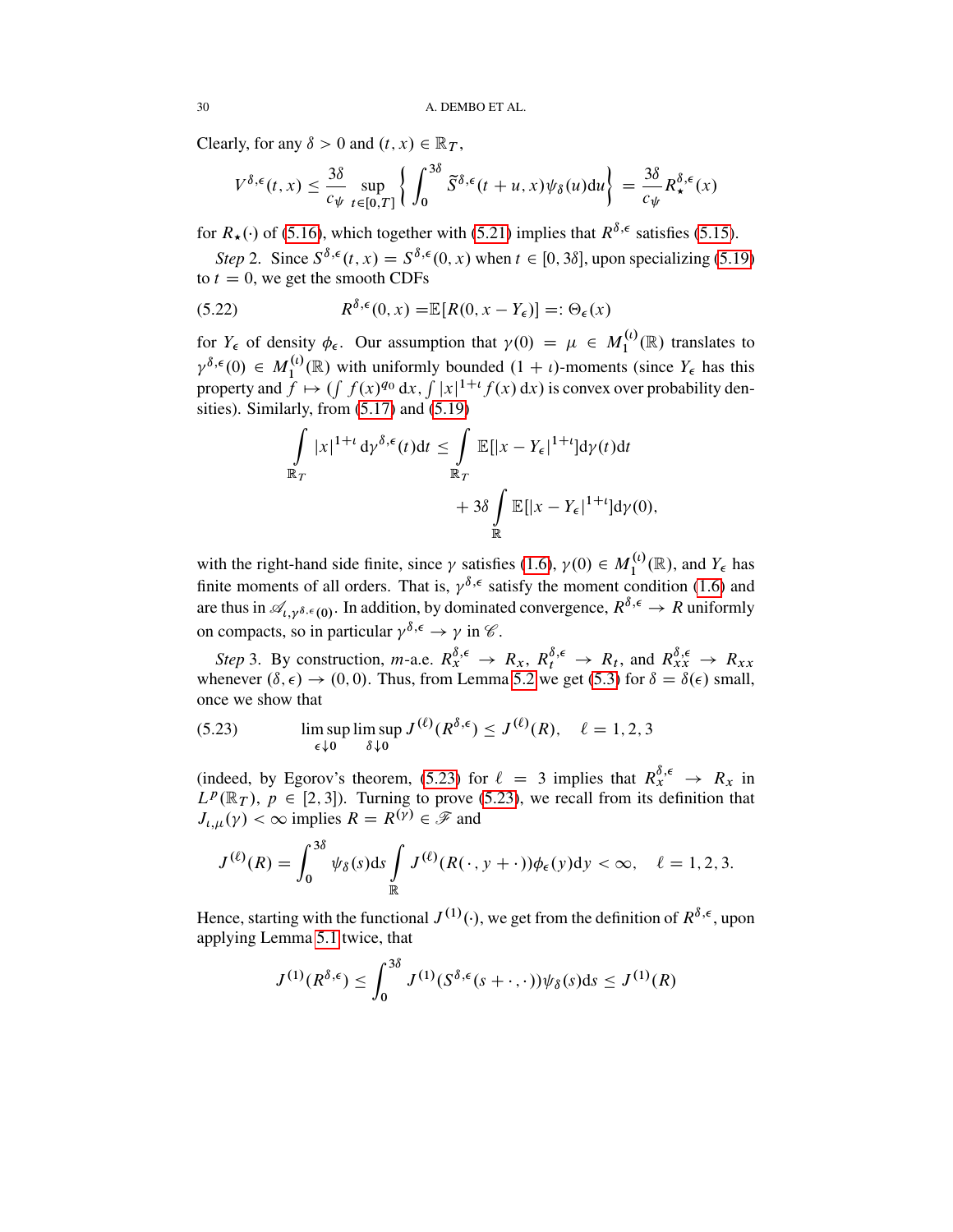and consequently [\(5.23\)](#page-29-0) holds for  $\ell = 1$ . Next, consider the functionals

<span id="page-30-2"></span>(5.24) 
$$
\hat{J}^{(2)}(F) = \int_{\mathbb{R}} \frac{F''(x)^2}{F'(x)} dx, \quad \hat{J}^{(3)}(F) = \int_{\mathbb{R}} F'(x)^3 dx,
$$

which, as in the proof of Lemma [5.1,](#page-25-6) are convex on the set of twice differentiable CDFs. Thus, for  $\ell = 2, 3$ , we get by the same argument as before that

$$
J^{(\ell)}(R^{\delta,\epsilon}) \leq J^{(\ell)}(R) + 3\delta \hat{J}^{(\ell)}(\Theta_{\epsilon}).
$$

From our choice of  $\phi_{\epsilon}$ , we have  $|\Theta''_{\epsilon}| \leq c_1 \epsilon^{-1} \Theta'_{\epsilon}$  and uniformly bounded PDF  $\Theta'_{\epsilon}$ . Consequently,  $\hat{J}^{(\ell)}(\Theta_{\epsilon}) < \infty$  and taking  $\delta \downarrow 0$  establishes [\(5.23\)](#page-29-0) for  $\ell = 2, 3$ .  $\Box$ 

Specializing to  $\iota = 1$  and applying Proposition [5.4](#page-27-3) to approximate the given  $\gamma \in \mathscr{C}$  of finite  $J_{1,\mu}(\gamma)$  by a suitable sequence from  $\mathscr{G}_1^{\star}$ , the proof of Proposition [2.5](#page-7-0) is thus completed by considering our next lemma (to get  $\gamma^{\ell} \in \mathscr{G}$  that suitably converge to any given  $\gamma \in \mathscr{G}_1^{\star}$ ).

LEMMA 5.5. *Suppose*  $\gamma \in \mathscr{G}_t^{\star}$  and Assumption [1.2\(](#page-2-0)a), (b) and (d) hold. Then, there  $exist \mu \in M_1^{(\iota-1)}$  $I_1^{(\iota-1)}(\mathbb{R})$  such that  $\gamma^{\ell} = (1 - \ell^{-1})\gamma + \ell^{-1}\mu \in \mathscr{G}$  with  $\tilde{J}(\gamma^{\ell}) \to \tilde{J}(\gamma)$ and  $\gamma^{\ell} \to \gamma$  in  $\mathscr{C}$ .

PROOF. Recall  $c_{0,1} = c_{0,1}(\gamma)$  from [\(5.15\)](#page-27-1). We begin by showing that, with  $\eta = 1/(12c_{0,1})$ , the function  $R_{\star}$  of [\(5.16\)](#page-27-2) is such that

<span id="page-30-1"></span>
$$
(5.25) \t\t |x - y| \le 3\eta \implies R_{\star}(y) \le 2R_{\star}(x).
$$

Indeed, since  $R_{\star}(z) = R_{\star}(-z)$  is continuous and nonincreasing in |z|, it suffices to prove that  $R_{\star}(y) \leq 2R_{\star}(x)$  for  $|x| \in [|y|, |y| + 3\eta]$  and  $xy \geq 0$ . To this end, note that by [\(5.15\)](#page-27-1), for all  $t \in [0, T]$ ,

$$
|R(t, y) - R(t, x)| = \left| \int_x^y R_x(t, z) dz \right| \leq c_{0,1} \left| \int_x^y R_{\star}(z) dz \right| \leq \frac{1}{4} R_{\star}(y).
$$

The preceding implies that, for  $\widetilde{R}(t, x)$  of [\(5.16\)](#page-27-2),

<span id="page-30-0"></span>
$$
\widetilde{R}(t, y) \leq \widetilde{R}(t, x) + \frac{1}{2} R_{\star}(y),
$$

so taking the maximum over t results in  $R_\star(y) \le R_\star(x) + \frac{1}{2}R_\star(y)$ , as claimed. We next claim that

$$
\int_{\mathbb{R}} |x|^{\iota} R_{\star}(x) \mathrm{d}x < \infty.
$$

Indeed, taking  $\hat{\eta} = 1/(8c_{1,0}) > 0$ , we have that, for  $|t - s| \leq 2\hat{\eta}$ ,

$$
|R(t,x)-R(s,x)|\leq c_{1,0}|t-s|R_{\star}(x)\leq \frac{1}{4}R_{\star}(x),
$$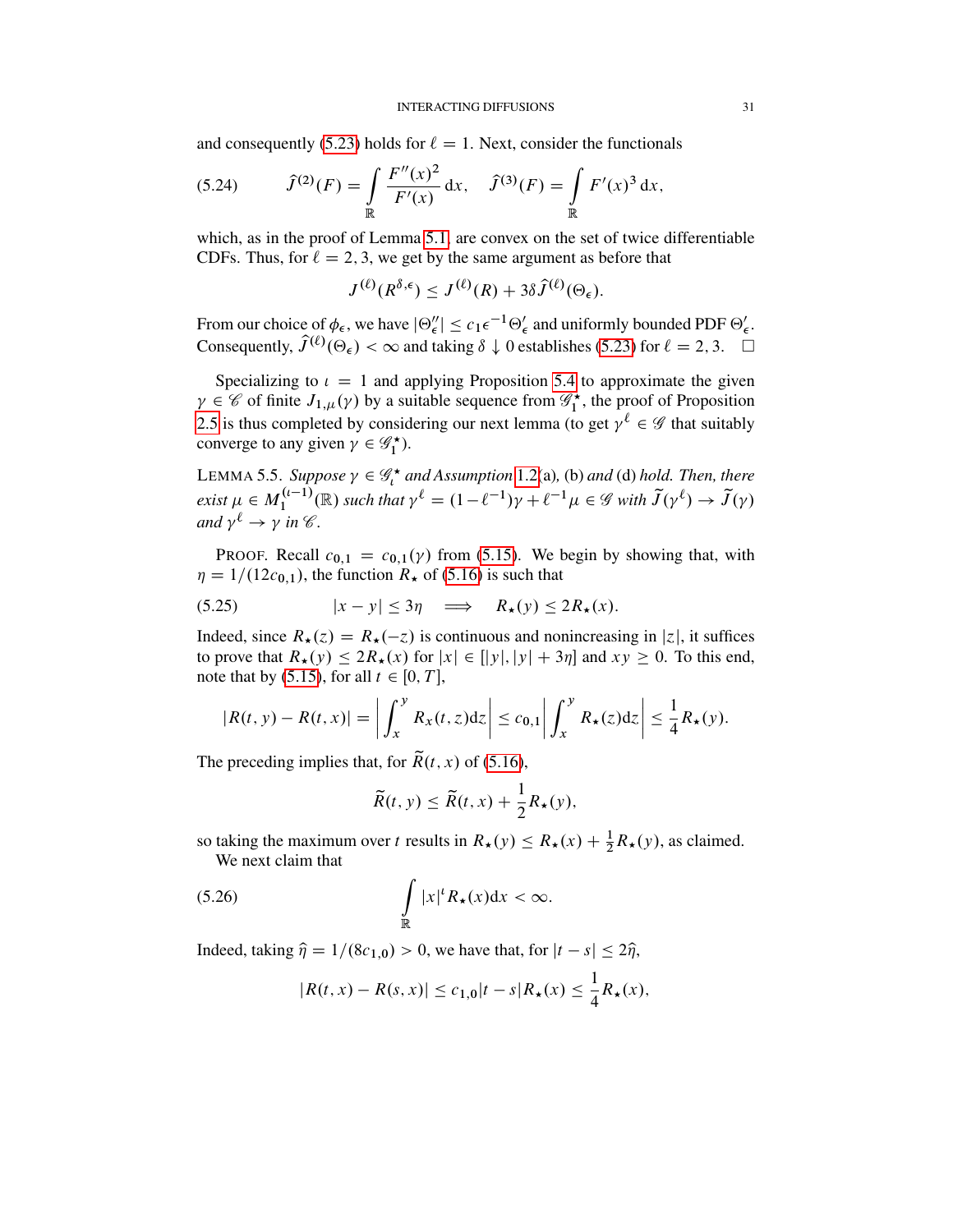out of which we deduce that  $\widetilde{R}(s, x) \leq \widetilde{R}(t, x) + \frac{1}{2}R_{\star}(x)$ . Considering  $s \in [0, T]$ such that  $\widetilde{R}(s, x) = R_{\star}(x)$ , we thus find that  $\widetilde{R}(t, x) \geq \frac{1}{2}R_{\star}(x)$  throughout a subinterval of length at least  $2\hat{\eta}$ . Consequently, for all  $x \geq 0$ ,

$$
\widehat{\eta} R_{\star}(x) \leq \int_0^T \widetilde{R}(t,x) \mathrm{d}t,
$$

hence by Fubini's theorem,

$$
\frac{\iota+1}{2}\widehat{\eta}\int\limits_{\mathbb{R}}|x|^{\iota}R_{\star}(x)dx\leq (\iota+1)\int_{0}^{\infty}x^{\iota}dx\int_{0}^{T}\widetilde{R}(t,x)dt=\int\limits_{\mathbb{R}_{T}}|x|^{\iota+1}d\gamma(t)dt,
$$

which for  $\gamma \in \mathscr{G}_t^*$  is finite in view of [\(1.6\)](#page-3-6).

Continuing with the proof of the lemma, let  $\kappa = \int_{\mathbb{R}} R_{\star}(y) dy$ , which by [\(5.26\)](#page-30-0) is finite. Then, for  $\eta > 0$  of [\(5.25\)](#page-30-1) and  $\psi \in C_c^{\infty}(\mathbb{R})$  supported on [0,3] as in Proposition [5.4,](#page-27-3) we construct the PDF

(5.27) 
$$
r'(x) := \frac{1}{\kappa} \int_{\mathbb{R}} R_{\star}(y) \psi_{\eta}(x - y) dy,
$$

and, for each  $\epsilon > 0$ , consider the path  $\gamma^{\epsilon} \in \mathscr{C}$  associated with the CDFs

<span id="page-31-0"></span>
$$
R^{\epsilon}(t,x) := (1-\epsilon)R(t,x) + \epsilon r(x).
$$

Since  $R_x$  is strictly positive, so are  $R_x^{\epsilon}$ . Furthermore,  $r \in C_b^{\infty}(\mathbb{R})$ , and consequently also  $R^{\epsilon} \in C_b^{\infty}(\mathbb{R}_T)$ . For  $\epsilon \downarrow 0$  we clearly have that  $R^{\epsilon} \to R$  uniformly on compacts (so  $\gamma^{\epsilon} \to \gamma$  in  $\mathcal{C}$ ), and *m*-a.e.  $R_t^{\epsilon} \to R_t$ ,  $R_{xx}^{\epsilon} \to R_{xx}$ . Since  $r'(\cdot)$  and  $R_x(t, \cdot)$  are both uniformly bounded PDFs, obviously also  $R_x^{\epsilon} \to R_x$  in  $L^p(\mathbb{R}_T)$  for all  $p \in [2, 3]$ . Thus, in view of Lemmas [5.1](#page-25-6) and [5.2,](#page-25-5) we have that  $\tilde{J}(\gamma^{\epsilon}) \to \tilde{J}(\gamma)$  provided we show that  $\hat{J}^{(\ell)}(r)$ ,  $\ell = 2, 3$ , of [\(5.24\)](#page-30-2) are finite. The finiteness of  $\hat{J}^{(3)}(r)$  is trivial, for r' is a bounded PDF, whereas  $\hat{J}^{(2)}(r) < \infty$  due to the boundedness of  $|r''(x)|/r'(x)$ . To see the latter, note that for  $c_{\psi} > 0$  as in [\(5.18\)](#page-28-4), by [\(5.25\)](#page-30-1) and [\(5.27\)](#page-31-0),

<span id="page-31-1"></span>
$$
(5.28) \quad \frac{c_{\psi}}{2\eta} R_{\star}(x) \le \frac{c_{\psi}}{\eta} \inf_{y \in [x-3\eta,x]} \{R_{\star}(y)\} \le \kappa r'(x)
$$
  

$$
\le \sup_{y \in [x-3\eta,x]} \{R_{\star}(y)\} \le 2R_{\star}(x).
$$

Similarly,  $\kappa |r''(x)| \leq 2 ||\psi'||_1 \eta^{-1} R_{\star}(x)$ , which, together with the left-hand side of [\(5.28\)](#page-31-1), implies that  $|r''(x)|/r'(x)$  is uniformly bounded (by  $4||\psi'||_1/c_{\psi}$ ).

Next, combining the right-hand side of [\(5.28\)](#page-31-1) with [\(5.26\)](#page-30-0), we deduce that the  $\iota^{\text{th}}$ moment of  $\mu = r'(x)dx$  is finite. It thus remains only to show that the continuous function

$$
h(R^{\epsilon}) = \frac{R_t^{\epsilon} - (A(R^{\epsilon})R_x^{\epsilon})_x}{A(R^{\epsilon})R_x^{\epsilon}}
$$

is further uniformly bounded and globally Lipschitz in  $x$ . With  $A$  bounded below, A',  $R_x^{\epsilon}$  bounded above, and  $R_t^{\epsilon} = (1 - \epsilon)R_t$ , the boundedness of  $h(R^{\epsilon})$  follows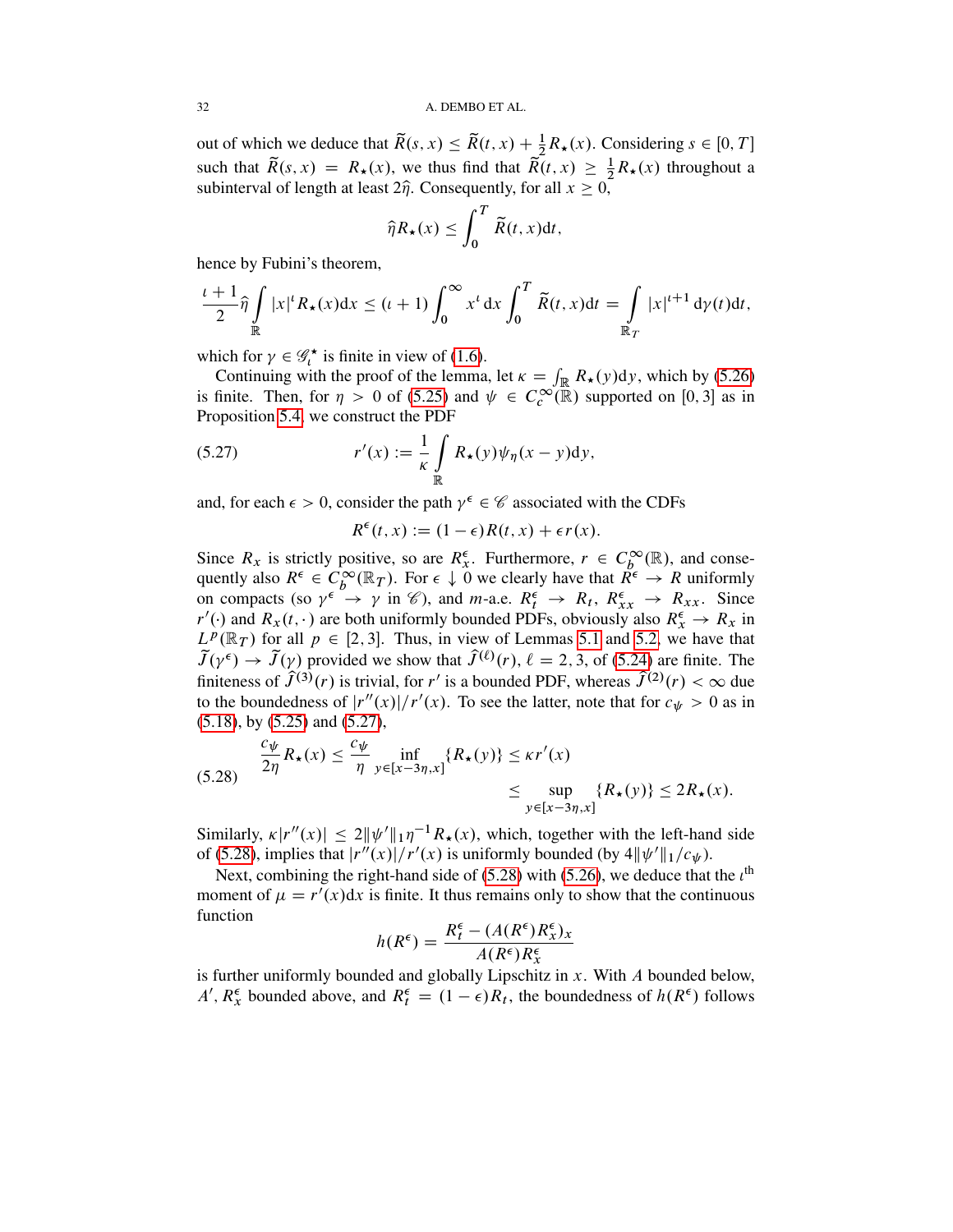from that of  $\left(\frac{|R_t| + |R_{xx}| + |r''|}{r'}\right)$ . To this end, we have just shown the uniform boundedness of  $|r''(x)|/r'(x)$  and recall from [\(5.15\)](#page-27-1) that  $|R_t(t, x)| + |R_{xx}(t, x)| \le$  $(c_{1,0} + c_{0,2})R_{\star}(x)$ , which by the left-hand side of [\(5.28\)](#page-31-1) is further bounded by  $Cr'(x)$  for some  $C = C(y)$  finite. As for showing that  $h(R^{\epsilon})$  is globally Lipschitz continuous in  $x$ , note that

$$
[h(R^{\epsilon})]_x = \frac{(1-\epsilon)R_{tx} - (A(R^{\epsilon})R^{\epsilon}_x)_{xx} - h(R^{\epsilon})(A(R^{\epsilon})R^{\epsilon}_x)_x}{A(R^{\epsilon})R^{\epsilon}_x}.
$$

Recall that  $A(\cdot)$  is bounded below,  $h(R^{\epsilon})$ ,  $R_x$ , r', and  $(|R_{xx}| + |r''|)/r'$  are bounded above, and A' is globally Lipschitz. We thus have that  $\left| [h(R^{\epsilon})]_x \right|$  is uniformly bounded, provided that  $\left(\frac{R_{tx}}{r} + \frac{R_{xxx}}{r} + \frac{r''}{r''}\right)/r'$  is uniformly bounded. The latter holds by the left-hand side of [\(5.28\)](#page-31-1), since from [\(5.20\)](#page-28-0) we have that  $|R_{tx}| + |R_{xxx}| \leq CR_{\star}$  for some  $C = C(\gamma)$  finite, and by the same reasoning as above, we also get that  $\kappa |r'''| \le 2 ||\psi''||_1 \eta^{-2} R_{\star}$ .

# 6 Proof of Proposition [2.6](#page-8-0)

We suppose throughout this section that parts (a)–(c) of Assumption [1.2](#page-2-0) hold for some  $i_{\star} \in (0, 1]$  and use the simplified notations  $I(\cdot)$  and  $\mathscr A$  for  $I_{i_{\star},\rho_0}(\cdot)$  of [\(2.4\)](#page-5-4) and  $\mathscr{A}_{l\star,\rho_0}$  of [\(1.6\)](#page-3-6), respectively. In this setting we establish a local large deviations upper bound for  $\rho^N$  being near  $\gamma$ , starting with  $\gamma \in \mathcal{A}$  (where  $I(\gamma) =$  $\sup_{g \in \widetilde{\mathscr{S}}} [\Phi_{\gamma}(g) - (g, g)_{\gamma}].$ 

<span id="page-32-3"></span>PROPOSITION 6.1. *For each*  $\gamma \in \mathcal{A}$  *and any*  $g \in \widetilde{\mathcal{I}}$  *we have the upper bound* 

(6.1) 
$$
\lim_{\delta \downarrow 0} \limsup_{N \to \infty} \frac{1}{N} \log \mathbb{P}(\rho^N \in B(\gamma, \delta)) \le (g, g)_{\gamma} - \Phi_{\gamma}(g).
$$

PROOF. Fixing  $g \in \widetilde{\mathscr{S}}$ , for each  $t \in [0, T]$  and  $\xi \in \mathscr{C}$ , we set

$$
H^g(\xi)(t) = (\xi, \mathcal{R}^{\xi}g)(t),
$$

with  $\mathcal{R}^{\xi} g = g_t + b(R^{(\xi)})g_x + A(R^{(\xi)})g_{xx}$  of [\(2.1\)](#page-5-3). Then, applying Itô's formula for the real-valued stochastic processes  $Z_{\Lambda}^{g}$  $_N^g(t) := (\rho^N, g)(t)$ , one finds that

<span id="page-32-0"></span>(6.2) 
$$
Z_N^g(t) - Z_N^g(0) = \int_0^t H^g(\rho^N)(s)ds + M_N^g(t),
$$

with the continuous martingale

<span id="page-32-1"></span>(6.3) 
$$
M_N^g(t) := \frac{1}{N} \sum_{i=1}^N \int_0^t \sigma(F_{\rho^N(s)}(X_i(s))) g_X(s, X_i(s)) dW_i(s).
$$

Its quadratic variation is  $\langle M_N^g \rangle$  $\binom{g}{N}(t) = \frac{1}{N} \int_0^t V^g(\rho^N)(s) ds$ , with

<span id="page-32-2"></span>(6.4) 
$$
V^g(\xi)(t) := 2(\xi, A(R^{(\xi)})g_x^2)(t).
$$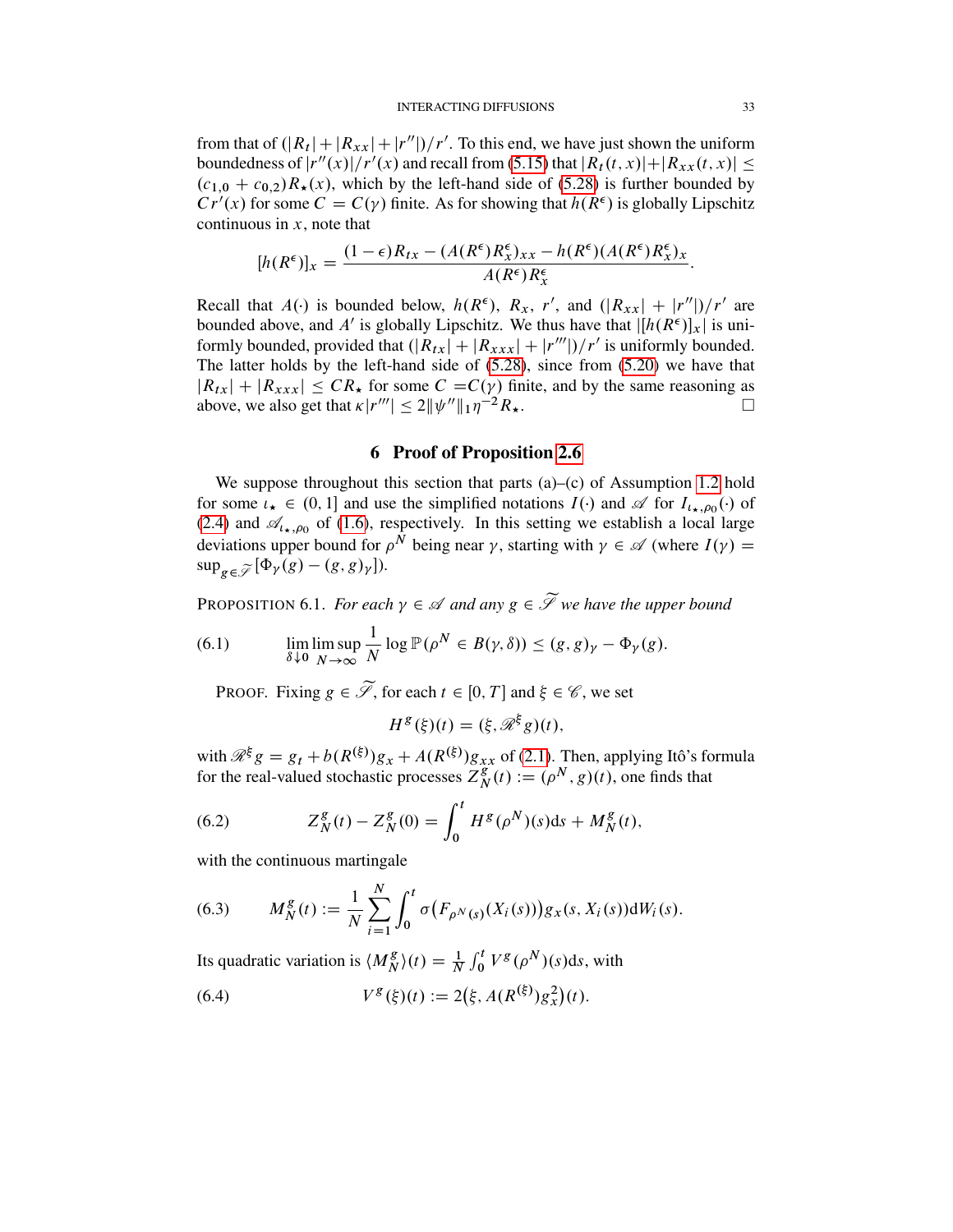Hence, by the martingale representation theorem (see [\[24,](#page-53-12) theorem 3.4.2]),

$$
M_N^g(t) = \frac{1}{\sqrt{N}} \int_0^t \sqrt{V^g(\rho^N)(s)} \, d\beta_N(s)
$$

for some one-dimensional standard Brownian motion  $\beta_N$ . Next, fixing  $\gamma \in \mathcal{A}$ , let

(6.5) 
$$
\overline{H}^{g}(\gamma)(t) = \int_0^t H^g(\gamma)(s)ds, \quad \overline{V}^{g}(\gamma)(t) = \int_0^t V^g(\gamma)(s)ds,
$$

and recall that, by  $(2.2)$  and  $(2.3)$ ,

<span id="page-33-2"></span>(6.6) 
$$
(g, g)_{\gamma} - \Phi_{\gamma}(g) = \frac{1}{2} \overline{V}^{g}(\gamma)(T) + (\gamma, g)(0) + \overline{H}^{g}(\gamma)(T) - (\gamma, g)(T).
$$

We thus proceed to compare  $Z_N^g$  $_N^g(\cdot)$  with the process

(6.7) 
$$
Y_N^g(t) = (\gamma, g)(0) + \overline{H}^g(\gamma)(t) + M_N^{g, \gamma}(t), \quad t \in [0, T],
$$

having the martingale part

<span id="page-33-1"></span>
$$
M_N^{g,\gamma}(t) = \frac{1}{\sqrt{N}} \int_0^t \sqrt{V^g(\gamma)(s)} \, d\beta_N(s), \quad t \in [0, T].
$$

*Step* 1. We first show that, on the event  $\rho^N \in B(\gamma, \delta)$ ,

$$
\|Z_N^g - Y_N^g\|_{\infty} := \sup_{t \in [0,T]} |Z_N^g(t) - Y_N^g(t)| \le \epsilon,
$$

up to a probability that is negligible at our large deviations exponential scale (in the limit  $N \to \infty$  followed by  $\delta \downarrow 0$ ). To this end, fixing  $\rho \in B(\gamma, \delta)$  we note that

$$
\int_0^T |H^g(\rho)(s) - H^g(\gamma)(s)|ds \le \int_0^T |(\rho, \mathcal{R}^\rho g)(s) - (\rho, \mathcal{R}^\gamma g)(s)|ds
$$
  
+ 
$$
\int_0^T |(\rho, \mathcal{R}^\gamma g)(s) - (\gamma, \mathcal{R}^\gamma g)(s)|ds,
$$

and setting  $\widetilde{R} = R^{(\rho)}$ ,  $R = R^{(\gamma)}$ , we further have

$$
\int_0^T |V^g(\rho)(s) - V^g(\gamma)(s)| ds \le 2 \int_0^T |(\rho, A(\tilde{R})g_x^2)(s) - (\rho, A(R)g_x^2)(s)| ds
$$
  
+  $2 \int_0^T |(\rho, A(R)g_x^2)(s) - (\gamma, A(R)g_x^2)(s)| ds.$ 

Since  $\gamma \in \mathcal{A}$ , we know that  $R \in C_b(\mathbb{R}_T)$  and consequently so are  $\mathcal{R}^{\gamma}g$  and  $A(R)g_x^2$ , from which we deduce that the second term in both upper bounds tends to 0 as  $\delta \downarrow 0$ , uniformly in  $\rho \in B(\gamma, \delta)$ . Now, recall that  $b(\cdot)$  and  $A(\cdot)$  are Lip-schitz functions (under Assumption [1.2\(](#page-2-0)a)–(b)). Hence, to get the same uniform convergence for the first term in both upper bounds, it suffices to show that

<span id="page-33-0"></span>(6.8) 
$$
\lim_{\delta \downarrow 0} \sup_{\rho \in B(\gamma,\delta)} \int_0^T (\rho, |\tilde{R} - R|)(s) ds = 0.
$$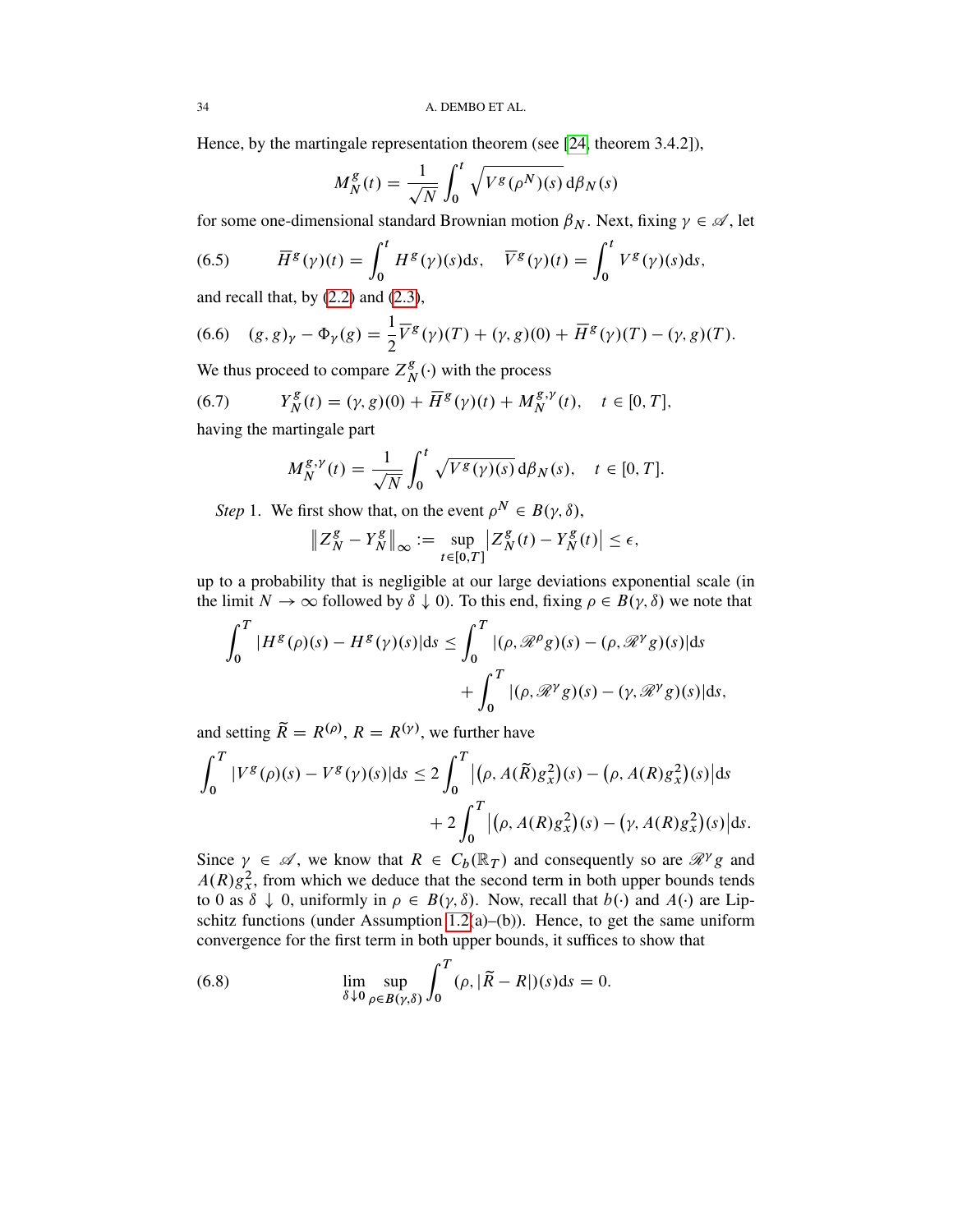Moreover, fixing  $\delta > 0$ , by definition of the metric  $d(\cdot, \cdot)$  on  $\mathscr{C}$ , for any  $\rho \in$  $B(\gamma, \delta)$  and  $(s, x) \in \mathbb{R}_T$  one has that

(6.9) 
$$
R(s, x - \delta) - \delta \le \widetilde{R}(s, x) \le R(s, x + \delta) + \delta
$$

(see [\(1.5\)](#page-2-1)), and hence, also

<span id="page-34-2"></span>
$$
|\widetilde{R}(s,x)-R(s,x)|\leq R(s,x+\delta)-R(s,x-\delta)+\delta.
$$

Recall that  $R(s, x + \delta) - R(s, x - \delta) = \gamma(s, (x - \delta, x + \delta))$ ; hence by Fubini's theorem and yet another application of the preceding bound

$$
(\rho, |\tilde{R} - R|)(s) \le \delta + \int_{\mathbb{R}} (R(s, x + \delta) - R(s, x - \delta)) \rho(s, dx)
$$
  

$$
= \delta + \int_{\mathbb{R}} \rho(s, [y - \delta, y + \delta]) \gamma(s, dy)
$$
  

$$
\le 3\delta + \int_{\mathbb{R}} (R(s, y + 3\delta) - R(s, y - 3\delta)) \gamma(s, dy).
$$

Integrating both sides over  $s \in [0, T]$ , we see that [\(6.8\)](#page-33-0) is a consequence of

$$
\lim_{\delta \downarrow 0} \int_{\mathbb{R}_T} (R(s, y + 3\delta) - R(s, y - 3\delta)) \gamma(s, dy) \mathrm{d}s = 0,
$$

which in turn follows from the dominated convergence theorem and the fact that  $R \in C_b(\mathbb{R}_T)$ . All in all, we have shown that

<span id="page-34-0"></span>(6.10) 
$$
\lim_{\delta \downarrow 0} \sup_{\rho \in B(\gamma,\delta)} \int_0^T |H^g(\rho)(s) - H^g(\gamma)(s)| ds = 0,
$$

<span id="page-34-1"></span>(6.11) 
$$
\lim_{\delta \downarrow 0} \sup_{\rho \in B(\gamma,\delta)} \int_0^T |V^g(\rho)(s) - V^g(\gamma)(s)| ds = 0.
$$

Recall that  $(\rho^N, g)(0) \to (\rho_0, g(0, \cdot)) = (\gamma, g)(0)$  by Assumption [1.2\(](#page-2-0)c) and the definition of  $\mathscr A$ . Hence, comparing [\(6.2\)](#page-32-0) with [\(6.7\)](#page-33-1), it immediately follows from [\(6.10\)](#page-34-0) that, for any fixed  $\epsilon > 0$ ,

$$
\lim_{\delta \downarrow 0} \limsup_{N \to \infty} \frac{1}{N} \log \mathbb{P} \left( \rho^N \in B(\gamma, \delta), \|Z_N^g - Y_N^g\|_{\infty} > 2\epsilon \right) \le
$$
  

$$
\lim_{\delta \downarrow 0} \limsup_{N \to \infty} \frac{1}{N} \log \mathbb{P} \left( \rho^N \in B(\gamma, \delta), \|M_N^g - M_N^{g, \gamma}\|_{\infty} > \epsilon \right).
$$

Recall [\[32,](#page-53-13) theorem 8.5.7] that  $M_N^g$  $\frac{g}{N}(\cdot) - M_N^{g,\gamma}$  $N^{g,\gamma}(\cdot)$  has the law of time-changed standard Brownian motion  $\beta(\tau(\cdot))$ , for  $\tau(t) = \langle M_N^g - M_N^{g,y} \rangle$  $\binom{g,\gamma}{N}(t)$  (the quadratic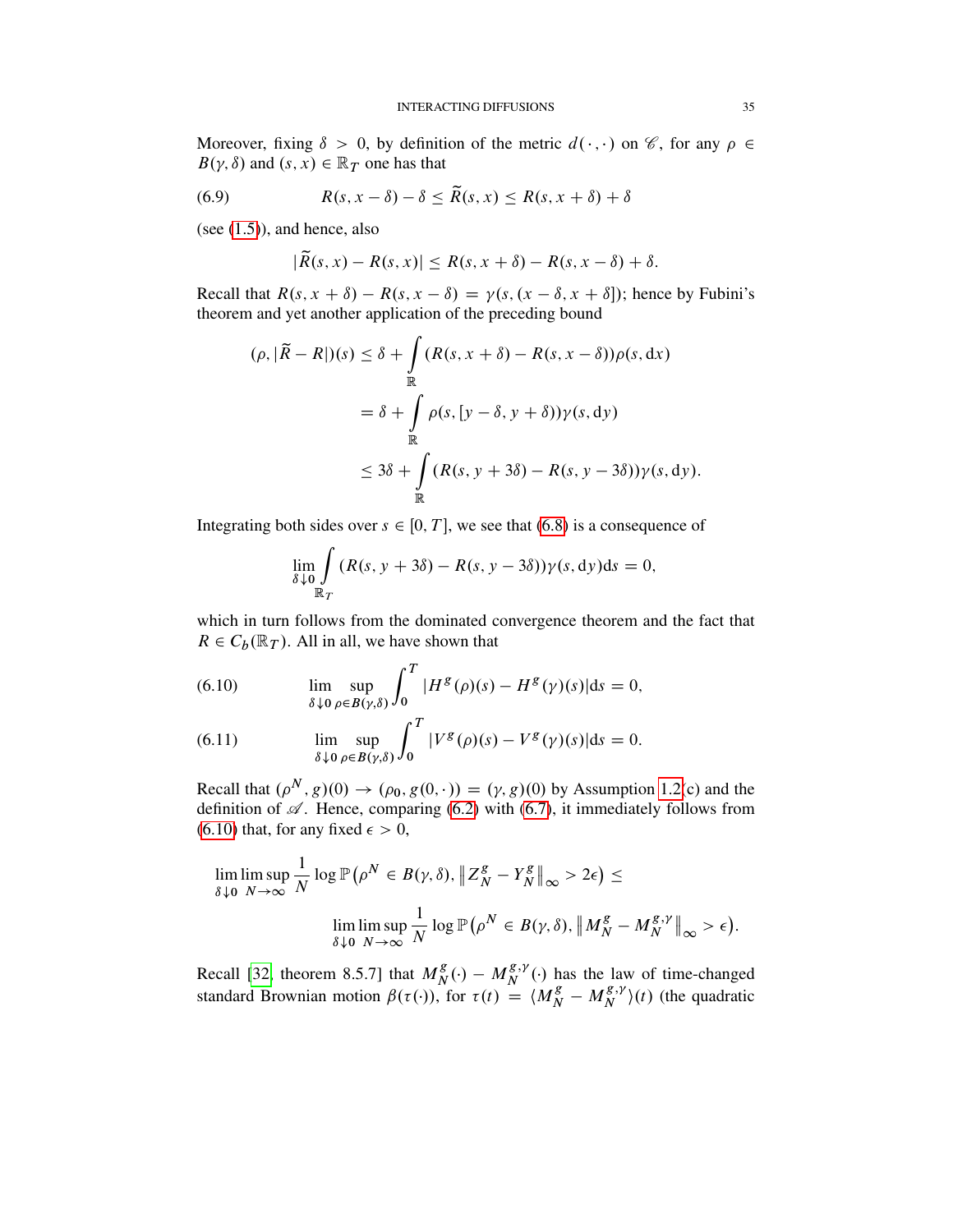variation process of the martingale  $M_N^g - M_N^{g,y}$  $N^{g,\gamma}$ ). Moreover, on the event  $\{\rho^N \in$  $B(\gamma, \delta)$ , we have that

$$
\tau(T) = \frac{1}{N} \int_0^T \left( \sqrt{V^g(\rho^N)(s)} - \sqrt{V^g(\gamma)(s)} \right)^2 ds \le \frac{1}{N} \kappa_\gamma(\delta),
$$

with  $\kappa_{\gamma}(\delta) \to 0$  as  $\delta \downarrow 0$  (due to the inequality  $(\sqrt{x_1} - \sqrt{x_2})^2 \le |x_1 - x_2|$  for  $x_1, x_2 \ge 0$  and [\(6.11\)](#page-34-1)). Thus, from Bernstein's inequality for Brownian motion,

lim  $\delta \downarrow 0$ lim sup  $N \rightarrow \infty$ 1  $\frac{1}{N} \log \mathbb{P}(\rho^N \in B(\gamma, \delta), \|M_N^g - M_N^{g, \gamma})$  $\begin{aligned} \begin{bmatrix} g, \gamma \\ N \end{bmatrix}_{\infty} > \epsilon \end{aligned}$ 

$$
\leq \lim_{\delta \downarrow 0} \limsup_{N \to \infty} \frac{1}{N} \log \mathbb{P} \big( \sup_{t \in [0,\kappa_\gamma(\delta)/N]} |\beta(t)| > \epsilon \big) \leq - \lim_{\delta \downarrow 0} \left\{ \frac{\epsilon^2}{2\kappa_\gamma(\delta)} \right\} = -\infty.
$$

<span id="page-35-2"></span>*Step* 2. Recall that, for any  $\alpha_1, \alpha_2 \in M_1(\mathbb{R})$ ,

(6.12) 
$$
d_{BL}(\alpha_1, \alpha_2) = \sup_{\|f\|_{\infty} + \|f\|_{\text{Lip}} \le 1} \{ |(\alpha_1, f) - (\alpha_2, f)| \} \le 2d_L(\alpha_1, \alpha_2)
$$

(see [\[13,](#page-52-12) cor. 11.6.5]). Hence, by [\(1.5\)](#page-2-1) there exists  $r_g$  :  $(0, \infty) \rightarrow (0, \infty)$  such that  $\lim_{\delta \downarrow 0} r_g(\delta) = 0$ , and

$$
\rho \in B(\gamma, \delta) \quad \Longrightarrow \quad \|(\rho, g) - (\gamma, g)\|_{\infty} \leq r_g(\delta).
$$

Recalling that  $Z_N^g$  $_N^g(t) = (\rho^N, g)(t)$ , we thus have from Step 1 that, for any  $\epsilon > 0$ ,

$$
\lim_{\delta \downarrow 0} \limsup_{N \to \infty} \frac{1}{N} \log \mathbb{P}(\rho^N \in B(\gamma, \delta))
$$
\n
$$
= \lim_{\delta \downarrow 0} \limsup_{N \to \infty} \frac{1}{N} \log \mathbb{P}(\rho^N \in B(\gamma, \delta), \|Z_N^g - Y_N^g\|_{\infty} \le \epsilon)
$$
\n
$$
\le \lim_{\delta \downarrow 0} \limsup_{N \to \infty} \frac{1}{N} \log \mathbb{P}(\|(\rho^N, g) - (\gamma, g)\|_{\infty} \le r_g(\delta), \|Z_N^g - Y_N^g\|_{\infty} \le \epsilon)
$$
\n
$$
\le \limsup_{N \to \infty} \frac{1}{N} \log \mathbb{P}(\|(\gamma, g) - Y_N^g\|_{\infty} \le 2\epsilon).
$$

Therefore, it suffices to prove the simpler local large deviations upper bound

<span id="page-35-0"></span>(6.13) 
$$
\lim_{\epsilon \downarrow 0} \limsup_{N \to \infty} \frac{1}{N} \log \mathbb{P} \big( \big\| (\gamma, g) - Y_N^g \big\|_{\infty} \leq \epsilon \big) \leq -I^g((\gamma, g)),
$$

provided that (see [\(6.6\)](#page-33-2))

<span id="page-35-1"></span>(6.14) 
$$
I^{g}((\gamma, g)) \geq (\gamma, g)(T) - (\gamma, g)(0) - \overline{H}^{g}(\gamma)(T) - \frac{1}{2}\overline{V}^{g}(\gamma)(T).
$$

*Step* 3. We establish [\(6.13\)](#page-35-0) as a consequence of the LDP holding for  ${Y_N^g}$  $\binom{g}{N}$  in the space  $C([0, T], \mathbb{R})$  with a good rate function  $I^g(\cdot)$ . Indeed, note that by the time-change formalism for Itô integrals (see, e.g., [\[32,](#page-53-13) theorem 8.5.7]), the process  $Y_N^g$ N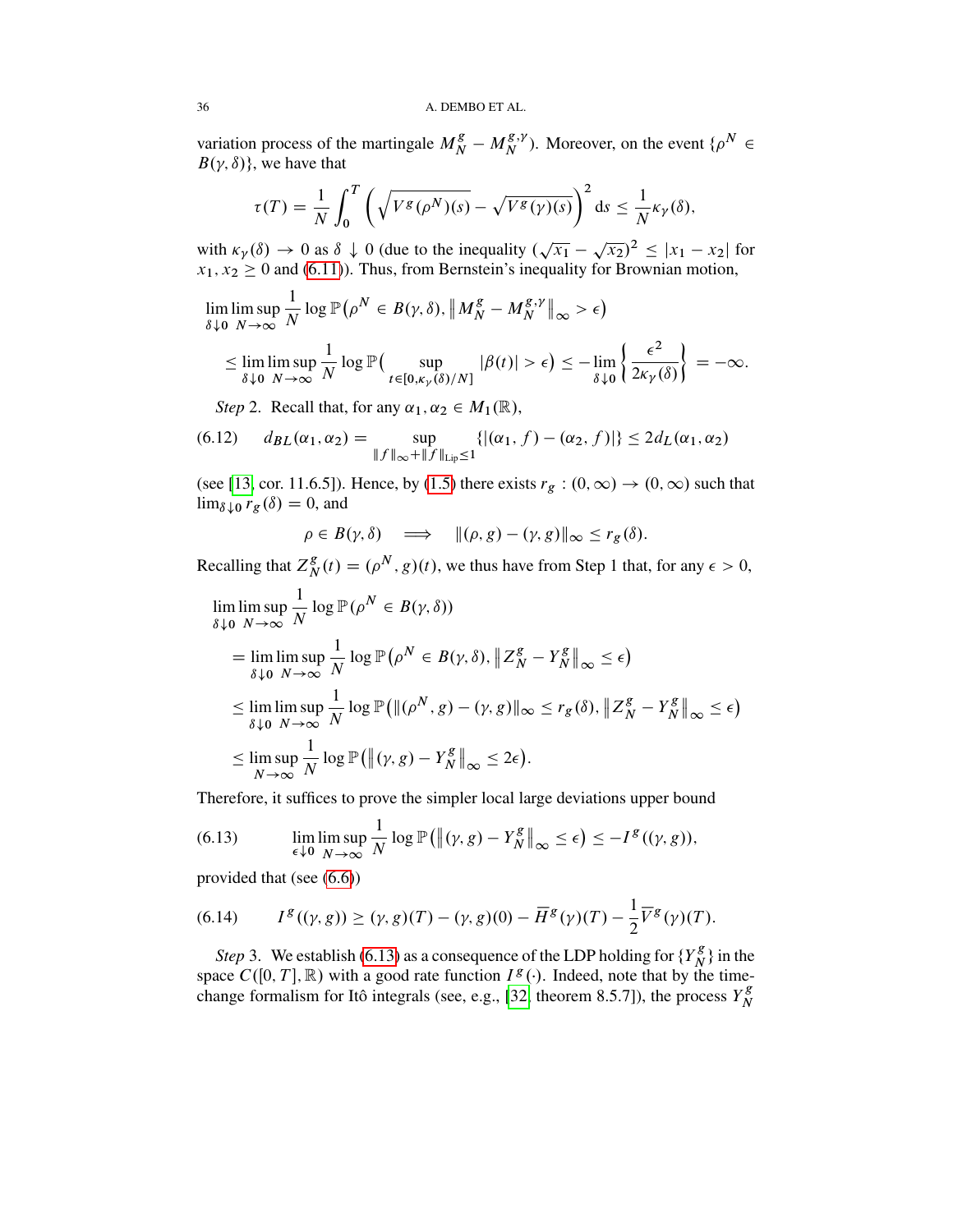can be obtained as  $\Psi(N^{-1/2}\tilde{\beta})$  for a one-dimensional standard Brownian motion  $\tilde{\beta}(t), t \geq 0$ , and the deterministic operator

$$
\Psi : C([0,\infty), \mathbb{R}) \to C([0,T], \mathbb{R}),
$$
  
\n
$$
(\Psi h)(t) = (\gamma, g)(0) + \overline{H}^{g}(\gamma)(t) + h(\overline{V}^{g}(\gamma)(t)).
$$

Clearly,  $\Psi$  is continuous with respect to uniform convergence on compacts in  $C([0,\infty),\mathbb{R})$ . Hence, by Schilder's theorem (see [\[10,](#page-52-11) theorem 5.2.3]) and the con-traction principle (see [\[10,](#page-52-11) theorem 4.2.1]), the sequence  ${Y_N^g}$  $\binom{g}{N}$  satisfies the LDP in  $C([0, T], \mathbb{R})$  with the good rate function

<span id="page-36-1"></span>(6.15) 
$$
I^{g}(f) = \inf_{\{h:\Psi(h)=f\}} \frac{1}{2} \int_{0}^{S} \left(\frac{dh}{du}\right)^{2} du,
$$

where  $S = \overline{V}^{g}(\gamma)(T)$  and the infimum is over all absolutely continuous functions h on [0, S], starting at  $h(0) = 0$ , with Radon-Nikodym derivative  $\frac{dh}{du} \in L^2([0, S])$ . In particular, since

$$
0 \leq \frac{1}{2} \int_0^S \left( \frac{dh}{du} - 1 \right)^2 du = \frac{1}{2} \int_0^S \left( \frac{dh}{du} \right)^2 du - h(S) + \frac{1}{2}S,
$$

it follows from the requirement  $(\Psi h)(T) = (\gamma, g)(T)$  that

$$
I^g((\gamma, g)) \ge h(S) - \frac{1}{2}S = (\gamma, g)(T) - (\gamma, g)(0) - \overline{H}^g(\gamma)(T) - \frac{1}{2}S,
$$

which is precisely our claim  $(6.14)$ .

We proceed with the local large deviations upper bound for paths  $\gamma \notin \mathcal{A}$ .

<span id="page-36-3"></span>PROPOSITION 6.2. If  $\gamma \notin \mathcal{A}$ , then

<span id="page-36-0"></span>(6.16) 
$$
\lim_{\delta \downarrow 0} \limsup_{N \to \infty} \frac{1}{N} \log \mathbb{P}(\rho^N \in B(\gamma, \delta)) = -\infty.
$$

PROOF. Fixing N, let  $\mathbb{Q}^{(b)}$  denote the law of the solution of the SDS [\(1.2\)](#page-1-0) with  $\mathbb{Q} = \mathbb{Q}^{(0)}$  corresponding to the solution of [\(1.2\)](#page-1-0) in the case  $b \equiv 0$ . Recall that

(6.17) 
$$
\frac{d\mathbb{Q}^{(b)}}{d\mathbb{Q}} = \exp\left(M_N^b(T) - \frac{1}{2}\langle M_N^b\rangle(T)\right)
$$

(see [\[24,](#page-53-12) theorem 3.5.1]), with the continuous martingale

<span id="page-36-2"></span>
$$
M_N^b(t) = \sum_{i=1}^N \int_0^t \frac{b(F_{\rho^N(s)}(X_i(s)))}{\sigma(F_{\rho^N(s)}(X_i(s)))} dW_i(s), \quad t \in [0, T],
$$

whose quadratic variation is  $\langle M_N^b \rangle(t) = N \int_0^t U_N^2(s) ds$ , with  $U_N(s)$  uniformly bounded by  $||b/\sigma||_{\infty}$ . Hence, setting  $\kappa = \frac{T}{2} ||b/\sigma||_{\infty}^2$ , by the Cauchy-Schwarz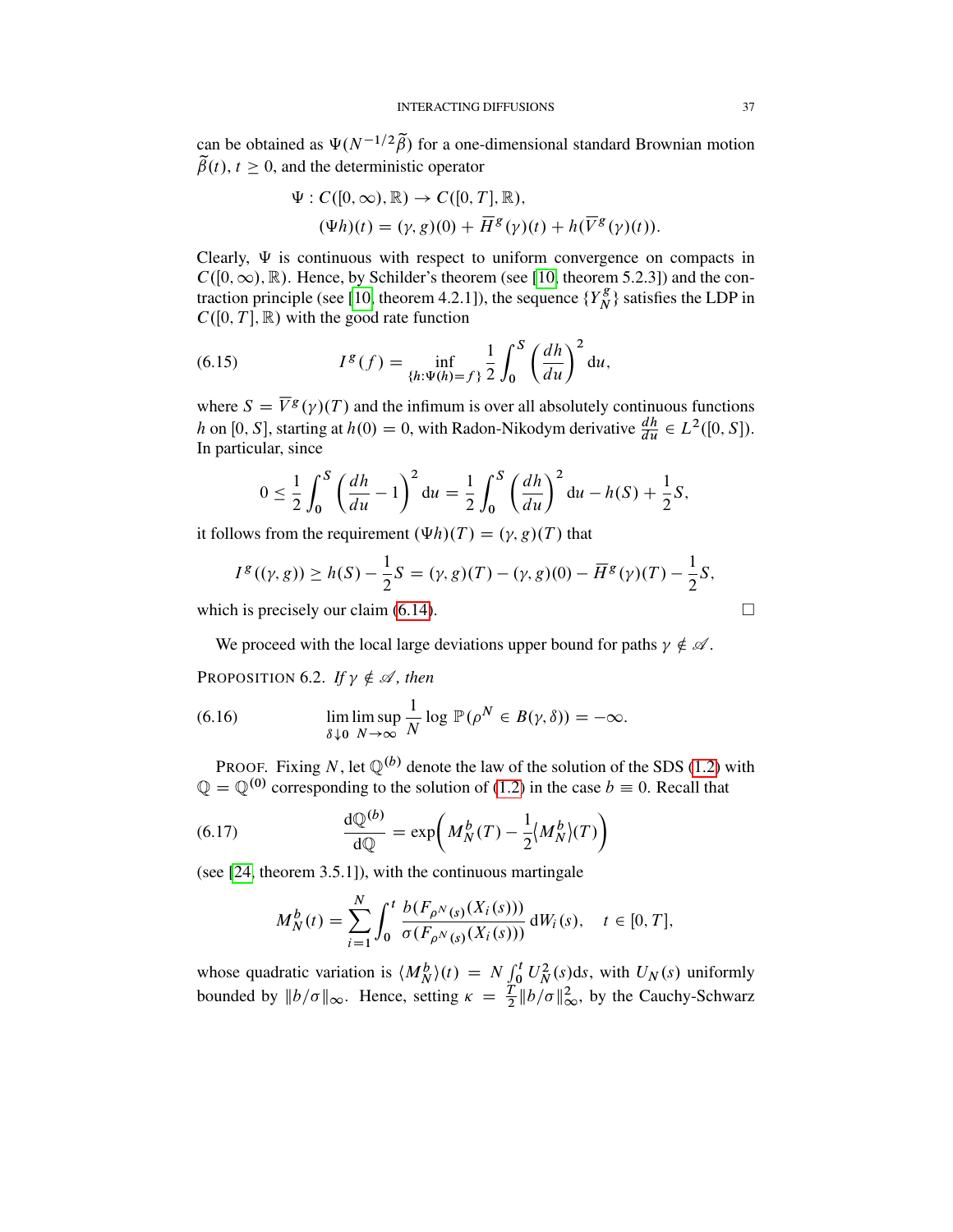inequality,

$$
\mathbb{Q}^{(b)}(\rho^N \in B(\gamma, \delta)) = \mathbb{Q}\big[e^{M_N^b(T) - \frac{1}{2}\langle M_N^b \rangle(T)} \mathbb{1}_{\{\rho^N \in B(\gamma, \delta)\}}\big] \n\le e^{\kappa N} \mathbb{Q}\big[e^{2M_N^b(T) - 2\langle M_N^b \rangle(T)}\big]^{1/2} \mathbb{Q}\big(\rho^N \in B(\gamma, \delta)\big)^{1/2} \n= e^{\kappa N} \mathbb{Q}^{(2b)}[1]^{1/2} \mathbb{Q}(\rho^N \in B(\gamma, \delta))^{1/2}.
$$

<span id="page-37-3"></span>Consequently, it suffices to establish [\(6.16\)](#page-36-0) when  $b \equiv 0$  in order to have the same conclusion for any other choice of  $b(.)$ . With  $\mathscr A$  independent of such choice, we proceed throughout the proof with  $b \equiv 0$  (without loss of generality). In addition, since  $\rho^N \to \rho_0$ , the bound [\(6.16\)](#page-36-0) trivially holds when  $\gamma(0) \neq \rho_0$ . Assuming hereafter that  $\gamma(0) = \rho_0$ , we distinguish the three reasons for  $\gamma \notin \mathcal{A}$ . We start with case (a) where  $R^{(\gamma)} \notin C_b(\mathbb{R}_T)$ , proceed to case (b) in which  $R^{(\gamma)} \in C_b(\mathbb{R}_T)$ but  $\gamma$  fails to satisfy the moment condition [\(1.6\)](#page-3-6) for  $\iota = \iota_{\star}$  of Assumption [1.2\(](#page-2-0)c), and finish with case (c), where  $R^{(\gamma)} \in C_b(\mathbb{R}_T)$  and [\(1.6\)](#page-3-6) holds, but  $t \mapsto (\gamma, g)(t)$ is not absolutely continuous for some  $g \in \widetilde{\mathscr{S}}$ .

*Case* (a). By assumption  $\gamma \in \mathcal{C}$  and  $\gamma(0)$  has a density, so if  $R^{(\gamma)} \notin C_b(\mathbb{R}_T)$ , then necessarily  $\gamma(s)(\{y\}) = 3\epsilon$  for some  $s \in (0, T]$ ,  $y \in \mathbb{R}$ , and  $\epsilon > 0$ . Fixing N and  $0 < \delta < \epsilon$ , it follows from [\(1.5\)](#page-2-1), the definition of  $d_L(\cdot, \cdot)$ , and the union bound that, for  $m = \lfloor N\epsilon \rfloor$ ,

$$
\mathbb{P}(\rho^N \in B(\gamma, \delta)) \le \mathbb{P}(\rho^N(s)([y - \delta, y + \delta]) \ge \epsilon)
$$
  
= 
$$
\mathbb{P}\left(\sum_{i=1}^N \mathbb{1}_{\{|X_i(s) - y| \le \delta\}} \ge N\epsilon\right)
$$
  
(6.19) 
$$
\le \binom{N}{m} \sup_{\{u_j, y_j\}} \mathbb{P}(|Z_j^{(u_j)}(s) - y_j| \le \delta \ \forall j \le m).
$$

<span id="page-37-1"></span>Here the supremum is over nonrandom  $\{y_1, \ldots, y_m\}$  (into which we incorporated the initial conditions  $X_i(0)$  and all [inf  $\sigma$ , sup  $\sigma$ ]-valued processes  $\{u_1, u_2, \ldots,$  $u_m$ } adapted to the filtration  $\mathcal{H}_t$  generated by  $\{W_i(r) : r \in [0, t], 1 \le i \le N\}$ , while

<span id="page-37-0"></span>(6.20) 
$$
Z_j^{(u_j)}(s) = \int_0^s u_j(r) dW_j(r).
$$

Each Itô integral in [\(6.20\)](#page-37-0) is the  $L^2$ -limit of some  $\mathcal{H}_t$ -adapted stochastic integrals of processes that are piecewise constant in time. Therefore, we can and shall assume hereafter that  $\{u_i\}$  are simple processes which are constant on each of the time intervals  $[0, t_1), \ldots, [t_{k-1}, t_k)$  for some partition  $0 = t_0 < t_1 < \cdots < t_k = s$ and  $k \in \mathbb{N}$  (possibly dependent on N). The probability we maximize in [\(6.19\)](#page-37-1) is then

<span id="page-37-2"></span>(6.21) 
$$
\mathbb{E}\bigg[\prod_{j=1}^m G_{\delta}\bigg(\sum_{\ell=0}^{k-1} u_j(t_{\ell}) \Delta W_j(t_{\ell}), y_j\bigg)\bigg]
$$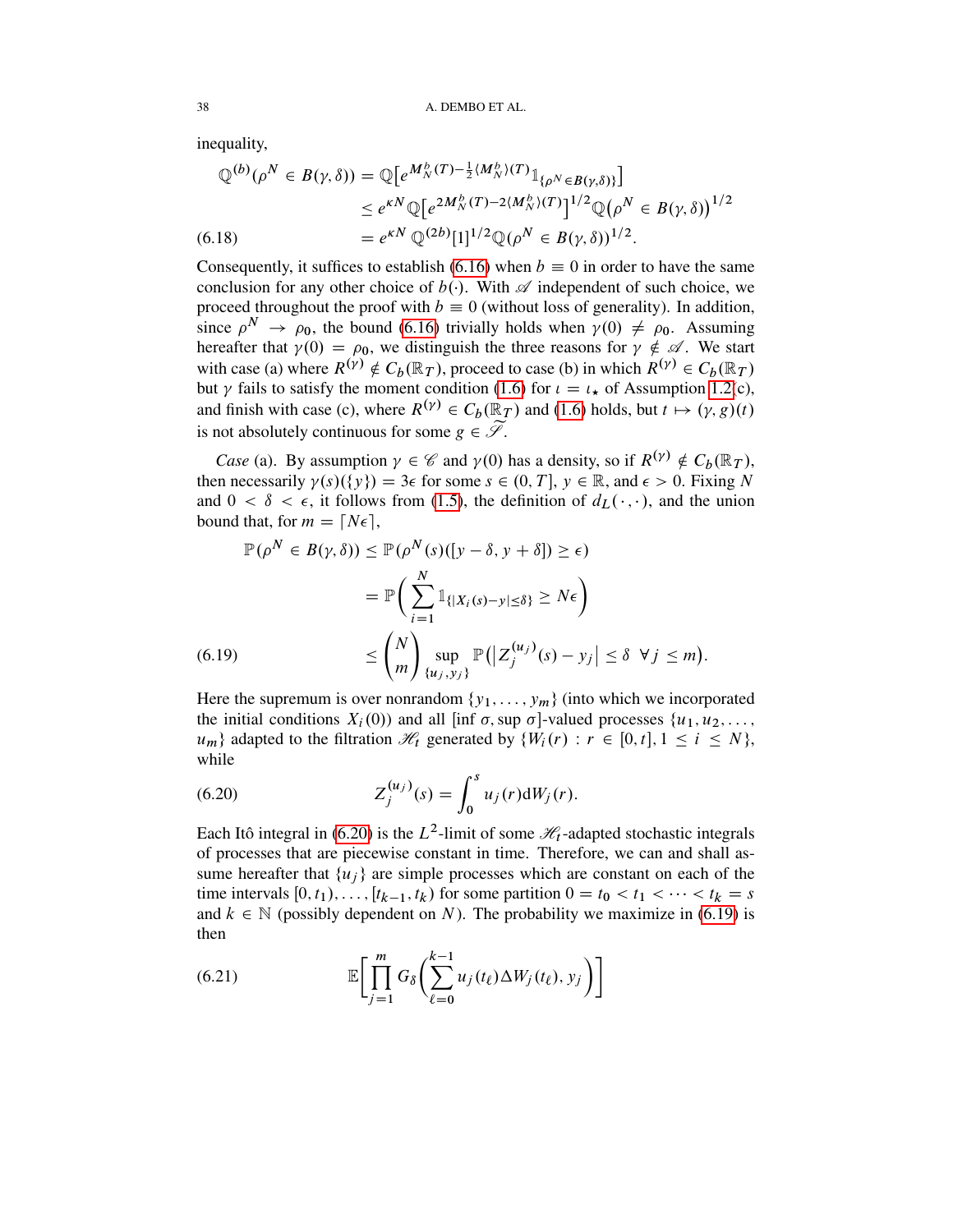for  $\Delta W_i(t_\ell) = W_i(t_{\ell+1}) - W_i(t_\ell)$  and  $G_\delta(z, v) = \mathbb{1}_{|z-v| \leq \delta}$ . Such expectation, when conditioned upon

$$
\Gamma_r = \{u_j(t_\ell), \Delta W_i(t_\ell), \ell \leq k - 2\} \cup \{u_j(t_{k-1}), \Delta W_i(t_{k-1}), i, j \neq r\}
$$

becomes

$$
\prod_{j \neq r} G_{\delta}(Z_j^{(u_j)}(s), y_j) \mathbb{E}\big[G_{\delta}(u_r(t_{k-1}) \Delta W_r(t_{k-1}) + Z_r^{(u_r)}(t_{k-1}), y_r) \mid \Gamma_r\big].
$$

The value of  $\Delta W_r(t_{k-1})$  is independent of everything else, and clearly all that matters from  $\Gamma_r$  to the choice of  $u_r(t_{k-1})$  that maximizes [\(6.21\)](#page-37-2) is the value of  $Z_r^{(u_r)}(t_{k-1})$ . We thus conclude that the optimal  $u_r(t_{k-1})$  may be assumed measurable with respect to the  $\sigma$ -algebra generated by  $W_r(t)$ ,  $t \in [0, t_{k-1}]$ , and  $u_r(t_\ell)$ ,  $\ell \leq k - 2$ . Substituting optimal  $u_i(t_{k-1})$  of this type, for  $1 \leq j \leq m$ , changes the function  $G_{\delta}$  considered in [\(6.21\)](#page-37-2) but retains its form; namely, we need thereafter to maximize

$$
\mathbb{E}\bigg[\prod_{j=1}^m G'_\delta\big(Z_j^{(u_j)}(t_{k-1}),y_j\big)\bigg]
$$

for some (new) function  $G'_{\delta}(z, v)$ . The previous argument still applies, so proceeding by backward induction, from  $t_{k-1}$  to  $t_{k-2}, \ldots, t_0$ , we conclude that it suffices to take the supremum in [\(6.19\)](#page-37-1) only over  $\{u_j : j \leq m\}$  such that each process  $u_j$ is adapted to the filtration generated by  $W_i$ . The bound of [\(6.19\)](#page-37-1) then becomes

<span id="page-38-1"></span>(6.22) 
$$
\mathbb{P}(\rho^N \in B(\gamma,\delta)) \leq {N \choose m} \Big[\sup_{u_1,v_1} \mathbb{P}(|Z_1^{(u_1)}(s) - y_1| \leq \delta)\Big]^m,
$$

where the supremum is now over nonrandom  $y_1 \in \mathbb{R}$  and all [inf  $\sigma$ , sup  $\sigma$ ]-valued processes  $u_1$  adapted to the filtration generated by  $W_1$ . Since  $m/N \geq \epsilon$  is bounded away from 0, we get [\(6.16\)](#page-36-0) from

<span id="page-38-0"></span>
$$
\limsup_{\delta \downarrow 0} \sup_{u_1, y_1} \mathbb{P}(|Z_1^{(u_1)}(s) - y_1| \le \delta) = 0,
$$

which is an immediate consequence of the stronger result in [\[31,](#page-53-14) theorem 1].

*Case* (b). We continue with  $b \equiv 0$ ,  $\gamma(0, \cdot) = \rho_0$ , and  $R^{(\gamma)} \in C_b(\mathbb{R}_T)$ , whereas [\(1.6\)](#page-3-6) fails, namely

(6.23) 
$$
\int_0^T (\gamma(t), |x|^{1+t}) dt = \infty
$$

for  $\iota_{\star} \in (0, 1]$  of Assumption [1.2\(](#page-2-0)c). Let  $0 \le f_K \uparrow f_\infty$  be infinitely differentiable functions such that

$$
f_K(x) = |x|^{1+t_\star} \text{ on } [-K, -1] \cup [1, K], \quad f_K(x) \le 1 \text{ on } [-1, 1],
$$
  

$$
|f_K'|^2 \le 8f_K, \quad ||f_K||_\infty \le 2K^{1+t_\star}, \quad ||f_K'||_\infty \le 2K^{t_\star}, \quad ||f_K''||_\infty \le 2
$$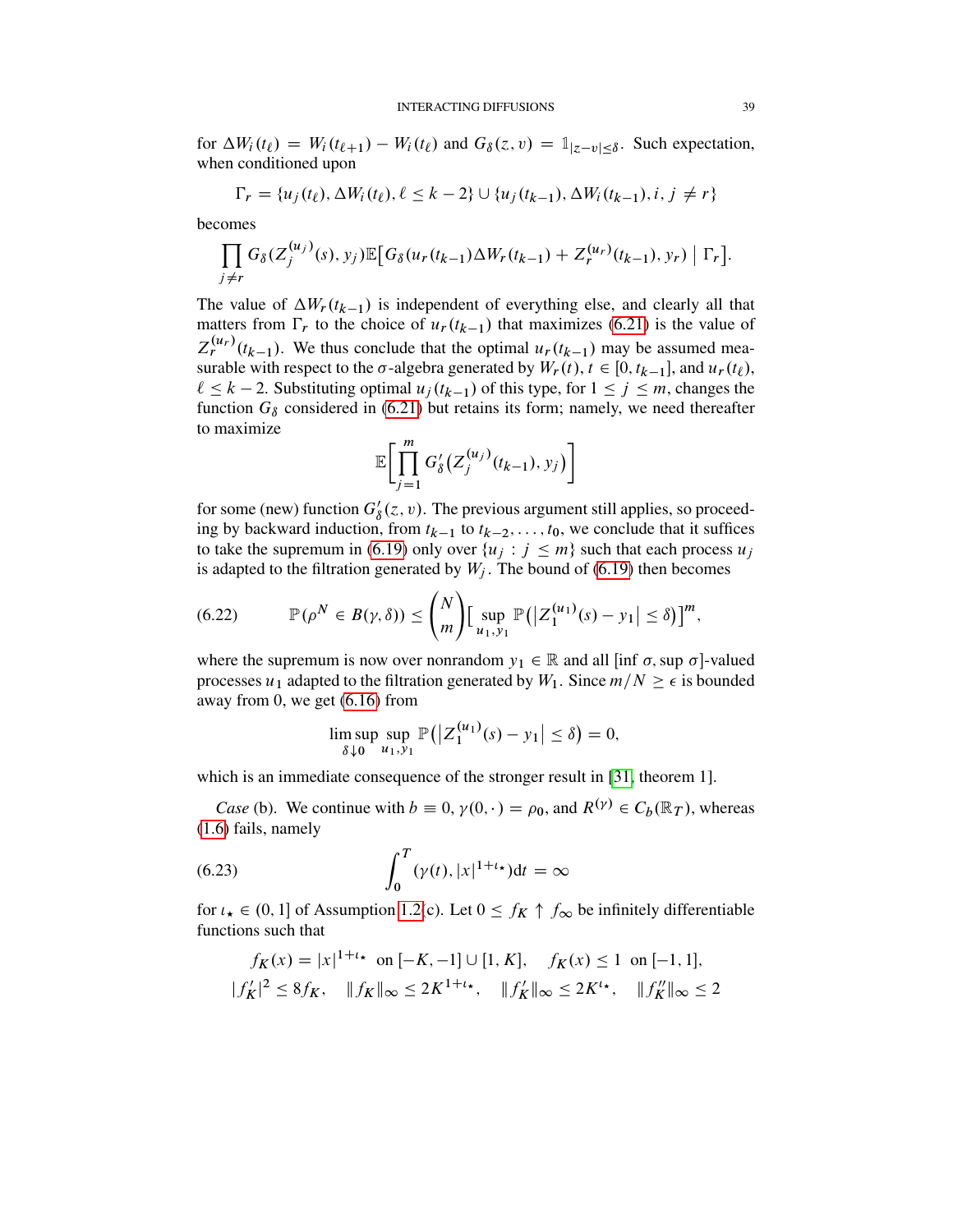(we construct  $f_K$  by smoothing the function  $(K \wedge (|x| \vee 1))^{1+t_{\star}}$  around the points  $\{\pm 1, \pm K\}$ ). Next, for  $Z_N^{f_K}$  $N^{f_K}(t) := (\rho^N(t), f_K)$  consider the stopping times

$$
\tau_N^K(r) := \inf \{ t \ge 0 : Z_N^{f_K}(t) \ge 2r \}.
$$

Since  $f_K(x) \le 2|x|^{1+t_*} + 1$  we have from Assumption [1.2\(](#page-2-0)c) that for some  $C_{t_*}$ finite

<span id="page-39-3"></span>(6.24) 
$$
\sup_{K,N \in \mathbb{N}} \{ Z_N^{f_K}(0) \} \le 2 \sup_{N \in \mathbb{N}} (\rho^N(0), |x|^{1+t_\star}) + 1 \le C_{t_\star}.
$$

With  $\Vert f''_{\mathbf{k}} \Vert$  $\|K\|_{\infty} \leq 2$  we get upon applying Itô's formula for  $Z_N^{f_K}$  $\frac{f}{N}$  that, for the continuous martingale  $M_N^{f_K}$  $N_f^{f_K}(t)$  of [\(6.3\)](#page-32-1) and any  $r \ge r_0 := C_{\iota_*} + 2||A||_{\infty}T$ ,

(6.25) 
$$
\mathbb{P}(\tau_N^K(r) \leq T) \leq \mathbb{P}(M_N^{f_K}(\tau_N^K(r) \wedge T) \geq r).
$$

Furthermore, since  $|f'_{\mathbf{k}}\rangle$  $|K_K|^2 \leq 8f_K$ , we have for  $V(\cdot)$  of [\(6.4\)](#page-32-2) that

<span id="page-39-0"></span>
$$
\langle M_N^{f_K}\rangle(t) = \frac{1}{N} \int_0^t V^{f_K}(\rho^N)(s)ds \le \frac{16||A||_{\infty}}{N} \int_0^t Z_N^{f_K}(s)ds.
$$

In particular, by the definition of  $\tau_N^K(r)$ ,

(6.26) 
$$
\langle M_N^{f_K} \rangle (\tau_N^K(r) \wedge T) \le \kappa \frac{r}{N}
$$

for  $\kappa = 128||A||_{\infty}T$ . Appealing to the martingale representation theorem,

<span id="page-39-2"></span><span id="page-39-1"></span>
$$
M_N^{f_K}(\tau_N^K(r) \wedge T) \stackrel{d}{=} \beta(\big\langle M_N^{f_K}\big\rangle(\tau_N^K(r) \wedge T)\big)
$$

for some standard Brownian motion  $\beta$ . Hence, by [\(6.25\)](#page-39-0) and [\(6.26\)](#page-39-1), for any  $r \ge r_0$ ,

$$
(6.27) \qquad \mathbb{P}\left(\tau_N^K(r) \leq T\right) \leq \mathbb{P}\left(\sup_{t \in [0,\kappa r/N]} \{\beta(t)\} \geq r\right) \leq 2\exp\left(-\frac{Nr}{2\kappa}\right).
$$

Since  $d_L$  is a metric for the weak convergence in  $M_1(\mathbb{R})$  and  $f_K \in C_b(\mathbb{R})$ , by dominated convergence the functionals  $G_K(\xi) := \int_0^T (\xi(t), f_K) dt$  on  $\mathscr C$  are continuous with respect to the distance  $d(\cdot, \cdot)$  of [\(1.5\)](#page-2-1). Consequently, for any  $K \in \mathbb{N}$ , there exists  $\delta_K > 0$  such that

$$
\rho \in B(\gamma, \delta_K) \quad \Longrightarrow \quad G_K(\rho) \geq \frac{1}{2} G_K(\gamma).
$$

Further, if  $G_K(\rho^N) \ge 2Tr$ , then necessarily  $\tau_N^K(r) \le T$ . Thus, setting  $r_K =$  $\frac{1}{4T}G_K(\gamma)$ , we have, for any K and  $\delta \leq \delta_K$ , that

$$
\mathbb{P}(\rho^N \in B(\gamma,\delta)) \leq \mathbb{P}\big(G_K(\rho^N) \geq 2Tr_K\big) \leq \mathbb{P}\big(\tau_N^K(r_K) \leq T\big),
$$

which, in view of  $(6.27)$ , yields the bound

$$
\lim_{\delta \downarrow 0} \limsup_{N \to \infty} \frac{1}{N} \log \mathbb{P}(\rho^N \in B(\gamma, \delta)) \leq -\frac{G_K(\gamma)}{8\kappa T}
$$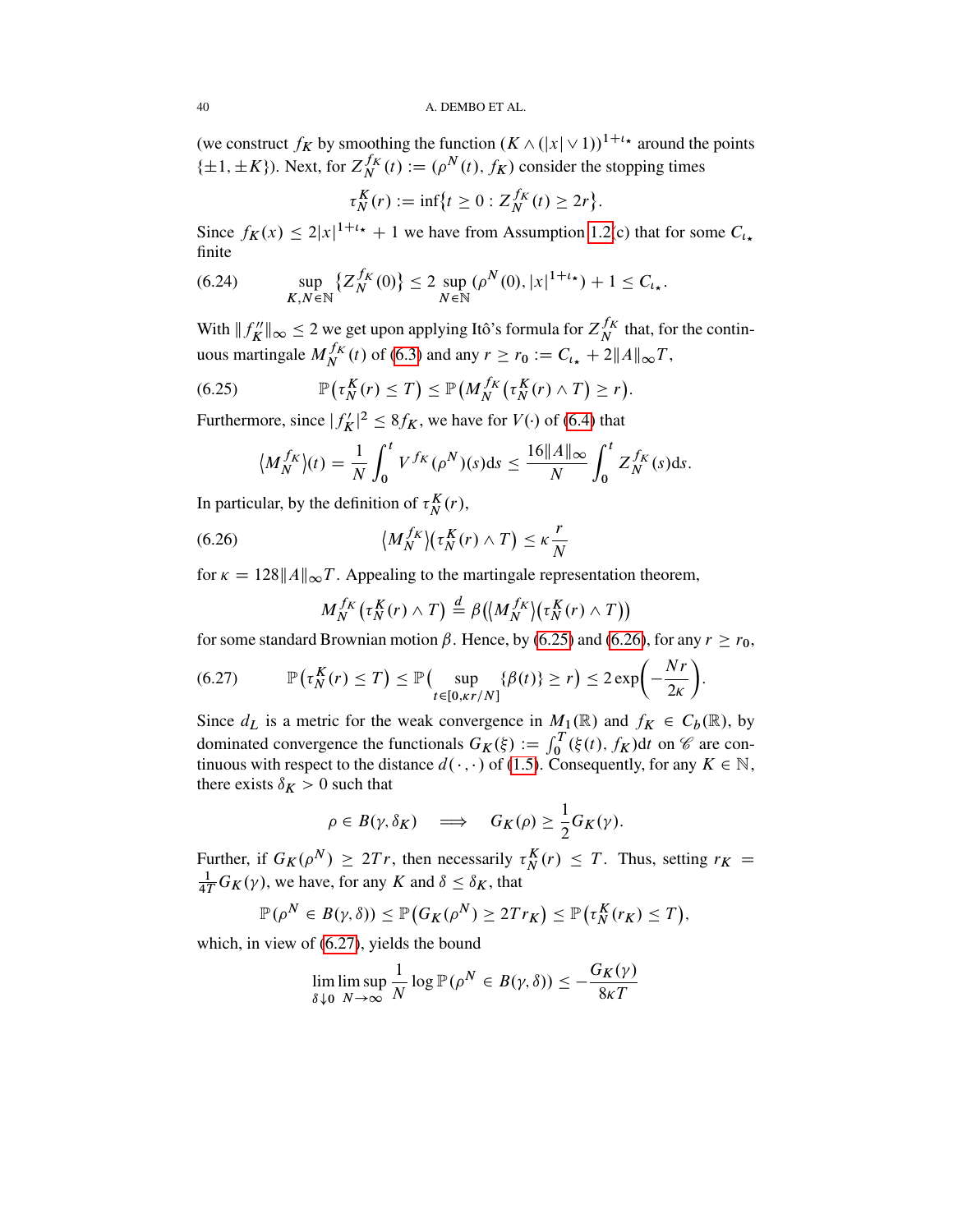provided  $G_K(y) \geq 4Tr_0$ . Our assumption [\(6.23\)](#page-38-0) and the fact that  $f_K(x) =$  $|x|^{1+t_{\star}}$  for all  $|x| \in [1, K]$  imply that  $G_K(y) \to \infty$  as  $K \to \infty$ , thereby establishing [\(6.16\)](#page-36-0).

*Case* (c). Steps 1 and 2 of the proof of Proposition [6.1](#page-32-3) require only that  $\gamma(0) =$  $\rho_0$  and  $R^{(\gamma)} \in C_b(\mathbb{R}_T)$ , both of which hold here. Hence, in view of the derivation leading to  $(6.13)$ , we get  $(6.16)$  as soon as

<span id="page-40-1"></span>(6.28) 
$$
\sup_{g \in \widetilde{\mathscr{I}}} I^g((\gamma, g)) = \infty
$$

for  $I^g(\cdot)$  of [\(6.15\)](#page-36-1). Furthermore,  $I^g((\gamma, g))$  is finite only if the identity

<span id="page-40-0"></span>(6.29) 
$$
(\gamma, g)(t) = (\Psi h)(t) = (\gamma, g)(0) + \overline{H}^{g}(\gamma)(t) + h(\overline{V}^{g}(\gamma)(t))
$$

holds for some h absolutely continuous. By assumption, there exists  $g \in \widetilde{\mathscr{S}}$  for which the left-hand side of  $(6.29)$  is not absolutely continuous on  $[0, T]$ . In contrast, both  $\overline{H}^{g}(\gamma)(\cdot)$  and  $\overline{V}^{g}(\gamma)(\cdot)$  are absolutely continuous for any g and  $\gamma$ , hence so is the right-hand side of  $(6.29)$  for any absolutely continuous h, resulting with  $(6.28)$ .

We conclude by showing the exponential tightness of  $\{ \rho^N : N \in \mathbb{N} \}$ .

<span id="page-40-5"></span>PROPOSITION 6.3. *Under Assumption* [1.2\(](#page-2-0)a)–(c), the sequence  $\{ \rho^N \}$  is exponen*tially tight on*  $\mathscr C$ *. That is, for any finite* M *there exists a compact*  $K_M \subset \mathscr C$  *for which*

(6.30) 
$$
\limsup_{N \to \infty} \frac{1}{N} \log \mathbb{P}(\rho^N \notin K_M) \leq -M.
$$

PROOF. In view of  $(6.12)$  it suffices to confirm the criterion for exponential tightness given in [\[9,](#page-52-13) lemma A.2]. Specifically, this amounts to showing as Step 1 that  $\{\rho^N(t) : N \in \mathbb{N}\}\$ is exponentially tight on  $(M_1(\mathbb{R}), d_L)$  for each fixed  $t \in$ [0, T] (rational), and then proving as Step 2 that, for any fixed  $\epsilon > 0$ , one has

<span id="page-40-4"></span>(6.31) 
$$
\lim_{\kappa \downarrow 0} \sup_{N \in \mathbb{N}} \frac{1}{N} \log \mathbb{P} \Big( \sup_{\substack{0 \le s,t \le T, \\ |t-s| \le \kappa}} d_L(\rho^N(s), \rho^N(t)) > \delta \Big) = -\infty.
$$

*Step* 1. By Prokhorov's theorem, the set

$$
\{\alpha \in M_1(\mathbb{R}) : (\alpha, \phi) \le C\}
$$

is precompact in  $(M_1(\mathbb{R}), d_L)$  for  $\phi(x) = |x|$  and any C finite. Hence, to prove our first assertion, it suffices to show that for some  $C = C(M, T) < \infty$ 

<span id="page-40-2"></span>(6.32) 
$$
\limsup_{N \to \infty} \frac{1}{N} \log \sup_{t \in [0,T]} \mathbb{P}((\rho^N(t), \phi) > 2C) \leq -M.
$$

To this end, from [\(6.24\)](#page-39-3) we have that  $\sup_{N} (\rho^{N}(0), \phi) \leq C_0$  finite, hence with

<span id="page-40-3"></span>(6.33) 
$$
Z_i(t) = \int_0^t \sigma(F_{\rho^N(r)}(X_i(r))) \, \mathrm{d}W_i(r),
$$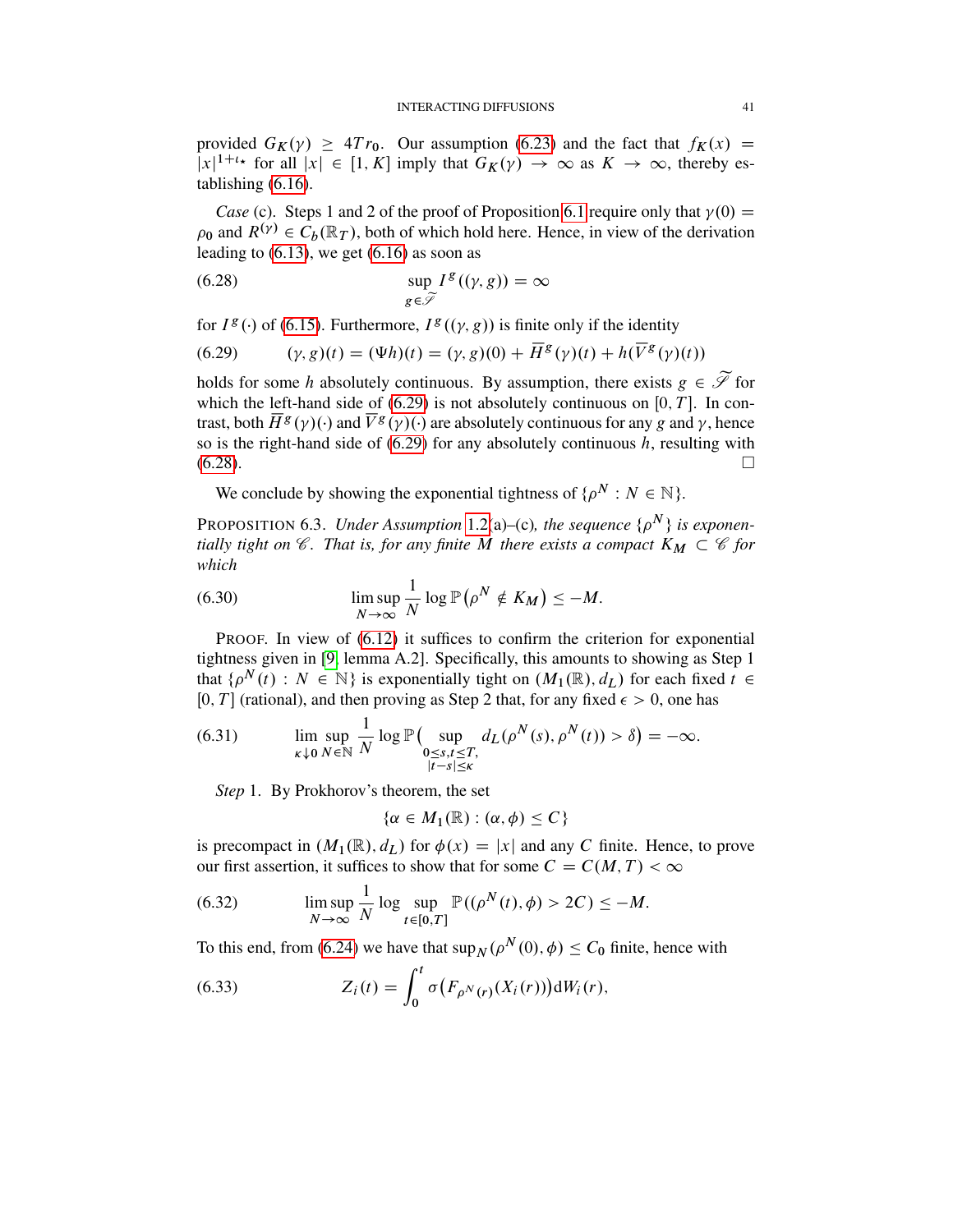it follows by Markov's inequality, that for any  $C \ge C_0 + T ||b||_{\infty}$ 

$$
\mathbb{P}((\rho^{N}(t), \phi) > 2C) = \mathbb{P}\left(\sum_{i=1}^{N} |X_{i}(t)| > 2CN\right)
$$
  
(6.34) 
$$
\leq \mathbb{P}\left(\sum_{i=1}^{N} |Z_{i}(t)| > CN\right) \leq e^{-CN} \sup_{\{u_{j}\}} \mathbb{E}\left[\prod_{j=1}^{N} e^{|Z_{j}^{(u_{j})}(t)|}\right].
$$

<span id="page-41-2"></span>The supremum here is over the same collection of simple adapted processes  $\{u_i\}$ we considered in [\(6.21\)](#page-37-2) and with  $Z_i^{(u_j)}$  $j_j^{(u_j)}(t)$  as in [\(6.20\)](#page-37-0). By the same argument we have used en route to [\(6.22\)](#page-38-1), it suffices to consider the situation where each process  $u_j$  is adapted to the filtration generated by the Brownian motion  $W_j$ . Consequently, the preceding upper bound simplifies to

<span id="page-41-0"></span>(6.35) 
$$
\mathbb{P}((\rho^{N}(t), \phi) > 2C) \leq e^{-CN} \sup_{u_1} \mathbb{E}[e^{|Z_1^{(u_1)}(t)|}]^{N},
$$

where the supremum is now over all [inf  $\sigma$ , sup  $\sigma$ ]-valued processes  $u_1$  adapted to the filtration generated by  $W_1$ . Viewing such a process  $Z_1^{(u_1)}$  $\binom{u_1}{1}(t)$  as a time-changed standard Brownian motion  $\beta$  results in

$$
\sup_{u_1} \mathbb{E}\big[e^{|Z_1^{(u_1)}(t)|}\big] \leq \mathbb{E}\big[\exp(\sup_{r \in [0,2t]}\sup_{\|A\|_{\infty}]}|\beta(r)|)\big] < \infty,
$$

which together with  $(6.35)$  yields  $(6.32)$ .

 $\mathcal{L}$ .

*Step* 2. First note that for  $d_{BL}(\cdot, \cdot)$  of [\(6.12\)](#page-35-2),  $Z_i(t)$  of [\(6.33\)](#page-40-3), and any  $s, t \in$  $[0, T]$ ,

<span id="page-41-3"></span>
$$
\frac{1}{2}d_L(\rho^N(s), \rho^N(t))^2 \le d_{BL}(\rho^N(s), \rho^N(t))
$$
\n
$$
\le \frac{1}{N} \sum_{i=1}^N |X_i(t) - X_i(s)|
$$
\n
$$
\le \frac{1}{N} \sum_{i=1}^N |Z_i(t) - Z_i(s)| + |t - s| \|b\|_{\infty}
$$

(see [\[13,](#page-52-12) proof of theorem 11.3.3] for the leftmost inequality). Thus, we have [\(6.31\)](#page-40-4) as soon as we show that, for

$$
\operatorname{osc}(Z; \kappa, T) = \sup_{\substack{0 \le s, t \le T, \\ |t-s| \le \kappa}} \{ |Z(t) - Z(s)| \}
$$

and any fixed  $\lambda$ ,  $\delta > 0$ ,

<span id="page-41-1"></span>(6.37) 
$$
\lim_{\kappa \downarrow 0} \sup_{N \in \mathbb{N}} \frac{1}{N} \log \mathbb{P} \left( \sum_{i=1}^{N} \text{osc}(Z_i; \kappa, T) > \delta N \right) \leq -\lambda \delta.
$$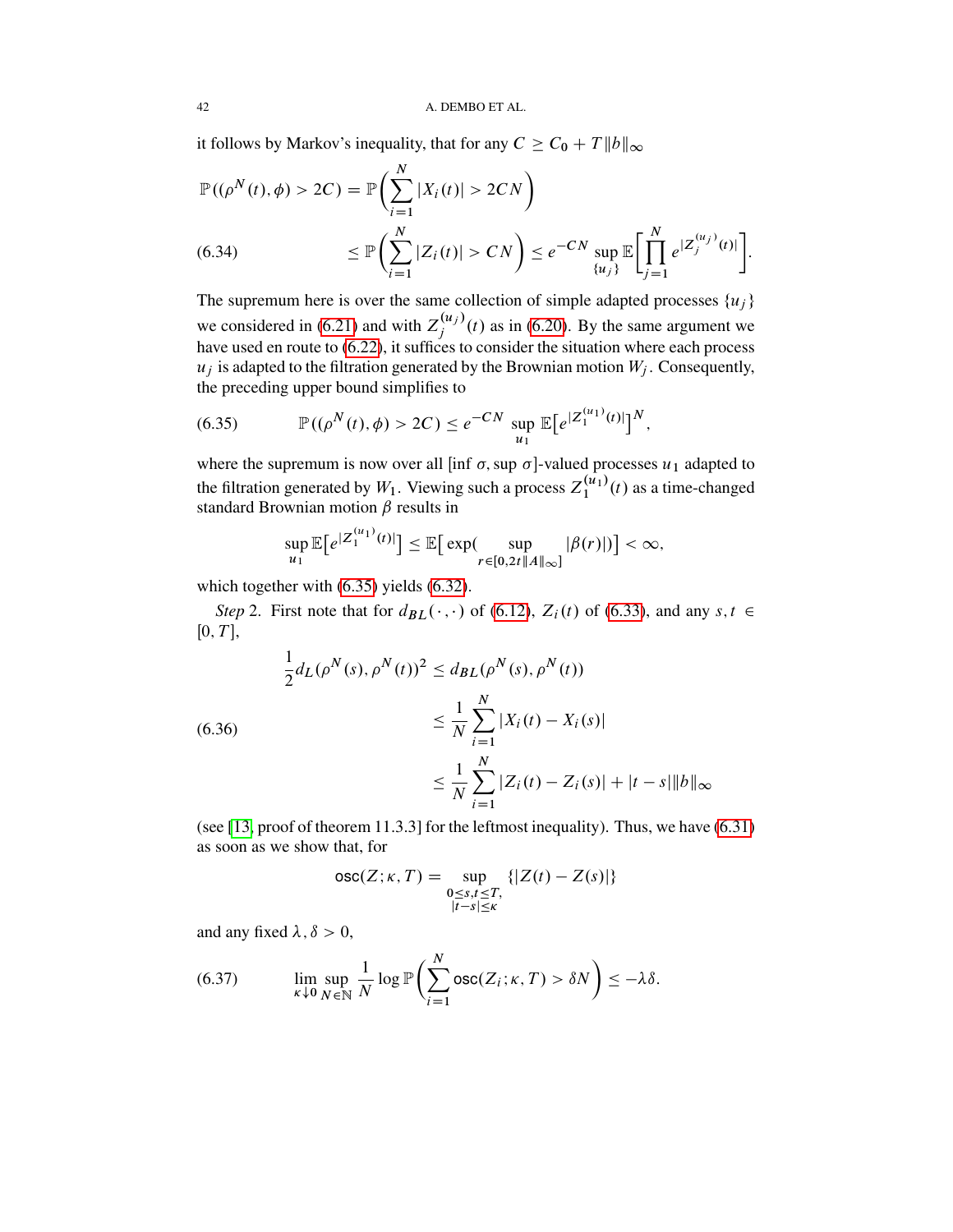As for the proof of [\(6.37\)](#page-41-1), similarly to the derivation of [\(6.34\)](#page-41-2) and [\(6.35\)](#page-41-0), by Markov's inequality we have that

$$
\mathbb{P}\left(\sum_{i=1}^{N} \text{osc}(Z_{i}; \kappa, T) > \delta N\right) \le e^{-\lambda \delta N} \sup_{\{u_{j}\}} \mathbb{E}\bigg[\prod_{j=1}^{N} e^{\lambda \text{osc}(Z_{j}^{(u_{j})}; \kappa, T)}\bigg]
$$
\n
$$
\le e^{-\lambda \delta N} \big(\sup_{u_{1}} \mathbb{E}\big[e^{\lambda \text{osc}(Z_{1}^{(u_{1})}; \kappa, T)}\big]\big)^{N},
$$

<span id="page-42-1"></span>where the latter supremum is over all  $\left[ \inf \sigma, \sup \sigma \right]$ -valued processes  $u_1$  adapted to the filtration generated by  $W_1$ . In addition, viewing the continous martingale  $Z_1^{(u_1)}$  $\binom{u_1}{1}(t)$  as a time-changed standard Brownian motion  $\beta$ , it follows by the same reasoning we applied in Step 1 that

(6.39) 
$$
\sup_{u_1} \mathbb{E}\big[e^{\lambda \operatorname{osc}(Z_1^{(u_1)};\kappa,T)}\big] \leq \mathbb{E}\big[e^{\lambda \operatorname{osc}(\beta;2\|A\|_{\infty}\kappa,2\|A\|_{\infty}T)}\big].
$$

Now, since

<span id="page-42-0"></span>
$$
\mathrm{osc}(\beta; 2\|A\|_{\infty} \kappa, 2\|A\|_{\infty} T) \leq 2 \sup_{r \in [0, 2\|A\|_{\infty} T]} \{|\beta(r)|\},\
$$

which has finite exponential moments of all orders, by sample path continuity of  $\beta$  and dominated convergence, the right-hand side of [\(6.39\)](#page-42-0) decays to 1 as  $\kappa \downarrow 0$ . Thus, combining [\(6.39\)](#page-42-0) and [\(6.38\)](#page-42-1) results in [\(6.37\)](#page-41-1), thereby completing the proof of the proposition.  $\Box$ 

# 7 Proof of Proposition [2.7](#page-8-1)

We work throughout under parts (a)–(c) of Assumption [1.2](#page-2-0) with  $\iota_{\star} = 1$ .

### 7.1 Proof of Part (a)

From [\[2,](#page-52-14) sec. 3] we have that in any solution of [\(1.1\)](#page-0-0) the ordered particles  $X_{(1)}(t) \leq X_{(2)}(t) \leq \cdots \leq X_{(N)}(t)$  satisfy the SDS

<span id="page-42-2"></span>(7.1) 
$$
dX_{(j)}(t) = b_j dt + \sigma_j d\beta_j(t) + \frac{1}{2} d\Lambda_{j-1}(t) - \frac{1}{2} d\Lambda_j(t), \quad j = 1, ..., N,
$$

for independent standard Brownian motions  $\{\beta_i\}$  where  $\Lambda_0(t) = \Lambda_N(t) \equiv 0$ and  $\Lambda_j(t)$  for  $j = 1, ..., N - 1$  denotes the local time at 0 accumulated by the  $\mathbb{R}_+$ -valued path  $X_{(j+1)}(\cdot) - X_{(j)}(\cdot)$  by time t. It is also shown in [\[2,](#page-52-14) sec. 3] that strong existence and uniqueness holds for the SDS [\(7.1\)](#page-42-2). We claim that, with probability 1,

(7.2) 
$$
t \mapsto \Delta_N(t) := \frac{1}{N} \sum_{j=1}^N \left| X_{(j)}(t) - \tilde{X}_{(j)}(t) \right|
$$

is nonincreasing for any two strong solutions X and  $\widetilde{X}$  of [\(7.1\)](#page-42-2) driven by the same Brownian motions  $\{\beta_j\}$  (extending [\[22,](#page-52-15) inequality (15)] to arbitrary initial conditions). Indeed, since  $t \mapsto (X_{(j)}(t) - \tilde{X}_{(j)}(t))$  is of bounded variation, its local time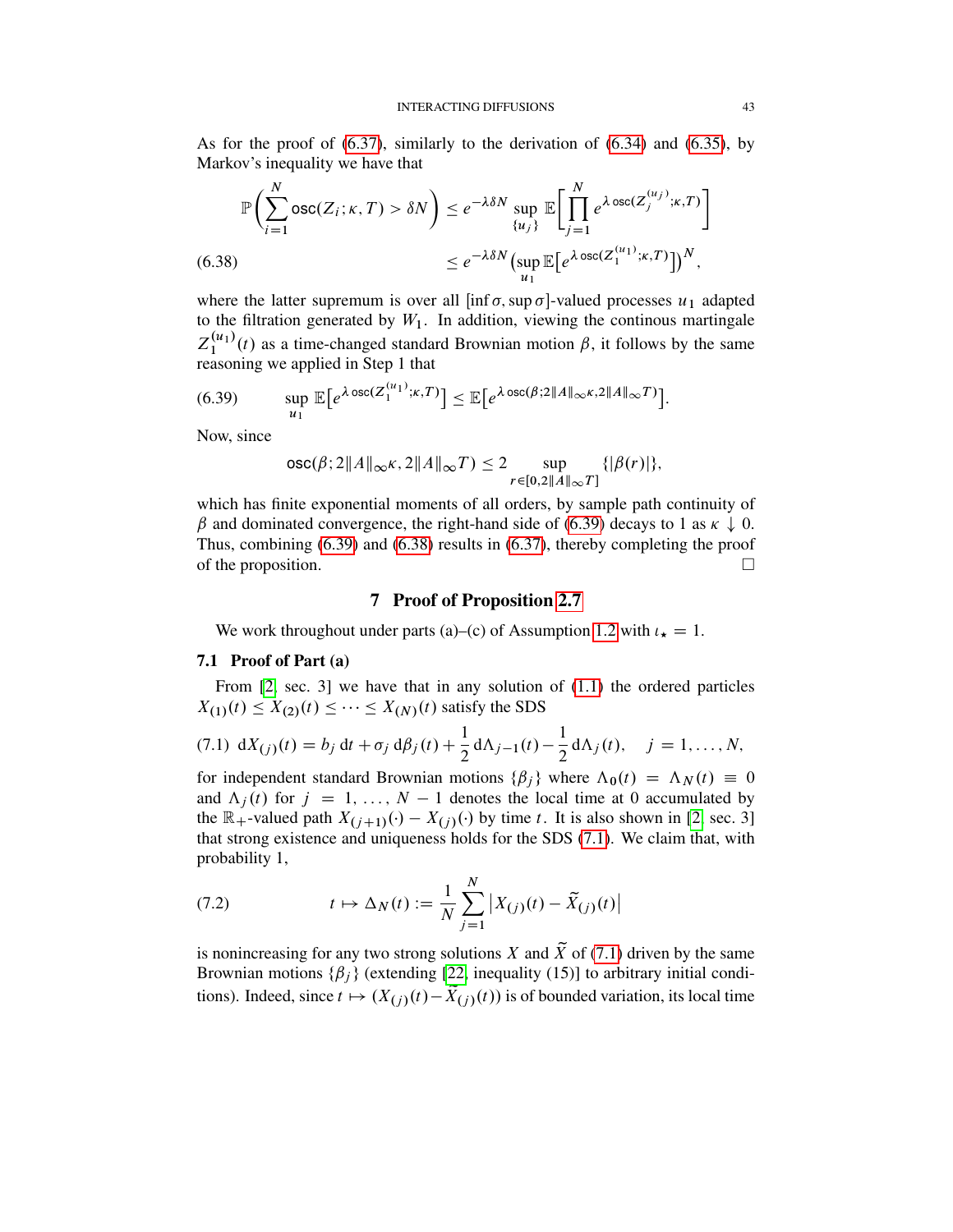process at 0 vanishes. Thus, setting  $S_j(t) := \text{sgn}(X_{(j)}(t) - \tilde{X}_{(j)}(t))$ , we have by Tanaka's formula, followed by summation by parts, that

(7.3) 
$$
d\Delta_N(t) = \frac{1}{2N} \sum_{j=1}^N S_j(t) (d\Lambda_{j-1}(t) - d\Lambda_j(t) - d\tilde{\Lambda}_{j-1}(t) + d\tilde{\Lambda}_j(t))
$$

$$
= \frac{1}{2N} \sum_{j=2}^N (S_j(t) - S_{j-1}(t)) (d\Lambda_{j-1}(t) - d\tilde{\Lambda}_{j-1}(t)).
$$

<span id="page-43-0"></span>Because  $X_{(j)}(t) = X_{(j-1)}(t)$  at times of increase of  $\Lambda_{j-1}(t)$  and  $\tilde{X}_{(j)}(t) =$  $\tilde{X}_{(j-1)}(t)$  at times of increase of  $\tilde{\Lambda}_{j-1}(t)$ , it is easy to check, for  $j = 2, ..., N$ and all  $t \geq 0$ , that

$$
(S_j(t) - S_{j-1}(t))d\Lambda_{j-1}(t) \le 0 \le (S_j(t) - S_{j-1}(t))d\widetilde{\Lambda}_{j-1}(t).
$$

Hence, by [\(7.3\)](#page-43-0) we have, as claimed, that  $d\Delta_N(t) \leq 0$ . Next, with  $\rho^N$  and  $\tilde{\rho}^N$ denoting the paths of empirical measures of X and  $\widetilde{X}$ , respectively, we see that for any  $t \geq 0$ ,

(7.4) 
$$
d_{BL}(\rho^N(t), \tilde{\rho}^N(t)) \leq \Delta_N(t) \leq \Delta_N(0) = W_1(\rho^N(0), \tilde{\rho}^N(0)),
$$

where  $W_1(\cdot, \cdot)$  stands for the  $L_1$ -Wasserstein distance on  $M_1(\mathbb{R})$ :

<span id="page-43-1"></span>
$$
W_1(\alpha_1, \alpha_2) := \inf \{ \mathbb{E}[|Y_1 - Y_2|] : Y_1 \sim \alpha_1, Y_2 \sim \alpha_2 \}.
$$

Further, as  $\frac{1}{2}d_L(\alpha_1, \alpha_2)^2 \leq d_{BL}(\alpha_1, \alpha_2)$  (see [\(6.36\)](#page-41-3)), it follows from [\(7.4\)](#page-43-1) that

$$
\frac{1}{2}d(\rho^N,\widetilde{\rho}^N)^2\leq W_1(\rho^N(0),\widetilde{\rho}^N(0)).
$$

Fixing  $\ell, \epsilon$  we let  $\rho^{N,\ell,\epsilon}(0)$  be the empirical measure of  $\tilde{X}_{(j)}(0) = F^{-1}(u_{j,N}),$ with  $u_{j,N} = j/(N + 1)$  and  $F := F_{\gamma^{\ell, \epsilon}(0)}$  a continuous CDF. By the preceding, we get [\(2.15\)](#page-8-8) upon showing that

<span id="page-43-2"></span>(7.5) 
$$
\limsup_{\epsilon \to 0} \limsup_{\ell \to \infty} \limsup_{N \to \infty} W_1(\rho^N(0), \rho^{N,\ell,\epsilon}(0)) = 0.
$$

We then complete the proof of part (a) by observing that

(7.6) 
$$
\frac{N}{N+1}(|x|, \rho^{N,\ell,\epsilon}(0)) = \frac{1}{N+1} \sum_{j=1}^{N} |F^{-1}(u_{j,N})|
$$

$$
\leq \int_{0}^{1} |F^{-1}(u)| du = (|x|, \gamma^{\ell,\epsilon}(0)),
$$

<span id="page-43-3"></span>which is finite since  $\gamma^{\ell,\epsilon}(0) \in M_1^{(0)}$  $1^{(0)}_{1}(\mathbb{R})$ , whereas for  $N \rightarrow \infty$  and any fixed  $x \in \mathbb{R}$ ,

$$
\rho^{N,\ell,\epsilon}(0)((-\infty,x]) = \frac{1}{N} \lfloor (N+1)F(x) \rfloor \to F(x).
$$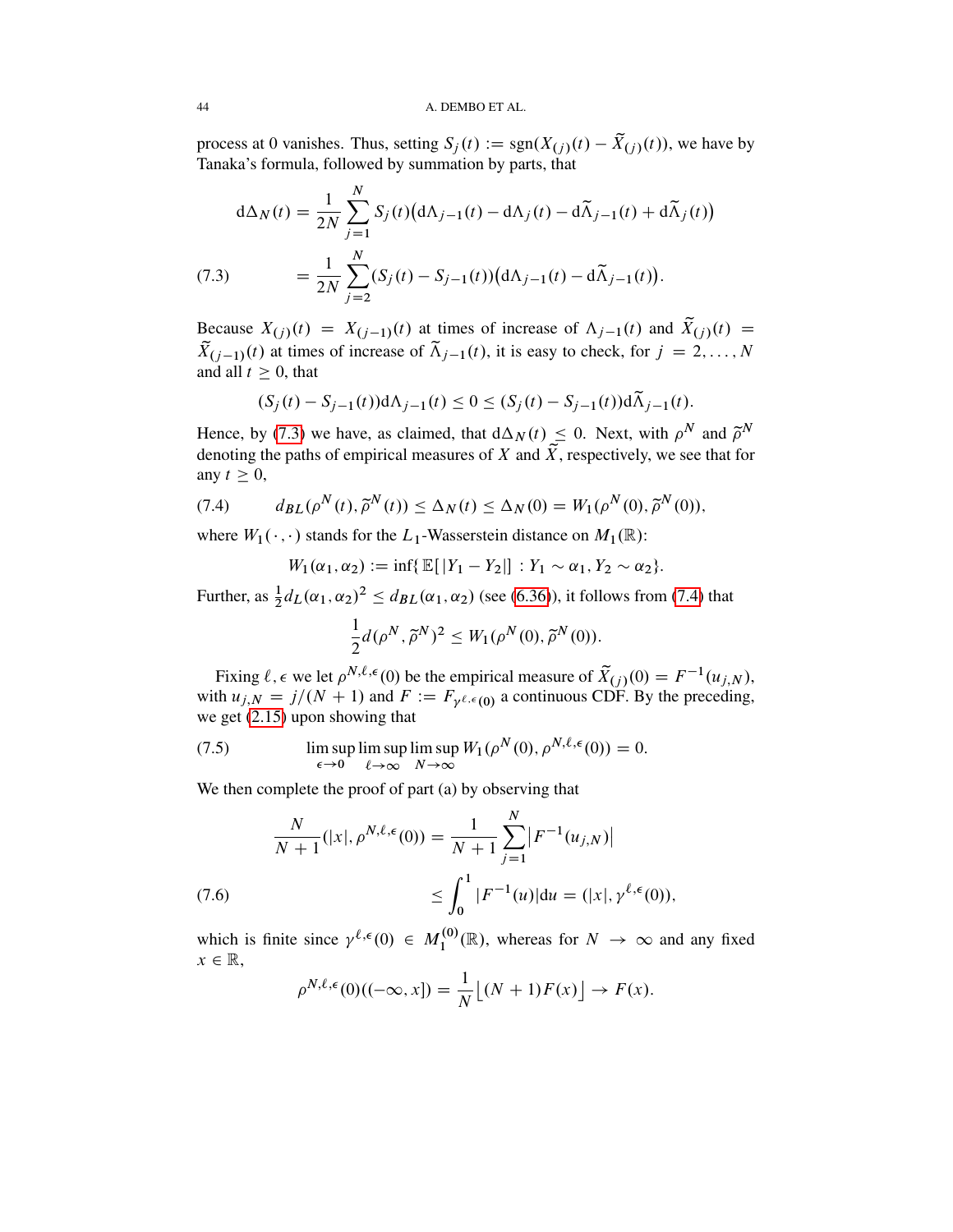That is, as claimed our  $\{\rho^{N,\ell,\epsilon}(0)\}$  satisfy Assumption [1.2\(](#page-2-0)c) (with  $\iota_{\star} = 0$ ). In particular,

(7.7) 
$$
\lim_{N \to \infty} d_{BL}(\rho^{N,\ell,\epsilon}(0), \gamma^{\ell,\epsilon}(0)) = 0.
$$

<span id="page-44-1"></span><span id="page-44-0"></span>Turning to proving [\(7.5\)](#page-43-2), recall that, for any  $\kappa \geq 1$ ,

(7.8) 
$$
W_1(\alpha_1, \alpha_2) \leq \kappa d_{BL}(\alpha_1, \alpha_2) + 3(|x|\mathbb{1}_{|x| > \kappa}, \alpha_1 + \alpha_2)
$$

(for example, this follows from [\[13,](#page-52-12) theorem 11.8.2]). From Assumption [1.2\(](#page-2-0)c) we know that  $d_{BL}(\rho^N(0), \gamma(0)) \to 0$  when  $N \to \infty$ , whereas  $d_{BL}(\gamma(0), \gamma^{\ell, \epsilon}(0)) \to$ 0 when  $\ell \to \infty$  followed by  $\epsilon \to 0$  (see [\(2.11\)](#page-8-6)). Combining these facts with [\(7.7\)](#page-44-0), [\(7.8\)](#page-44-1), and the triangle inequality for  $d_{BL}(\cdot, \cdot)$ , we get [\(7.5\)](#page-43-2) by showing that

<span id="page-44-2"></span>(7.9) 
$$
\lim_{\kappa \to \infty} \lim_{N \to \infty} \left( |x| \mathbb{1}_{|x| > \kappa}, \rho^N(0) \right) = 0,
$$

<span id="page-44-3"></span>(7.10) 
$$
\lim_{\kappa \to \infty} \limsup_{\epsilon \to 0} \limsup_{\ell \to \infty} \limsup_{N \to \infty} (|x| \mathbb{1}_{|x| > \kappa}, \rho^{N,\ell,\epsilon}(0)) = 0.
$$

With sup<sub>N</sub> (|x|<sup>2</sup>,  $\rho^{N}(0)$ ) finite (see Assumption [1.2\(](#page-2-0)c),  $\iota_{\star} = 1$ ), we obviously have [\(7.9\)](#page-44-2). As for [\(7.10\)](#page-44-3), from [\(7.7\)](#page-44-0) and  $\gamma^{\ell,\epsilon}(0)$  having a density, we deduce that as  $N \to \infty$ 

$$
(|x|\mathbb{1}_{|x|\leq\kappa},\rho^{N,\ell,\epsilon}(0))\to (|x|\mathbb{1}_{|x|\leq\kappa},\gamma^{\ell,\epsilon}(0)).
$$

Further, when  $\ell \to \infty$ ,  $\epsilon \to 0$ , and then  $\kappa \to \infty$ , we have by [\(2.10\)](#page-7-6) that

$$
\left(|x|\mathbb{1}_{|x|>\kappa},\gamma^{\ell,\epsilon}(0)\right)\leq\frac{1}{\ell}(|x|,\widehat{\mu}^{\epsilon})+\frac{1}{\kappa}(|x|^2,\gamma^{\epsilon}(0))\to 0,
$$

which together with  $(7.6)$  yields  $(7.10)$ .

# 7.2 Proof of Part (b)

From part (a) we know that Assumption [1.2\(](#page-2-0)c) holds for  $\iota_{\star} = 0$ ,  $\rho^{N,\ell,\epsilon}(0)$ , and  $\rho_0^{\ell, \epsilon} = \gamma^{\ell, \epsilon}(0)$ , so we simplify notation by dropping hereafter the superscripts  $\ell, \epsilon$ . That is, we fix  $\gamma \in \mathscr{G}$  with  $\tilde{J}(\gamma) < \infty$  (see Definition [2.4](#page-7-5) and [\(1.8\)](#page-3-0), respectively), having  $R = R^{(\gamma)} \in C_b^{\infty}(\mathbb{R}^7) \cap \mathcal{F}_{3/2}$  (for  $\mathcal{F}_q$  of [\(1.7\)](#page-3-7)), starting at  $R(0, x) =$  $F_{\rho_0}(x)$ , with  $R_x$  strictly positive on  $\mathbb{R}_T$  and such that

(7.11) 
$$
h = \frac{R_t - (A(R)R_x)_x}{A(R)R_x} \in C_b(\mathbb{R}_T)
$$

with  $x \mapsto h(t, x)$  uniformly Lipschitz continuous on  $\mathbb{R}_T$ . The functional on  $\mathscr{C}$ 

(7.12) 
$$
\hat{J}(\rho) = \frac{1}{2} \int_0^T (\rho, U(\rho)^2)(s) \, ds,
$$

with the continuous-in-time, bounded function on  $\mathbb{R}_T$ 

<span id="page-44-4"></span>
$$
U(\rho) := \frac{hA(R^{(\rho)}) + b(R^{(\rho)})}{\sigma(R^{(\rho)})}
$$

;

is then such that  $\tilde{J}(\gamma) = \hat{J}(\gamma) < \infty$ .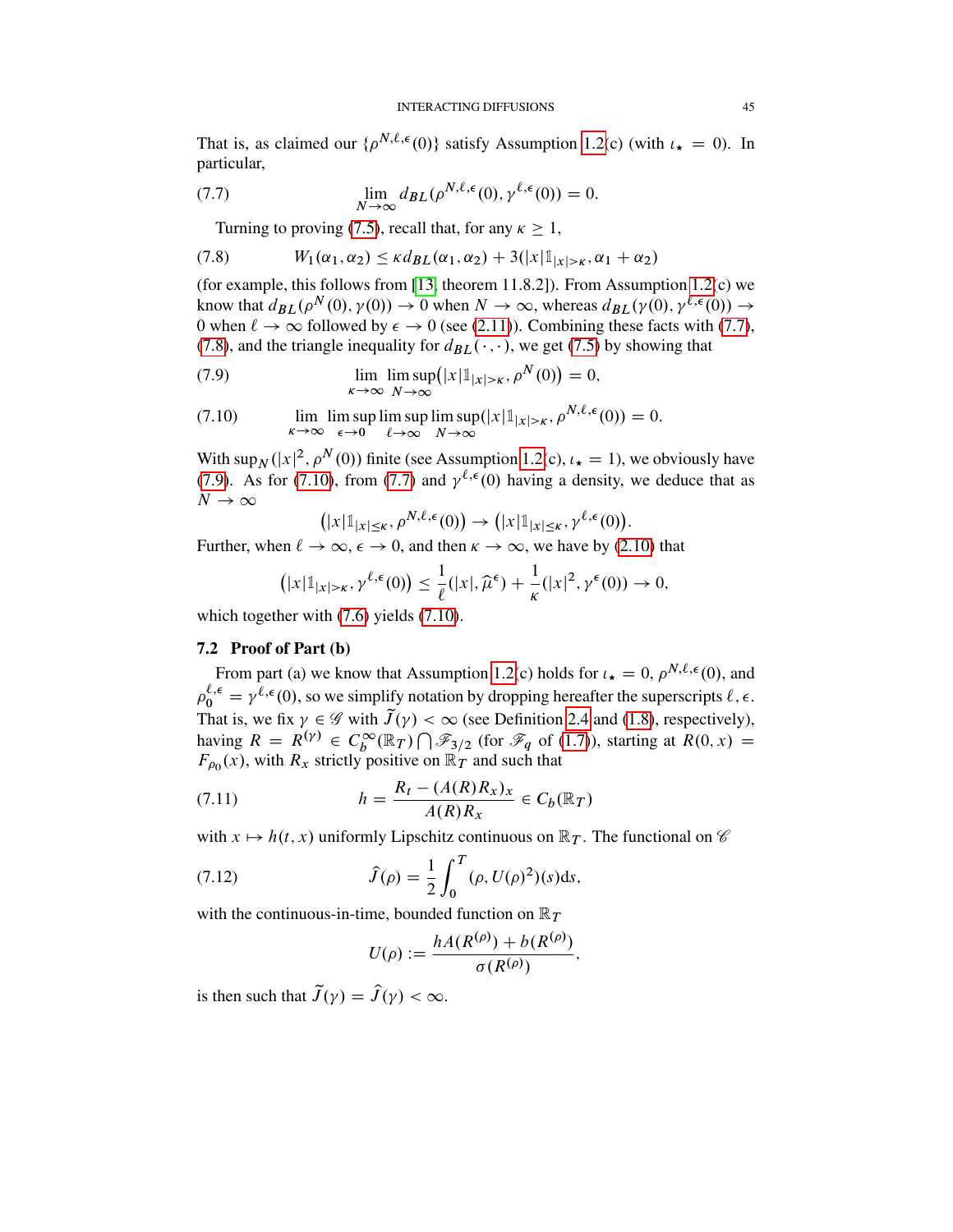### 46 A. DEMBO ET AL.

To prove the local large deviations lower bound [\(2.16\)](#page-8-9) we introduce in Step 1 a suitable change of measure to  $\mathbb{Q}_1$  for which the relevant Radon-Nikodym derivative is at least  $e^{-N(\hat{J}(\gamma)+\epsilon)}$  in the event  $\{\rho^N \in B(\gamma,\delta)\}\$  (when  $N \to \infty$  followed by  $\delta \downarrow 0$ ), then verify in Step 2 the relevant LLN [\(7.16\)](#page-46-0) for  $\rho^N$  under  $\mathbb{Q}_1$ . This step relies on proving in Lemma [7.1](#page-47-0) that any limit point  $\hat{\gamma}$  of  $\rho^N$  has no atoms, from which we deduce that the corresponding path of CDFs  $w = R^{(\hat{y})}$  solves the weak form [\(7.18\)](#page-47-1) of the porous medium equation [\(1.10\)](#page-4-0). The tilt  $h$  in the latter equation is given by [\(7.11\)](#page-44-4), so  $R^{(\gamma)}$  is one such solution, and the analysis of Lemma [7.2](#page-48-0) guarantees its uniqueness.

*Step* 1. Since  $x \mapsto h(t, x)$  is a uniformly bounded, Lipschitz function on  $\mathbb{R}_T$ , there exists, for any  $q \in \mathbb{R}$ , a probability measure  $\mathbb{Q}_q$  under which, for  $i =$  $1, \ldots, N$ ,

<span id="page-45-1"></span>(7.13)  

$$
X_i(t) = X_i(0) + \int_0^t \psi_q(\rho^N)(s, X_i(s))ds + \int_0^t \sigma(F_{\rho^N(s)}(X_i(s)))dW_i^q(s),
$$

with  $\psi_q(\rho) = b(R^{(\rho)}) - qU(\rho)\sigma(R^{(\rho)})$  and  $\{W_i^q\}$  $\mathcal{F}_i^q$ } independent standard Brownian motions. Furthermore,  $\mathbb{P} = \mathbb{Q}_0$  and, similarly to [\(6.17\)](#page-36-2) (which has  $h \equiv 0$ , i.e.  $\psi_q = (1 - q)b(R^{(\rho)}))$ , by Girsanov's theorem

$$
\frac{\mathrm{d}\mathbb{Q}_q}{\mathrm{d}\mathbb{P}} = \exp\biggl(-qM_N(T) - \frac{q^2}{2} \langle M_N \rangle(T)\biggr),\,
$$

with the continuous martingales

$$
M_N(t) = \sum_{i=1}^N \int_0^t U(\rho^N)(s, X_i(s)) dW_i^0(s)
$$

satisfying  $\langle M_N \rangle(T) = 2N\hat{J}(\rho^N)$  (see [\[24,](#page-53-12) theorem 3.5.1]). By the triangle inequality, for any  $\rho \in B(\gamma, \delta)$ ,

<span id="page-45-0"></span>
$$
2|\widehat{J}(\rho) - \widehat{J}(\gamma)| \le \sup_{\rho \in B(\gamma,\delta)} \left| \int_0^T (\rho, U(\rho)^2 - U(\gamma)^2)(s) \, ds \right|
$$
\n
$$
+ \sup_{\rho \in B(\gamma,\delta)} \left| \int_0^T (\rho, U(\gamma)^2)(s) \, ds - \int_0^T (\gamma, U(\gamma)^2)(s) \, ds \right|.
$$

Since b and  $\sigma$  are bounded, Lipschitz functions, and  $h, \sigma^{-1}$  are uniformly bounded, it is easy to check that  $U(\rho)^2$  is a bounded, Lipschitz function of  $R^{(\rho)}$ . Consequently,  $|U(\rho)^2 - U(\gamma)^2| \le C |R^{(\rho)} - R^{(\gamma)}|$  for some finite C and all  $(t, x) \in \mathbb{R}_T$ . Thus, from [\(6.8\)](#page-33-0) it follows that the first term on the right-hand side of [\(7.14\)](#page-45-0) converges to 0 as  $\delta \downarrow 0$ . Further, with h and  $R^{(\gamma)}$  in  $C_b(\mathbb{R}_T)$ , also  $U(\gamma)^2 \in C_b(\mathbb{R}_T)$ .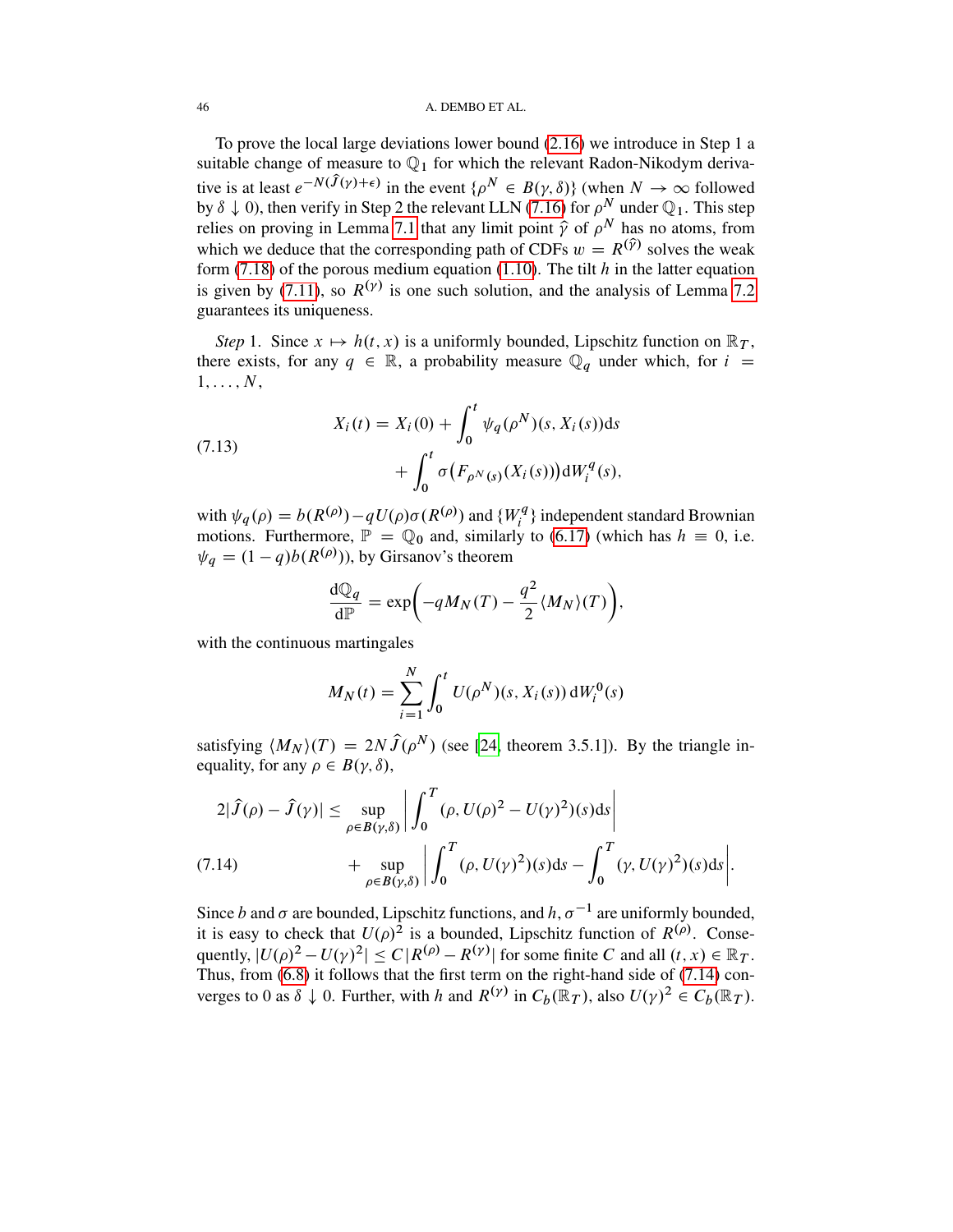Hence, by dominated convergence, the functional  $\xi \mapsto \int_0^T (\xi, U(\gamma)^2)(s)ds$  is continuous on  $\mathscr{C}$ , and the second term on the right-hand side of [\(7.14\)](#page-45-0) also converges to 0 as  $\delta \downarrow$  0. We conclude that, for any fixed  $\epsilon > 0$  and all  $\delta < \delta_0(\epsilon)$ ,

$$
(7.15) \t\t \rho^N \in B(\gamma, \delta) \implies \left|\frac{1}{2}\langle M_N\rangle(T) - N\,\hat{J}(\gamma)\right| \leq \epsilon N.
$$

For such  $\delta < \delta_0(\epsilon)$ , any  $p = q/(q - 1) > 1, q > 1$ , and all  $N \in \mathbb{N}$ , we thus have by Hölder's inequality that

$$
\begin{split} \mathbb{Q}_{1}(\rho^{N} \in B(\gamma,\delta)) \\ &= \mathbb{P}\big[e^{-M_{N}(T)-\frac{1}{2}\langle M_{N}\rangle(T)}\mathbb{1}_{\{\rho^{N} \in B(\gamma,\delta)\}}\big] \\ &\leq \mathbb{P}\big[e^{-qM_{N}(T)-\frac{q}{2}\langle M_{N}\rangle(T)}\mathbb{1}_{\{\rho^{N} \in B(\gamma,\delta)\}}\big]^{1/q}\mathbb{P}(\rho^{N} \in B(\gamma,\delta))^{1/p} \\ &\leq e^{(q-1)N(\hat{J}(\gamma)+\epsilon)}\mathbb{P}\big[e^{-qM_{N}(T)-\frac{q^{2}}{2}\langle M_{N}\rangle(T)}\big]^{1/q}\mathbb{P}(\rho^{N} \in B(\gamma,\delta))^{1/p} \\ &= e^{(q-1)N(\hat{J}(\gamma)+\epsilon)}[\mathbb{Q}_{q}(1)]^{1/q}\mathbb{P}(\rho^{N} \in B(\gamma,\delta))^{1/p} .\end{split}
$$

Consider  $\frac{p}{N} \log(\cdot)$  of both sides, taking first  $N \to \infty$  followed by  $\delta \downarrow 0$ , to find that

<span id="page-46-0"></span>
$$
\lim_{\delta \downarrow 0} \liminf_{N \to \infty} \frac{1}{N} \log \mathbb{P}(\rho^N \in B(\gamma, \delta)) \ge -q(\widehat{J}(\gamma) + \epsilon)
$$

for any  $\epsilon > 0$ ,  $q > 1$  (hence [\(2.16\)](#page-8-9) holds), provided that

(7.16) 
$$
\lim_{N \to \infty} \mathbb{Q}_1(\rho^N \in B(\gamma, \delta)) = 1.
$$

*Step* 2. To prove [\(7.16\)](#page-46-0), recall that  $\mathbb{Q}_1$  corresponds to  $\{X_i(t)\}\$  of [\(7.13\)](#page-45-1) for drift  $\psi_1(\rho) = -hA(R^{(\rho)})$  and, for each  $N \in \mathbb{N}$ , let  $Q_N$  denote the law of  $\rho^N$  under  $\mathbb{Q}_1$ . One then deduces the uniform tightness, and hence precompactness, of the collection  $\{Q_N\}$  in the space of probability measures on  $\mathscr C$ . Indeed, Steps 1 and 2 of the proof of [\[36,](#page-53-3) theorem 1.1] rely only on a general compactness criterion for subsets of  $\mathscr C$  (taken from [\[16,](#page-52-16) lemma 1.3]), so they can be carried out mutatis mutandis, appealing here to boundedness of the drift and diffusion coefficients in [\(7.13\)](#page-45-1) (in place of boundedness of the corresponding coefficients in the dynamics treated in [\[36,](#page-53-3) theorem 1.1]). Moreover, since  $\rho^{N}(0) \to \rho_0 = \gamma(0, \cdot)$ , the computations there that involve the initial conditions can be omitted here. To prove [\(7.16\)](#page-46-0), it thus suffices to show that the atomic measure  $\delta_{\gamma}$  is the only possible limit point of the sequence  $\{Q_N\}$ . Alternatively, passing to the relevant subsequence and utilizing the Skorokhod representation theorem in the form of [\[12,](#page-52-17) theorem 3.5.1], we can and shall assume that the variables  $\rho^N$ ,  $N \in \mathbb{N}$ , are defined on the same probability space and converge almost surely in  $\mathscr{C}$ , when  $N \to \infty$ , to some limiting variable  $\hat{\gamma}$ . Thus, the task of proving [\(7.16\)](#page-46-0) amounts to showing that  $\hat{\gamma} = \gamma$  with probability 1.

To this end, fixing  $g \in \widetilde{\mathscr{S}}$  and replacing hereafter  $b(R^{(\xi)})$  by  $-hA(R^{(\xi)})$  in the definition of  $\mathcal{R}^{\xi}g$ , note that the left-hand side of the identity [\(6.2\)](#page-32-0) converges with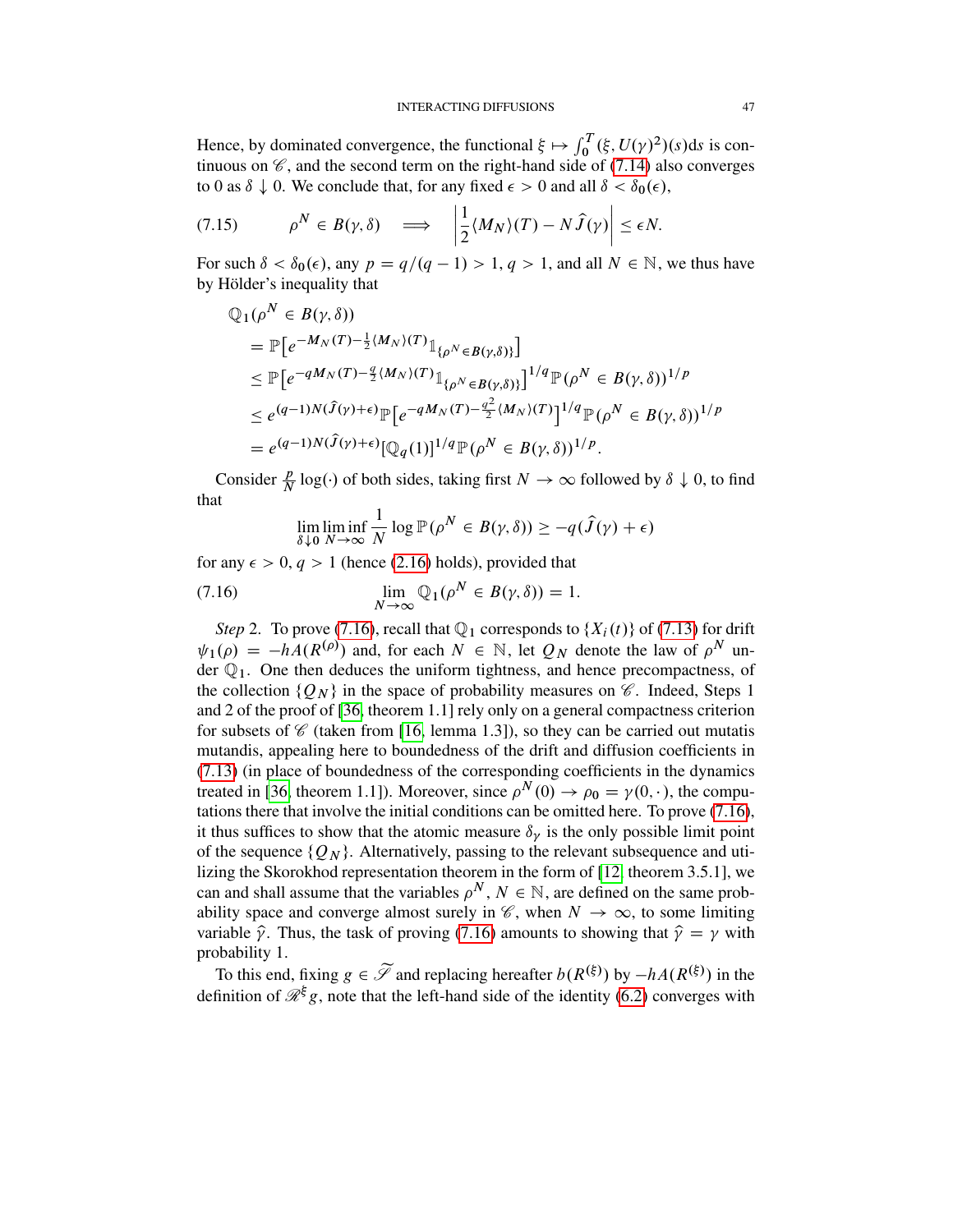#### 48 A. DEMBO ET AL.

probability 1, as  $N \to \infty$  to  $(\hat{\gamma}, g)(t) - (\rho_0, g(0))$  for all  $t \in [0, T]$ . We claim that with probability 1 the right-hand side of [\(6.2\)](#page-32-0) converges to  $\int_0^t H^g(\hat{y})(s)ds$  and consequently for all  $t \in [0, T]$ ,

<span id="page-47-2"></span>
$$
(7.17) \qquad (\hat{\gamma}, g)(t) - (\rho_0, g(0)) = \int_0^t (\hat{\gamma}, g_t + (g_{xx} - hg_x)A(R^{(\hat{\gamma})}))(s)ds.
$$

Indeed, recall that  $\overline{V}^g(\rho^N)(T)$  is uniformly bounded by  $C = 2T ||Ag_x^2||_{\infty}$  finite, so  $\langle M_N^g \rangle$  $\binom{g}{N}(T) \leq C/N$  and, with probability 1, the continuous martingale  $M_N^g$  $N(R(t) \rightarrow 0$  uniformly over [0, T] (for example, combine the Burkholder-Davis-Gundy inequality, as in [\[24,](#page-53-12) theorem 3.3.28], with the Borel-Cantelli lemma). Fur-thermore, we show in Lemma [7.1](#page-47-0) that with probability  $1 R^{(\hat{y})} \in C_b(\mathbb{R}_T)$ , from which one deduces as in the derivation of  $(6.8)$ , that with probability 1

$$
\lim_{N \to \infty} \int_0^T (\rho^N, |F_{\rho^N} - R^{(\widehat{\gamma})}|)(s) \mathrm{d} s = 0.
$$

Since  $R^{(\hat{y})} \in C_b(\mathbb{R}_T)$ , also  $\hat{\mathcal{R}}^{\hat{y}} g \in C_b(\mathbb{R}_T)$ . Thus, with  $hg_x$  and  $g_{xx}$  bounded, the preceding convergence to 0 implies, as in the derivation of [\(6.10\)](#page-34-0), that with probability 1

$$
\lim_{N \to \infty} \int_0^T |H^g(\rho^N)(s) - H^g(\hat{\gamma})(s)| \mathrm{d} s = 0,
$$

thereby completing the proof of [\(7.17\)](#page-47-2).

Now, setting  $w = R^{(\hat{y})}$  and having [\(7.17\)](#page-47-2) hold with probability 1 for all g in a countable dense subset of  $\widetilde{\mathscr{S}}$ , we deduce that [\(7.17\)](#page-47-2) holds for all  $g \in \widetilde{\mathscr{S}}$ , which amounts after integration by parts over  $\mathbb R$  to

<span id="page-47-1"></span>
$$
(7.18) \quad \int_{\mathbb{R}} (fw)(t,x)dx - \int_{\mathbb{R}} (fw)(0,x)dx =
$$

$$
\int_{\mathbb{R}_t} [f_t w + f_{xx} \Sigma(w) - (hf)_x \Sigma(w)]dm,
$$

holding for  $w(0, x) = F_{\rho_0}(x)$  and all  $f = g_x \in \widetilde{\mathscr{S}}_x$ . Here  $\Sigma(w) = \int_0^w A(r) dr$ and  $h_x$  is well-defined (*m*-a.e.), since  $x \mapsto h(t, x)$  is a Lipschitz function. Note that, for  $w \in C^{1,2}(\mathbb{R}_T)$ , further integration by parts (to eliminate all derivatives of  $f$ ) confirms that this is equivalent to w solving the porous medium equation [\(1.10\)](#page-4-0) (with initial condition  $F_{\rho_0}$ ). In view of [\(7.11\)](#page-44-4) one such solution is  $w = R^{(\gamma)}$ ; hence with probability 1,  $\hat{\gamma} = \gamma$  provided we establish the uniqueness of such a generalized solution. In conclusion, all that remains for establishing Proposition [2.7](#page-8-1) is to prove the following two lemmas.

<span id="page-47-0"></span>LEMMA 7.1. *Consider for*  $\psi_1(\rho) = -hA(R^{(\rho)})$  *the unique weak solution of* [\(7.13\)](#page-45-1), and suppose that  $\hat{\gamma}$  is an a.s. limit point in  $\mathscr{C}$  of  $\rho^{\tilde{N}}$ . Then, with proba*bility* 1 *the probability measures*  $\hat{\gamma}(t, \cdot)$  *have no atoms for all*  $t \in [0, T]$ *.*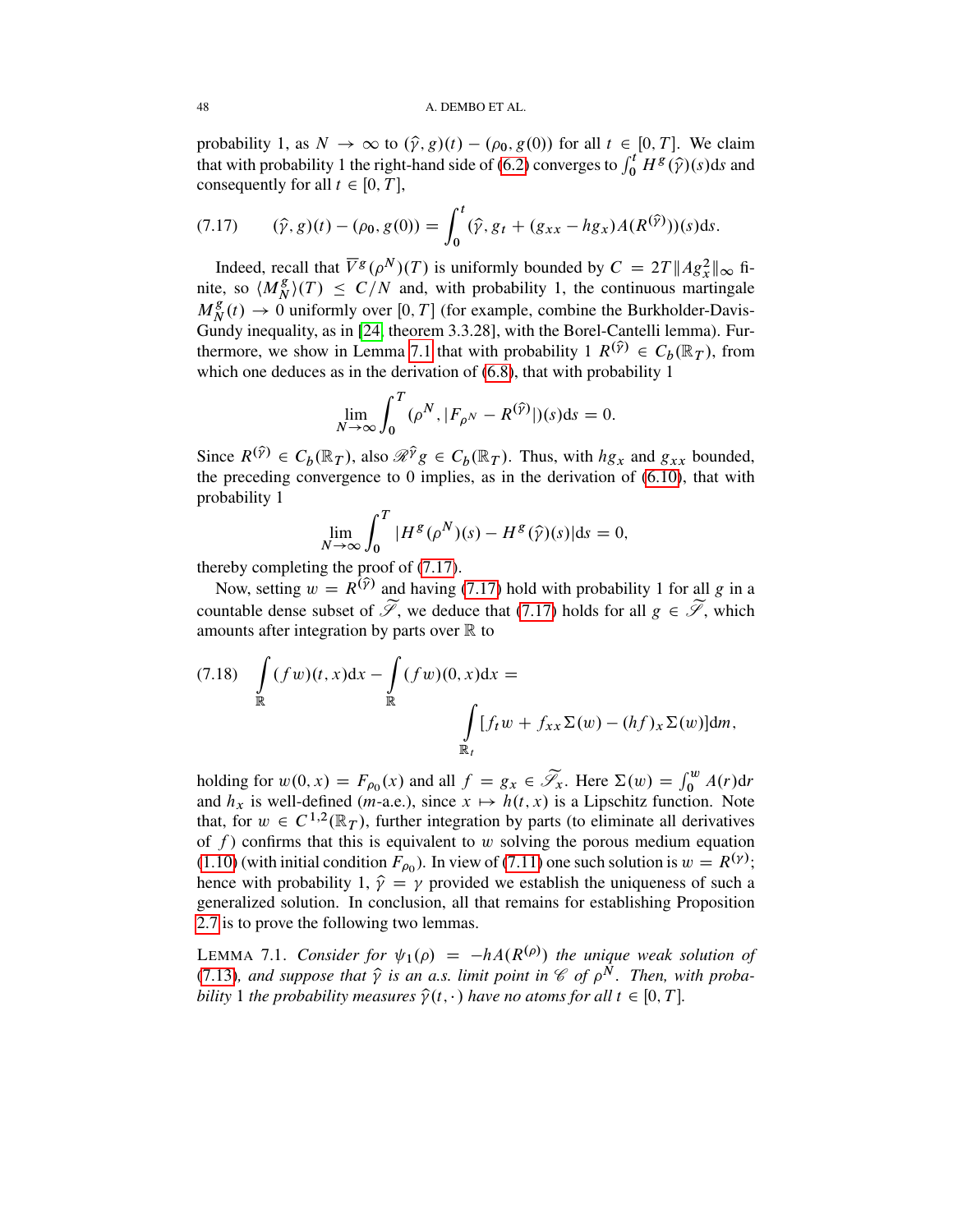#### INTERACTING DIFFUSIONS 49

<span id="page-48-0"></span>LEMMA 7.2. Suppose  $h \in C_b(\mathbb{R}_T)$  with  $x \mapsto h(t, x)$  uniformly Lipschitz on  $\mathbb{R}_T$ , for which [\(1.10\)](#page-4-0) has a bounded classical solution  $R = u \in C^{1,2}(\mathbb{R}_T)$  with  $u(0, x) = F_{\rho_0}(x)$ . It is then the only solution  $w \in C_b(\mathbb{R}_T)$  of [\(7.18\)](#page-47-1) with such *initial conditions for which*  $w(t, \cdot)$  *are CDFs of some path in*  $\mathscr{C}$ *.* 

PROOF OF LEMMA [7.1.](#page-47-0) When proving Proposition [6.2,](#page-36-3) we first removed the drift  $b(R^{(\rho)})$  thanks to the bound [\(6.18\)](#page-37-3), which applies for any uniformly bounded drift. Using the same argument for the measure  $\mathbb{Q}_1$  with bounded drift  $-hA(R^{(\rho)}),$ we conclude as in case (a) of the proof of Proposition [6.2](#page-36-3) that, for any  $\epsilon > 0$  and some  $\delta = \delta(\epsilon) \in (0, \epsilon),$ 

<span id="page-48-1"></span>
$$
(7.19) \qquad \limsup_{N \to \infty} \frac{1}{N} \log \sup_{\substack{s \in [0, T], \\ y \in \mathbb{R}}} \mathbb{Q}_1(\rho^N(s)([y - 3\delta, y + 3\delta]) \ge \epsilon) \le -1.
$$

Similarly, Step 1 and Step 2 of the proof of Proposition [6.3](#page-40-5) apply whenever the drift is uniformly bounded; hence, for any  $\delta, \epsilon > 0$ , some  $M = M(\epsilon)$  finite, and  $\kappa(\delta) > 0$ ,

<span id="page-48-2"></span>
$$
(7.20) \qquad \limsup_{N \to \infty} \frac{1}{N} \log \sup_{s \in [0,T]} \mathbb{Q}_1(\rho^N(s)([-M,M]) \le 1 - \epsilon) \le -1,
$$

<span id="page-48-3"></span>
$$
(7.21) \qquad \limsup_{N \to \infty} \frac{1}{N} \log \mathbb{Q}_1\left(\sup_{\substack{0 \le s,t \le T, \\ |t-s| \le \kappa}} d_L(\rho^N(s), \rho^N(t)) > \delta\right) \le -1
$$

(see [\(6.32\)](#page-40-2) and [\(6.31\)](#page-40-4), respectively). Fixing  $\delta(\epsilon) > 0$  and  $M(\epsilon)$  finite, then  $\kappa(\delta)$ 0, consider [\(7.19\)](#page-48-1) and [\(7.20\)](#page-48-2) at all  $\{s_i : i \leq m\}$  on a finite  $\kappa$ -net in [0, T] and all  $\{y_i : j \leq \ell\}$  in a finite  $\delta$ -net within  $[-(M + 2\delta), (M + 2\delta)]$  to conclude by [\(7.21\)](#page-48-3) and the Borel-Cantelli lemma that with probability 1 for all  $N$  large enough,

$$
\sup_{1 \le i \le m} \sup_{y \in \mathbb{R}} \{\rho^N(s_i) ([y - 2\delta, y + 2\delta])\} \le \epsilon,
$$
  
\n
$$
\sup_{t \in [0,T]} \inf_{1 \le i \le m} \{d_L(\rho^N(s_i), \rho^N(t))\} \le \delta.
$$

Consequently, as in [\(6.9\)](#page-34-2),

$$
\sup_{t \in [0,T]} \sup_{y \in \mathbb{R}} {\{\rho^N(t) ([y - \delta, y + \delta])\}} \le 3\epsilon.
$$

Combining this with the Portmanteau theorem, we infer that, for every  $\epsilon > 0$ , there exists a  $\delta > 0$  such that for any limit point  $\hat{\gamma}$  of  $\rho^N$ , with probability 1,

$$
\sup_{t \in [0,T]} \sup_{y \in \mathbb{R}} \hat{\gamma}(t)((y - \delta, y + \delta))
$$
\n
$$
\leq \sup_{t \in [0,T]} \sup_{y \in \mathbb{R}} \liminf_{N \to \infty} \rho^N(t)((y - \delta, y + \delta))
$$
\n
$$
\leq \limsup_{N \to \infty} \sup_{t \in [0,T]} \sup_{y \in \mathbb{R}} \{\rho^N(t)((y - \delta, y + \delta))\} \leq 3\epsilon.
$$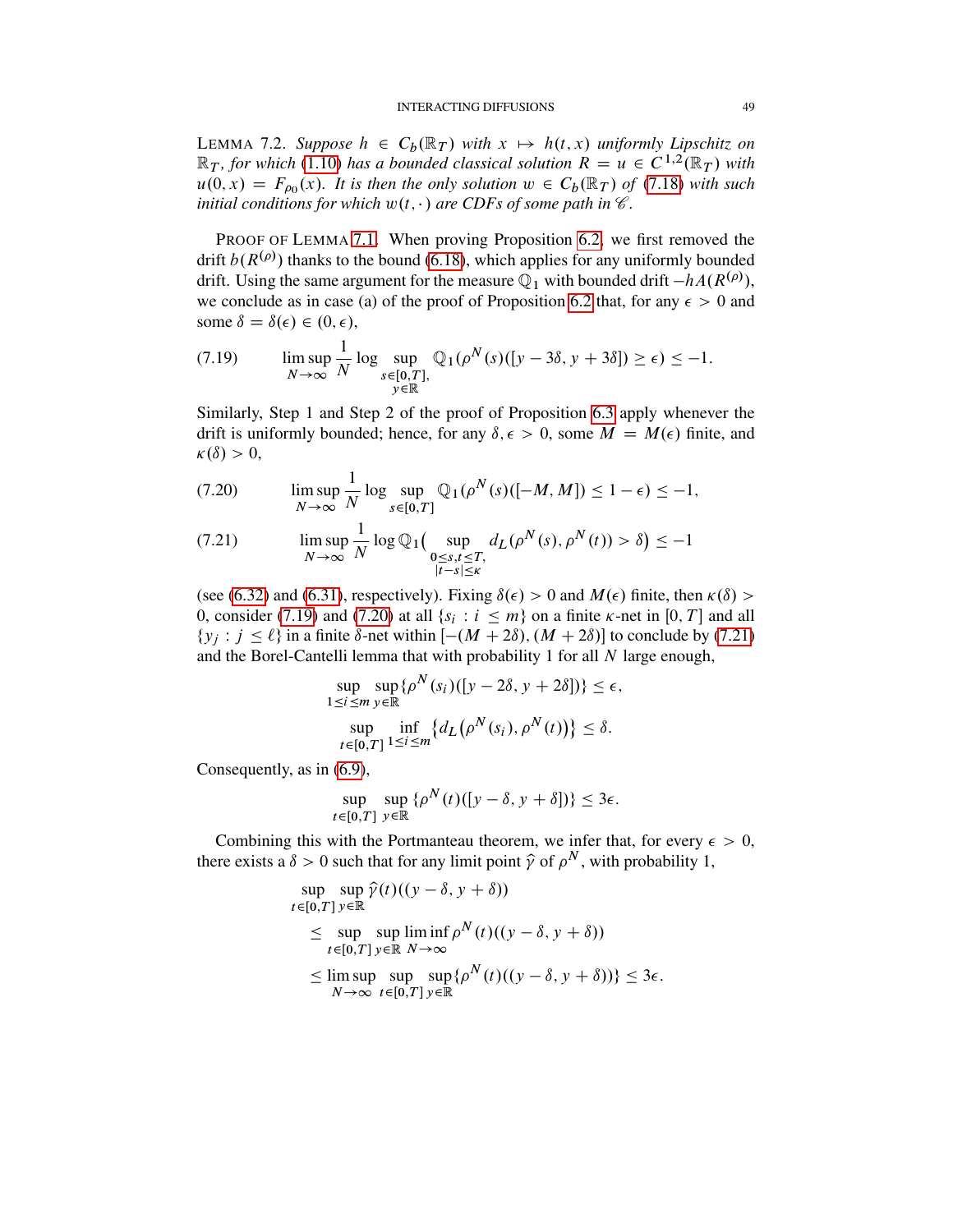This shows that with probability 1 the path of measures  $\hat{\gamma}$  has no atoms of mass at least  $3\epsilon$ , and taking  $\epsilon \downarrow 0$  finishes the proof of the lemma.

PROOF OF LEMMA [7.2.](#page-48-0) First, note that if [\(7.18\)](#page-47-1) holds for  $w(t, \cdot)$  which are the CDFs of some path in  $\mathscr C$  and all  $f \in \widetilde{\mathscr L}_x$ , then it further holds for all  $\widehat f \in \widetilde{\mathscr L}$ . Indeed, for any such  $\hat{f}$  there exist  $f_k \in \tilde{\mathscr{S}}_x$  coinciding with  $\hat{f}$  on  $[0, T] \times [-k, \infty)$ such that both  $\sup_k ||f_k - \hat{f}||_{W_1^{1,2}(\mathbb{R}_T)}$  and  $\sup_{k,t} ||f_k(t,\cdot) - \hat{f}(t,\cdot)||_{L^1(\mathbb{R})}$  are finite. Thus, with  $x \mapsto h(x, t)$  uniformly bounded, globally Lipschitz on  $\mathbb{R}_T$  and  $\sum(w) \leq ||A||_{\infty}w$ , it follows from [\(3.1\)](#page-9-2) that the value each side of [\(7.18\)](#page-47-1) takes for  $f_k$  converges as  $k \to \infty$  to its value for  $\hat{f}$ , thereby extending the scope of [\(7.18\)](#page-47-1) to all of S. The latter identity involves only  $(f, f_t, f_x, f_{xx})$  and hence holds for any  $f \in C_c^{1,2}(\mathbb{R}_T)$ . In addition, setting  $\mathbb{K}_r = [0, t] \times [-r, r]$ , the identity [\(7.18\)](#page-47-1) applies for any  $f \in C^{1,2}(\mathbb{K}_r)$  such that  $f(s, \pm r) = 0$  for all  $s \in [0, t]$  provided one adds to its left-hand side the boundary term

$$
\int_0^t [(\Sigma(w) f_x)(s, r^-) - (\Sigma(w) f_x)(s, -r^-)] \mathrm{d}s
$$

(which takes into account the jump discontinuity of  $f_x$  at  $\partial \mathbb{K}_r$ ). That is,  $w(t, x)$  is a generalized solution of the (CP) problem as in [\[11,](#page-52-18) def. 1.1] except for replacing the term  $f_xb(w)$  there by  $(hf)_x\Sigma(w)$ . The uniqueness of such nonnegative  $w \in$  $C_b(\mathbb{R}_T)$ , starting at the nonnegative  $w(0, x) = u(0, x) \in C_b(\mathbb{R})$ , thus follows by adapting the proof of [\[11,](#page-52-18) theorem 4.2 (1)] to handle  $h \neq 1$ .

To this end, we modify hereafter [\(7.18\)](#page-47-1) as above and prove the analogue of [\[11,](#page-52-18)  $(4.2)$ ]. That is, we call w a subsolution if the right-hand side of  $(7.18)$  is greater than or equal to its (modified) left-hand side for every nonnegative  $f \in C^{1,2}(\mathbb{K}_r)$ , any  $r > 0$ , and all  $t \in (0, T]$ , while w is a supersolution when the corresponding left-hand side is greater than or equal to the right-hand side for any such  $f, r, t$ . It then suffices to show that for some  $c = c(h)$  finite, any supersolution w, all  $t \in [0, T]$ ,  $\ell \in (0, \infty)$ , and  $[0, 1]$ -valued  $\omega \in C_c^{\infty}([-\ell, \ell])$ ,

<span id="page-49-0"></span>(7.22) 
$$
\int_{\mathbb{R}} (u(t,x) - w(t,x))\omega(x)dx \leq c \int_{\mathbb{R}} (u(0,x) - w(0,x))_{+} dx,
$$

where the same inequality holds with  $u - w$  replaced by  $w - u$  for any subsolution  $w$ . Indeed, by definition of a supersolution (or subsolution), the right-hand side of [\(7.22\)](#page-49-0) is 0. Hence, choosing  $\omega(x)$  as smooth approximations of  $\mathbb{1}_{u(t,x)>w(t,x)}$ on  $(-\ell, \ell)$  and sending  $\ell \to \infty$ , we deduce that *m*-a.e.  $u \leq w$  for supersolutions and  $u \geq w$  for subsolutions, yielding the stated uniqueness of the solution w. Fixing t,  $\ell$ , and  $\omega$ , we prove [\(7.22\)](#page-49-0) for a given supersolution w (exchanging the roles of u and w then yields the proof for subsolutions). As in the proof of  $[11, (4.2)]$  $[11, (4.2)]$ , for  $f = f^{(n,r)}$ ,  $n, r \ge \ell + 1$  that solve suitable linear parabolic first boundary value problems, we bound the difference between the leftmost terms of [\(7.18\)](#page-47-1) for u and w. Taking  $n \to \infty$  followed by  $r \to \infty$  then yields [\(7.22\)](#page-49-0).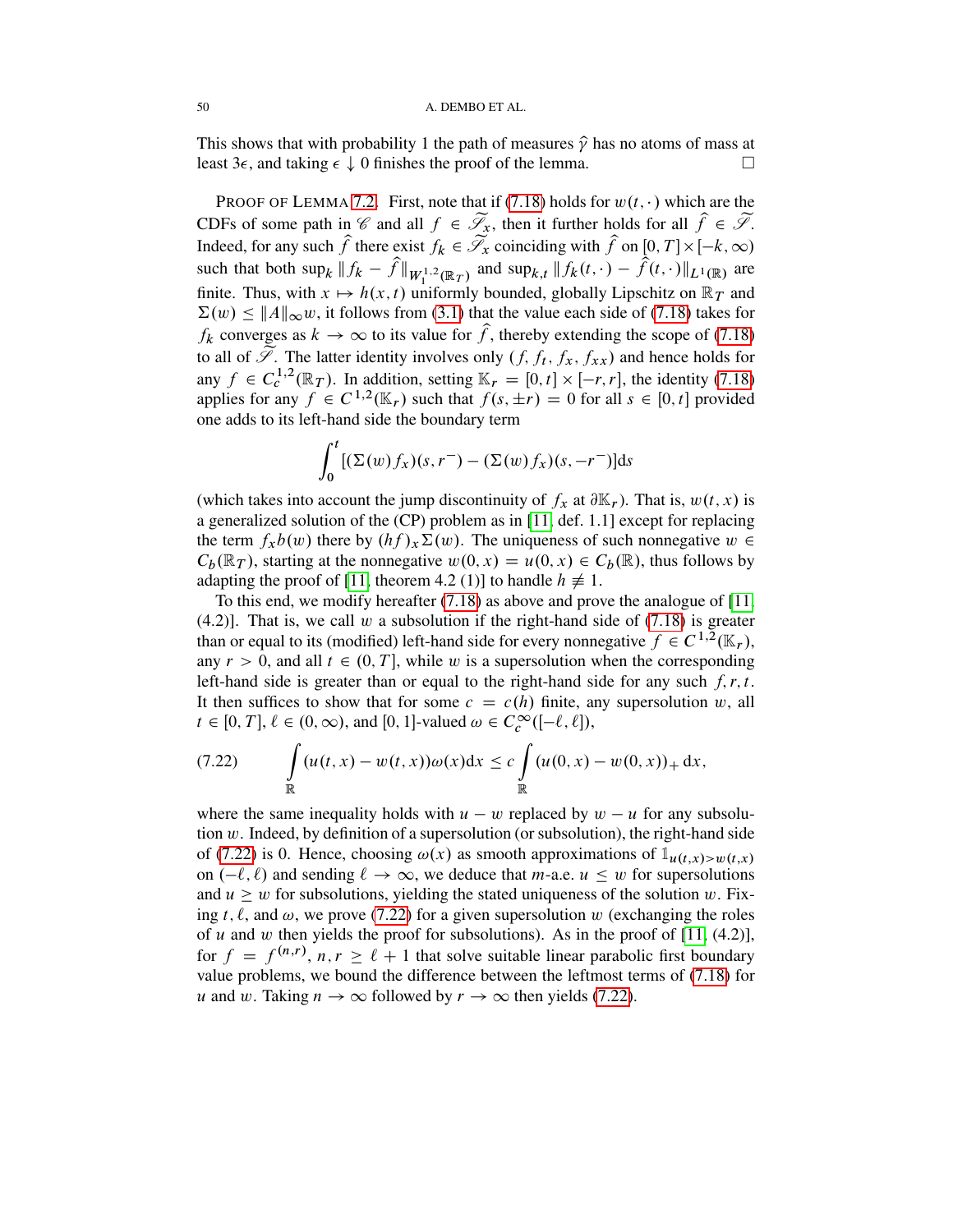Specifically, note that  $\Sigma(u) - \Sigma(w) = (u - w)A_{\star}$  where

$$
A_{\star} = \int_0^1 A(\tau u + (1 - \tau)w) d\tau
$$

is in  $C_b(\mathbb{R}_T)$  and  $A_{\star} \ge a > 0$ . Hence, there exist uniformly bounded smooth functions  $(A_n, B_n, C_n)$  such that  $A_n \downarrow A_\star$  and  $B_n \downarrow B_\star = -hA_\star \in C_b(\mathbb{R}_T)$ , uniformly on  $\mathbb{R}_T$ , whereas *m*-a.e.  $C_n \to C_{\star} = h_x A_{\star}$ . Now, consider, for each *n* and  $r \ge \ell + 1$ , the unique classical solution  $f^{(n,r)} \in C^{1,2}(\mathbb{K}_r^o)$  of the first boundary value problem

<span id="page-50-0"></span>(7.23) 
$$
\mathcal{L}_n f := f_t + A_n f_{xx} + B_n f_x - C_n f = 0 \quad \text{on } (0, t) \times (-r, r),
$$

$$
f(t, x) = \omega(x), \quad x \in [-r, r],
$$

$$
f(s, -r) = f(s, r) = 0, \quad s \in [0, t].
$$

With  $A_n$  bounded away from 0, the existence and uniqueness of such a solution for [\(7.23\)](#page-50-0) is well-known (see, e.g., [\[29,](#page-53-7) chap. IV, theorem 5.2]), and furthermore, with  $\omega \geq 0$  also  $f^{(n,r)} \geq 0$ .

Next, setting  $g_{n,r}^{\pm}(s) = [f_x^{(n,r)}(\Sigma(u) - \Sigma(w))](s, \pm r^{-})$ , we use the test function  $f = f^{(n,r)}$  in our modified [\(7.18\)](#page-47-1) to bound the left-hand side of [\(7.22\)](#page-49-0) by

<span id="page-50-1"></span>
$$
(7.24) \int_{-r}^{r} (u(0, x) - w(0, x)) + f^{(n, r)}(0, x) dx - \int_{0}^{t} [g_{n, r}^{+}(s) - g_{n, r}^{-}(s)] ds
$$
  
+ 
$$
\int_{\mathbb{K}_{r}^{0}} (u - w) [f_{xx}^{(n, r)}(A_{\star} - A_{n}) + f_{x}^{(n, r)}(B_{\star} - B_{n}) - f^{(n, r)}(C_{\star} - C_{n})] dm.
$$

Recall the uniform boundedness of  $u - w$  and the uniform convergence to 0 of  $A_{\star} - A_n$  and  $B_{\star} - B_n$ . Thus, similarly to the derivation of [\[11,](#page-52-18) (4.12)], the last term of [\(7.24\)](#page-50-1) goes to 0 when  $n \to \infty$ , provided sup<sub>s,x,n,r</sub>  $f^{(n,r)}(s, x) \leq c$  finite and both  $e_n := || f_{xx}^{(n,r)} ||_{L^2(\mathbb{K}_r)}$  and  $\chi_n := || f_x^{(n,r)} ||_{\infty}$  are uniformly bounded in n. Taking then  $r \to \infty$  yields [\(7.22\)](#page-49-0) if in addition sup<sub>s,n</sub>  $|g_{n,r}^{\pm}(s)| \to 0$  as  $r \to \infty$ .

Turning to prove the latter four estimates, assume first that  $m$ -a.e.  $h_x \ge 0$  and hence  $C_n \ge 0$  for all n and  $(s, x) \in \mathbb{R}_T$ . Then, with  $A_n \ge \underline{a} > 0$ , the maximum principle applies to the parabolic equation [\(7.23\)](#page-50-0) (see, e.g., [\[15,](#page-52-19) sec. 2.1, theorem 1], where our time direction is reversed compared to the setting there), resulting in  $0 \le f^{(n,r)}(s, x) \le \sup_x \omega(x) \le 1$  for all n, r (as in [\[11,](#page-52-18) lemma 4.1, (i)]). Similarly, taking  $\kappa > \sup_n ||A_n + |B_n| - C_n ||_{\infty}$  and  $v^{(\pm)} = f^{(n,r)} - \phi^{(\pm)}$  for  $\phi^{(\pm)} =$  $e^{\ell \pm x + \kappa(t-s)}$ , one has that  $\mathcal{L}_n v^{(\pm)} \geq 0$ , while  $v^{(\pm)}(s, \pm r) = -\phi^{(\pm)}(s, \pm r) \leq 0$ and  $v^{(\pm)}(t, x) = \omega(x) - \phi^{(\pm)}(t, x) \leq 0$ . Hence, by the maximum principle, both  $v^{(+)} \le 0$  and  $v^{(-)} \le 0$ , yielding the bound  $f^{(n,r)}(s, x) \le e^{\ell-|x|}$  (as in [\[11,](#page-52-18) lemma 4.1, (ii)]). Equipped with this bound, we follow the proof of [\[11,](#page-52-18) lemma 4.1, (iii)]. Specifically, taking  $\xi^{(\pm)} = y(r)e^{\pm \kappa x}$  for  $y(r) = e^{\ell - (\kappa + 1)(r-1)}$  and constant  $\kappa \geq 1$ , which makes  $\kappa^2 A_n - \kappa |B_n| - C_n$  nonnegative on  $\mathbb{R}_T$  for all *n*, results in  $\mathscr{L}_n v^{(\pm),\pm} \geq 0$  for  $v^{(\pm),\pm} = \xi^{(\pm)} \pm f$  and  $f = f^{(n,r)}$ . Thus, the four functions  $v^{(\pm),\pm}$  satisfy the maximum principle on each of the two components of  $\mathbb{K}_r \setminus \mathbb{K}_{r-1}$ .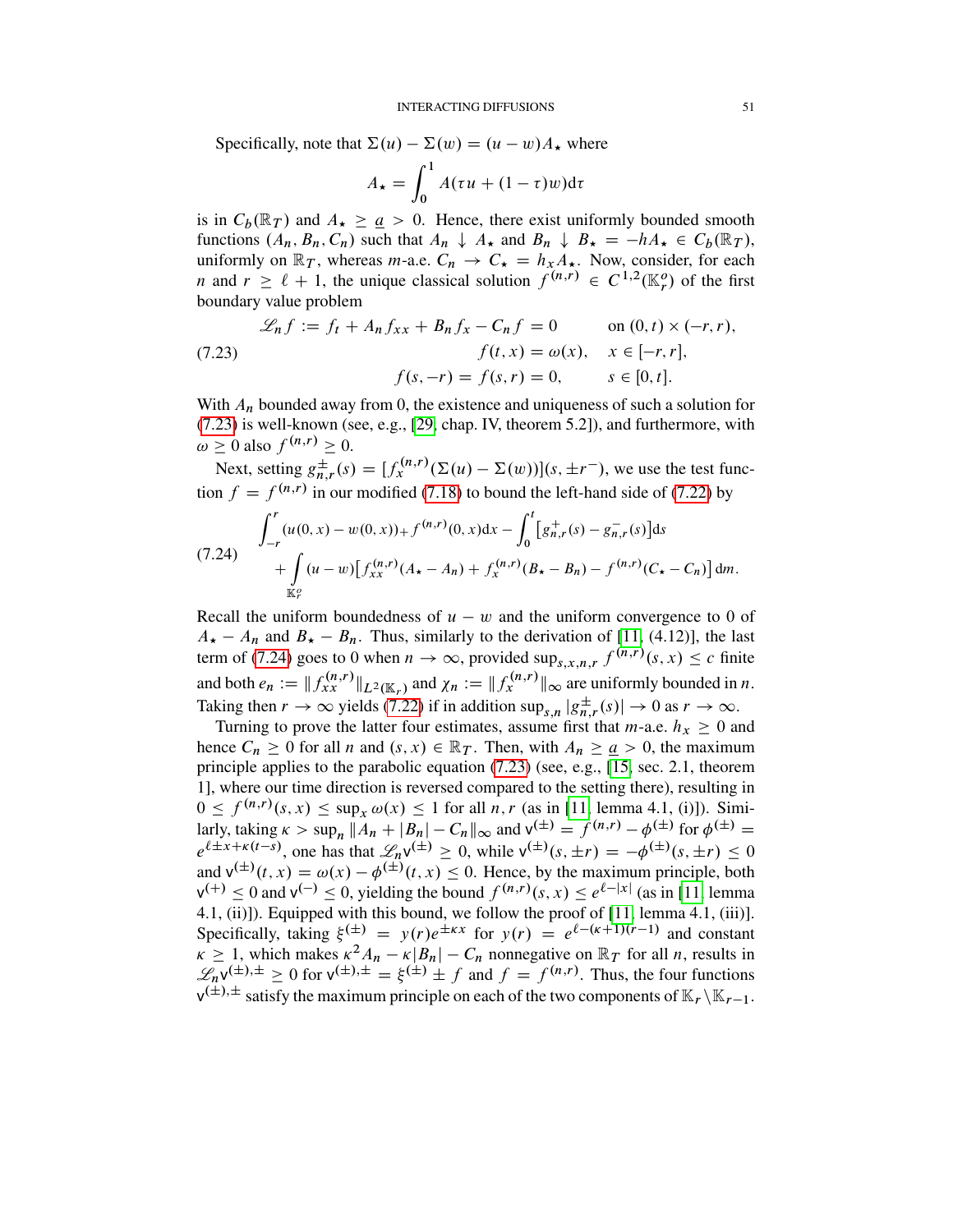### 52 A. DEMBO ET AL.

Since  $f(s, \pm r) = f(t, x) = 0$  when  $|x| \ge r-1$ , while  $|f(s, \pm (r-1))| \le e^{\ell+1-r}$ , by our choice of  $\xi^{(+)}$ , the maximum of  $v^{(+)}$  on the positive component of  $\mathbb{K}_r \setminus \mathbb{K}_{r-1}$  is attained at  $x = r$ , where  $v^{(+),\pm}(s,r) = \xi^{(+)}(r)$  is constant. Hence,  $\mathsf{v}_x^{(+),\pm}(s,r^-) \geq 0$ , yielding that  $|f_x(s,r^-)| \leq \kappa e^{\kappa} e^{\ell+1-r}$ . Similarly, the maximum of  $v^{(-)}$ .  $\pm$  on the negative component of  $\mathbb{K}_r \setminus \mathbb{K}_{r-1}$  is attained at  $x = -r$ , where  $v^{(-)} \pm (s, -r) = \xi^{(-)}(-r)$  is constant. Hence,  $v_x^{(-)}(s, -r^-) \le 0$ , so  $|f_x(s, -r^{-})| \le \kappa e^{\kappa} e^{\ell+1-r}$ , and  $\sup_{s,n} |g_n^{\pm}|$  $\frac{1}{n}(s)$   $\rightarrow$  0 when  $r \rightarrow \infty$ . Having uniform ellipticity and  $(A_n, B_n, C_n)$  uniformly bounded, the uniform bound on  $\chi_n$  follows by applying [\[29,](#page-53-7) chap. III, theorem 11.1] in our setting. Finally, to bound  $e_n$  we multiply the linear PDE [\(7.23\)](#page-50-0) by  $f_{xx}$  and integrate over  $\mathbb{K}_r$  as in the proof of [\[11,](#page-52-18) lemma 4.1, (v)]. Following the derivation after [\[11,](#page-52-18) (4.10)], since  $f_t^{(n,r)}$  $t_t^{(n,r)}(s,\pm r) = 0$ , integration by parts of the term  $f_t f_{xx}$  results in

<span id="page-51-1"></span>(7.25) 
$$
\int_{\mathbb{K}_r^o} A_n (f_{xx}^{(n,r)})^2 dm \leq \frac{1}{2} \int_{-r}^r \omega'(x)^2 dx + \int_{\mathbb{K}_r^o} f_{xx}^{(n,r)} (C_n f^{(n,r)} - B_n f_x^{(n,r)}) dm.
$$

Furthermore,  $\mathbb{K}_r$  is compact and  $C_n f^{(n,r)}$ ,  $B_n f_x^{(n,r)}$  are uniformly bounded. Hence, by the Cauchy-Schwarz inequality, the rightmost term of [\(7.25\)](#page-51-1) is bounded by  $\kappa_2 e_n$  for some  $\kappa_2 = \kappa_2(r, h)$  finite. In addition, the left-hand side of [\(7.25\)](#page-51-1) is at least  $\mu e_n^2$ , whereas the first term on its right-hand side is some  $\kappa_1 = \kappa_1(\omega)$ finite. Consequently,  $\underline{ae}_n^2 \leq \kappa_1 + \kappa_2 e_n$ , yielding the desired uniform bound on  $e_n$ . This completes the proof in case  $h_x \ge 0$ . More generally, setting  $c = e^{\nu T}$ for  $v > ||(C_{\star})_{-}||_{\infty}$ , the function  $\tilde{f}^{(n,r)} = e^{v(s-t)} f^{(n,r)}$  satisfies [\(7.23\)](#page-50-0) with  $\widetilde{C}_n = C_n + v \ge 0$ . Thus, by the preceding sup  $f^{(n,r)} \le c$  sup  $\widetilde{f}^{(n,r)} \le c$ ,  $\lim_{n \to \infty} \|g_{n,r}^{\pm}\|_{\infty} \leq c \sup_{n} \|\widetilde{g}_{n,r}^{\pm}\|_{\infty} \to 0 \text{ as } r \to \infty, \text{ and } e_n \leq c \|\widetilde{f}_{xx}^{(n,r)}\|_{L^2(\mathbb{K}_r)},$  $\chi_n \leq c \| \widetilde{f}_x^{(n,r)} \|_{\infty}$  are both uniformly bounded in n, as claimed.

Acknowledgments. We thank N. Krylov for suggesting the method applied in the proof of Lemma [3.3](#page-13-0) (which is a key ingredient in the proof of Proposition [2.2\(](#page-5-0)A)) and for describing to one of us some of the details needed for the implementation of the method. Our research was partially supported by National Science Foundation grants DMS-1106627 (Dembo and Shkolnikov), DMS-1208334 (Varadhan), DMS-0804133 (Zeitouni), and the Israel Science Foundation grant 111/11 (Zeitouni).

### **Bibliography**

<span id="page-51-0"></span>[1] Aronson, D. G. Non-negative solutions of linear parabolic equations. *Ann. Scuola Norm. Sup. Pisa (3)* 22 (1968), 607–694.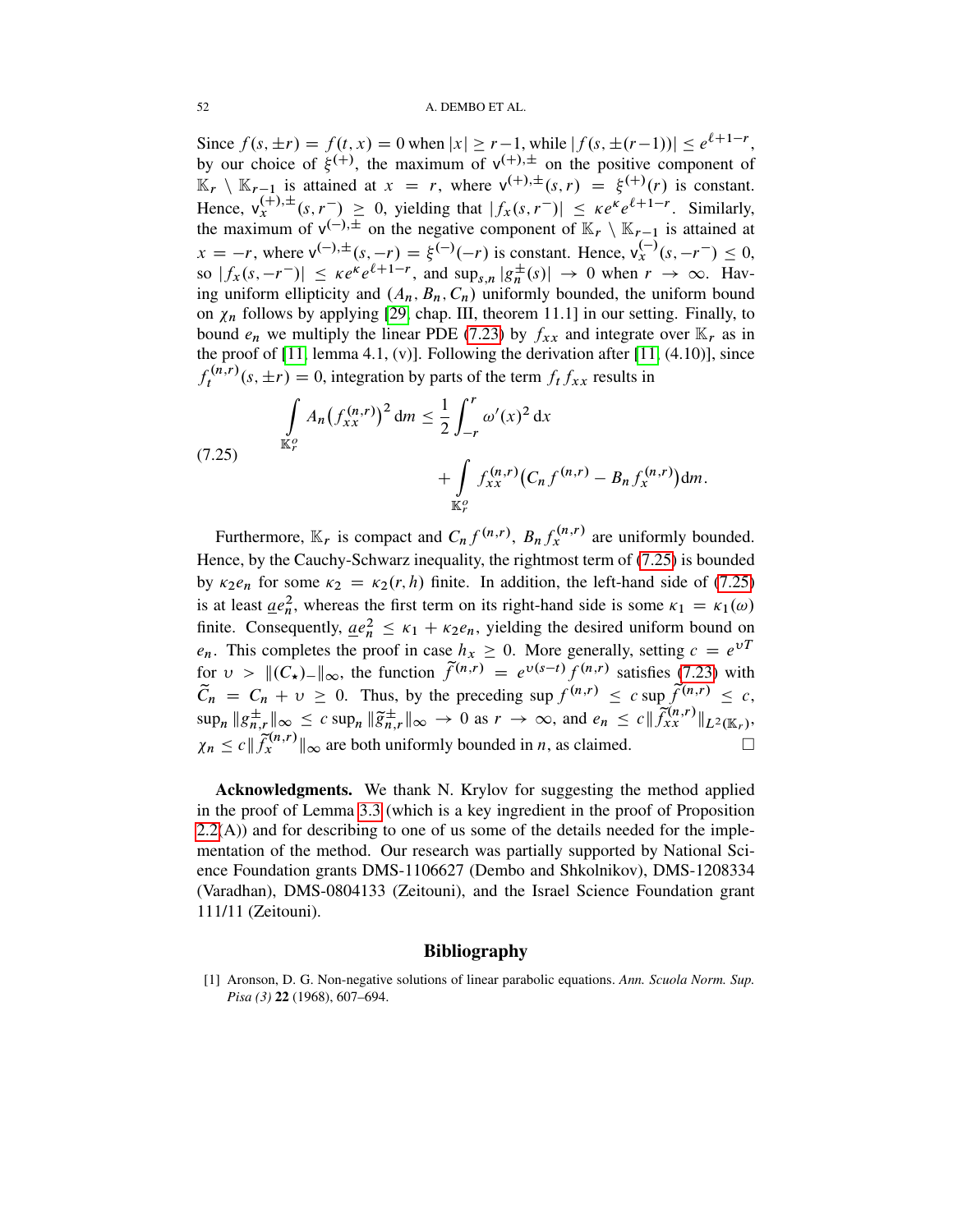- <span id="page-52-14"></span>[2] Banner, A. D.; Fernholz, R.; Karatzas, I. Atlas models of equity markets. *Ann. Appl. Probab.* 15 (2005), no. 4, 2296–2330. [doi:10.1214/105051605000000449](http://dx.doi.org/doi:10.1214/105051605000000449)
- <span id="page-52-0"></span>[3] Bass, R. F.; Pardoux, É. Uniqueness for diffusions with piecewise constant coefficients. *Probab. Theory Related Fields* 76 (1987), no. 4, 557–572. [doi:10.1007/BF00960074](http://dx.doi.org/doi:10.1007/BF00960074)
- <span id="page-52-8"></span>[4] Bossy, M.; Talay, D. Convergence rate for the approximation of the limit law of weakly interacting particles: application to the Burgers equation. *Ann. Appl. Probab.* 6 (1996), no. 3, 818–861. [doi:10.1214/aoap/1034968229](http://dx.doi.org/doi:10.1214/aoap/1034968229)
- <span id="page-52-9"></span>[5] Bossy, M.; Talay, D. A stochastic particle method for the McKean-Vlasov and the Burgers equation. *Math. Comp.* 66 (1997), no. 217, 157–192. [doi:10.1090/S0025-5718-97-00776-X](http://dx.doi.org/doi:10.1090/S0025-5718-97-00776-X)
- <span id="page-52-2"></span>[6] Chatterjee, S.; Pal, S. A phase transition behavior for Brownian motions interacting through their ranks. *Probab. Theory Related Fields* 147 (2010), no. 1-2, 123–159. [doi:10.1007/s00440-](http://dx.doi.org/doi:10.1007/s00440-009-0203-0) [009-0203-0](http://dx.doi.org/doi:10.1007/s00440-009-0203-0)
- <span id="page-52-3"></span>[7] Chatterjee, S.; Pal, S. A combinatorial analysis of interacting diffusions. *J. Theoret. Probab.* 24 (2011), no. 4, 939–968. [doi:10.1007/s10959-009-0269-8](http://dx.doi.org/doi:10.1007/s10959-009-0269-8)
- <span id="page-52-7"></span>[8] Dawson, D. A.; Gärtner, J. Large deviations from the McKean-Vlasov limit for weakly interacting diffusions. *Stochastics* 20 (1987), no. 4, 247–308. [doi:10.1080/17442508708833446](http://dx.doi.org/doi:10.1080/17442508708833446)
- <span id="page-52-13"></span>[9] Dembo, A.; Zajic, T. Large deviations: from empirical mean and measure to partial sums process. *Stochastic Process. Appl.* 57 (1995), no. 2, 191–224. [doi:10.1016/0304-4149\(94\)00048-X](http://dx.doi.org/doi:10.1016/0304-4149(94)00048-X)
- <span id="page-52-11"></span>[10] Dembo, A.; Zeitouni, O. *Large deviations techniques and applications.* Second edition. Applications of Mathematics (New York), 38. Springer, New York, 1998. [doi:10.1007/978-1-4612-](http://dx.doi.org/doi:10.1007/978-1-4612-5320-4) [5320-4](http://dx.doi.org/doi:10.1007/978-1-4612-5320-4)
- <span id="page-52-18"></span>[11] Diaz, J. I.; Kersner, R. On a nonlinear degenerate parabolic equation in infiltration or evaporation through a porous medium. *J. Differential Equations* 69 (1987), no. 3, 368–403. [doi:10.1016/0022-0396\(87\)90125-2](http://dx.doi.org/doi:10.1016/0022-0396(87)90125-2)
- <span id="page-52-17"></span>[12] Dudley, R. M. *Uniform central limit theorems.* Cambridge Studies in Advanced Mathematics, 63. Cambridge University Press, Cambridge, 1999. [doi:10.1017/CBO9780511665622](http://dx.doi.org/doi:10.1017/CBO9780511665622)
- <span id="page-52-12"></span>[13] Dudley, R. M. *Real analysis and probability.* Revised reprint of the 1989 original. Cambridge Studies in Advanced Mathematics, 74. Cambridge University Press, Cambridge, 2002. [doi:10.1017/CBO9780511755347](http://dx.doi.org/doi:10.1017/CBO9780511755347)
- <span id="page-52-1"></span>[14] Fernholz, E. R. *Stochastic portfolio theory.* Applications of Mathematics (New York), 48. Stochastic Modelling and Applied Probability. Springer, New York, 2002. [doi:10.1007/978-](http://dx.doi.org/doi:10.1007/978-1-4757-3699-1) [1-4757-3699-1](http://dx.doi.org/doi:10.1007/978-1-4757-3699-1)
- <span id="page-52-19"></span>[15] Friedman, A. *Partial differential equations of parabolic type*. Prentice-Hall, Englewood Cliffs, N.J., 1964.
- <span id="page-52-16"></span>[16] Gärtner, J. On the McKean-Vlasov limit for interacting diffusions. *Math. Nachr.* 137 (1988), 197–248. [doi:10.1002/mana.19881370116](http://dx.doi.org/doi:10.1002/mana.19881370116)
- <span id="page-52-6"></span>[17] Gilding, B. H. Improved theory for a nonlinear degenerate parabolic equation. *Ann. Scuola Norm. Sup. Pisa Cl. Sci. (4)* 16 (1989), no. 2, 165–224.
- <span id="page-52-4"></span>[18] Ichiba, T.; Karatzas, I. On collisions of Brownian particles. *Ann. Appl. Probab.* 20 (2010), no. 3, 951–977. [doi:10.1214/09-AAP641](http://dx.doi.org/doi:10.1214/09-AAP641)
- [19] Ichiba, T.; Karatzas, I.; Shkolnikov, M. Strong solutions of stochastic equations with rank-based coefficients. *Probab. Theory Related Fields* 156 (2013), no. 1-2, 229–248. [doi:10.1007/s00440-](http://dx.doi.org/doi:10.1007/s00440-012-0426-3) [012-0426-3](http://dx.doi.org/doi:10.1007/s00440-012-0426-3)
- <span id="page-52-5"></span>[20] Ichiba, T.; Papathanakos, V.; Banner, A.; Karatzas, I.; Fernholz, R. Hybrid atlas models. *Ann. Appl. Probab.* 21 (2011), no. 2, 609–644. [doi:10.1214/10-AAP706](http://dx.doi.org/doi:10.1214/10-AAP706)
- <span id="page-52-10"></span>[21] Jourdain, B. Diffusion processes associated with nonlinear evolution equations for signed measures. *Methodol. Comput. Appl. Probab.* 2 (2000), no. 1, 69–91. [doi:10.1023/A:1010059302049](http://dx.doi.org/doi:10.1023/A:1010059302049)
- <span id="page-52-15"></span>[22] Jourdain, B.; Reygner, J. Propagation of chaos for rank-based interacting diffusions and long time behaviour of a scalar quasilinear parabolic equation. *Stoch. Partial Differ. Equ. Anal. Comput.* 1 (2013), no. 3, 455–506. [doi:10.1007/s40072-013-0014-2](http://dx.doi.org/doi:10.1007/s40072-013-0014-2)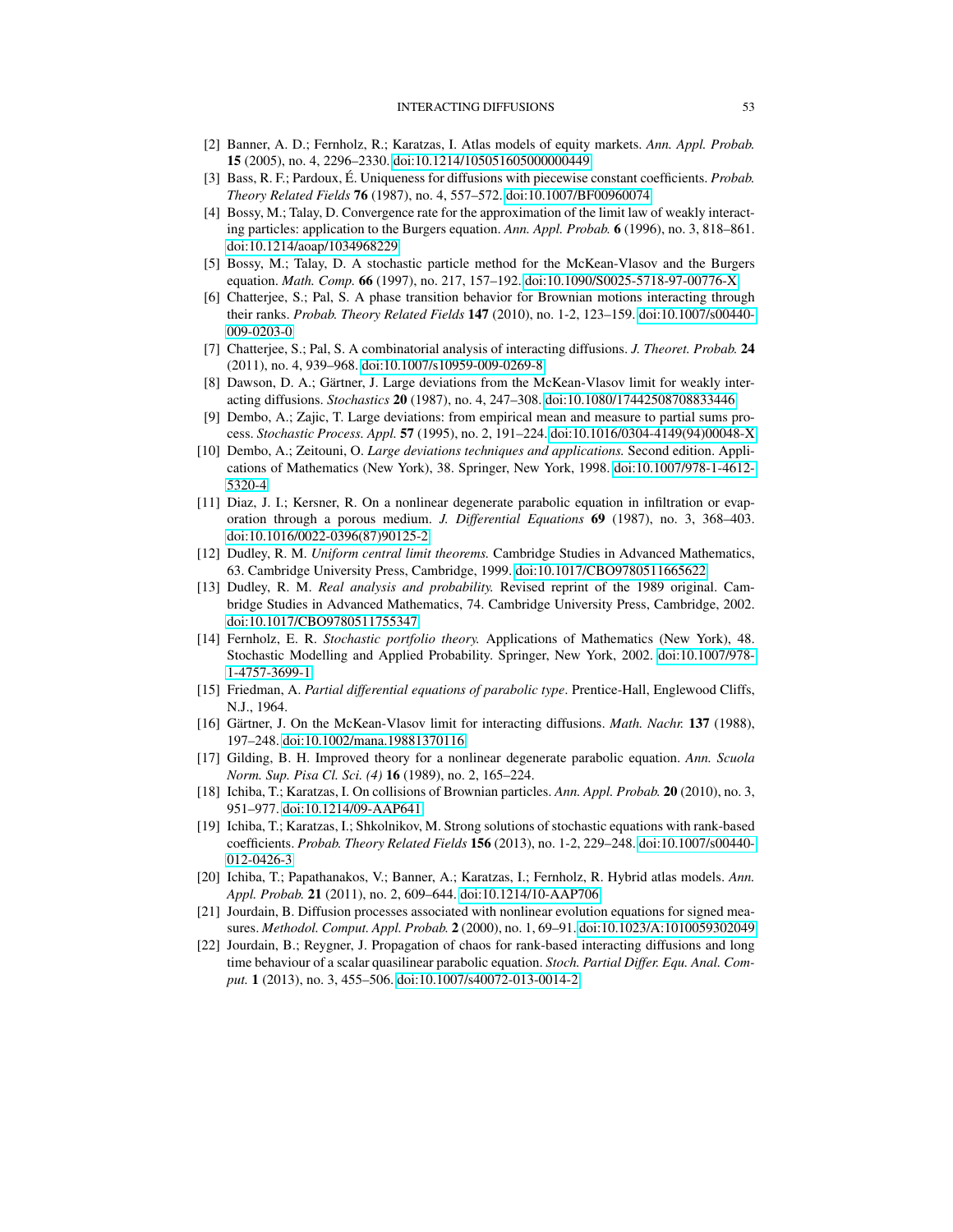#### 54 A. DEMBO ET AL.

- <span id="page-53-0"></span>[23] Karatzas, I.; Fernholz, R. Stochastic portfolio theory: an overview. *Handbook of Numerical Analysis*, vol. 15, 89–167. Elsevier, Oxford, 2009. [doi:10.1016/S1570-8659\(08\)00003-3](http://dx.doi.org/doi:10.1016/S1570-8659(08)00003-3)
- <span id="page-53-12"></span>[24] Karatzas, I.; Shreve, S. E. *Brownian motion and stochastic calculus.* Second edition. Graduate Texts in Mathematics, 113. Springer, New York, 1991. [doi:10.1007/978-1-4612-0949-2](http://dx.doi.org/doi:10.1007/978-1-4612-0949-2)
- <span id="page-53-5"></span>[25] Krylov, N. V. Sequences of convex functions, and estimates of the maximum of the solution of a parabolic equation. *Sibirsk. Mat. Z.* 17 (1976), no. 2, 290–303, 478.
- <span id="page-53-6"></span>[26] Krylov, N. V. Parabolic and elliptic equations with VMO coefficients. *Comm. Partial Differential Equations* 32 (2007), no. 1-3, 453–475. [doi:10.1080/03605300600781626](http://dx.doi.org/doi:10.1080/03605300600781626)
- <span id="page-53-9"></span>[27] Krylov, N. V. *Controlled diffusion processes.* Stochastic Modelling and Applied Probability, 14. Springer, Berlin, 2009.
- <span id="page-53-11"></span>[28] Krylov, N. V. Some Lp-estimates for elliptic and parabolic operators with measurable coefficients. *Discrete Contin. Dyn. Syst. Ser. B* 17 (2012), no. 6, 2073–2090. [doi:10.3934/dcdsb.2012.17.2073](http://dx.doi.org/doi:10.3934/dcdsb.2012.17.2073)
- <span id="page-53-7"></span>[29] Ladyzenskaja, O. A.; Solonnikov, V. A.; Ural'ceva, N. N. *Linear and quasilinear equations of parabolic type.* Translations of Mathematical Monographs, 23. American Mathematical Society, Providence, R.I., 1968.
- <span id="page-53-8"></span>[30] Lieberman, G. M. *Second order parabolic differential equations.* World Scientific, River Edge, N.J., 1996. [doi:10.1142/3302](http://dx.doi.org/doi:10.1142/3302)
- <span id="page-53-14"></span>[31] McNamara, J. M. A regularity condition on the transition probability measure of a diffusion process. *Stochastics* 15 (1985), no. 3, 161–182. [doi:10.1080/17442508508833355](http://dx.doi.org/doi:10.1080/17442508508833355)
- <span id="page-53-13"></span>[32] Øksendal, B. *Stochastic differential equations.* Sixth edition. Universitext. Springer, Berlin, 2003. [doi:10.1007/978-3-642-14394-6](http://dx.doi.org/doi:10.1007/978-3-642-14394-6)
- <span id="page-53-2"></span>[33] Pal, S.; Pitman, J. One-dimensional Brownian particle systems with rank-dependent drifts. *Ann. Appl. Probab.* 18 (2008), no. 6, 2179–2207. [doi:10.1214/08-AAP516](http://dx.doi.org/doi:10.1214/08-AAP516)
- <span id="page-53-1"></span>[34] Pal, S.; Shkolnikov, M. Concentration of measure for Brownian particle systems interacting through their ranks. *Ann. Appl. Probab.* 24 (2014), no. 4, 1482–1508. [doi:10.1214/13-AAP954](http://dx.doi.org/doi:10.1214/13-AAP954)
- <span id="page-53-10"></span>[35] Portenko, N. I. The existence of solutions of stochastic differential equations with integrable drift coefficient. *Teor. Verojatnost. i Primenen.* 19 (1974), 577–582.
- <span id="page-53-3"></span>[36] Shkolnikov, M. Large systems of diffusions interacting through their ranks. *Stochastic Process. Appl.* 122 (2012), no. 4, 1730–1747. [doi:10.1016/j.spa.2012.01.011](http://dx.doi.org/doi:10.1016/j.spa.2012.01.011)
- <span id="page-53-4"></span>[37] Vázquez, J. L. *The porous medium equation*: *mathematical theory*. Oxford Mathematical Monographs. The Clarendon Press, Oxford University Press, Oxford, 2007, [doi:10.1093/acprof:oso/9780198569039.001.0001](http://dx.doi.org/doi:10.1093/acprof:oso/9780198569039.001.0001)